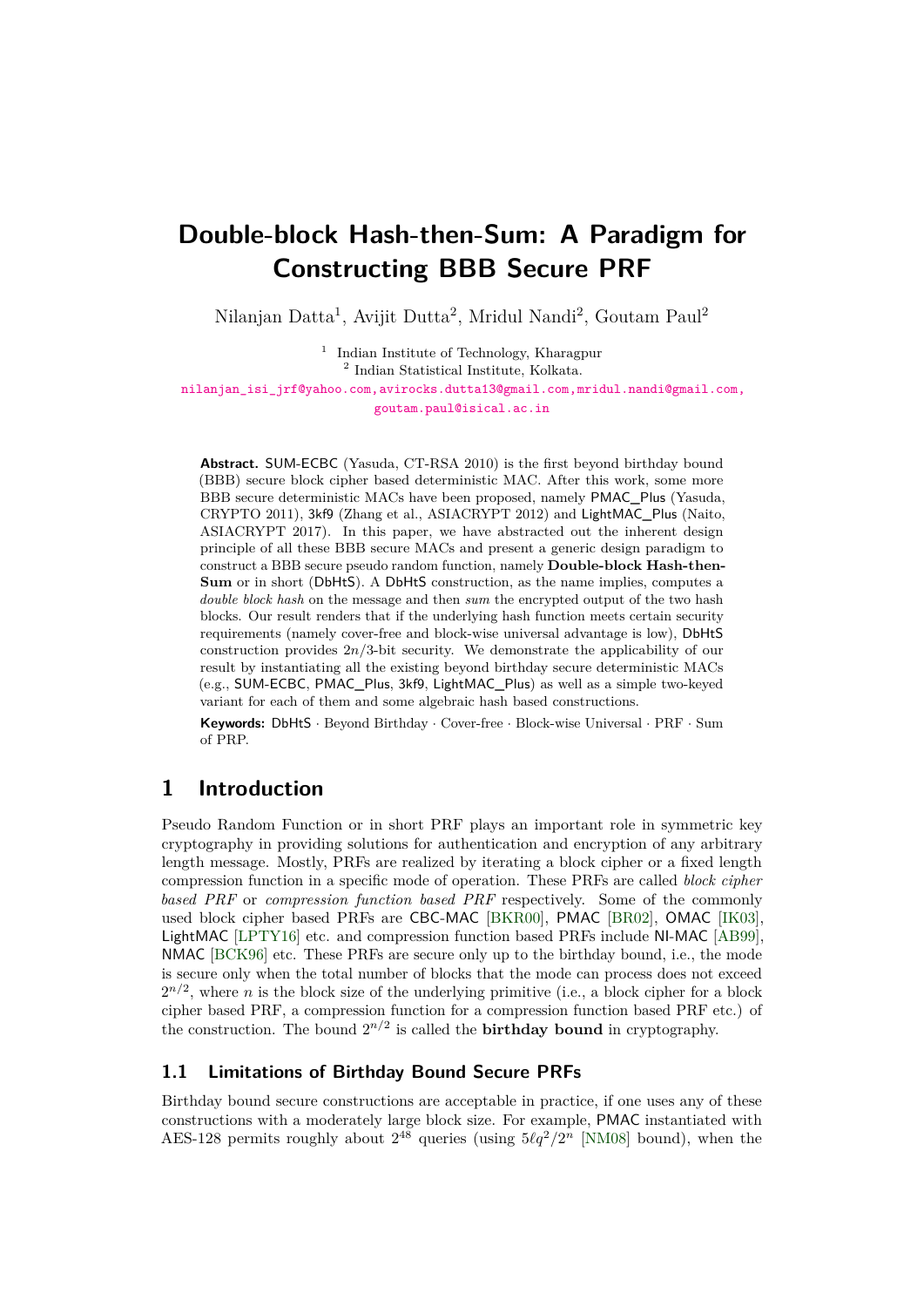longest message size is  $2^{16}$  blocks and the success probability of breaking the scheme is restricted to  $2^{-10}$ . However, the same construction becomes vulnerable to use if instantiated with some light weight (smaller block size) block ciphers, whose number has grown tremendously in recent years, e.g., PRESENT [\[BKL](#page-46-2)+07], GIFT [\[BPP](#page-47-2)+17], LED [\[GPPR12\]](#page-48-3) etc. For example, PMAC, when instantiated with the PRESENT block cipher (a 64 bit block cipher), permits only about  $2^{16}$  queries when the longest message size is  $2^{16}$  blocks and the success probability of breaking the scheme is  $2^{-10}$ . Therefore, it becomes risky to use the birthday bound secure constructions instantiated with light weight block ciphers. In practice 64-bit block ciphers are still widely used primarily due to legacy applications with backward compatibility e.g., financial sectors, web browsers etc uses triple DES instead of AES as using the latter one in corporate mainframe computers is more expensive. However, if the mode provides only birthday bound security, then 64-bit block cipher does not give adequate security. Having a beyond birthday secure mode solves the issue.

Many practical secure applications use standard AES. Using AES in a birthday secure mode provides 64-bit security which is adequate enough in current days technology. However, due to the technological advancement 64-bit security may not be adequate in future. In such situation, the better option would be to use a mode with beyond birthday security instead of replacing the cipher with larger block size. Note that, there are no standard block cipher of size higher than 128 bits.

#### **1.2 Beyond Birthday Bound Constructions**

In this line of research, Yasuda [\[Yas10\]](#page-49-0) first proposed a BBB secure deterministic MAC, called SUM-ECBC, a rate-1*/*2 sequential mode of construction with four block cipher keys that offers roughly about 2*n/*3-bit security. Followed by this work, Yasuda [\[Yas11\]](#page-49-1) came up with another deterministic MAC, called PMAC\_Plus that also offers roughly about 2*n/*3-bit security. Unlike SUM-ECBC, PMAC\_Plus is a rate-1 parallel mode of construction with three block cipher keys. Zhang et al. [\[ZWSW12\]](#page-49-2) proposed another candidate of BBB secure deterministic MAC, called 3kf9, a rate-1 sequential mode of construction with three block cipher keys that offers 2*n/*3-bit security. In all of these proposals security bound of the construction is some function of *q* and  $\ell$ , where *q* is the total number of queries and  $\ell$  is the maximum number of message blocks in any of the *q* queried messages. LightMAC\_Plus, as proposed by Naito [\[Nai17\]](#page-48-4), is the first deterministic MAC which is proven to have an  $\ell$  independent beyond birthday bound and hence, it effectively offers a better security than that of all the earlier three proposals. In a very recent work, Datta et al.  $[DDN+17]$  $[DDN+17]$ proposed a single-keyed variant of the PMAC\_Plus that offers a better security bound than that of PMAC\_Plus. The MAC part of GCM-SIV2 [\[IM16\]](#page-48-5) also achieves a stronger, beyond the birthday bound (roughly 2*n/*3-bit) security. Besides block cipher based BBB secure PRFs, beyond birthday secure compression function based PRFs have also been studied by Yasuda [\[Yas08\]](#page-49-3) and Dutta et al. [\[DNP16\]](#page-48-6).

Interestingly, all these existing beyond birthday bound secure deterministic MACs (i.e., SUM-ECBC, PMAC\_Plus, 3kf9, LightMAC\_Plus) possess a similar structural design, which is a composition of two constituent elements: (i) a double block hash function that outputs a 2*n*-bit hash value of the input message and (ii) a finalization phase that generates the final tag by xor-ing the encryption (via two independent block ciphers) of two *n*-bit hash values. However, all these MACs follow a different way to bound the security. This observation motivates us to come up with a generic design guideline to construct a beyond birthday bound secure PRF that brings all the existing BBB secure MACs under one common roof and enables us to give a unified security proof for all of them.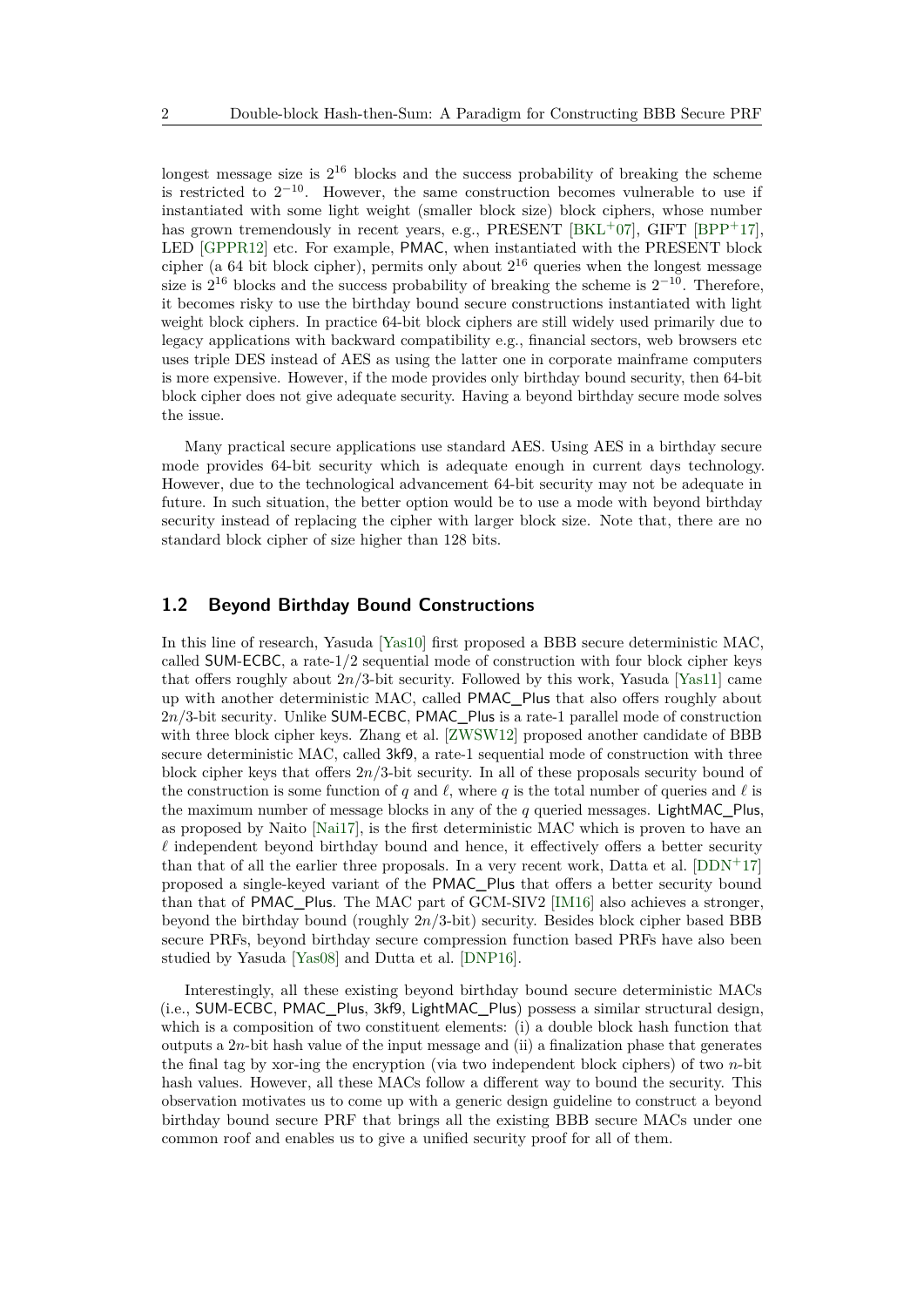#### **1.3 Our Contributions**

The contributions of this paper are threefold:

1. We introduce a generic design which we call **Double-block Hash-then-Sum** (in short DbHtS) paradigm, a method of designing a beyond birthday bound secure PRF by xor-ing the encryption of the outputs of a double block hash function. Based on the usage of the keys, we call the DbHtS construction three-keyed (resp. two-keyed), if two block cipher keys are (resp. a single block cipher key is ) used in the finalization phase along with the hash key. We would like to mention that we consider only the keyed hash functions unlike popular unkeyed hash functions (e.g., SHA-256, RIPEMD etc).

We show that if the cover-free and the block-wise universal advantage (See Sect. [3.3](#page-10-0) for the definition) of the underlying double block hash function is sufficiently low, then the two-keyed DbHtS is secure beyond the birthday bound. We also extend our generic security result from the two-keyed to the three-keyed DbHtS construction.

- 2. We show the applicability of our security result for the two-keyed DbHtS construction by instantiating the two-keyed variants of poly-hash based construction and existing beyond birthday secure deterministic MACs (i.e., SUM-ECBC, PMAC\_Plus, 3kf9, LightMAC\_Plus). Using our generic security result for the two-keyed DbHtS construction, we have shown that all the two-keyed variants (i.e., 2K-ECBC\_Plus, 2K-PMAC\_Plus, 2kf9 and 2K-LightMAC\_Plus) achieve beyond birthday bound security. The bounds are given in Table 1.
- 3. Finally, we apply our generic security result for the three-keyed DbHtS construction to bound the PRF security of SUM-ECBC, PMAC\_Plus, 3kf9 and LightMAC\_Plus. Our approach not only provides a generic tool to achieve the BBB security of these constructions, but also helps us to obtain an improved bound for some of the constructions (e.g., SUM-ECBC and PMAC\_Plus). Note that, a similar improvement in the security bound has also been observed in  $1k-PMAC_$ lus by Datta et al. [\[DDN](#page-47-3)+17]. Additionally, we have identified a flaw in the existing security proof of 3kf9 [\[ZWSW12\]](#page-49-2) and to the best of our knowledge, this paper provides the first correct security bound of 3kf9. A comparison of the old security bounds of the existing BBB secure MACs with the new one is depicted in Table 1.

Very recently, Leurent et al. [\[LNS18\]](#page-48-7) have shown attacks on all these constructions with  $2^{3n/4}$  query complexity. This raises an interesting future problem to study the tightness of PRF security of these constructions.

**Organization.** We develop the notations and recall the basic security definitions in Sect. [2.](#page-2-0) In Sect. [3,](#page-7-0) we introduce the DbHtS paradigm and prove its PRF security. We instantiate DbHtS with algebraic double block hash function in Sect. [4.](#page-21-0) Sect. [5](#page-24-0) deals with the security analysis of the two-keyed variants of the parallel constructions (i.e, PMAC\_Plus and LightMAC\_Plus) and provides an alternative security proof for PMAC\_Plus and LightMAC\_Plus. Sect. [6](#page-33-0) deals with the security analysis of two-keyed variants of sequential constructions (i.e., SUM-ECBC and 3kf9) and provides an alternative security proof for SUM-ECBC and 3kf9. Finally, we conclude the paper by discussing some open problems and difficulties in proving the PRF security of the single-keyed DbHtS in Sect. [7.](#page-45-0)

## <span id="page-2-0"></span>**2 Preliminaries**

We will introduce necessary symbols and notations in Sect. [2.1](#page-3-0) followed by the required security definitions in Sect. [2.2.](#page-4-0) We discuss the lazy sampling of permutations in Sect. [2.3.](#page-4-1)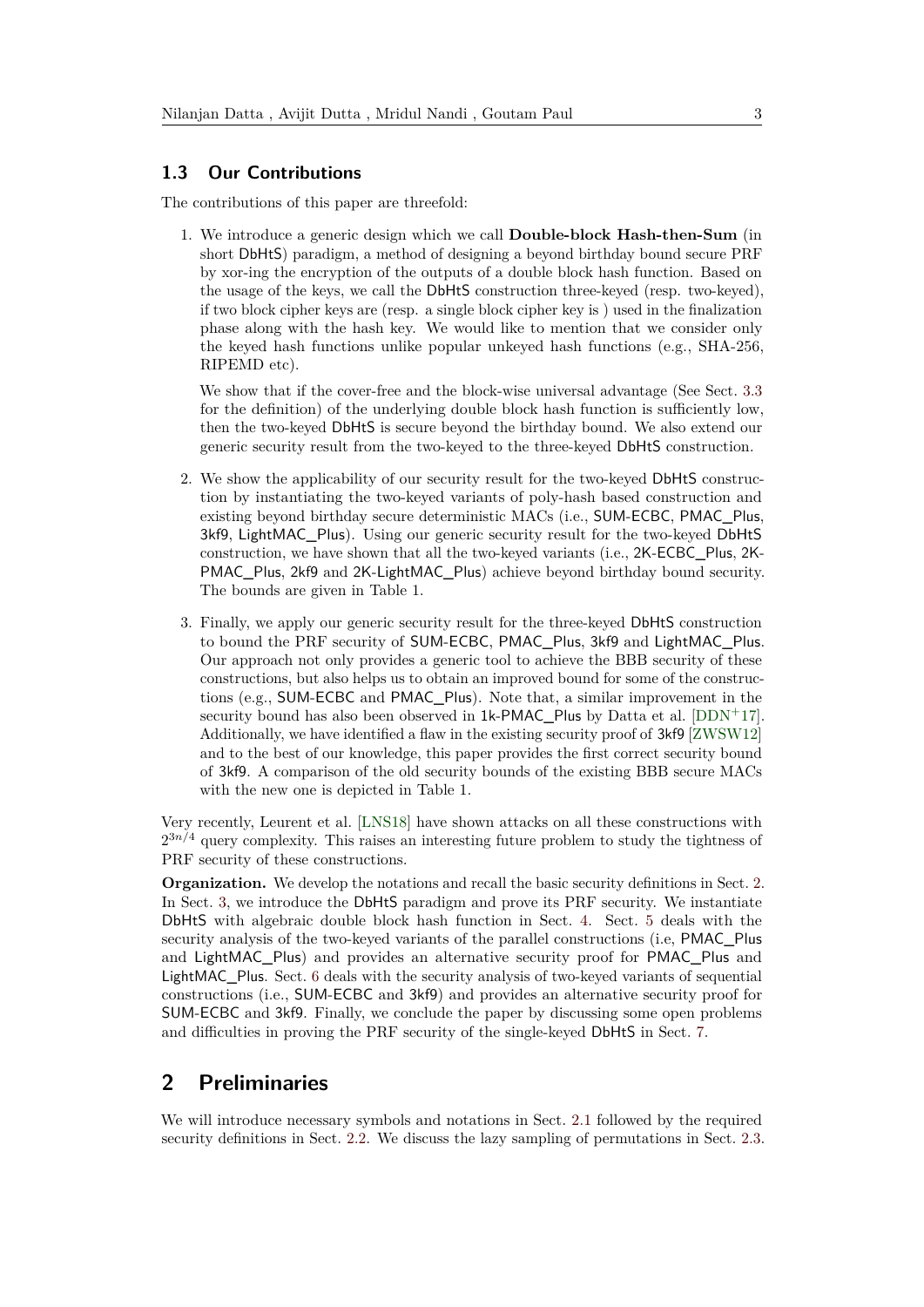**Table 1:** #Keys denote the number of block cipher keys used in the construction. Rate defines the average number of message blocks processed by a single execution of block cipher. *q* denotes the total number of queries and  $\ell$  denotes the maximum number of message blocks in all *q* queries. Only the dominant terms of the security bounds are listed.  $(\star)$  symbolizes the new bound is improved over the existing one and  $(\dagger)$  symbolizes the corresponding bound is incorrect. We discuss this issue at the end of Sect. [6.3.](#page-37-0)

| Construction      | (#Keys, rate) | Old bound                        | New Bound                                |
|-------------------|---------------|----------------------------------|------------------------------------------|
| Three-keyed DbHtS |               |                                  |                                          |
| SUM-ECBC          | (4,1/2)       | $q^3\ell^4/2^{2n}$               | $q\ell^2/2^n + q^3/2^{2n}(\star)$        |
| PMAC Plus         | (3,1)         | $q^3\ell^3/2^{2n} + q\ell/2^n$   | $q^3\ell/2^{2n}+q^2\ell^2/2^{2n}(\star)$ |
| 3kf9              | (3,1)         | $q^3\ell^3/2^{2n}+q\ell/2^n$ (†) | $q^3\ell^4/2^{2n}$                       |
| LightMAC Plus     | (3,1)         | $a^3/2^{2n}$                     | $a^3/2^{2n}$                             |
| Two-keyed DbHtS   |               |                                  |                                          |
| 2K-ECBC_Plus      | (3,1/2)       |                                  | $q\ell^2/2^n+q^3\ell^2/2^{2n}$           |
| 2K-PMAC Plus      | (2,1)         |                                  | $q^3\ell/2^{2n}+q^2\ell^2/2^{2n}$        |
| 2kf9              | (2,1)         |                                  | $q^3\ell^4/2^{2n}$                       |
| 2K-LightMAC Plus  | (2,1)         |                                  | $q^3/2^{2n} + q/2^n$                     |

Sect. [2.4](#page-5-0) briefly discusses about H-Coefficient Technique. Some basic results of linear algebra is given in Sect. [2.5,](#page-5-1) followed by the result on xor of two permutations in Sect. [2.6.](#page-6-0)

#### <span id="page-3-0"></span>**2.1 Notations**

Given a finite set S and a random variable X, we write  $X \leftarrow s$  S to denote that X is sampled uniformly at random from  $S$ .

We fix a positive integer *n* for the rest of this section.  $\{0,1\}^n$  denotes the set of all binary strings of length *n*. A *block* is defined as an *n*-bit binary string. The functions fix0 and fix1 take an *n*-bit binary string *x* and return *x* with its least significant bit set to 0 and 1 respectively. We write **0** to denote the all zero binary string and **1** to denote the binary string whose first  $n-1$  bits are all zeros and the least significant bit is one.

A tuple  $\tilde{x}$  over an index set  $\mathcal I$  is denoted by  $(x_i : i \in \mathcal I)$ . For notational simplicity, we noting write the tuple as  $(x_i)$ , when the index set is understood from the context. The sometimes write the tuple as  $(x_i)_i$  when the index set is understood from the context. The *i*-th element of a tuple  $\tilde{x}$  is represented by  $x_i$ . Length of a tuple  $\tilde{x}$  refers to the number of alements in it and is denoted by  $|\tilde{x}|$ . An element  $x_i$  of a tuple  $\tilde{x}$  is called a *freek value* if elements in it and is denoted by  $|\widetilde{x}|$ . An element  $x_i$  of a tuple  $\widetilde{x}$  is called a *fresh value* if for all  $j \neq i$ ,  $x_i \neq x_j$ . Otherwise, we say  $x_i$  is a *colliding value* or alternatively *not fresh in <sup>x</sup>*e. A tuple is said to be *distinct* if each of its elements is fresh. Otherwise, we say it is *not a fresh tuple*. Concatenation of two tuples  $\tilde{x}$  and  $\tilde{y}$  is denoted by  $(\tilde{x}, \tilde{y})$ . A tuple is said to be a *block-tuple*, if each of its element is a member of  $\{0,1\}^n$ . For a set X,  $\mathcal{X}^{(q)}$  denotes the set of all distinct tuples over X of length *q*. If  $\mathcal{X} = \{0,1\}^n$ , then  $(\{0,1\}^n)^{(q)}$  denotes the set of all block-wise distinct tuples of length *q*. For a positive integer *q*, we write [*q*] to denote the set  $\{1, 2, \ldots, q\}$ . We denote the empty set as  $\Phi$ .

We regard the set  $\{0,1\}^n$  as a set of integers  $\{0,1,\ldots,2^n-1\}$  by converting an *n*-bit binary string  $(a_{n-1}a_{n-2}...a_1a_0) \in \{0,1\}^n$  to an integer  $a_{n-1}2^{n-1} + a_{n-2}2^{n-2} + ...$  $a_12 + a_0$ , where multiplication and addition are integer arithmetic. Let  $GF(2^n)$  be the field with  $2^n$  elements and we regard  $\{0,1\}^n$  as  $GF(2^n)$ . We identify an *n*-bit string  $(a_{n-1}a_{n-2}\ldots a_1a_0)\in\{0,1\}^n$  as a polynomial  $a_{n-1}x^{n-1}+a_{n-2}x^{n-2}+\ldots+a_1x+a_0\in\{0,1\}^n$  $GF(2)[x]$ . To do operations on the elements of  $GF(2<sup>n</sup>)$ , we fix an irreducible polynomial  $f(x) \in GF(2)[x]$  and addition, denoted as  $\oplus$  and multiplication, denoted as  $\cdot$  are done modulo  $f(x)$ . With a slight abuse of notation, we write  $\{0,1\}^n$  to denote the set of *n*-bit binary strings or the field  $GF(2<sup>n</sup>)$ .

The set of all functions from  $\mathcal X$  to  $\mathcal Y$  is denoted as  $\text{Func}(\mathcal X, \mathcal Y)$ . Similarly, the set of all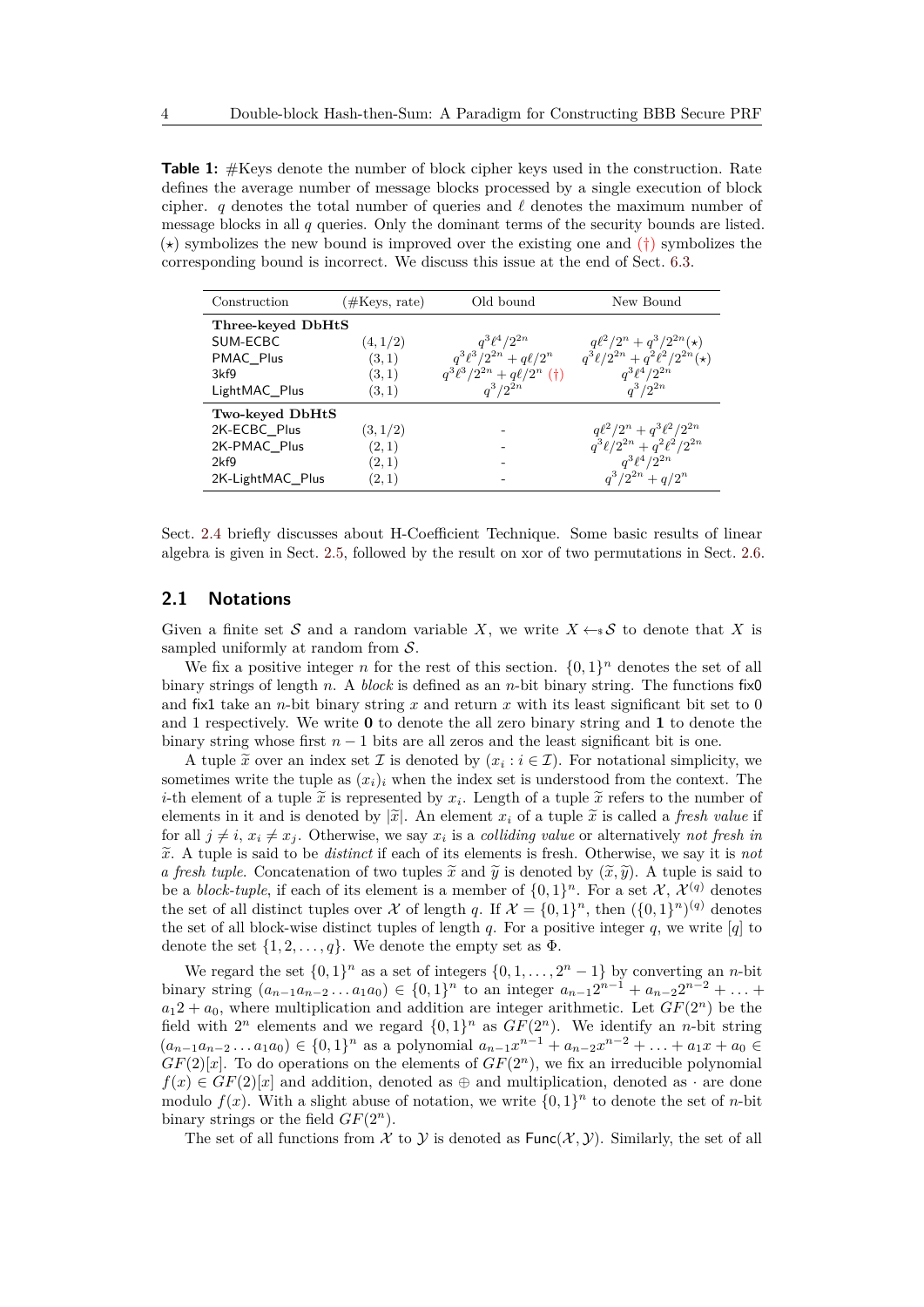permutations over X is represented by Perm $(X)$ . A function  $\phi$  mapping an element from an arbitrary domain to  $\{0,1\}^n$  is called a *block function*. Similarly, if  $\phi$  maps to  $(\{0,1\}^n)^2$ , we call it a *double-block function*. We write a double block function as  $\phi = (\phi_0, \phi_1)$ , where  $\phi_0$  and  $\phi_1$  are block functions. We denote the set of all block functions with domain X as Func(X)<sup>[1](#page-4-2)</sup> and the set of all block permutations as Perm. For integers  $1 \leq b \leq a$ , we write  $(a)_b$  to denote  $a(a-1)...(a-b+1)$ , where  $(a)_0 = 1$  by convention.

#### <span id="page-4-0"></span>**2.2 Security Definitions**

PRF AND PRP. A *keyed function* with the key space  $\mathcal{K}$ , the domain  $\mathcal{X}$  and the range  $\mathcal{Y}$  is a function  $F: \mathcal{K} \times \mathcal{X} \to \mathcal{Y}$  and we denote  $F(K, X)$  by  $F_K(X)$ . Similarly, a keyed *permutation* with the key space K and the domain X is a mapping  $E : K \times X \to X$  such that for each key  $K \in \mathcal{K}, X \mapsto E(K, X)$  is a permutation over X and we denote  $E_K(X)$ for  $E(K, X)$ .

Let A be an oracle algorithm with oracle access to a function from  $\mathcal X$  to  $\mathcal Y$  that outputs a single bit. Without loss of generality, we assume that A can make at most *q* oracle queries with running time at most *t*. We call such an oracle algorithm a *distinguisher*. We define the prf-advantage of A against a keyed function *F* as

$$
\mathbf{Adv}_{F}^{\mathrm{PRF}}(\mathsf{A}) := |\Pr[K \leftarrow_{\mathrm{s}} \mathcal{K} : \mathsf{A}^{F_{K}} = 1] - \Pr[\mathsf{RF} \leftarrow_{\mathrm{s}} \mathsf{Func}(\mathcal{X}, \mathcal{Y}) : \mathsf{A}^{\mathsf{RF}} = 1]|.
$$

Similarly, we define the prp-advantage of the distinguisher A against a keyed permutation *E* as

$$
\mathbf{Adv}_{E}^{\mathrm{PRP}}(\mathsf{A}) := |\Pr[K \leftarrow \ast \mathcal{K} : \mathsf{A}^{E_{K}} = 1] - \Pr[\Pi \leftarrow \ast \mathsf{Perm}(\mathcal{X}) : \mathsf{A}^{\Pi} = 1]|.
$$

For a keyed function family F,  $\mathbf{Adv}_{F}^{\text{xxx}}(q,t)$  denotes  $\max_{\mathbf{A}} \mathbf{Adv}_{F}^{\text{xxx}}(\mathbf{A})$ , where xxx is either prf or prp and maximum is taken over all distinguishers A running in time at most *t* and make at most *q* queries. If *F* is a keyed function (resp. permutation) family such that  $\mathbf{Adv}_{F}^{\text{xxx}}(q,t) \leq \delta$ , then we say *F* is a  $(\delta: q, t)$ -PRF (resp. PRP). If A is a computationally unbounded distinguisher, then we disregard the time parameter from its advantage definition.

(ALMOST-XOR) UNIVERSAL ADVANTAGE OF HASH FUNCTION. Let  $\mathcal{K}_h$  and X be two non-empty finite sets and  $\epsilon > 0$ . A keyed function  $H : \mathcal{K}_h \times \mathcal{X} \to \{0,1\}^n$  is a  $\epsilon$ -(almost-xor) universal hash function, if for any distinct  $X, X' \in \mathcal{X}$  and for any  $Y \in \{0,1\}^n$ ,

$$
\Pr[K_h \leftarrow \mathcal{K}_h : H_{K_h}(X) \oplus H_{K_h}(X') = Y] \le \epsilon.
$$

Moreover, *H* is said to be an  $\epsilon$ -universal hash function, if for any distinct  $X, X' \in \mathcal{X}$ ,

$$
\Pr[K_h \leftarrow \{K_h : H_{K_h}(X) = H_{K_h}(X')] \le \epsilon.
$$

Double-Block Hash Function. A keyed hash function *H* is said to be a Double-block Hash (DbH) function, if  $H : \mathcal{K}_h \times \mathcal{X} \to (\{0,1\}^n)^2$ . We denote the pair of block outputs as  $(H_{K_h,0}(X), H_{K_h,1}(X)),$  where  $X \in \mathcal{X}$  and  $H_{K_h,0}(X)||H_{K_h,1}(X) = H_{K_h}(X).$ 

#### <span id="page-4-1"></span>**2.3 Lazy Sampling of Random Permutation**

Suppose, a distinguisher A is interacting with a random permutation  $\Pi \leftarrow s \{0,1\}^n$ . This interaction is simulated by a simulator that maintains a partial function (or sometimes we call it a list)  $\Psi$  which is initially set to an empty function (i.e., a function with empty domain). On the *i*-th query  $x_i$ , the simulator checks whether  $x_i \in Dom(\Psi)$ , where  $Dom(\Psi)$ is the set of all elements of  $\{0,1\}^n$  on which  $\Psi$  is defined. If so, the corresponding response *y*<sub>*i*</sub> is set to  $\Psi(x_i)$ . Else, the response is sampled uniformly from  $\{0,1\}^n \setminus Ran(\Psi)$ , where  $Ran(\Psi)$  is the set of all elements of  $\{0,1\}^n$  which have at least one preimage under  $\Psi$  and  $x_i$  added to the set  $Dom(\Psi)$ .

<span id="page-4-2"></span><sup>&</sup>lt;sup>1</sup>When  $\mathcal{X} = \{0, 1\}^n$  then we write **Func** to denote **Func**( $\{0, 1\}^n$ )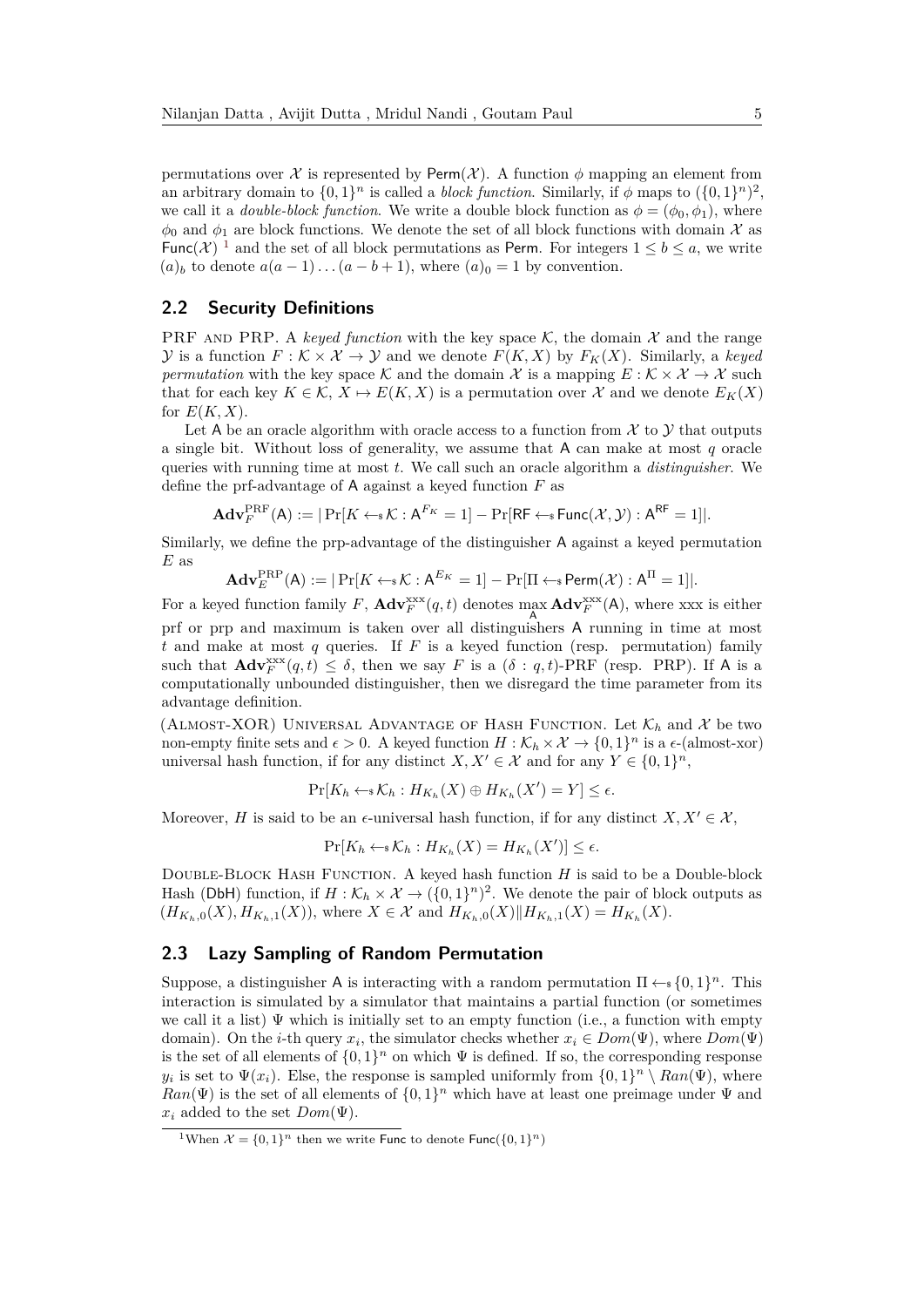#### <span id="page-5-0"></span>**2.4 H-Coefficient Technique**

In this section, we briefly discuss the H-Coefficient Technique  $[Pat08c, CLL+14]$  $[Pat08c, CLL+14]$  $[Pat08c, CLL+14]$  $[Pat08c, CLL+14]$  which has been introduced by Patarin [\[Pat08c\]](#page-49-4) and recently regained attention since Chen and Steinberger used it to analyze the iterated Even-Mansour cipher [\[CS14\]](#page-47-5). This technique gives a kind of "systematic" way to upper bound the statistical distance between the answers of two interactive systems and is typically used to prove the information theoretic pseudo randomness of constructions. In this setting, we consider a computationally unbounded and hence deterministic distinguisher A that interacts with either the real oracle, i.e., the construction of our interest, or the ideal oracle which is usually considered to be a uniform random function or permutation. The collection of all the queries and responses that A made and received to and from the oracle, is called the *transcript* of A, denoted as *τ* . Sometimes, we allow the oracle to release more internal information to A only after A completes all its queries and responses, but before it outputs its decision bit. In this case, the transcript of A includes the additional information about the oracle and clearly the maximum distinguishing advantage of A in this setting can not be less than that of without additional information. Observe that the transcript *τ* is a random variable and the randomness of the distribution of  $\tau$  only comes from the randomness of the oracle with which A interacts.

Let  $X_{\text{re}}$  and  $X_{\text{id}}$  denote the probability distributions of the transcript  $\tau$  induced by the real oracle and the ideal oracle respectively. The probability of realizing a transcript *τ* in the ideal oracle (i.e.,  $Pr[X_{id} = \tau]$ ) is called the *ideal interpolation probability*. Similarly, one can define the *real interpolation probability*. A transcript  $\tau$  is said to be *attainable* with respect to A if the ideal interpolation probability is non-zero (i.e.,  $Pr[X_{id} = \tau] > 0$ ). We denote the set of all attainable transcripts by Θ. Following these notations, we state the main theorem of H-Coefficient Technique  $[Pat08c, CLL+14]$  $[Pat08c, CLL+14]$  $[Pat08c, CLL+14]$  $[Pat08c, CLL+14]$  as follows:

<span id="page-5-3"></span>**Theorem 1** (**H-Coefficient Technique**)**.** *Let* A *be a fixed deterministic distinguisher that has access to either the real oracle*  $\mathcal{O}_{re}$  *or the ideal oracle*  $\mathcal{O}_{id}$ *. Let*  $\Theta = \Theta_{g} \sqcup \Theta_{b}$ *(disjoint union) be some partition of the set of all attainable transcripts of* A*. Suppose there exists*  $\epsilon_{\text{ratio}} \geq 0$  *such that for any*  $\tau \in \Theta_{g}$ ,

$$
\frac{\Pr[X_{\text{re}} = \tau]}{\Pr[X_{\text{id}} = \tau]} \ge 1 - \epsilon_{\text{ratio}},
$$

*and there exists*  $\epsilon_{bad} \geq 0$  *such that*  $Pr[X_{id} \in \Theta_b] \leq \epsilon_{bad}$ . Then,

<span id="page-5-2"></span>
$$
\mathbf{Adv}_{\mathcal{O}_{re}}^{\mathcal{O}_{id}}(\mathsf{A}) := |\Pr[\mathsf{A}^{\mathcal{O}_{re}} = 1] - \Pr[\mathsf{A}^{\mathcal{O}_{id}} = 1]| \le \epsilon_{ratio} + \epsilon_{bad}.\tag{1}
$$

*When*  $\mathcal{O}_{id}$  *is a uniform random function and*  $\mathcal{O}_{re}$  *is some keyed construction defined over the same domain, then Eqn.* [\(1\)](#page-5-2) *says that*  $\mathbf{Adv}_{\mathcal{O}_{re}}^{\text{prf}}(\mathsf{A}) \leq \epsilon_{\text{ratio}} + \epsilon_{\text{bad}}$ .

#### <span id="page-5-1"></span>**2.5 Some Results on Linear Algebra**

For a matrix L of dimension  $s \times t$  defined over  $GF(2^n)$ ,  $L[i][j]$  denotes the element in its *i*-th row and *j*-th column. For a column vector *c* of dimension  $s \times 1$ ,  $L||c$  denotes the augmented matrix of dimension  $s \times (t+1)$ . For any row vector  $R := (R_1, \ldots, R_t)$  of dimension  $1 \times t$ , transpose of row vector R, denoted as  $R^T$ , denotes the column vector

$$
R^{\mathtt{T}}:=\begin{pmatrix} R_1 \\ R_2 \\ \vdots \\ R_t \end{pmatrix}
$$

of dimension  $t \times 1$ .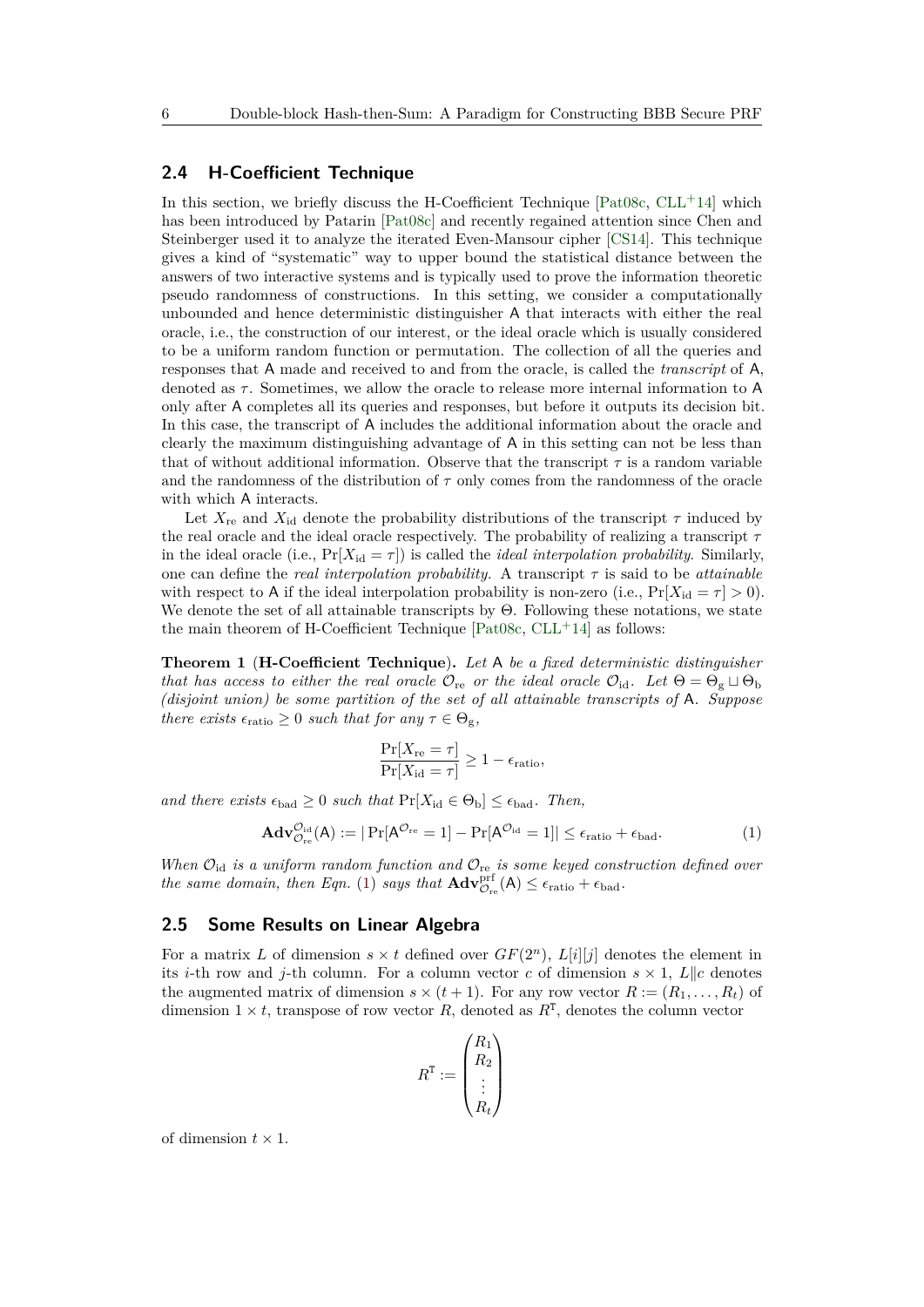One can represent any system of *s* linear equations with *t* unknowns  $(Y_1, \ldots, Y_t)$  defined over  $GF(2^n)$ , denoted as  $\mathcal{L}$ , as a matrix  $L$  of dimension  $s \times t$ , where the *i*-th equation  $\mathcal{L}_i := a_{i1} \cdot Y_1 \oplus \ldots \oplus a_{it} \cdot Y_t = c_i$ , where  $c_i \in GF(2^n)$ , corresponds to the *i*-th row vector of *L* as  $(a_{i1}, \ldots, a_{it})$ . We say *L* is *consistent* if it has at least one solution, otherwise we call it *inconsistent*. For  $\mathcal L$  to be consistent, one must have  $rank(L) = rank(L||c)^2$  $rank(L) = rank(L||c)^2$ , where  $c = (c_1, \ldots, c_s)^T$ .  $\mathcal L$  has a unique solution if  $rank(L) = t$  and it has many solutions if  $rank(L) < t$ .

Let  $L \cdot Y^T = c$  represent a system of *s* linear equations with *t* unknowns  $(Y_1, \ldots, Y_t)$ , where  $rank(L) = r$  and the elements of *L* are from  $GF(2<sup>n</sup>)$ . Let  $Y := (Y_1, \ldots, Y_t)$  be without replacement samples from a set  $\mathcal{Y} \subseteq \{0,1\}^n$  and *c* is any arbitrary column vector of dimension  $s \times 1$  with its elements from  $GF(2^n)$ . Thus, the probability of realizing a particular solution is at most  $\frac{1}{(|\mathcal{Y}| - t + r)_r}$  as stated formally in the following lemma.

<span id="page-6-2"></span>**Lemma 1.** *Let*  $Y := (Y_1, \ldots, Y_t)$  *be without replacement samples from a set*  $\mathcal{Y} \subseteq \{0,1\}^n$ *and L be a matrix of dimension*  $s \times t$  *defined over*  $GF(2^n)$ *. Then, for any given column vector c of dimension*  $s \times 1$  *over*  $GF(2^n)$ *, we have* 

$$
\Pr[(L)_{s \times t} \cdot Y^{\mathsf{T}} = c] \le \frac{1}{(|\mathcal{Y}| - t + r)_{r}},
$$

*where r is the rank of the matrix L.*

**Proof.** Since, the rank of *L* is *r*, the number of free variables in the system of equations is  $(t - r)$ . Now, each choice of free variables, which necessarily has to be distinct, uniquely determine the remaining variables such that the overall system of equations is satisfied. Therefore, the number of solutions is at most  $(|\mathcal{Y}|)_{t-r}$  and the total number of ways we can choose *t* distinct variables  $(Y_1, \ldots, Y_t)$  is  $(|\mathcal{Y}|_t)$ . Dividing the former one by later gives the result.  $\Box$ 

#### <span id="page-6-0"></span>**2.6 Sum of Two Identical Permutations**

In this section, we briefly revisit the security result of the sum of two identical random permutations. The sum of two permutations is one of the PRP to PRF transformations, suggested by Bellare et al. [\[BKR98\]](#page-47-6) as:

$$
\mathsf{SUM}_{E_{K_1}, E_{K_2}}(x) = E_{K_1}(x) \oplus E_{K_2}(x),
$$

where  $E_{K_1}$  and  $E_{K_2}$  are two independent PRPs. We call this construction as the **sum construction**. This construction was later analyzed by Lucks [\[Luc00\]](#page-48-8) who proved 2 2*n/*3 security. Further improvements have been shown in [\[Pat08b,](#page-49-5) [Pat10,](#page-49-6) [Pat13\]](#page-49-7). The results are natively inherited by the construction that consists of the xor of three or more independent PRPs [\[CLP14,](#page-47-7) [MP15\]](#page-48-9).

Security of the single-keyed sum construction (i.e., the sum construction with  $K_1 = K_2$ ), as simulated through the domain separation, suggested in [\[Luc00,](#page-48-8) [BI99\]](#page-46-3), has been shown to be provably secure by Bellare and Impagliazzo [\[BI99\]](#page-46-3) up to  $O(n) \cdot \frac{q^{3/2}}{23n}$  $rac{q^{9/2}}{2^{3n/2}}$ . However, their security proof is too sketchy to verify and contains unverifiable gaps. In a series of papers [\[Pat08b,](#page-49-5) [Pat10,](#page-49-6) [Pat13\]](#page-49-7), Patarin proved the optimal security of the construction using the standard H technique [\[Pat13\]](#page-49-7) and the mirror theory technique [\[Pat10\]](#page-49-6) but the proof is still unverifiable. Recently, Dai et al. [\[DHT17\]](#page-47-8) showed  $(1.5q + 3\sqrt{q})/2^n$  bound for the sum construction and its single-keyed variant using the chi-squared method.

In the following, we state and prove that the single-keyed sum construction is a secure PRF that offers  $2n/3$ -bit security. Formally, we have the following result:

<span id="page-6-1"></span><sup>2</sup> rank of a matrix *L* is defined as the maximum number of linearly independent columns of *L*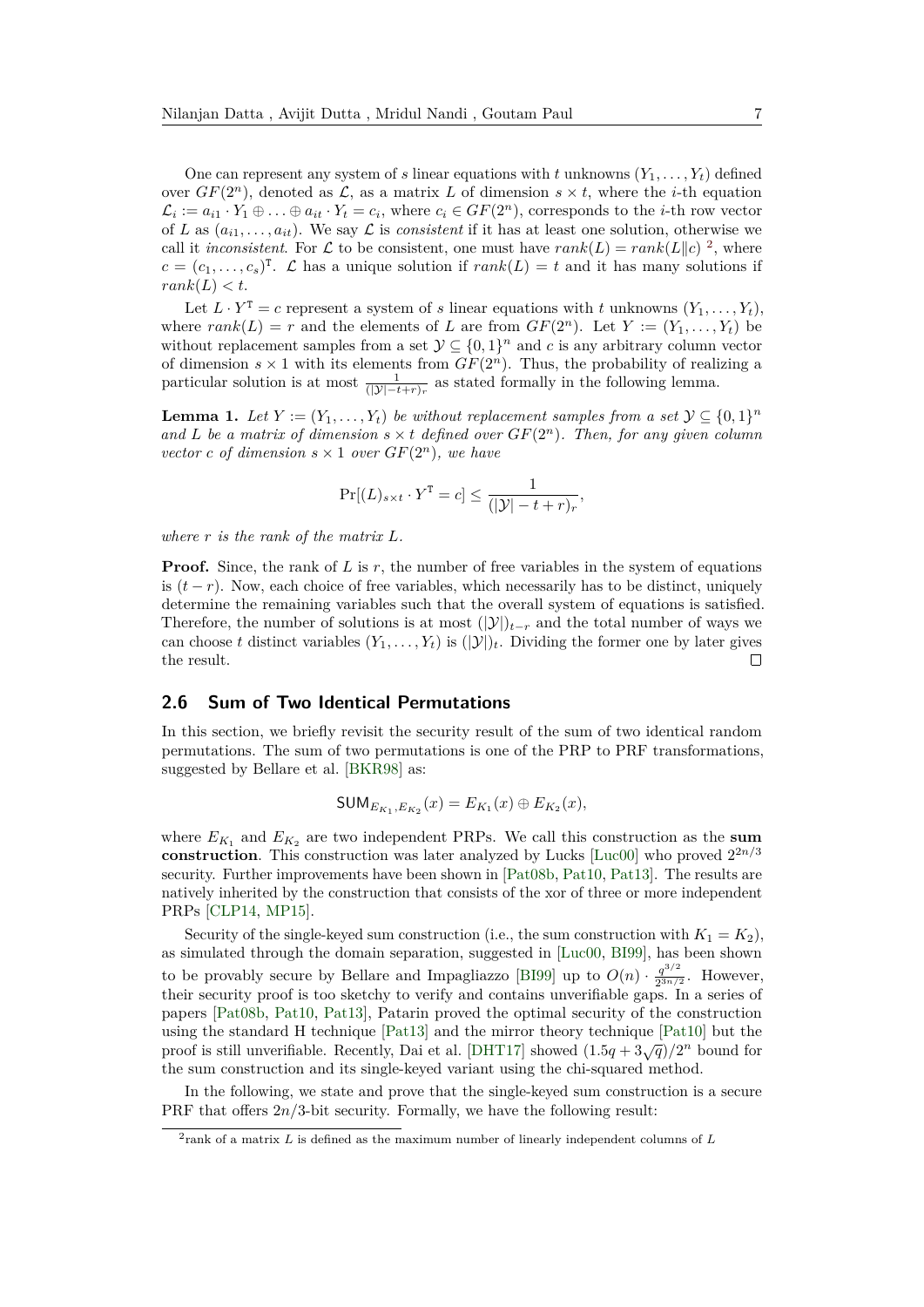<span id="page-7-2"></span>**Lemma 2.** For any block tuple  $(T_1, \ldots, T_q)$  of length q such that each  $T_i$  is non-zero, let

$$
\mathcal{Z} = \{ (U_i, V_i)_i : U_i \oplus V_i = T_i \ \forall i \in [q], \ (U_i, V_i)_i \in (\{0, 1\}^n)^{(2q)} \}.
$$

 $Then, |\mathcal{Z}| \geq \frac{(2^n)_{2q}}{2^{nq}}(1 - \frac{6q^3}{2^{2n}})$  $\frac{6q^3}{2^{2n}}$ , with the assumption  $q \leq 2^{n-2}$ .

**Proof.** Datta et al. [\[DDN](#page-47-3)+17] showed in Theorem 2, that for any set  $\mathcal{B} := \{B_1, \ldots, B_s\}$  $\{0,1\}^n$  and a *q*-length block tuple  $(T_1,\ldots,T_q)$  such that each  $T_i$  is non-zero, the following holds:

<span id="page-7-1"></span>
$$
\left| \underbrace{\{(H_i^0, H_i^1) : H_i^0 \oplus H_i^1 = T_i, \ (H_i^0, H_i^1)_i \in (\{0, 1\}^n \setminus \mathcal{B})^{(2q)}\}}_{\mathcal{H}} \right| \ge \frac{(2^n - s)_{2q}}{2^{nq}} (1 - \mu_2), \tag{2}
$$

where  $\mu_2 \leq \frac{qs^2 + 2sq^2 + 4q^3/3}{(2^n - s - 2q)^2}$  $\frac{+2sq+4q^2/3}{(2^n-s-2q)^2}.$ 

Now, note that the set  $\mathcal Z$  is the same as  $\mathcal H$  with  $\mathcal B$  as an empty set and hence  $s=0$ . Therefore, from Eqn. [\(2\)](#page-7-1) and with the assumption  $q \leq 2^{n-2}$ , we obtain the result.

*Remark* 1*.* It is natural to wonder that why we prove a weaker bound of the construction in the face of its existing optimal security bound. We note that the optimal security bound of the construction has been proved for PRF advantage. However, we need a counting results on the number of permutations to apply the H-coefficient technique. Currently, we do not know how to use this optimum PRF security result directly in our proof setting. In this regard, one can possibly use the Patarin's proof of sum construction using the mirror theory [\[Pat10\]](#page-49-6) technique. However, the reliability of Patarin's proof [\[Pat10\]](#page-49-6) is debatable. Thus, we independently prove the security of the sum construction up to  $2^{2n/3}$  bound, which is good enough for our purpose. Moreover, as we will see later in the paper that we will use the above result in the security analysis of the two-keyed DbHtS construction. The dominant term of its security bound appears due to the cover-free advantage (defined later in Sect. [3.3\)](#page-10-0) of its underlying DbH function, overkilling the optimal bound of the single-keyed sum construction.

## <span id="page-7-0"></span>**3 DbHtS : A BBB Secure VIL PRF Paradigm**

Hash-then-PRF or (HtP) is a well known paradigm for constructing a Variable Input Length (VIL) PRF by composing a universal hash function and a Fixed Input Length (FIL) PRF due to Shoup [\[Sho04\]](#page-49-8). Formally, HtP composition result says the following:

*If H is an*  $\epsilon(\ell)$  *universal hash function that outputs m bits and F is a* ( $\delta$  : *q*)*-PRF with domain*  $\{0,1\}^m$ *, then the composition construction*  $(F \circ H)$  *is a*  $(\delta + \epsilon(\ell)q^2/2: q, \ell)$ *-PRF.* 

To obtain the BBB PRF-security of a keyed construction following the HtP paradigm, the PRF advantage bound of *F* and the universal advantage bound of *H* need to be beyond birthday. It is feasible to construct a double block hash function (which outputs  $m = 2n$  bits) with  $\epsilon(\ell) = O(\ell^c 2^{-2n})$  (e.g., multi-linear hash [\[HK97\]](#page-48-10), PolyHash [\[dB93,](#page-47-9) [BJKS93,](#page-46-4) [Tay93\]](#page-49-9) etc). However, obtaining a beyond birthday bound secure PRF over 2*n* bits input would not be easy and efficient. It is needless to say that a beyond birthday bound secure *F* can be constructed from scratch or one can try some variants of the 5-rounds Luby-Rackoff [\[Pat98\]](#page-48-11) or the Benes-Butterfly construction [\[Pat08a\]](#page-48-12) that gives a beyond birthday bound secure PRF over 2*n* bits input. However, the former suggestion is non-trivial and the latter one would require at least 6 primitive calls for realizing 2*n* bits to *n* bits PRF. Moreover, its security proof is based on pseudorandom function. A possible way out is to instantiate each pseudorandom function with the sum of two independent block ciphers. But this idea comes at the cost of using total 12 block cipher keys. To realize it with less block cipher keys is non-trivial. .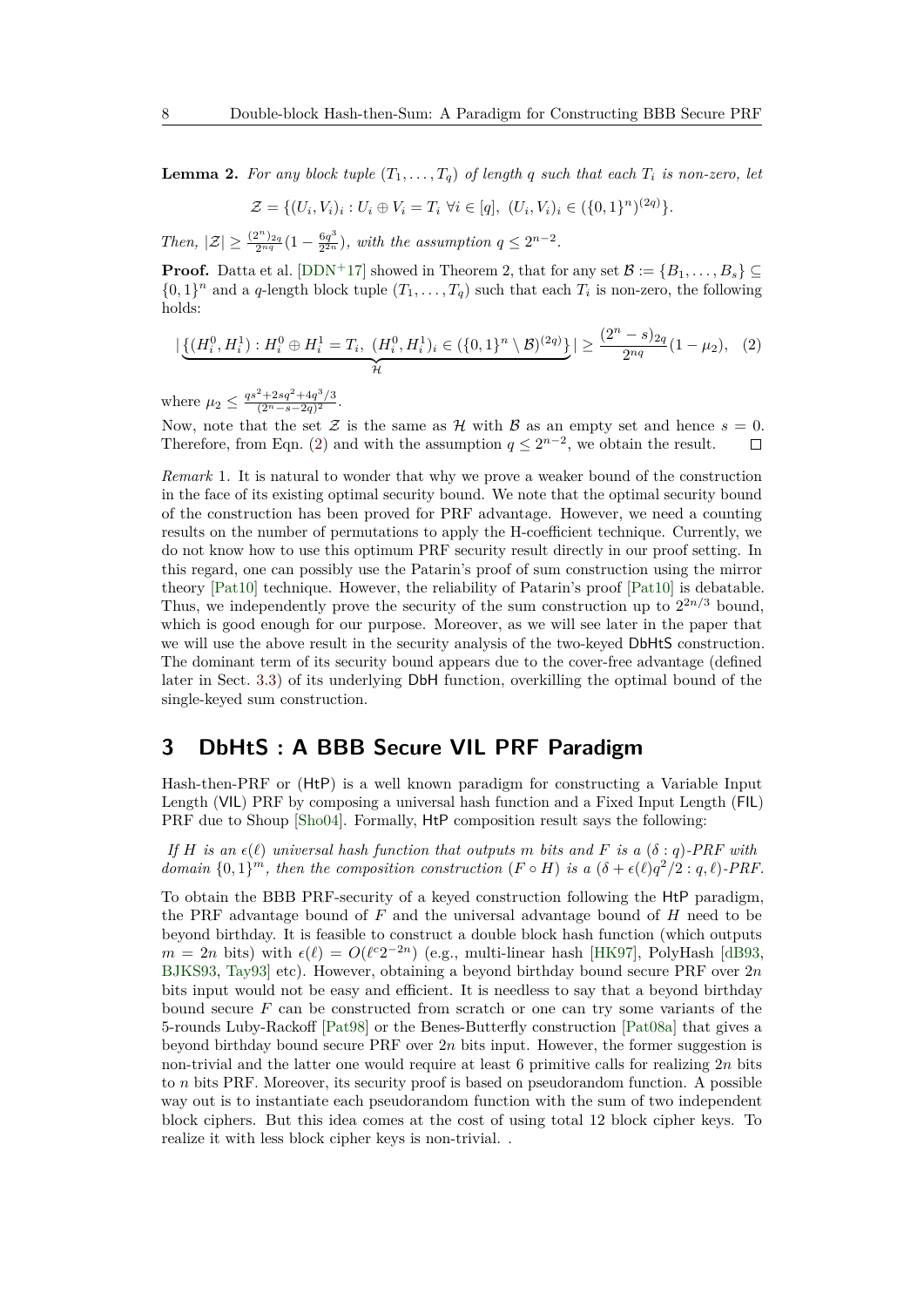This motivates us to design a paradigm for constructing a beyond birthday secure VIL PRF, where the underlying hash function *H* is required to achieve some stronger security assumption than the universal property, whereas we require a simple and efficient keyed function that is not required to be a PRF.

#### **3.1 Double-block Hash-then-Sum (DbHtS) Paradigm**

In this section, we describe the Double-block Hash-then-Sum (in short, DbHtS) paradigm to build a BBB secure VIL PRF. In this paradigm, a Double-block Hash (DbH) function is used with a very simple and efficient single-keyed or two-keyed sum function:

- SINGLE-KEYED SUM FUNCTION:  $\text{Sum}_K(x, y) = E_K(x) \oplus E_K(y)$ .
- TWO-KEYED SUM FUNCTION:  $\mathsf{Sum}_{K_1, K_2}(x, y) = E_{K_1}(x) \oplus E_{K_2}(y),$

where  $E_K$ ,  $E_{K_1}, E_{K_2}$  are *n*-bit block ciphers and  $K_1$  and  $K_2$  are independent. Given a DbH function and the sum function over two blocks, we apply the composition of the DbH function and the sum function to realize the DbHtS construction. Based on the types of sum function (i.e., single-keyed or two-keyed) used in the composition, we categorize DbHtS into following two categories:

- THREE-KEYED DbHtS:  $C_3[H, E](M) := \textsf{Sum}_{K_1, K_2}(H_{K_h, 0}(M), H_{K_h, 1}(M)).$
- <span id="page-8-0"></span>- Two-Keyed DbHtS:  $C_2[H, E](M) := \textsf{Sum}_K(H_{K_h,0}(M), H_{K_h,1}(M)).$



**Figure 3.1:** Two different types of Double block Hash then Sum constructions. Left : three-keyed construction  $C_3[H, E](M) := E_{K_1}(H_{K_h,0}(M)) \oplus E_{K_2}(H_{K_h,1}(M))$ . Right : two-keyed construction  $C_2[H, E](M) := E_K(H_{K_h, 0}(M)) \oplus E_K(H_{K_h, 1}(M))$  where  $K_h \in \mathcal{K}_h$ . For simplicity of notations we sometimes simply refer them as  $C_3$  and  $C_2$  respectively.

We use the name *two-keyed (or three-keyed)* DbHtS construction, as we count the hash key as one key and the sum function requiring one key (or two independent keys respectively), independent of the hash key. However, a concrete instantiation of a DbH function may require multiple keys.

Most of the BBB secure deterministic MACs like SUM-ECBC, PMAC\_Plus, 3kf9, Light-MAC\_Plus are specific instantiations of the three-keyed DbHtS paradigm. However, we would like to work with the two-keyed DbHtS construction as it involves more challenging analysis than its three-keyed version. We would like to note that the three-keyed DbHtS does not outperform its two-keyed version in terms of providing improved security bound as evident from the last column of Table 1. Its only advantage lies in its simpler security proof, as the number of cases to analyze gets reduced.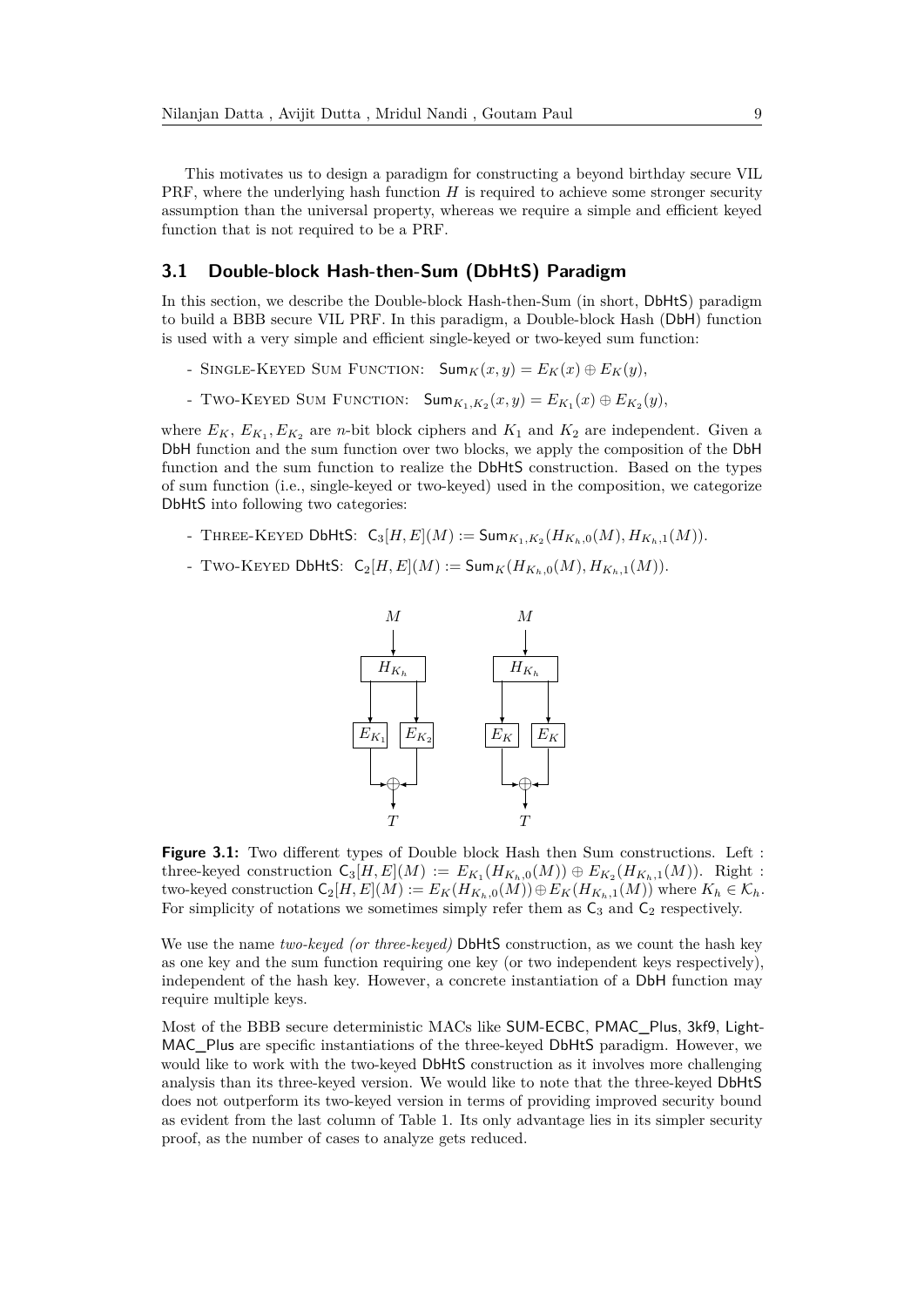*Remark* 2*.* As the sum function is not a PRF [3](#page-9-0) , we can not apply the HtP composition result directly to analyze the security of DbHtS. This says that we need a different type of composition result for the security analysis of DbHtS construction in which we require some higher security properties from its underlying DbH function instead of having only the universal property.

#### **3.2 Proof Idea of Two-Keyed DbHtS Construction**

In this section, we provide a brief idea of proving the security of the two-keyed DbHtS construction. We believe that this will motivate the reader to understand the crux of the main proof given in Sect. [3.4](#page-13-0) and also help to understand a few definitions introduced in Section [3.3.](#page-10-0)

We use the H-Coefficient technique, which requires us to bound: (i) the probability of the bad transcripts in the ideal oracle and (ii) the ratio of the real to ideal interpolation probability of the good transcripts. The computation of the real interpolation probability is reduced to the probability of satisfying the following *q* many bi-variate equations:

$$
\begin{cases} \Pi(H_{K_h,0}(M_1)) \oplus \Pi(H_{K_h,1}(M_1)) = T_1, \\ \Pi(H_{K_h,0}(M_2)) \oplus \Pi(H_{K_h,1}(M_2)) = T_2, \\ \vdots \\ \Pi(H_{K_h,0}(M_q)) \oplus \Pi(H_{K_h,1}(M_q)) = T_q, \end{cases}
$$

Now, to obtain a meaningful lower bound of the real interpolation probability, we need at least one of the inputs of Π to be fresh for each equations and each *T<sup>i</sup>* to be non-zero. In this regard, we call a transcript to be good if for each  $i \in [q]$ , either  $H_{K_{h},0}(M_i)$  or  $H_{K_h,1}(M_i)$  or both are fresh in the following tuple:

$$
\widetilde{H} := ((H_{K_h,0}(M_1), H_{K_h,1}(M_1)), (H_{K_h,0}(M_2), H_{K_h,1}(M_2)), \ldots, (H_{K_h,0}(M_q), H_{K_h,1}(M_q))),
$$

and every  $T_i$  is non-zero. In other words, we call a transcript to be bad if one of the following three conditions occur:

- (i) ∃*i* ∈ [*q*] such that *HKh,*0(*Mi*) = *HKh,*1(*Mi*). We call it *the collision condition*.
- (ii)  $\exists i \neq j, i \neq k, b, b' \in \{0,1\}$  such that  $H_{K_h,0}(M_i) = H_{K_h,b}(M_j), H_{K_h,1}(M_i) =$  $H_{K_h,b'}(M_k)$ . We call it *the covered condition*.
- $(iii) \exists i : T_i = 0.$

If none of the above conditions happen, then for each  $i \in [q]$ , either  $H_{K_h,0}(M_i)$  and  $H_{K_h,1}(M_i)$  both are fresh in  $H$ , or any one of the  $H_{K_h,0}(M_i)$  or  $H_{K_h,1}(M_i)$  are colliding in  $\widetilde{H}$ . If both the inputs are fresh, we can directly apply Lemma [2.](#page-7-2) Otherwise (w.l.o.g. assume that  $H_{K_h,1}(M_i)$  is non-fresh), the permutation output of  $H_{K_h,1}(M_i)$  is defined (or may need to sampled, if not defined already), which in turn uniquely determines the permutation output of  $H_{K_h,0}(M_i)$  (as we have already fixed the response  $T_i$ ). However, this uniquely determined output may collide with some already sampled values in range. We call this condition *the range collision condition* which actually creates a *permutation input-output compatibility issue*.

Therefore, bounding the probability of bad transcripts is nothing but to bound all of the above events. A detailed treatment of bounding the bad probability is given in Sect. [3.4.](#page-13-0) Finally, by computing the ratio of real to ideal interpolation probability concludes the proof of  $C_2[H, E]$ .

<span id="page-9-0"></span><sup>3</sup>One can construct a PRF distinguisher A with PRF advantage very close to 1. A makes four queries  $(x_1, y_1), (x_1, y_2), (x_2, y_1), (x_2, y_2)$  and check if the xor of their output is zero which holds with probability 1 for real oracle, and holds with probability 2−*<sup>n</sup>* for ideal oracle.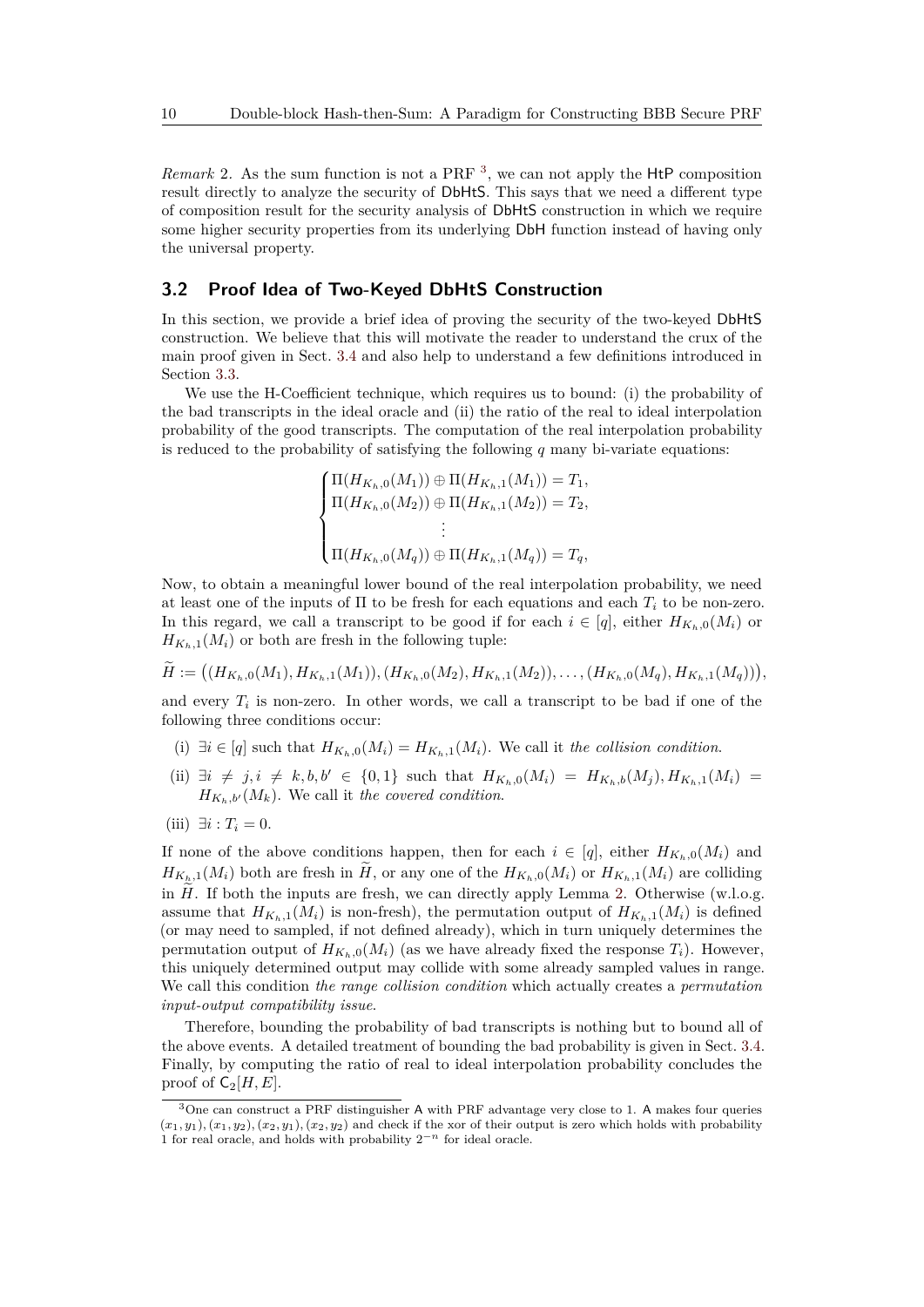*Remark* 3*.* We would like to mention that we have identified the bad events with a clear intention in mind to apply the sum construction result when these bad events do not happen. As a result, the bad events essentially boil down to investigating the collision, the covered and the range collision condition of the underlying DbH function. Whether all of these bad events directly lead to an attack in the construction, is not known.

#### <span id="page-10-0"></span>**3.3 Security Notions for DbH Functions**

In this section, we define the necessary security notions of a DbH function which will be required in proving the main security result of this paper.

Let  $\tilde{g}$  and  $\tilde{h}$  be two tuples of length *q*. We say that the tuple  $(\tilde{g}, \tilde{h})$  is covered at an index  $i \in [q]$ , if  $g_i$  and  $h_i$  are colliding values in  $(\tilde{g}, \tilde{h})$ , but they do not collide at the same value i.e.,  $g_i \neq h_i$  for all  $i \in [q]$ . As a matter of fact,  $(\tilde{g}, h)$  is covered at an index  $i \in [q]$  if and only if  $\exists j \neq i, k \neq i$  such that either of the following conditions hold:

(i) 
$$
g_i = g_j
$$
,  $h_i = h_k$  (ii)  $g_i = h_j$ ,  $h_i = h_k$  (iii)  $g_i = g_j$ ,  $h_i = g_k$  (iv)  $g_i = h_j$ ,  $h_i = g_k$ 

As there is no restriction on *j* and *k*, we can have  $j = k$  and therefore plugging-in  $j = k$  in (*i*) and (*iv*) gives rises the following two possibilities:

$$
(v) \ \exists j \neq i \ : \ g_i = h_j, \ h_i = g_j \ (vi) \ \exists j \neq i \ : \ g_i = g_j, \ h_i = h_j.
$$

Note that, for  $(ii)$  and  $(iii)$ ,  $j = k$  case is excluded by the *"no-collision at the same value condition*<sup>"</sup> at index *i*. Moreover, it is needless to mention that for  $q = 1$ , the tuple  $(q_1, h_1)$ is always cover-free.

We say that there is a *cross-collision* between  $\tilde{q}$  and  $\tilde{h}$ , when any one of the conditions  $(ii)-(v)$  occur. The tuple  $(\tilde{g}, \tilde{h})$  is called covered, if it is covered at some index  $i \in [q]$ . If the tuple  $(\tilde{g}, h)$  is not covered, we say that it is cover-free. So for a cover-free tuple  $(\tilde{g}, h)$ such that none of  $(g_i, h_i)$  collides at the same value, for every  $i \in [q]$ , either  $g_i$  is fresh in  $(\widetilde{g}, h)$  or  $h_i$  is fresh in  $(\widetilde{g}, h)$  or both. The tuple  $(\widetilde{g}, h)$  is said to be *weak covered*, if  $(\widetilde{g}, h)$ <br>is account let there is no sure selling heteron  $(\widetilde{g}, \widetilde{h})$ . In other words if  $(\widetilde{g}, \widetilde{h})$  is covered but there is no *cross-collision* between  $(\tilde{g}, \tilde{h})$ . In other words, if  $(\tilde{g}, \tilde{h})$  is weak covered, then only condition (*i*) or (*vi*) holds. Thus, a weak covered tuple is always a covered tuple but the other direction is not true.

**Example 1.** Let us consider two tuples  $\tilde{g} = (a, b, a, d, e, f)$  and  $\tilde{h} = (b, c, c, d, e, g)$  of length 6. Observe that  $(\tilde{g}, \tilde{h})$  is covered at index 1, 2, 3, but not covered at index 4 and 5 as  $g_4 = h_4$  and  $g_5 = h_5$ . Moreover, it is not a weak covered tuple. On the other hand, the tuple  $\tilde{q} = (a, b, a, d, e, f)$  and  $\tilde{h} = (u, u, v, x, y, z)$  of length 6 is a weak covered tuple.

#### **3.3.1 Security Definitions for DbH Function**

Having defined the cover-free tuple, we now introduce the necessary security definitions for a DbH function. We begin with defining the cover-free advantage of a DbH function *H*.

For a *q*, a distinct tuple  $(M_1, \ldots, M_q)$  and fixed *i*, *j*,  $k \in [q]$  such that  $i \neq j, i \neq k$ , we define the following event:

$$
\mathsf{CF}_{ijk} \quad := \quad \bigvee_{b,b' \in \{0,1\}} \Big( H_{K_h,0}(M_i) = H_{K_h,b}(M_j), H_{K_h,1}(M_i) = H_{K_h,b'}(M_k) \Big) \n\bigvee \Big( H_{K_h,0}(M_i) = H_{K_h,0}(M_j), H_{K_h,1}(M_i) = H_{K_h,1}(M_j) \Big).
$$

We also define the event

$$
\begin{aligned}\n\mathsf{WCF}_{ijk} &:= \left( H_{K_h,0}(M_i) = H_{K_h,0}(M_j), H_{K_h,1}(M_i) = H_{K_h,1}(M_k) \right) \\
&\quad \bigvee \left( H_{K_h,0}(M_i) = H_{K_h,0}(M_j), H_{K_h,1}(M_i) = H_{K_h,1}(M_j) \right).\n\end{aligned}
$$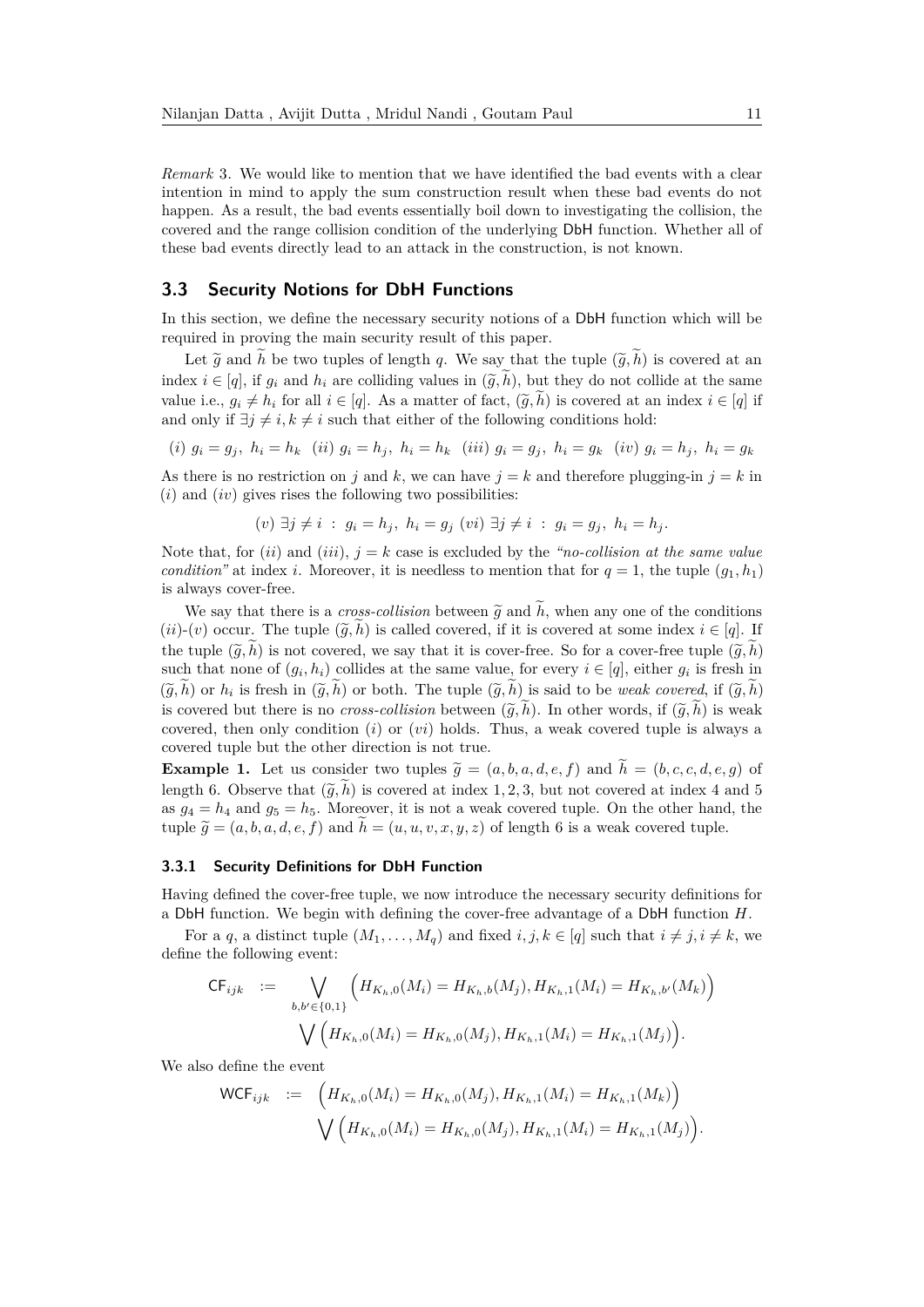<span id="page-11-0"></span>**Definition 1.** Let  $\mathcal{K}_{bad}$  be a function from a set of tuple of *q* distinct messages to the power set of hash keys  $\mathcal{P}(\mathcal{K}_h)$ . We say that a DbH function  $H: \mathcal{K}_h \times \mathcal{M} \to (\{0,1\}^n)^2$  is a  $(K_{bad}, \epsilon_{cf})$ -cover-free DbH function, if for any *q*-tuple of distinct messages  $(M_1, \ldots, M_q)$ , each of length at most  $\ell$  blocks such that

 $\forall i, j, k \text{ such that } i \neq j, i \neq k, \text{ Pr}[\mathsf{CF}_{ijk} \text{ holds}, K_h \in \mathcal{K}_h \setminus \mathcal{K}_{bad}(M_1, \ldots, M_q)] \leq \epsilon_{\text{cf}}.$ 

We call  $\epsilon_{\rm cf}$  to be the *cover-free advantage for three messages* of the DbH function *H*.

Similarly, we define the weak-cover-free advantage of the DbH function *H* as follows:

**Definition 2.** Let  $\mathcal{K}_{bad}$  be a function from a set of tuple of *q* distinct messages to the power set of hash keys  $\mathcal{P}(\mathcal{K}_h)$ . We say that a DbH function  $H: \mathcal{K}_h \times \mathcal{M} \to (\{0,1\}^n)^2$ is a  $(K_{bad}, \epsilon_{wcf})$ -weak-cover-free DbH function, if for any  $q$ -tuple of distinct messages  $(M_1, \ldots, M_q)$ , each of length at most  $\ell$  blocks such that,

 $\forall i, j, k \text{ such that } i \neq j, i \neq k, \text{ Pr}[WCF_{ijk} \text{ holds}, K_h \in \mathcal{K}_h \setminus \mathcal{K}_{bad}(M_1, \ldots, M_q)] \leq \epsilon_{\text{wcf}}.$ 

We call  $\epsilon_{\rm wcf}$  to be the *weak-cover-free advantage for three messages* of the DbH function *H*.

NOTE. It is to be noted that in both the definitions  $\mathcal{K}_{bad}$  is treated as a function that maps a tuple of *q* distinct messages to a subset of hash keys. As we work on a fixed tuple of *q* distinct messages, the set  $\mathcal{K}_{bad}(M_1, \ldots, M_q)$  is a fixed set and hence for the sake of notational simplicity, we abuse the notation  $\mathcal{K}_{bad}$  to indicate the image set of the function  $\mathcal{K}_{bad}.$ 

Note that, for a cover-free tuple  $(\widetilde{g}, h)$  and for a fixed index  $i \in [q]$ , either  $g_i$  is non-fresh<br>in  $(\widetilde{\lambda}, \widetilde{h})$  and is facely and *h* is non-freek in  $(\widetilde{\lambda}, \widetilde{h})$  and the set facely in  $(\widetilde{\lambda}, \widetilde{h})$ and  $h_i$  is fresh in  $(\tilde{g}, h)$  or  $g_i$  is fresh and  $h_i$  is non-fresh in  $(\tilde{g}, h)$  or both are fresh in  $(\tilde{g}, h)$ .<br>Considering the first two cases, we now define the block wise universal advantage of DbH Considering the first two cases, we now define the block-wise universal advantage of DbH function as follows:

For a *q*, a distinct tuple  $(M_1, \ldots, M_q)$  and fixed  $i, j \in [q]$  such that  $i \neq j$ , we define the following event:

$$
\begin{array}{lll} \mathsf{UNIV}_{ij} & := & \left( H_{K_h,0}(M_i) = H_{K_h,0}(M_j) \right) \bigvee \left( H_{K_h,0}(M_i) = H_{K_h,1}(M_j) \right) \\ & & \bigvee \left( H_{K_h,1}(M_i) = H_{K_h,0}(M_j) \right) \bigvee \left( H_{K_h,1}(M_i) = H_{K_h,1}(M_i) \right). \end{array}
$$

We also define the event

$$
WUNIV_{ij} := \left( H_{K_h,0}(M_i) = H_{K_h,0}(M_j) \right) \bigvee \left( H_{K_h,1}(M_i) = H_{K_h,1}(M_j) \right).
$$

<span id="page-11-1"></span>**Definition 3.** We say that a DbH function  $H : \mathcal{K}_h \times \mathcal{M} \to (\{0,1\}^n)^2$  is  $(\mathcal{K}_{bad}, \epsilon_{\text{univ}})$ block-wise universal DbH function, if for any *q*-tuple of distinct messages  $(M_1, \ldots, M_q)$ , each of length at most  $\ell$  blocks such that

 $\forall i, j$  such that  $i \neq j$ ,  $\Pr[\text{UNIV}_{ij} \text{ holds}, K_h \in \mathcal{K}_h \setminus \mathcal{K}_{bad}] \leq \epsilon_{\text{univ}}$ .

We call  $\epsilon_{\text{univ}}$  to be the *block-wise universal advantage for two messages* of DbH function *H*.

Similarly, we define the weak-block-wise universal advantage of the DbH function *H* as follows;

**Definition 4.** We say that a DbH function  $H : \mathcal{K}_h \times \mathcal{M} \to (\{0,1\}^n)^2$  is  $(\mathcal{K}_{bad}, \epsilon_{wuniv})$ -weakblock-wise universal DbH function, if for any *q*-tuple of distinct messages  $(M_1, \ldots, M_g)$ , each of length at most  $\ell$  blocks such that,

 $\forall i, j, k \text{ such that } i \neq j, i \neq k, \text{ Pr}[WWW_{ij} \text{ holds}, K_h \in \mathcal{K}_h \setminus \mathcal{K}_{bad}] \leq \epsilon_{\text{wuniv}}.$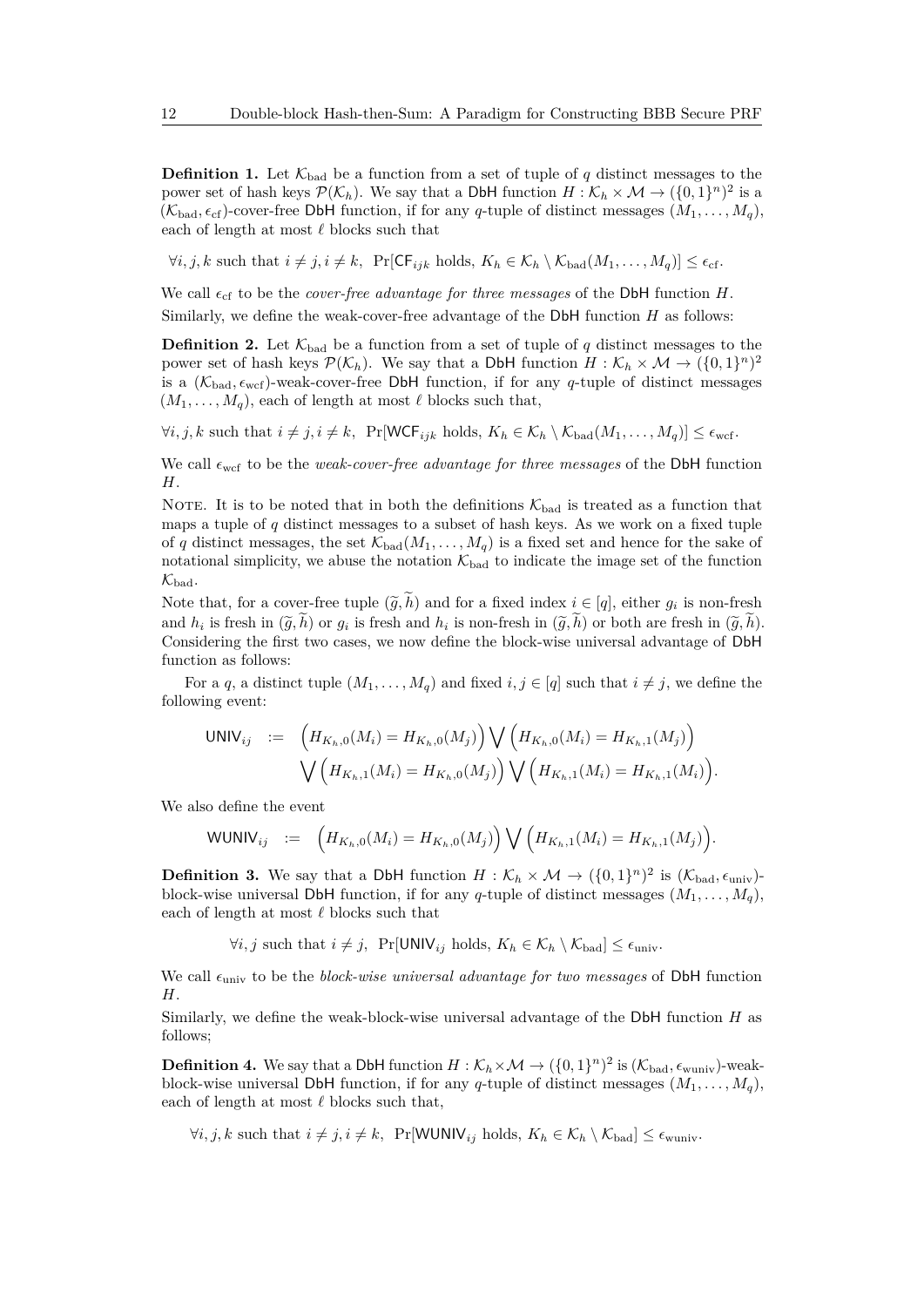We call  $\epsilon_{\text{wuniv}}$  to be the *weak-block-wise universal advantage for two messages* of the DbH function *H*.

The prior two events perfectly capture all the possibilities of having non-freshness condition in  $(\tilde{g}, h)$  tuple except the condition that  $g_i$  and  $h_i$  can collide at the same value. In the following, we define the event that captures the collision of  $g_i$  and  $h_i$  at the same value.

For a *q*, a distinct tuple  $(M_1, \ldots, M_q)$  and a fixed  $i \in [q]$ , we define the following event:

$$
\text{COLL}_i := \Big( H_{K_h,0}(M_i) = H_{K_h,1}(M_i) \Big).
$$

<span id="page-12-0"></span>**Definition 5.** We say that a DbH function  $H : \mathcal{K}_h \times \mathcal{M} \to (\{0,1\}^n)^2$  is a  $(\mathcal{K}_{bad}, \epsilon_{coll})$ colliding DbH function, if for any *q* tuple of distinct messages  $(M_1, \ldots, M_q)$ , each of length at most  $\ell$  blocks such that,

$$
\forall i \in [q], \text{ Pr}[COLL_i \text{ holds}, K_h \in \mathcal{K}_h \setminus \mathcal{K}_{bad}] \le \epsilon_{\text{coll}}.
$$

We call  $\epsilon_{\text{coll}}$  to be the *maximum collision probability* of DbH function *H*.

DISCUSSION. (1) We would like to point out that  $\epsilon_{cf}$ ,  $\epsilon_{\text{univ}}$  and  $\epsilon_{\text{coll}}$  are functions of  $\ell$  only as these values depend only on the length of a triplet of messages, pair of messages and a single message respectively. To emphasize this fact, we often write  $\epsilon_{\rm cf}(3,\ell)$  and  $\epsilon_{\rm univ}(2,\ell)$ to denote  $\epsilon_{\rm cf}$  and  $\epsilon_{\rm univ}$  respectively. In the same line of reasoning  $\epsilon_{\rm coll}(1,\ell)$  should also denote  $\epsilon_{\text{coll}}$ , but we prefer to denote it as  $\epsilon_{\text{coll}}$ .

(2) The notion of weak-cover-free advantage and weak-block-wise universal advantage are the required properties for the DbH function of the three-keyed DbHtS construction. Because, in the three-keyed DbHtS construction, we apply the two-keyed sum function on the input of the underlying DbH function. As a result, we do not require to bother about considering any cross-collisions in the output of the hash function. Here we intend to use the notion weak in terms of the security definition. If a double-block hash function is cover-free or (block-wise universal) then it is also weak-cover-free or (weak-block-wise universal respectively), however the converse is not necessarily true.

(3) The notion for cover-free and collision have also been used in the context of the NI<sup>+</sup>-MAC [\[DNP16\]](#page-48-6) security proof. However, the notion of cover-free and collision used in their paper is substantially different from ours: (i) In [\[DNP16\]](#page-48-6), the cover-free notion was used to refer to the collision event between the input of the final function call with the input of an intermediate function call and (ii) the collision event was used to denote the input collision in the final function call.

#### **3.3.2 Security Definitions for Block-Separated DbH Function.**

A DbH function  $H_{K_h} = (H_{K_h,0}, H_{K_h,1})$  is said to be *block-separated* if the range of possible values of  $H_{K_h,0}$  and  $H_{K_h,1}$  are disjoint. It is easy to see that using fix0 and fix1 functions, one can easily transform any DbH function  $H_{K_h}$  to a block-separated DbH function  $H'_{K_h}$ as follows:

$$
H'_{K_h}:=(\operatorname{fixO}(H_{K_h,0}),\operatorname{fix1}(H_{K_h,1})).
$$

Note that, for a block-separated DbH function  $H_{K_h}$ ,  $(H_{K_h,0}, H_{K_h,1})$  is covered at an index  $i \in [q]$  implies that only condition (i) or (vi) holds i.e., one of the following conditions hold:

- $\exists i \neq j, i \neq k$  such that  $H_{K_h,0}(M_i) = H_{K_h,0}(M_i), H_{K_h,1}(M_i) = H_{K_h,1}(M_k).$
- $\exists i \neq j$  such that  $H_{K_h,0}(M_i) = H_{K_h,0}(M_j), H_{K_h,1}(M_i) = H_{K_h,1}(M_j).$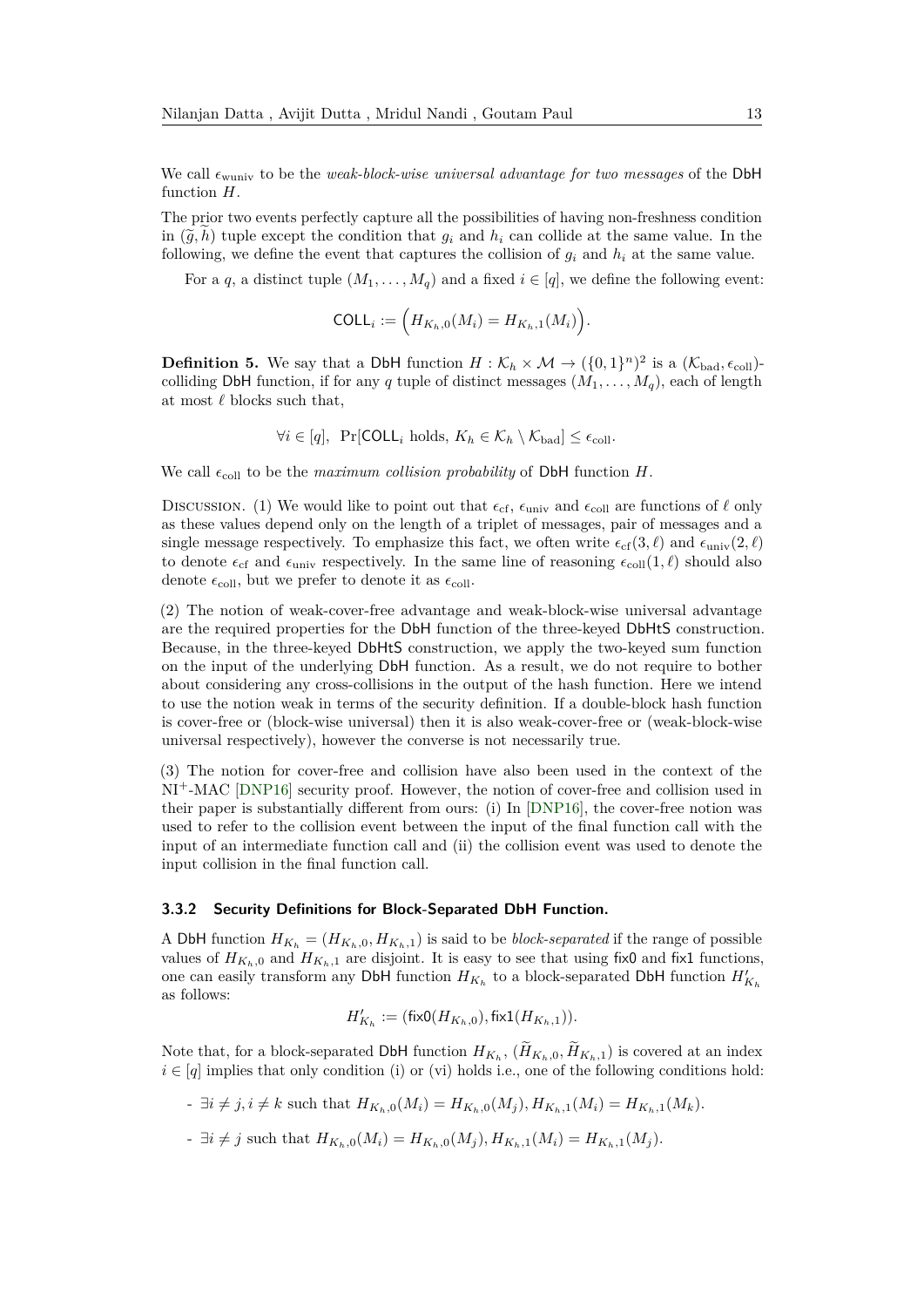Accordingly, for a block-separated DbH function, the event  $\mathsf{CF}_{ijk}$  will be

$$
\mathsf{CF}_{ijk} = \left( H_{K_h,0}(M_i) = H_{K_h,0}(M_j), H_{K_h,1}(M_i) = H_{K_h,1}(M_k) \right) \n\bigvee \left( H_{K_h,0}(M_i) = H_{K_h,0}(M_j), H_{K_h,1}(M_i) = H_{K_h,1}(M_j) \right).
$$
\n(3)

Note that, the above event is exactly identical to  $WCF_{ijk}$  and therefore, the cover-free notion of a block-separated DbH function is equivalent to its weak-cover-free notion. Therefore, the cover-free advantage of a block-separated DbH function is equivalent to its weak-cover-free advantage. Similarly, for a block-separated DbH function  $H_{K_h}$ , the block-wise universal advantage implies one of the following conditions hold:

- $\exists i \neq j$  such that  $H_{K_h,0}(M_i) = H_{K_h,0}(M_i)$ .
- $\exists i \neq j$  such that  $H_{K_h,1}(M_i) = H_{K_h,1}(M_i)$ .

Accordingly, for a block-separated DbH function, the event  $UNIV_{ij}$  will be

$$
UNIV_{ij} = \left( H_{K_h,0}(M_i) = H_{K_h,0}(M_j) \right) \bigvee \left( H_{K_h,1}(M_i) = H_{K_h,1}(M_j) \right). \tag{4}
$$

Similar as before, the above event  $UNIV_{ij}$  is exactly identical to WUNIVij and therefore, the block-wise universal notion of a block-separated DbH function is equivalent to its weak-block-wise universal notion. Therefore, the block-wise universal advantage of a block-separated DbH function is equivalent to its weak-block-wise universal advantage. Moreover, it is easy to see that for a block-separated  $DbH$  function,  $COLL<sub>i</sub>$  is an impossible event for any  $i \in [q]$  and hence a block separated DbH *H* is always  $(\mathcal{K}_{bad}, 0)$ -colliding DbH function.

#### <span id="page-13-0"></span>**3.4 Security of DbHtS**

In this section, we state and prove the PRF security of DbHtS construction. In particular, we prove only the PRF security of two-keyed DbHtS construction  $C_2[H, E]$  based on a DbH function *H* and pseudo random permutation or block cipher *E*.

<span id="page-13-1"></span>**Theorem 2.** Let  $K$ ,  $K_h$  and M be three non-empty finite sets. Let  $E : K \times \{0,1\}^n \to \{0,1\}^n$ *be a block cipher and*  $H : K_h \times M \rightarrow (\{0,1\}^n)^2$  *be a* DbH *function. Let*  $K_{bad}$  *be a function from a set of tuple of q distinct messages to the power set of hash keys*  $\mathcal{P}(\mathcal{K}_h)$ *such that for any tuple of q distinct messages*  $(M_1, \ldots, M_q)$ *, one has*  $\Pr[K \leftarrow K_h : K \in$  $\mathcal{K}_{\text{bad}}(M_1, \ldots, M_q) \leq \epsilon_{\text{bh}}.$ 

(*i*) If H is  $(\mathcal{K}_{bad}, \epsilon_{cf}(3, \ell))$  cover-free,  $(\mathcal{K}_{bad}, \epsilon_{univ}(2, \ell))$  block-wise universal and  $(\mathcal{K}_{bad}, \epsilon_{coll})$ *colliding hash function, then*

$$
\mathbf{Adv}^{\mathrm{prf}}_{\mathsf{C}_2[H,E]}(q,\ell,t) \leq \mathbf{Adv}^{\mathrm{prp}}_E(2q,t') + \epsilon_\mathrm{bh} + q\cdot \epsilon_\mathrm{coll} + \frac{q^3}{6}\cdot \epsilon_\mathrm{cf}(3,\ell) + \frac{3q^3}{2^n}\cdot \epsilon_\mathrm{univ}(2,\ell) + \frac{6q^3}{2^{2n}} + \frac{q}{2^n},
$$

*where*  $t' = t + q(t_h + t_\gamma)$ ,  $t_h$  *be the time complexity of hash computation for a single message, t<sup>γ</sup> be the time complexity of making two primitive queries with xoring their reply and we have assumed that*  $q \leq 2^{n-2}$ *.* 

(*ii*) If *H* is  $(\mathcal{K}_{bad}, \epsilon_{cf}(3, \ell))$  cover-free and  $(\mathcal{K}_{bad}, \epsilon_{univ}(2, \ell))$  block-wise universal block*separated* DbH *function, then*

$$
\mathbf{Adv}_{\mathsf{C}_2[H,E]}^{\mathrm{prf}}(q,\ell,t) \leq \mathbf{Adv}_{E}^{\mathrm{prp}}(2q,t') + \epsilon_{\mathrm{bh}} + \frac{q^3}{6} \cdot \epsilon_{\mathrm{cf}}(3,\ell) + \frac{3q^3}{2^n} \cdot \epsilon_{\mathrm{univ}}(2,\ell) + \frac{6q^3}{2^{2n}} + \frac{q}{2^n},
$$

*where*  $t' = t + q(t_h + t_\gamma)$ ,  $t_h$  *be the time complexity of hash computation for a single message, t<sup>γ</sup> be the time complexity of making two primitive queries with xoring their reply and we have assumed that*  $q \leq 2^{n-2}$ *.*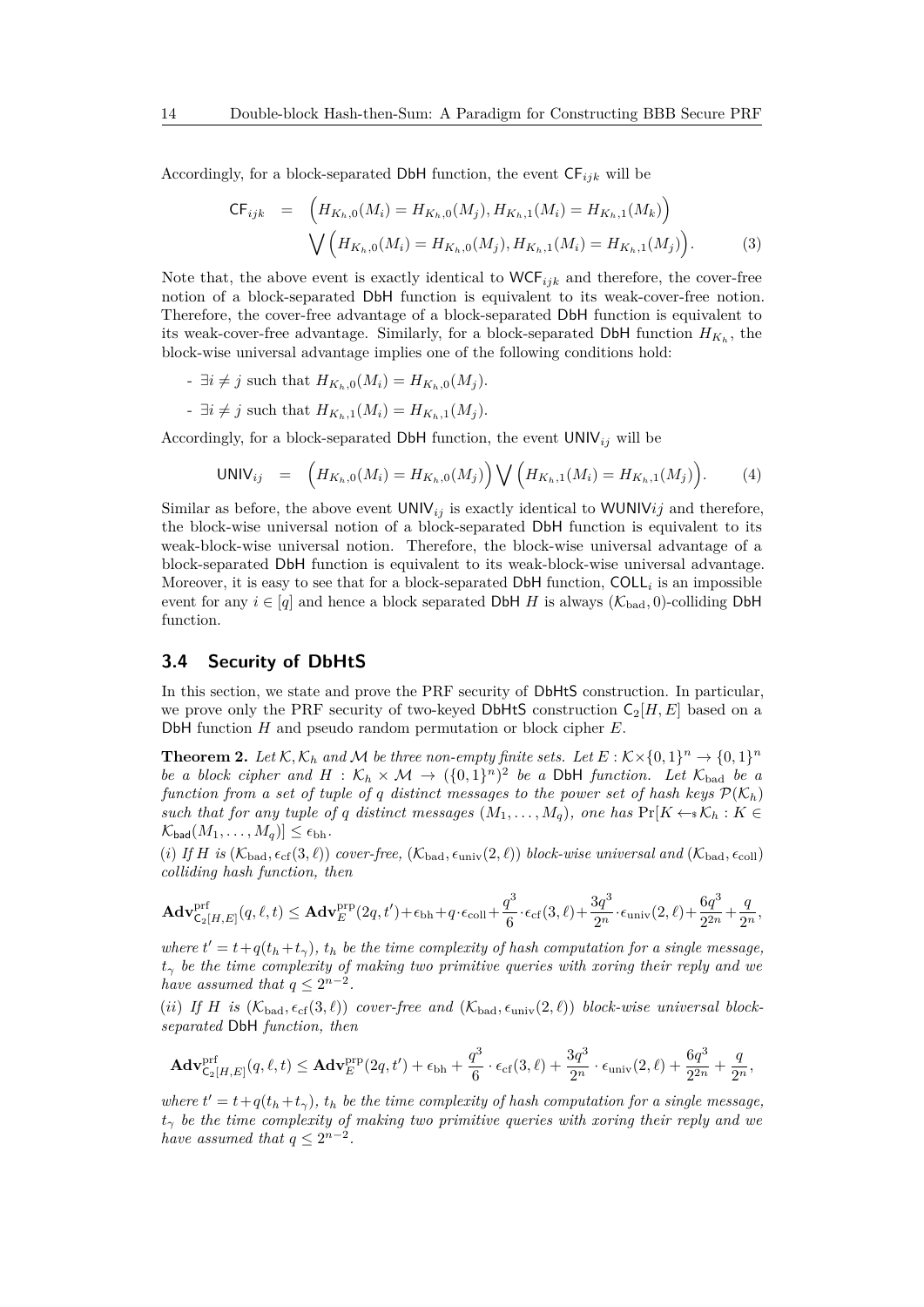$(iii)$  *If H is* ( $\mathcal{K}_{bad}$ ,  $\epsilon_{wcf}(3,\ell)$ ) *weak-cover-free and* ( $\mathcal{K}_{bad}$ ,  $\epsilon_{wuniv}(2,\ell)$ ) *weak-block-wise universal hash function, then*

$$
\mathbf{Adv}_{\mathsf{C}_3[H,E]}^{\mathrm{prf}}(q,\ell,t)\leq 2\mathbf{Adv}_{E}^{\mathrm{prp}}(2q,t')+\epsilon_{\mathrm{bh}}+\frac{q^3}{6}\cdot\epsilon_{\mathrm{wcf}}(3,\ell)+\frac{3q^3}{2^n}\cdot\epsilon_{\mathrm{wuniv}}(2,\ell)+\frac{2q^3}{2^{2n}},
$$

*where*  $t' = t + q(t_h + t_\gamma)$ ,  $t_h$  *be the time complexity of hash computation for a single message,*  $t<sub>γ</sub>$  *be the time complexity of making two primitive queries with xoring their reply and we have assumed that*  $q \leq 2^{n-2}$ *.* 

**Proof of part (i).** Using the standard argument of switching from computational setting to information theoretic setting, we analyze the security of the construction  $C_2^* := C_2^*[H, \Pi]$ based on an *n*-bit random permutation Π and a double block hash function *H*. This conversion adds the term  $\mathbf{Adv}_{E}^{\text{prp}}(2q, t')$  in the security bound. Therefore, we need to show that

<span id="page-14-1"></span>
$$
\mathbf{Adv}_{\mathsf{C}_2^*}^{\text{prf}}(q,\ell) \le \epsilon_{\text{bh}} + q \cdot \epsilon_{\text{coll}} + \frac{q^3}{6} \cdot \epsilon_{\text{cf}}(3,\ell) + \frac{3q^3}{2^n} \cdot \epsilon_{\text{univ}}(2,\ell) + \frac{6q^3}{2^{2n}} + \frac{q}{2^n}.\tag{5}
$$

The remainder of the proof is organized as follows: We begin with describing the ideal oracle and the attack transcript of the adversary in Sect. [3.4.1.](#page-14-0) In Sect. [3.4.2,](#page-16-0) we define and bound the probability of bad transcripts in the ideal oracle. Analysis of the good transcripts is shown in Sect. [3.4.3.](#page-19-0) Finally, part (*i*) of Theorem [2](#page-13-1) follows from Theorem [1](#page-5-3) and Eqn. [\(5\)](#page-14-1) above and Lemma [3](#page-16-1) and Lemma [4](#page-19-1) proven below.

#### <span id="page-14-0"></span>**3.4.1 Initial Setup**

We fix a computationally unbounded and hence deterministic non-repeating query making distinguisher D that interacts with either (1) a real oracle  $C_2^*[H_{K_h},\Pi]$  for a random permutation Π and a random hashing key *K<sup>h</sup>* or (2) an ideal oracle \$, making at most *q* queries adaptively to the oracle.

**Description of the Ideal Oracle.** The ideal oracle consists of two phases: (i) Online Phase : In this phase, for each queried message  $M_i$ , the oracle samples the response  $T_i$ uniformly at random from  $\{0,1\}^n$  and returns it to the distinguisher D. When all the queries and responses are over, the oracle samples a dummy hash key *K<sup>h</sup>* from the hash key space  $\mathcal{K}_h$ , uniformly and independently to all the previously sampled random variables. If the sampled hash key happens to fall in the set of bad hash keys  $\mathcal{K}_h$  (note that the message tuple is fixed and thus we can talk about the set  $\mathcal{K}_h$ ), then it aborts the game (see line 2 of Fig. [3.2\)](#page-15-0), otherwise the oracle computes the hash value for all the *q* queried messages. During this hash computation, if for any message *M<sup>i</sup>* , one block of the hash value collides with another block, then Coll is set to 1 and the game will be aborted (see line 5 of Fig. [3.2\)](#page-15-0).

Otherwise the oracle checks if any index  $i \in [q]$  has been covered or not. If covered, then Cover is set to 1 and the oracle aborts the game (see line 6 of Fig. [3.2\)](#page-15-0); otherwise it continues.

If the game does not abort, that means there is a non-empty set of free indices  $\mathcal F$  for which both blocks of the hash value are fresh in the tuple of 2*q* many hash blocks value. Then, the oracle samples the outputs for these fresh hash values in without replacement manner such that for any  $i \in \mathcal{F}$ , the sampled output  $Z_{0,i}$  and  $Z_{1,i}$  sums up to  $T_i$ , where *T<sup>i</sup>* has already been sampled in the online phase of the game (see line 8 of Fig. [3.2\)](#page-15-0).

Now the remaining cases are those where exactly one block of the hash value collides. For all  $i \in [q] \setminus \mathcal{F}$ , if the output of the colliding hash value, say  $H_{K_h,0}(M_i)$ , has not been sampled yet, then the oracle samples its output in without replacement manner, say  $Z_{0,i}$ , and sets the output of the remaining block, i.e., output of  $H_{K_h,1}(M_i)$  as the sum of  $Z_{0,i}$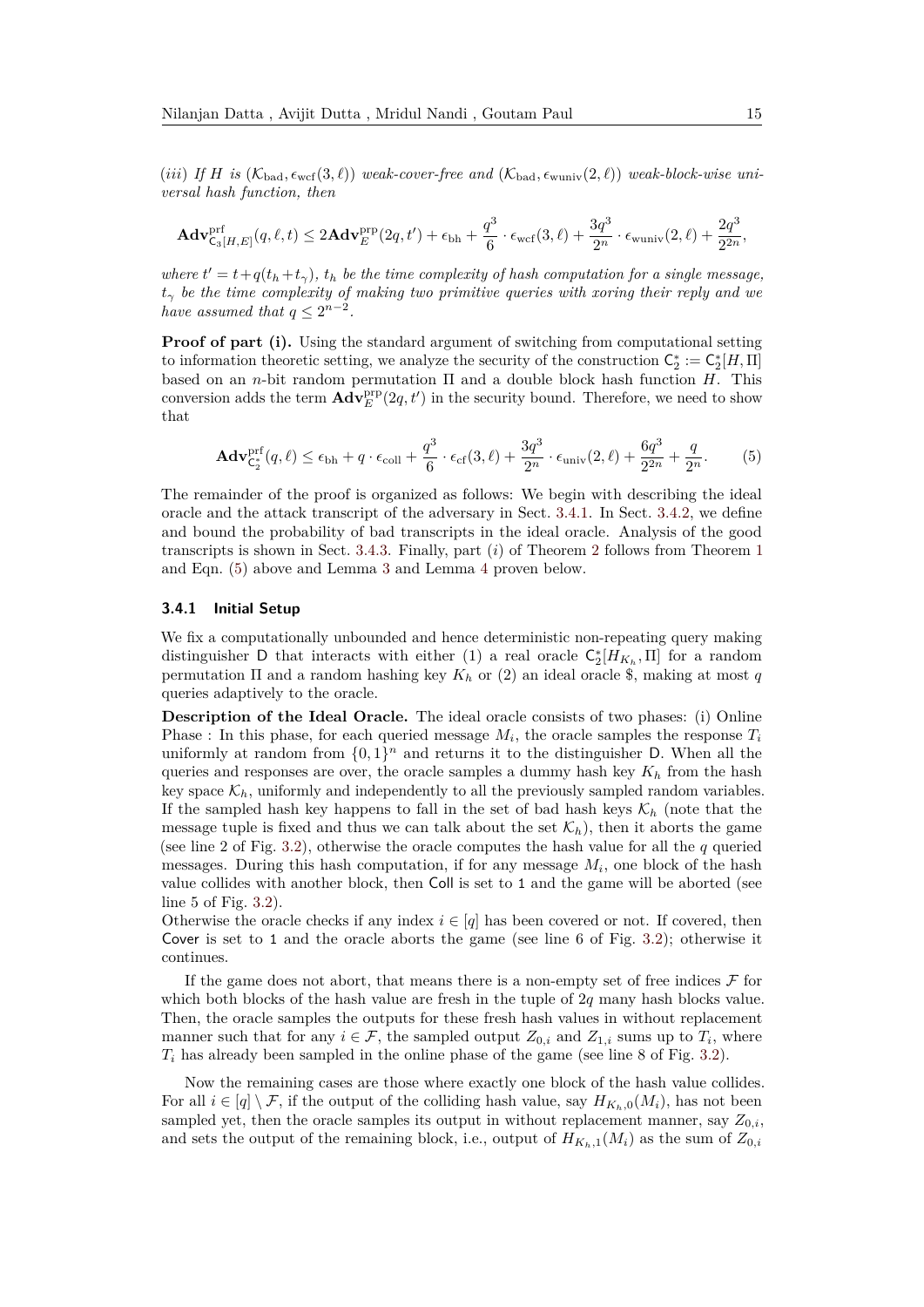<span id="page-15-0"></span>ONLINE PHASE OF  $\mathcal{O}_{\text{ideal}}$ 

 $\forall i \in [q]:$  On *i*-th query  $M_i$ , **return**  $T_i \leftarrow \{0, 1\}^n$ ;

1 : if  $\exists i$  :  $T_i = 0$  then  $\boxed{\mathsf{ZeroT} \leftarrow 1}, \bot;$ 

OFFLINE PHASE OF  $\mathcal{O}_{\text{ideal}}$ , initialize  $\mathcal{L} = \emptyset$ 

1 :  $K_h \leftarrow \& \mathcal{K}_h$ ; 2: if  $K_h \in \mathcal{K}_{bad}$ , then  $\boxed{\mathsf{Bad\text{-}Hash} \leftarrow 1, |\perp;}$ 3 :  $\forall i \in [q]: \quad (H_{K_h,0}(M_i), H_{K_h,1}(M_i)) \leftarrow H_{K_h}(M_i);$ 4:  $\widetilde{H}_0 := (H_{K_h,0}(M_1), \ldots, H_{K_h,0}(M_q)), \ \widetilde{H}_1 := (H_{K_h,1}(M_1), \ldots, H_{K_h,1}(M_q));$ 5: if  $\exists i \in [q]: H_{K_h,0}(M_i) = H_{K_h,1}(M_i)$  then  $\boxed{\text{Coll} \leftarrow 1, \Box}$ 6: **if**  $(\widetilde{H}_0, \widetilde{H}_1)$  is not a cover-free tuple then  $\boxed{\mathsf{Cover} \leftarrow \mathsf{1}, \mathsf{1}}$ ; 7:  $\mathcal{F} := \{i \in [q]: H_{K_h,0}(M_i) \text{ and } H_{K_h,1}(M_i) \text{ both are fresh in } (\widetilde{H}_0, \widetilde{H}_1)\}; \ \ f = |\mathcal{F}|;$ <br>8:  $(Z_0, Z_1) \in \mathcal{F} \leftarrow S := \{(Q_i, R_i) \in \mathcal{F} \in (\{0, 1\}^n)^{(2f)}: Q_i \oplus R_i = T_i \ \forall i \in \mathcal{F}\};$  $8: (Z_{0,i}, Z_{1,i})_{i\in\mathcal{F}} \leftarrow *\mathcal{S}:=\{(Q_i, R_i)_{i\in\mathcal{F}}\in (\{0,1\}^n)^{(2f)}:\ Q_i\oplus R_i=T_i\ \forall i\in\mathcal{F}\};$ 9:  $\forall i \in [q] \cap \mathcal{F} : \Psi(H_{K_{h},0}(M_i)) \leftarrow Z_{0,i}, \Psi(H_{K_{h},1}(M_i)) \leftarrow Z_{1,i};$ 10 :  $\forall i \in [q] \setminus \mathcal{F}$ : let  $H_{K_h,b}(M_i)$  be not fresh in  $(\widetilde{H}_0, \widetilde{H}_1)$ ,  $b \in \{0, 1\}$ ;<br>
11 : if  $H_{K_h,b}(M_i) \notin Dom(\Psi)$  then  $\Psi(H_{K_h,b}(M_i)) \leftarrow Z_h$ ,  $\leftarrow s \{0, 1\}^n$ 11: if  $H_{K_h,b}(M_i) \notin Dom(\Psi)$  then  $\Psi(H_{K_h,b}(M_i)) \leftarrow Z_{b,i} \leftarrow \{0,1\}^n \setminus Ran(\Psi), Z_{1-b,i} \leftarrow T_i \oplus Z_{b,i};$ 12 : else  $Z_{b,i}$  ←  $\Psi(H_{K_h,b}(M_i))$  and  $Z_{1-b,i}$  ←  $T_i \oplus Z_{b,i}$ ; 13 : if  $Z_{1-b,i} \in Ran(\Psi)$  then  $\overline{RC \leftarrow 1}, \perp;$ 14 :  $\Psi(H_{K_{h},1-b}(M_i)) \leftarrow Z_{1-b,i};$ 15 : **return**  $(K_h, \widetilde{Z}_0, \widetilde{Z}_1)$ ;

**Figure 3.2:** Ideal oracle \$: Boxed statements denote bad events. Whenever a bad event is set to 1, the ideal oracle immediately aborts (denoted as  $\perp$ ) and returns the remaining values of the transcript in any arbitrary manner. So, if the game aborts for some bad event, then we can surely assume that its previous bad events have not happened. Line 10 indicates that there exists some j for which  $H_{K_h,b}(M_i) = H_{K_h,b}(M_j)$  or  $H_{K_h,b}(M_i) = H_{K_h,1-b}(M_j)$ and line 11 indicates that permutation output of  $H_{K_h,b}(M_i)$  is not defined yet.  $\widetilde{Z}_0$  denotes the tuple  $(Z_{0,1}, Z_{0,2}, \ldots, Z_{0,q})$  and  $\widetilde{Z}_1$  denotes the tuple  $(Z_{1,1}, Z_{1,2}, \ldots, Z_{1,q})$ .

and  $T_i$  (see line 11 of Fig. [3.2\)](#page-15-0). Otherwise, the oracle sets the output of  $H_{K_h,0}(M_i)$  to the already defined element and adjusts the output of the other block accordingly (see line 12 of Fig. [3.2\)](#page-15-0). Note that in the latter case, the oracle does not sample the output.

In the above said adjustment, if the output of  $H_{K_h,1}(M_i)$  happens to collide with any previously sampled output, then RC is set to 1 (see line 13 of Fig. [3.2\)](#page-15-0) and aborts the game. Note that, this event cannot hold for the real oracle, as  $H_{K_h,1}(M_i)$  is fresh in the tuple of 2*q* many hash block values. Finally, it returns all these sampled values along with the sampled hash key to the distinguisher D.

 $\textbf{Description of Attack Transfer. Let } \tau = \big( (M_1, T_1), (M_2, T_2), \ldots, (M_q, T_q) \big)$  be the list of queries and responses of D which constitutes the query transcript of the attack. For convenience, we slightly modify the experiment where we reveal some more information to the distinguisher D in addition to the queries and responses only after D made all its queries and responses but before it output its decision. Therefore, the transcript of D essentially consists of all the internal values which are obtained while computing  $\mathsf{C}_2^*$  for all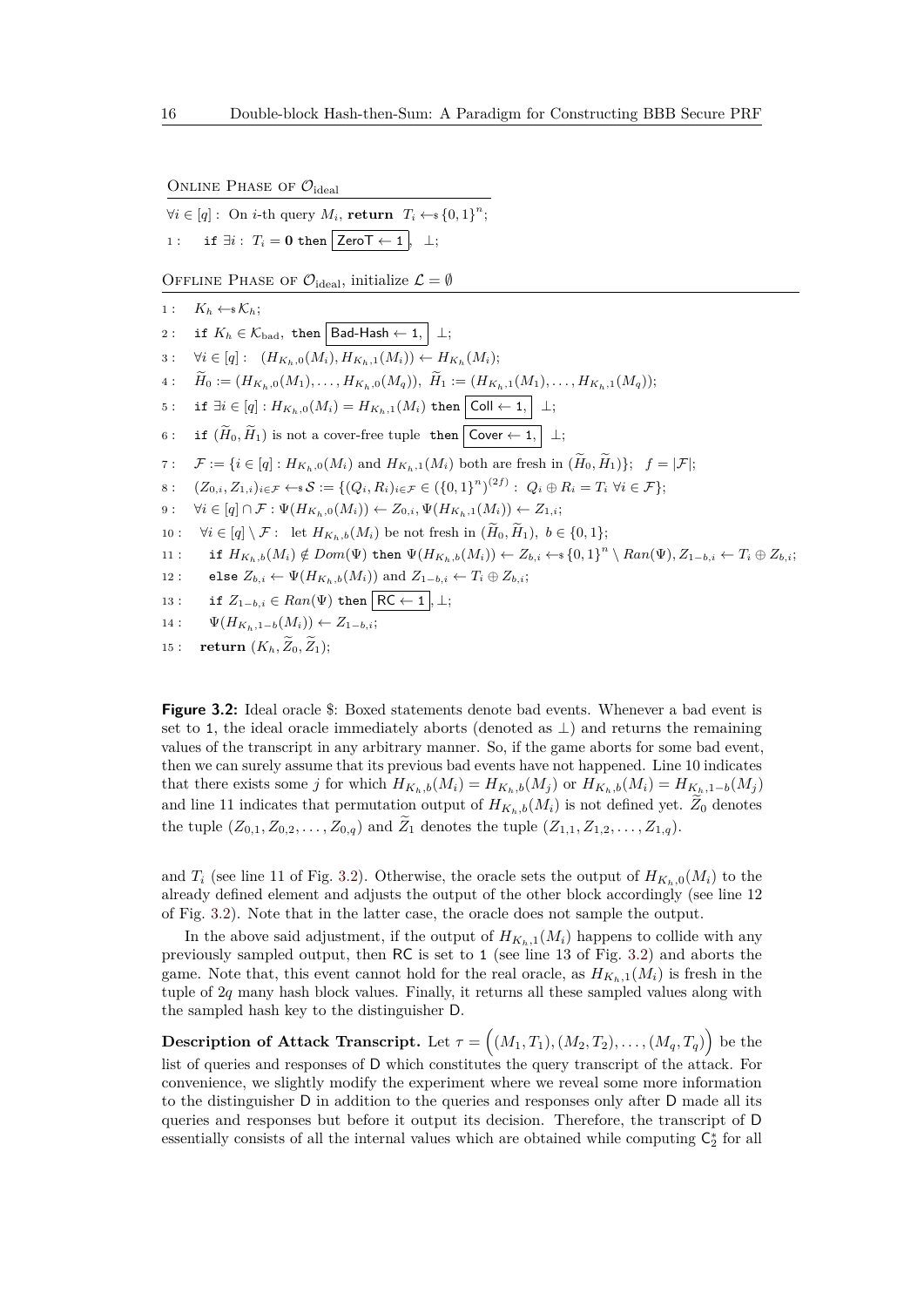*q* queries. All in all, the transcript of the attack is

$$
\tau = \bigg( (M_1, T_1, Z_{0,1}, Z_{1,1}), (M_2, T_2, Z_{0,2}, Z_{1,2}), \ldots, (M_q, T_q, Z_{0,q}, Z_{1,q}), K_h \bigg).
$$

In case of D interacting with the real oracle, we release the hash key *K<sup>h</sup>* and the values

$$
\forall i \in [q], Z_{0,i} := \Pi(H_{K_h,0}(M_i)) \text{ and } Z_{1,i} := \Pi(H_{K_h,1}(M_i)),
$$

to D where  $H_{K_h}(M_i) = (H_{K_h,0}(M_i), H_{K_h,1}(M_i)).$ 

Note that a transcript  $\tau$  in the real oracle must satisfy all of the following:

- 1.  $Z_{0,i} \oplus Z_{1,i} = T_i$  for all  $i \in [q]$  and
- 2. the 2*q*-tuples of input and output blocks of  $\Pi$ , namely  $I := (\widetilde{H}_0, \widetilde{H}_1)$  and  $O := (\widetilde{Z}_0, \widetilde{Z}_1)$ are permutation compatible. [4](#page-16-2) Note that, I is uniquely determined by the message tuples  $(M_1, \ldots, M_q)$  and the hash key  $K_h$ .

Recall that  $X_{\text{re}}$  and  $X_{\text{id}}$  are the probability distributions for the transcript  $\tau$  induced by the real and the ideal oracle respectively.  $\tau$  is attainable if  $Pr[X_{id} = \tau] > 0$  and let  $\Theta$ denotes the set of all attainable transcripts.

#### <span id="page-16-0"></span>**3.4.2 Definition and Probability of Bad Transcripts**

An attainable transcript  $\tau$  is said to be bad if either of the following bad flags

ZeroT*,* Bad-Hash*,* Coll*,* Cover*,* RC

is set to 1 as defined in Fig. [3.2.](#page-15-0) We define the event

$$
\mathsf{Bad} := \mathsf{ZeroT} \vee \mathsf{Bad\text{-}Hash} \vee \mathsf{Coll} \vee \mathsf{Cover} \vee \mathsf{RC}.
$$

Let  $\Theta_b$  denote the set of all bad transcripts and  $\Theta_g = \Theta \setminus \Theta_b$  be the set of all good transcripts. Having identified the set of all bad transcripts, we bound the probability of realizing the bad transcript in the ideal oracle in the following lemma:

<span id="page-16-1"></span>**Lemma 3.** *Let*  $X_{id}$  *and*  $\Theta_b$  *be defined as above then,* 

$$
\epsilon_{\text{bad}} := \Pr[X_{\text{id}} \in \Theta_b] \le \epsilon_{\text{bh}} + q \cdot \epsilon_{\text{coll}} + \frac{q^3}{6} \cdot \epsilon_{\text{cf}}(3,\ell) + \frac{3q^3}{2^n} \cdot \epsilon_{\text{univ}}(2,\ell) + \frac{q}{2^n}.\tag{6}
$$

**Proof.** Bounding the probability of the bad transcripts in the ideal oracle is equivalent to bounding the probability of the event Bad in the ideal oracle. Using the union bound we have,

<span id="page-16-3"></span>
$$
Pr[Bad] \leq Pr[ZeroT] + Pr[Bad-Hash] + Pr[Coll \wedge \overline{Bad-Hash}] + Pr[Cover \wedge \overline{Bad-Hash}] + Pr[RC \wedge \overline{Bad-Hash}].
$$
 (7)

In the following, we separately bound each of the above terms.

**Bounding ZeroT.** The bad flag ZeroT is set to 1, if out of *q* responses, there exists at least one response  $T_i$  such that  $T_i = 0$ , i.e.

<span id="page-16-4"></span>
$$
\Pr[\text{ZeroT}] = \Pr[\vee_{i=1}^{q} T_i = \mathbf{0}] \le \sum_{i=1}^{q} \Pr[T_i = \mathbf{0}] = \frac{q}{2^n}.
$$
 (8)

<span id="page-16-2"></span><sup>&</sup>lt;sup>4</sup>For two block tuples  $\widetilde{x}$  and  $\widetilde{y}$  having equal length over the same index set, we say  $\widetilde{x}$  is permutationcompatible with  $\tilde{y}$ , if there exists a permutation  $\pi$  such that  $\forall i, \pi(x_i) = y_i$ .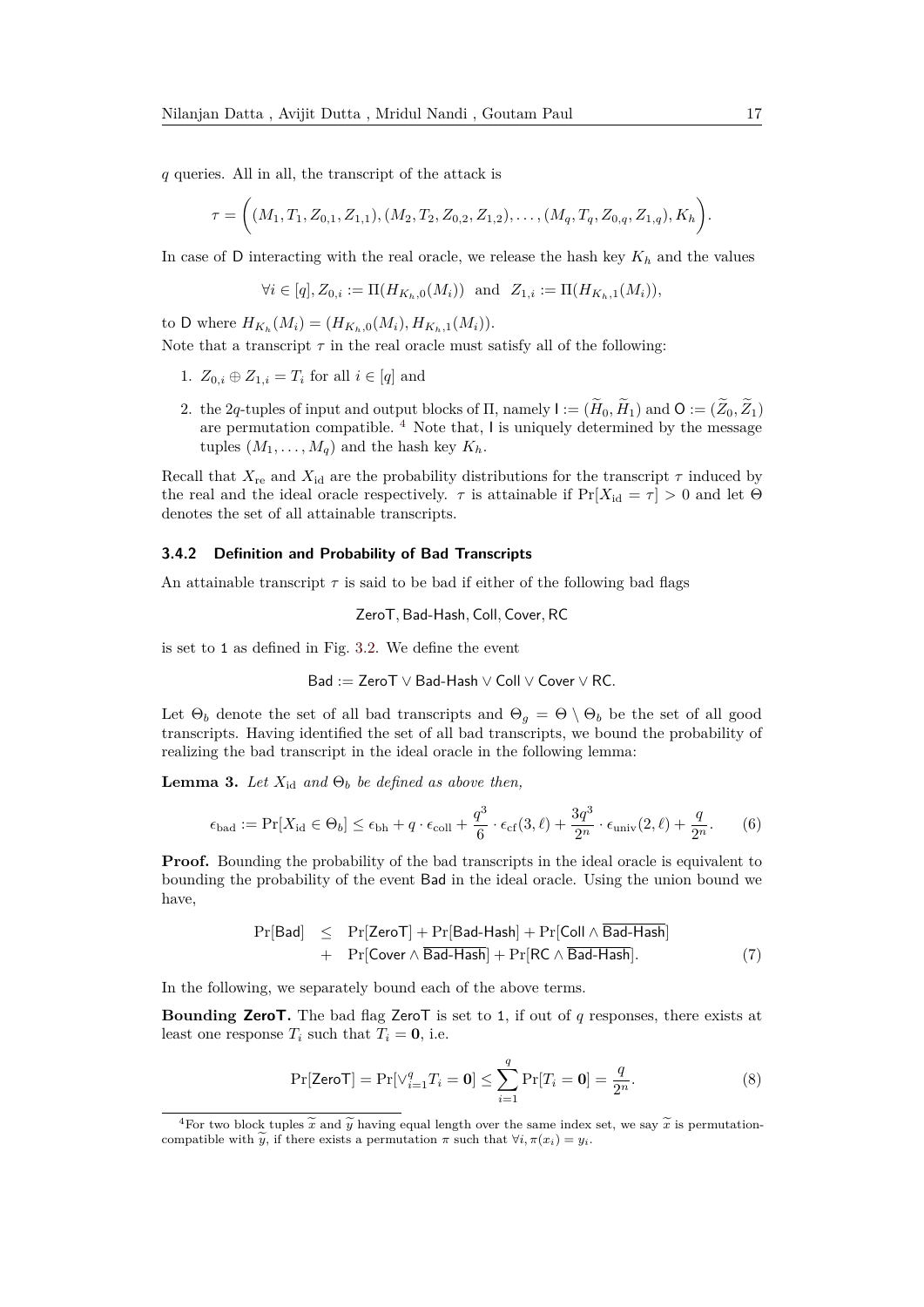Last equality follows due to the uniform and independent sampling of the responses in the ideal oracle.

**Bounding Bad-Hash.** This probability is basically determined from the probability of sampling the hash key of the underlying DbH function. Therefore,

<span id="page-17-0"></span>
$$
\Pr[\mathsf{Bad\text{-}Hash}] \le \epsilon_{\text{bh}}.\tag{9}
$$

**Bounding Coll** ∧ **Bad-Hash.** From the definition of the ideal oracle game, Coll is set to 1 if there exists at least one  $i \in [q]$  such that  $H_{K_h,0}(M_i) = H_{K_h,1}(M_i)$  and  $K_h \in \mathcal{K}_h \setminus \mathcal{K}_{bad}$ . Therefore,

<span id="page-17-1"></span>
$$
\Pr[\text{Coll} \land \overline{\text{Bad-Hash}}] \leq \sum_{i=1}^{q} \Pr[H_{K_h,0}(M_i) = H_{K_h,1}(M_i), K_h \in \mathcal{K}_h \setminus \mathcal{K}_{\text{bad}}]
$$

$$
= \sum_{i=1}^{q} \Pr[\text{COLL}_i \text{ holds}, K_h \in \mathcal{K}_h \setminus \mathcal{K}_{\text{bad}}] \stackrel{(1)}{\leq q \cdot \epsilon_{\text{coll}}}, \quad (10)
$$

where (1) follows from Definition [5.](#page-12-0)

**Bounding Cover** ∧ **Bad-Hash.** From the definition of the ideal oracle game, Cover is set to 1 if the tuple  $(H_0, H_1)$  is not cover-free where the sampled hash key  $K_h$  belongs to the set  $\mathcal{K}_h \setminus \mathcal{K}_{bad}$ . Moreover, Cover event set to 1 implies Coll event has not occurred. Therefore,

<span id="page-17-2"></span>
$$
\Pr[\text{Cover} \land \overline{\mathsf{Bad-Hash}}] = \Pr[\big((H_{K_h,0}(M_i))_i, (H_{K_h,1}(M_i))_i\big) \text{ is covered, } K_h \in \mathcal{K}_h \setminus \mathcal{K}_{\text{bad}}] \le \sum_{i \neq j, i \neq k} \Pr[\text{CF}_{ijk} \text{ holds}, K_h \in \mathcal{K}_h \setminus \mathcal{K}_{\text{bad}}] \le \frac{q^3}{6} \cdot \epsilon_{\text{cf}}(3,\ell), \quad (11)
$$

where  $(1)$  follows from Definition [1.](#page-11-0)

**Bounding RC**  $\wedge$  **Bad-Hash**. The event holds when for some  $b \in \{0, 1\}$  and  $i \in [q]$ ,  $H_{K_h,b}(M_i)$  is not fresh in  $((H_{K_h,0}(M_1),\ldots,H_{K_h,0}(M_q)),(H_{K_h,1}(M_1),\ldots,H_{K_h,1}(M_q)))$ and  $Z_{1-b,i} \in Ran(\Psi)$  (see line 12-13 of Fig. [3.2\)](#page-15-0). Observe that the event considers undesired collision among range elements. This bad event will occur if for some  $i, j, k, b, b', u$  with  $i < j$ ,  $i \neq k$  and  $b, b', u \in \{0, 1\}$ , we have: (1)  $H_{K_h, b}(M_i) = H_{K_h, b'}(M_j)$  and (2)  $Z_{b,i} \oplus T_i = Z_{u,k}$ where  $Z_{b,i} \leftarrow \{0,1\}^n \setminus Ran(\Psi)$ . Now, we split this bad event into the following cases and compute the probabilities for these cases individually:

• **Case A.**  $j \neq k$ . Since the first condition is an event of the sampling of hash key  $K_h$ and the second one is the event of lazy sampling (independent of the distribution of the hash key  $K_h$ ), the probability of the bad event for this case for a specific choice of  $i, j, k, b, b', u$  would be

$$
P := Pr[H_{K_h,b}(M_i) = H_{K_h,b'}(M_j), K_h \in \mathcal{K}_h \setminus \mathcal{K}_{bad}] \times Pr[Z_{b,i} = T_i \oplus Z_{u,k}]
$$
  
\n
$$
= Pr[UNIV_{ij} holds, K_h \in \mathcal{K}_h \setminus \mathcal{K}_{bad}] \times Pr[Z_{b,i} = T_i \oplus Z_{u,k}]
$$
  
\n
$$
\leq \epsilon_{\text{univ}}(2,\ell) \times \frac{1}{2^n - 2q},
$$

where (1) follows from Definition [3.](#page-11-1) By summing over all possible choices of  $i, j, k, b, b', u$ , the probability of bad event for this case would be bounded above by  $2q(q-1)(q-2) \cdot \epsilon_{\text{univ}}(2,\ell)/2^n$ , with the assumption that  $q \leq 2^{n-2}$ .

• **Case B.**  $j = k$ . Here we sample  $Z_{b,i} \leftarrow \{0,1\}^n \setminus Ran(\Psi)$  first and then set  $Z_{b',j}$  to  $Z_{b,i}$ . Now, we analyse this case in different sub cases: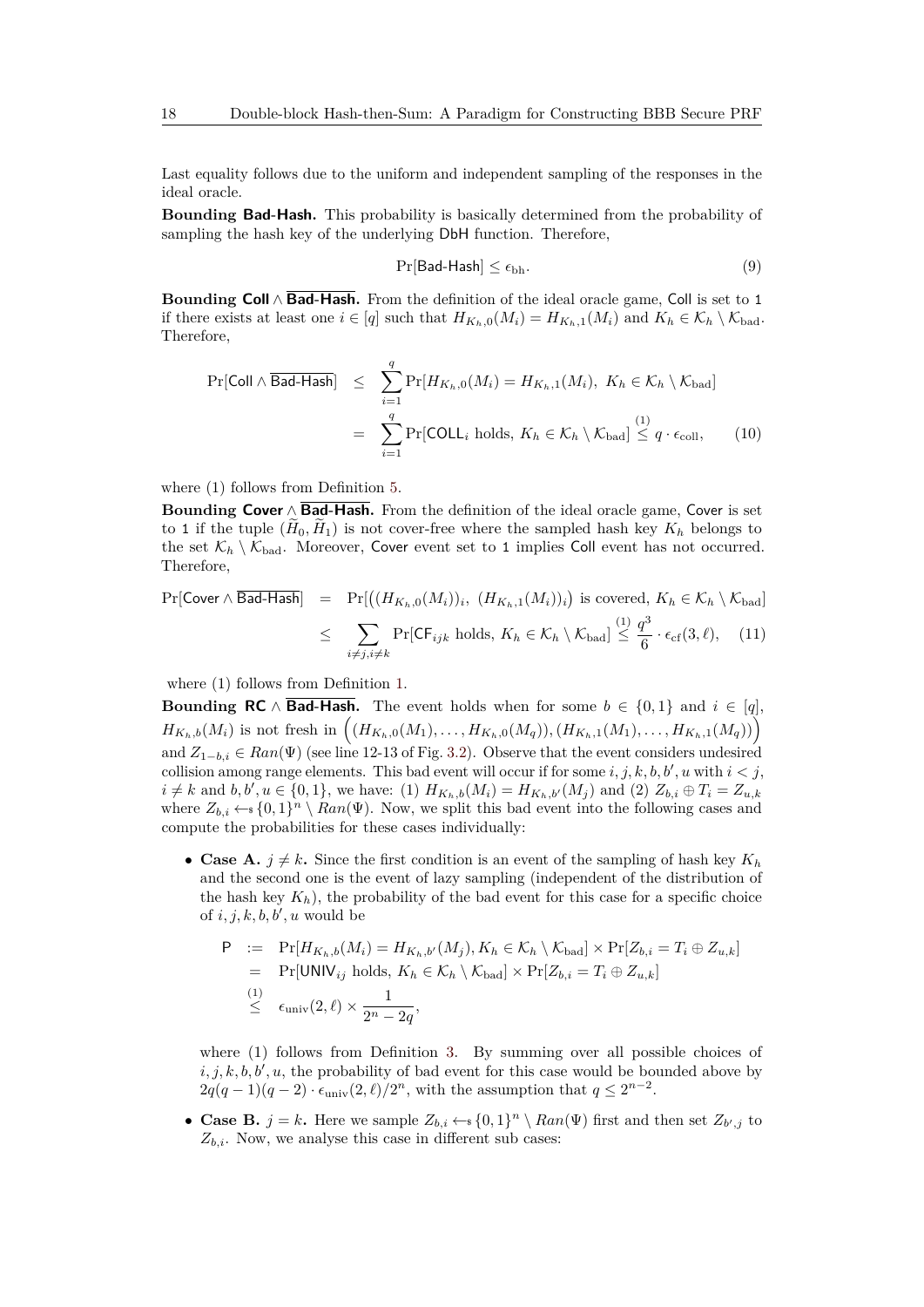- **Case B.1.**  $u = b'$ . We first consider the case when  $u = b'$ . In this case,  $H_{K_h,b}(M_i) = H_{K_h,b'}(M_j)$  and  $Z_{b,i} \oplus T_i = Z_{b',j}$ , But these two events implies  $T_i = 0$  which is impossible and hence the probability, denoted by  $P_{B,1}$ , becomes zero.
- $-$  **Case B.2.**  $u \neq b'$  and  $b = b'$ . This case eventually boils down to the joint event (*i*)  $H_{K_h,b}(M_i) = H_{K_h,b}(M_j)$  and (*ii*)  $Z_{b,i} \oplus T_i = Z_{1-b,j}$ . Note that, if the event  $T_i = T_j$  holds, then condition *(ii)* is implied by condition (*i*) and the constraint  $T_i = T_j$ . Therefore, bounding the joint probability of  $H_{K_h,b}(M_i) = H_{K_h,b}(M_j)$  and  $Z_{b,i} \oplus T_i = Z_{1-b,j}$  is equivalent to bounding the joint probability of  $H_{K_h,b}(M_i) = H_{K_h,b}(M_j)$  and  $T_i = T_j$ . Now, to bound the later one, we have

<span id="page-18-0"></span>
$$
P_{B.2} := Pr[T_i = T_j, H_{K_h,b}(M_i) = H_{K_h,b}(M_j), K_h \in \mathcal{K}_h \setminus \mathcal{K}_{bad}]
$$
  
\n
$$
= Pr[H_{K_h,b}(M_i) = H_{K_h,b}(M_j), K_h \in \mathcal{K}_h \setminus \mathcal{K}_{bad}|T_i = T_j] \cdot Pr[T_i = T_j]
$$
  
\n
$$
= Pr[UNIV_{ij} holds, K_h \in \mathcal{K}_h \setminus \mathcal{K}_{bad}|T_i = T_j] \cdot Pr[T_i = T_j]
$$
  
\n
$$
\leq \epsilon_{\text{univ}}(2,\ell) \times \frac{1}{2^n},
$$
\n(12)

where (1) follows from Definition [3](#page-11-1) and Eqn. [\(12\)](#page-18-0) follows from the argument that after conditioning  $T_1, \ldots, T_q$ , all the *q* messages would be fixed and hence, the conditional probability of  $UNIV_{ij}, K_h \in \mathcal{K}_h \setminus \mathcal{K}_{bad}$  is at most  $\epsilon_{\text{univ}}(2, \ell)$ . Moreover, the event  $T_j = T_i$  is bounded by  $\frac{1}{2^n}$ . On the other hand, if  $T_i \neq T_j$ then  $Z_{b,j} \oplus T_j \neq Z_{b,i} \oplus T_i$  and hence the probability becomes zero.

**– Case B.3.**  $u \neq b'$  and  $b \neq b'$ . This case eventually boils down to the joint event (i)  $H_{K_h,b}(M_i) = H_{K_h,1-b}(M_i)$  and (ii)  $Z_{b,i} \oplus T_i = Z_{b,i}$ . Note that,  $i \neq j$ as that would leads to  $T_i = 0$  and hence the probability becomes zero. Now, if the event  $T_i = T_j$  holds, then as before condition  $(ii)$  is implied by condition  $(i)$ and the constraint  $T_i = T_j$ . Using the previous argument we have

$$
\mathsf{P}_{\mathrm{B.3}} := \Pr[T_i = T_j, H_{K_h,b}(M_i) = H_{K_h,1-b}(M_j), K_h \in \mathcal{K} \setminus \mathcal{K}_{\mathrm{bad}}] \stackrel{(1)}{\leq} \epsilon_{\mathrm{univ}}(2,\ell) \times \frac{1}{2^n},
$$

where (1) follows from Definition [3.](#page-11-1) Moreover, if  $T_i \neq T_j$  then  $Z_{1-b,j} \oplus T_j \neq$  $Z_{b,i} \oplus T_i$  and hence the probability in that case becomes zero.

By summing over all  $(i, j, b, b', u)$  with  $i < j$  and  $b, b', u \in \{0, 1\}$ , the probability for case B, denoted by  $P_B$ , is bounded above by taking the maximum of  $P_{B.1}$ ,  $P_{B.2}$  and  $P_{B.3}$ , which is upper bounded by  $\frac{q(q-1)\cdot\epsilon_{\text{univ}}(2,\ell)}{2^n}$ .

Therefore, we have

<span id="page-18-1"></span>
$$
\Pr[\text{RC} \land \text{Bad-Hash}] \leq P_A + P_B
$$
  
\n
$$
\leq \frac{q(q-1) \cdot \epsilon_{\text{univ}}(2,\ell)}{2^n} + \frac{2q(q-1)(q-2) \cdot \epsilon_{\text{univ}}(2,\ell)}{2^n}
$$
  
\n
$$
\leq \frac{3q^3}{2^n} \cdot \epsilon_{\text{univ}}(2,\ell). \tag{13}
$$

Finally, the result follows from Eqn.  $(7)$ , Eqn.  $(8)$ , Eqn.  $(9)$ , Eqn.  $(10)$ , Eqn.  $(11)$  and Eqn. [\(13\)](#page-18-1).П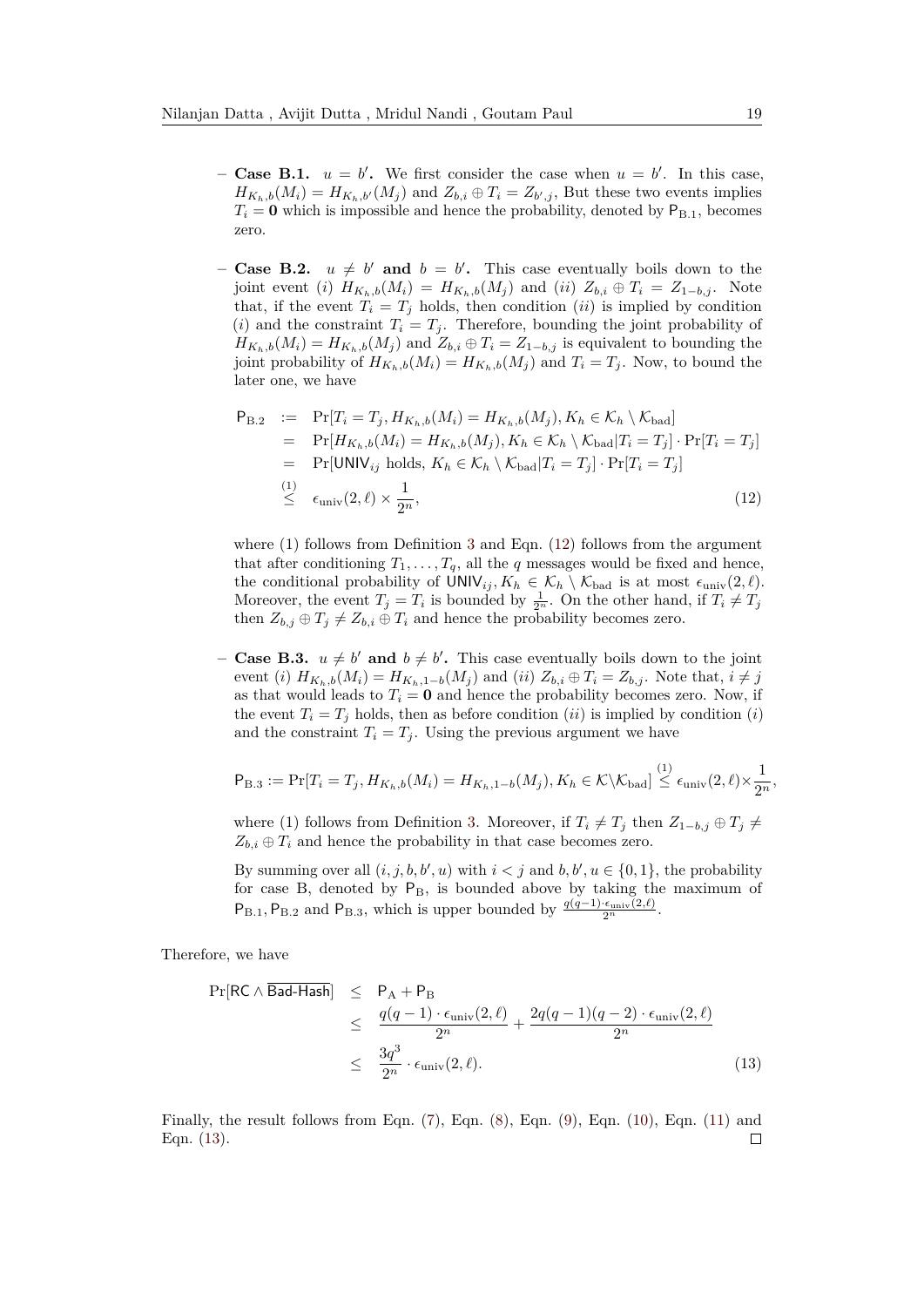#### <span id="page-19-0"></span>**3.4.3 Analysis of Good Transcripts**

In this section, we lower bound the ratio of the probability of realizing a good transcript *τ* in the real and the ideal oracle. For this, let us first understand what does a good transcript in the ideal oracle mean. Note that, for each  $i \in \mathcal{F}$ , both  $H_{K_h,0}(M_i)$  and  $H_{K_h,1}(M_i)$  are fresh in the concatenated tuple  $(\tilde{H}_0, \tilde{H}_1)$ , as shown in line 7 of Fig. [3.2.](#page-15-0) Moreover, as the transcript  $\tau$  is good, Cover is not set to 1 and therefore, for every  $i \notin \mathcal{F}$ , exactly one of the  $H_{K_h,0}(M_i)$  or  $H_{K_h,1}(M_i)$  is fresh in  $(H_0, H_1)$ . Thus, we have exactly  $(q + f)$  many fresh blocks  $(2f \text{ many fresh blocks for all those indices belong to } \mathcal{F}$  and additionally we have  $(2q - 2f)/2$  many fresh blocks) and  $q - f$  many non-fresh blocks, where  $f = |\mathcal{F}|$ . Now, we define a relation  $\sim$  on  $\mathcal{F}^c := [q] \setminus \mathcal{F}$  as  $i \sim j$  if  $H_{K_h,b}(M_i) = H_{K_h,b'}(M_j)$  for  $b, b' \in \{0,1\}.$ Clearly,  $\sim$  is an equivalence relation over  $\mathcal{F}^c$  and hence partitions  $\mathcal{F}^c$  as  $\mathcal{C}_1 \sqcup \cdots \sqcup \mathcal{C}_r$ . Note that each  $\mathcal{C}_i$  contains at least two elements. Therefore, line 11 is executed only for one element of these  $\mathcal{C}_j$ 's. Let  $c_j := \min \mathcal{C}_j$  be the minimum valued element of  $\mathcal{C}_j$ . So, when *i* =  $c_j$  for some  $j \in [r]$ , we execute line 11 once for sampling the output of  $H_{K_h,b}(M_i)$ , which in turn determines the outputs for all  $H_{K_h,b}(M_p)$ , where  $p \in C_j$  and  $b \in \{0,1\}$ . Due to the definition of  $Z_{0,i}, Z_{1,i}$  in line 8, 9, 11 and 12, for all  $i \in [q]$  we have  $Z_{0,i} \oplus Z_{1,i} = T_i$ . As the event ZeroT does not hold, we also have  $Z_{0,i} \neq Z_{1,i}$ . Moreover, as  $\tau$  is good, RC is not set to 1 and thus no range collision occurs for two different inputs. Thus, we have the following result:

**Claim 1.** For a good transcript  $\tau$ , 2q-tuples of input and output blocks of  $\Pi$ , namely  $I := (H_0, H_1)$  *and*  $\mathbf{O} := (Z_0, Z_1)$  *are permutation compatible.* 

We would like to mention here that the result of Claim 1 will be used to compute the ratio of real to ideal interpolation probability for a good transcript  $\tau$  as follows:

<span id="page-19-1"></span>**Lemma 4.** Let  $\tau$  be a good transcript. Then,

$$
\frac{\Pr[X_{\text{re}} = \tau]}{\Pr[X_{\text{id}} = \tau]} \ge 1 - \frac{6q^3}{2^{2n}}.
$$

**Proof.** As  $\tau$  is a good transcript, the pair of tuple  $(\widetilde{H}_0, \widetilde{H}_1)$  is cover-free. We have considered the set  $\mathcal F$ , the set of all free indices, as defined in line 7 of Fig. [3.2](#page-15-0) and let  $f = |\mathcal{F}|$ . We have also defined a set S in line 8 of Fig. [3.2.](#page-15-0) Recall that,  $\Psi$  is the list of responses of the lazy sampling made in the ideal game. Now,

<span id="page-19-2"></span>
$$
\Pr[X_{id} = \tau] = \frac{1}{|\mathcal{K}_h|} \cdot \frac{1}{2^{nq}} \cdot \Pr[\Psi(H_{K_h,0}(M_i)) = Z_{0,i}, \Psi(H_{K_h,1}(M_i)) = Z_{1,i} \,\forall i \in [q]]
$$
  
\n
$$
\stackrel{\text{(1)}}{=} \frac{1}{|\mathcal{K}_h|} \cdot \frac{1}{2^{nq}} \cdot \Pr[\Psi(H_{K_h,0}(M_i)) = Z_{0,i}, \Psi(H_{K_h,1}(M_i)) = Z_{1,i} \,\forall i \in \mathcal{F}]
$$
  
\n
$$
\cdot \Pr[\Psi(H_{K_h,0}(M_i)) = Z_{0,i}, \Psi(H_{K_h,1}(M_i)) = Z_{1,i} \,\forall i \in [q] \setminus \mathcal{F} |B]
$$
  
\n
$$
\stackrel{\text{(2)}}{=} \frac{1}{|\mathcal{K}_h|} \cdot \frac{1}{2^{nq}} \cdot \frac{1}{|\mathcal{S}|} \cdot \frac{1}{(2^n - 2f)_r},
$$
  
\n(14)

where  $r$  denotes the number of equivalence classes  $\mathcal{C}_i$ . First, we use the fact that the hash key  $K_h$ , the response tuple  $\tilde{T}$  and the lazy sampling of  $\Psi$  are jointly independent as each *Ti* is distributed independent to (i) all the previously sampled *T* and (ii) the distribution of  $K_h$  and lazy sampling of  $\Psi$ , made in the offline phase of the game. Moreover, the distribution of  $K_h$  is independent to the distribution of lazy sampling. For the last equality (2), we note that  $\Psi$  is defined in two stages: (i) in the first stage, it samples elements from S randomly for all the free indices  $i \in \mathcal{F}$  (see line 8 of Fig. [3.2\)](#page-15-0) and thus  $Pr[B] = |S|^{-1}$ and then (ii) in the next stage, it defines the rest of  $\Psi$  values by the lazy sampling method as described in line 11-14. Note that, in the second stage of the sampling process, the oracle samples the permutation output for *r* many distinct values in such a manner that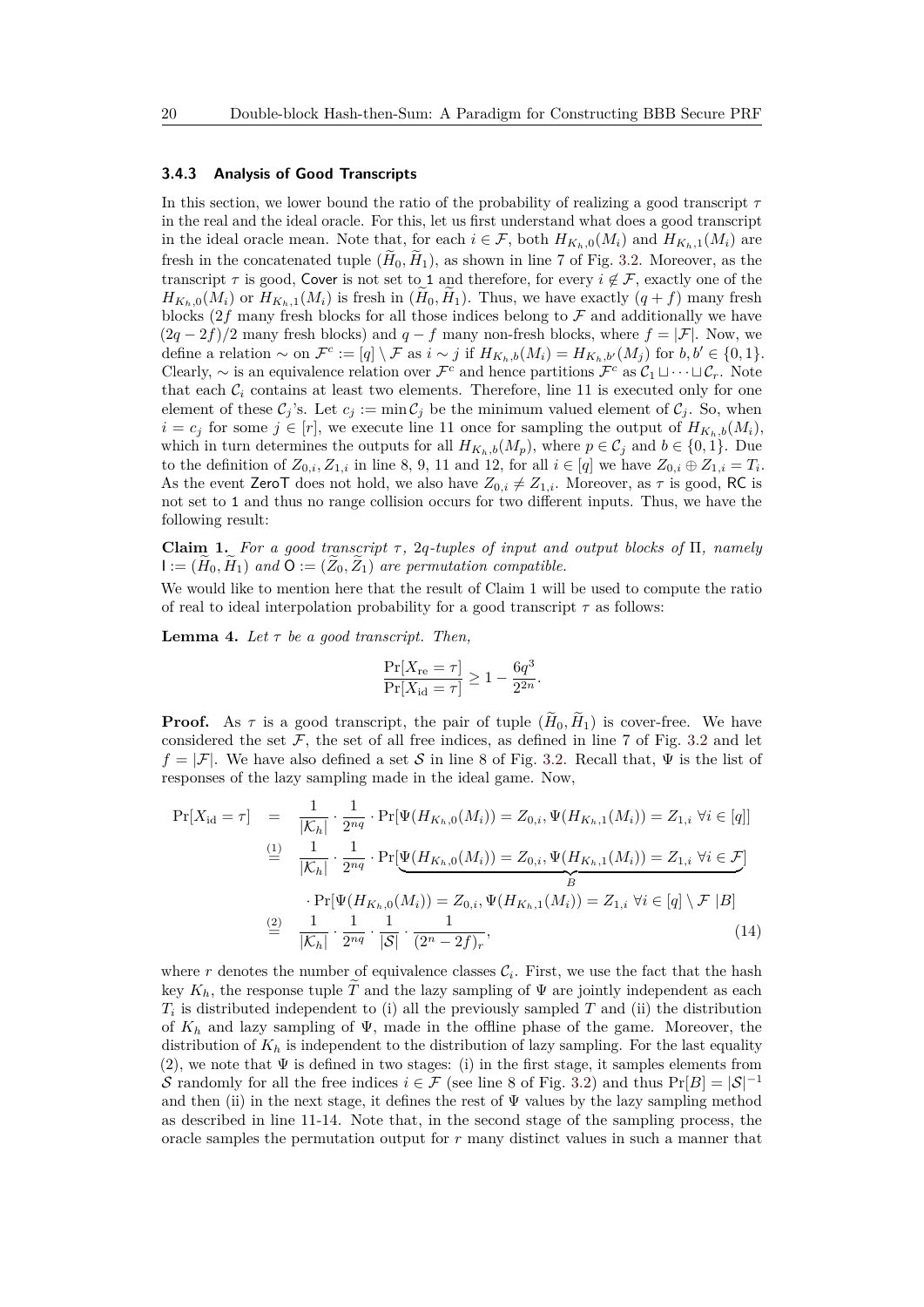these sampled output should not collide with the already sampled values in the first stage of the sampling process. Hence, we have

$$
\Pr[\Psi(H_{K_h,0}(M_i)) = Z_{0,i}, \Psi(H_{K_h,1}(M_i)) = Z_{1,i} \,\,\forall i \in [q] \setminus \mathcal{F} |B] = \frac{1}{(2^n - 2f)_r}.
$$

**Computing Real Interpolation Probability.** Now, we compute the real interpolation probability. From Claim 1, it is obvious that  $(\widetilde{H}_0, \widetilde{H}_1)$  is permutation compatible with  $(\tilde{Z}_0, \tilde{Z}_1)$ . Note that, the number of permutation outputs that we need to sample is exactly  $q + f + r$ . This is because, we have all total  $q + f$  many fresh hash blocks value and for each equivalent class, we need to additionally sample the output for a single hash block value. Hence,

<span id="page-20-0"></span>
$$
\Pr[X_{\text{real}} = \tau] = \frac{1}{|\mathcal{K}_h|} \cdot \frac{1}{(2^n)_{q+f+r}} \tag{15}
$$

**Computing the Ratio.** Now we compute the ratio of Eqn. [\(15\)](#page-20-0) to Eqn. [\(14\)](#page-19-2) as follows:

$$
\frac{\Pr[X_{\text{real}} = \tau]}{\Pr[X_{\text{id}} = \tau]} = \frac{2^{nq} \cdot (2^n - 2f)_r \cdot |\mathcal{S}|}{(2^n)_{q+f+r}}
$$
\n
$$
\stackrel{(1)}{\geq} \frac{2^{nq} \cdot (2^n - 2f)_r \cdot (2^n)_{2f}}{(2^n)_{q+f+r} \cdot 2^{n} f} \cdot \left(1 - \frac{6f^3}{2^{2n}}\right)
$$
\n
$$
= \frac{2^{n(q-f)}}{\frac{(2^n - 2f + r)_{q-f}}{2^{1}}} \cdot \left(1 - \frac{6f^3}{2^{2n}}\right) \stackrel{(2)}{\geq} \left(1 - \frac{6q^3}{2^{2n}}\right)
$$

where (1) follows after substituting the lower bound of  $|\mathcal{S}|$  from Lemma [2](#page-7-2) and (2) follows as  $f \leq q$ .  $\Box$ 

### **3.5 Proof of Theorem [2](#page-13-1) part (ii)**

Proof of the second part of Theorem [2,](#page-13-1) i.e., the proof of the PRF security of  $C_2[H, E]$ construction when *H* is a block-separated DbH function, easily follows from that of the first part of Theorem [2.](#page-13-1) All the bad events from the first part of the theorem will remain same, except that the bad flag Coll cannot be set to 1 as there cannot be any collision event for a block-separated DbH function and hence we have  $\epsilon_{\text{coll}} = 0$ . Moreover, the analysis for the ratio of the real to ideal interpolation probability for a good transcript  $\tau$  remains identical to the proof of the first part of the theorem. For all  $i \in \mathcal{F}$  (set of free indices), we regard  $H_{K_h,0}(M_i) = U_i$  and  $H_{K_h,1}(M_i) = V_i$ . Since, *H* is a block-separated DbH function,  $(U_1, U_2, \ldots, U_f, V_1, V_2, \ldots, V_f) \in (\{0, 1\}^n)^{(2f)}$ . Now, to sample the corresponding output tuple of  $(U_1, U_2, \ldots, U_f, V_1, V_2, \ldots, V_f)$ , we sample  $(Z_{0,1}, Z_{0,2}, \ldots, Z_{0,f}, Z_{1,1}, Z_{1,2}, \ldots, Z_{1,f}) \in (\{0,1\}^n)^{(2f)}$  such that  $Z_{0,i} \oplus Z_{1,i} = T_i, \forall i \in \mathcal{F},$ where  $f = |\mathcal{F}|$ . This equivalence allows us to apply Lemma [2](#page-7-2) for bounding the ideal interpolation probability (as done in the proof of the first part of the theorem).

#### **3.6 Proof of Theorem [2](#page-13-1) part (iii)**

There are subtle differences in the proof of the third part of the theorem from its first part which we list as follows:

(a) Unlike  $C_2[H, E]$ , where we used the same permutation in the sum function, in this case we use two "*independent*" random permutations instead of two identical permutation. Use of independent permutations makes the significant differences in defining the bad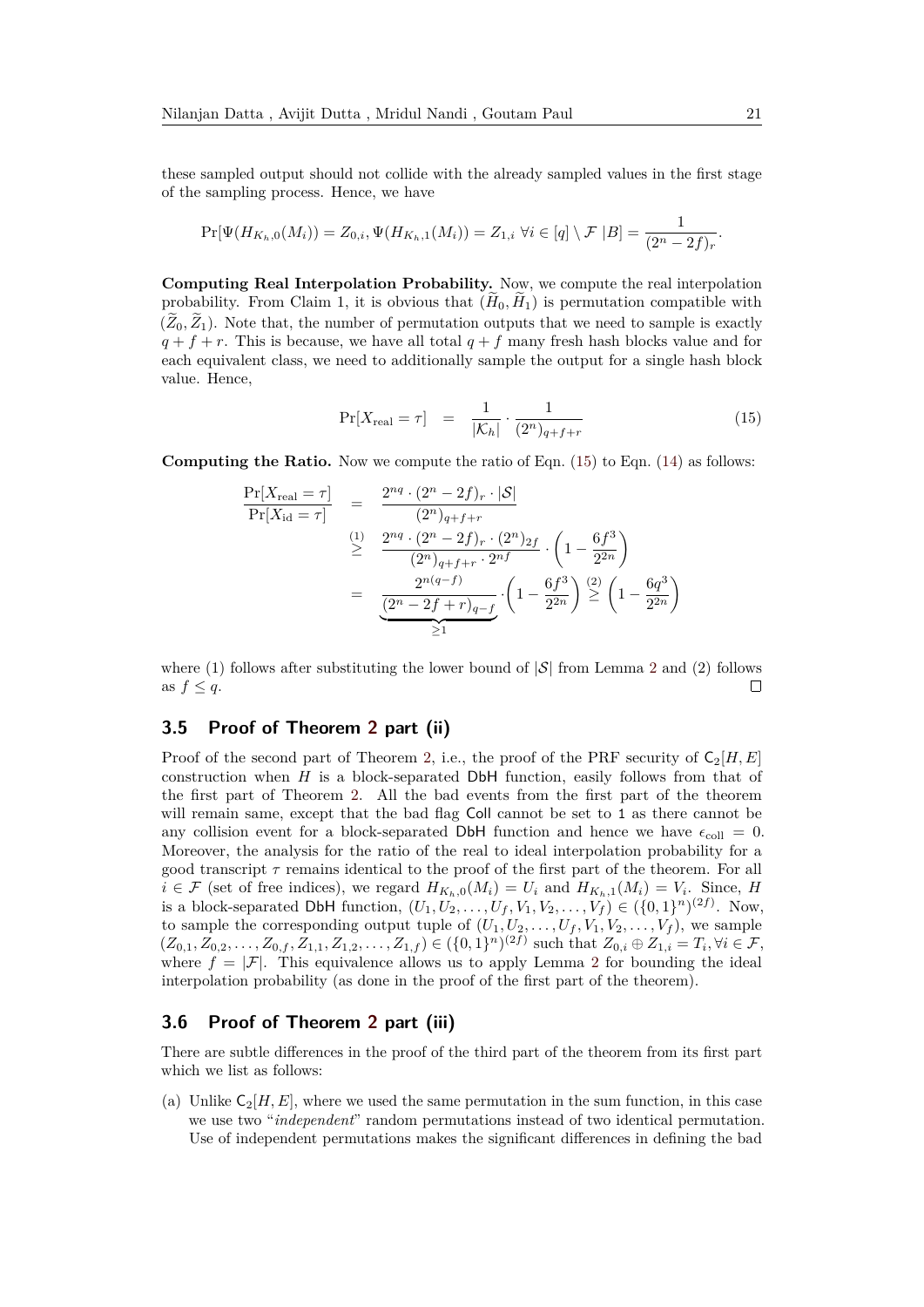events. Firstly, (i) we no longer need to have the zero output restriction, i.e.,  $T_i = 0$ for  $i \in [q]$  as the bad event. This is because, we do not care if  $H_{K_h,0}(M_i)$  collides with  $H_{K_h,1}(M_i)$  for any  $i=1,\ldots,q$ , as the two permutations are independent. This condition also alleviates the necessity to consider the maximum collision probability of the DbH function. Hence, in this security bound, we do not have the  $q/2^n$  term and the maximum collision probability term.

(b) For analysing the ratio of the real to ideal interpolation probability, we use the result of Lucks (see Theorem 5, [\[Luc00\]](#page-48-8)) for lower bounding the number of solutions to the sum of two independent permutations problem.

Summarizing above, security result for three-keyed DbHtS follows.

#### **3.7 Application of Theorem [2.](#page-13-1)**

To prove the BBB security of a particular construction that follows DbHtS paradigm, one needs to show the followings:

- (a) The cover-free advantage of its underlying DbH function for any triplet of distinct messages should be of the order of  $O(\ell^c/2^{2n})$ .
- (b) The block-wise universal advantage of its underlying DbH function for any pair of distinct messages should be  $O(\ell^c/2^n)$ .
- (c) The maximum collision probability of its underlying DbH function (wherever it is applicable) must be of the order of  $O(\ell^c/2^n)$ .
- (d) Finally, the probability bound of the bad-hash-key must be of beyond birthday bound.

Here  $c$  is some small positive constant and  $\ell$  is the maximum number of message blocks among all *q* queries.

Discussion. The importance of introducing the set of bad hash keys in the security statement lies in providing the improved security bound for different instantiations of the two-keyed and the three-keyed DbHtS construction. A more detailed explanation follows in Sect. [6.6.](#page-45-1)

*Remark* 4*.* Dodis et al. [\[DS11\]](#page-48-13) have shown that if *H* is a cover-free DbH function and the sum function is instantiated with two independent *n*-bit keyed unforgeable functions, then  $C_3[H, F]$  is unforgeable. One can similarly show the PRF-security of the construction when the sum function is instantiated with two independent *n*-bit keyed functions. For the PRF security of  $C_3[H, F]$ , if the output tuple of the underlying DbH function is cover-free, then the output of  $C_3[H, F]$  is perfectly random. Hence, the security of the construction boils down to the cover-free advantage of the underlying DbH.

### <span id="page-21-0"></span>**4 Instantiation of DbHtS Using PolyHash**

In this section, we instantiate the DbH function using the double-block PolyHash function, that results in a PolyHash based DbHtS construction. PolyHash [\[dB93,](#page-47-9) [BJKS93,](#page-46-4) [Tay93\]](#page-49-9) is a very efficient algebraic hash function. To apply this on a message *M*, we first use apply an injective padding such as 10<sup>∗</sup> i.e., pad 1 followed by minimum number of zeros so that the total number of bits in the padded message becomes mutiple of *n*. Let the padded message be  $M^* = M_1||M_2|| \dots M_l$ , where *l* is the number of *n*-bit blocks in it. Then, we define the PolyHash as follows:

$$
\mathsf{PH}_{K_h}(M)=M_lK_h\oplus M_{l-1}K_h^2\oplus\ldots\oplus M_1K_h^l.
$$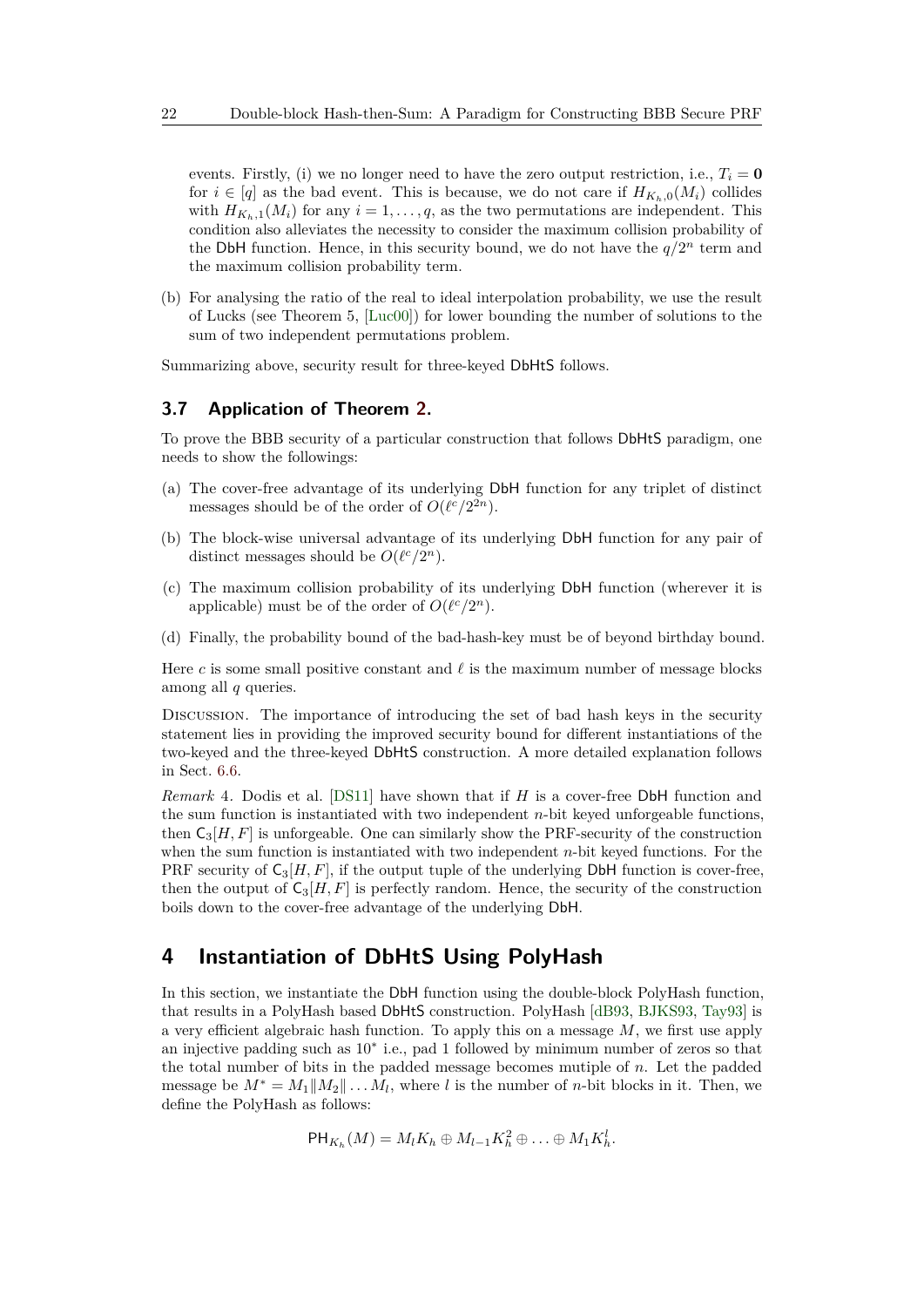Now, we define the following PolyHash-DbH function:

$$
\mathsf{PH}\text{-}\mathsf{DbH}_{K_h,K_h^{\star}}(M):=\Big(\mathsf{fixO}(\mathsf{PH}_{K_h}(M)),\mathsf{fix1}(\mathsf{PH}_{K_h^{\star}}(M))\Big),
$$

where  $K_h$  and  $K_h^*$  are two independent hash keys. Note that, PH-DbH is a block-separated DbH function. By composing PH-DbH with the single-keyed sum function, we obtain the two-keyed PolyHash based DbHtS construction, which we denote as C2[PH-DbH*, E*]. Similarly, by composing PH3-DbH with the double-keyed sum function, where

$$
\mathsf{PH3}\text{-}\mathsf{DbH}_{K_h,K_h^{\star}}(M):=\Big((\mathsf{PH}_{K_h}(M)),(\mathsf{PH}_{K_h^{\star}}(M))\Big),
$$

we obtain the three-keyed PolyHash based DbHtS construction, which we denote as  $C_3$ [PH3-DbH,  $E$ ]).

**Bad Hash Key.** For PolyHash based DbH function, we consider that the set of the bad hash keys is empty, i.e.,  $\mathcal{K}_{bad} = \Phi$  for both PH-DbH and PH3-DbH.

The following result shows that PH-DbH is a  $(\Phi, 4\ell^2/2^{2n})$ -cover-free and  $(\Phi, 2\ell/2^n)$ -blockwise universal block-separated DbH function. Moreover, PH3-DbH is a  $(\Phi, \ell^2/2^{2n})$ -weakcover-free and  $(\Phi, \ell/2^n)$ -weak-block-wise universal DbH function.

<span id="page-22-0"></span>**Theorem 3.** PH-DbH *is a*  $(\Phi, 4\ell^2/2^{2n})$ -cover-free and  $(\Phi, 2\ell/2^n)$ -block-wise universal *block-separated* DbH *function. Moreover*, PH3-DbH *is a*  $(\Phi, \ell^2/2^{2n})$ -weak-cover-free and  $(\Phi, \ell/2^n)$ -weak-block-wise universal DbH function.

We defer the proof of Theorem [3](#page-22-0) to Sect. [4.3.](#page-23-0) Assuming that the theorem holds, we now prove the PRF security of C2[PH-DbH*, E*] and C3[PH3-DbH*, E*] in Sect. [4.1](#page-22-1) and Sect. [4.2](#page-22-2) respectively.

#### <span id="page-22-1"></span>**4.1 Implication for PolyHash Based Two-Keyed DbHtS**

Recall that, PH-DbH is a block-separated DbH function. As the set of bad hash keys of PH-DbH is empty, we have  $\epsilon_{\rm bh} = 0$ . Security result for C<sub>2</sub>[PH-DbH, E] is as follows:

**Theorem 4.** Let  $\mathcal{K}_h$ ,  $\mathcal{K}$  and  $\mathcal{M}$  be three non-empty finite sets. Let  $E : \mathcal{K} \times \{0,1\}^n \to \{0,1\}^n$ *be a block cipher and*  $PH-DbH : (\mathcal{K}_h \times \mathcal{K}_h) \times \mathcal{M} \to (\{0,1\}^n)^2$  *be a block separated* DbH *function. Assume that there is no set of bad hash keys. Then, any distinguisher with running time at most*  $t$ *, making*  $q$  *tuple of distinct messages each of at most*  $\ell$  *blocks long, can distinguish* C2[PH*-*DbH*, E*] *from an n-bit uniform random function by*

$$
\mathbf{Adv}_{\mathsf{C}_2[\mathsf{PH}\text{-}\mathsf{DbH},E]}^{\text{prf}}(q,\ell,t)\leq \mathbf{Adv}_{E}^{\text{prp}}(2q,t')+\frac{2q^3\ell^2}{3\cdot 2^{2n}}+\frac{6q^3\ell}{2^{2n}}+\frac{6q^3}{2^{2n}}+\frac{q}{2n},
$$

*where*  $t' = t + q(t_h + t_\gamma)$ ,  $t_h$  *be the time complexity of* PH-DbH *computation for a single message and*  $t<sub>γ</sub>$  *be the time complexity of making two primitive queries with xoring their reply.*

Proof of the theorem directly follows from  $\epsilon_{\text{bh}} = 0$ , Theorem [3](#page-22-0) and part *(ii)* of Theorem [2.](#page-13-1)

#### <span id="page-22-2"></span>**4.2 Implication for PolyHash Based Three-Keyed DbHtS**

Recall that, PH3-DbH is not a block-separated DbH function and for PH3-DbH, we have  $\epsilon_{\text{bh}} = 0$  (as its set of bad hash keys is empty). The security result for  $C_3[PH3-DbH, E]$  is as follows: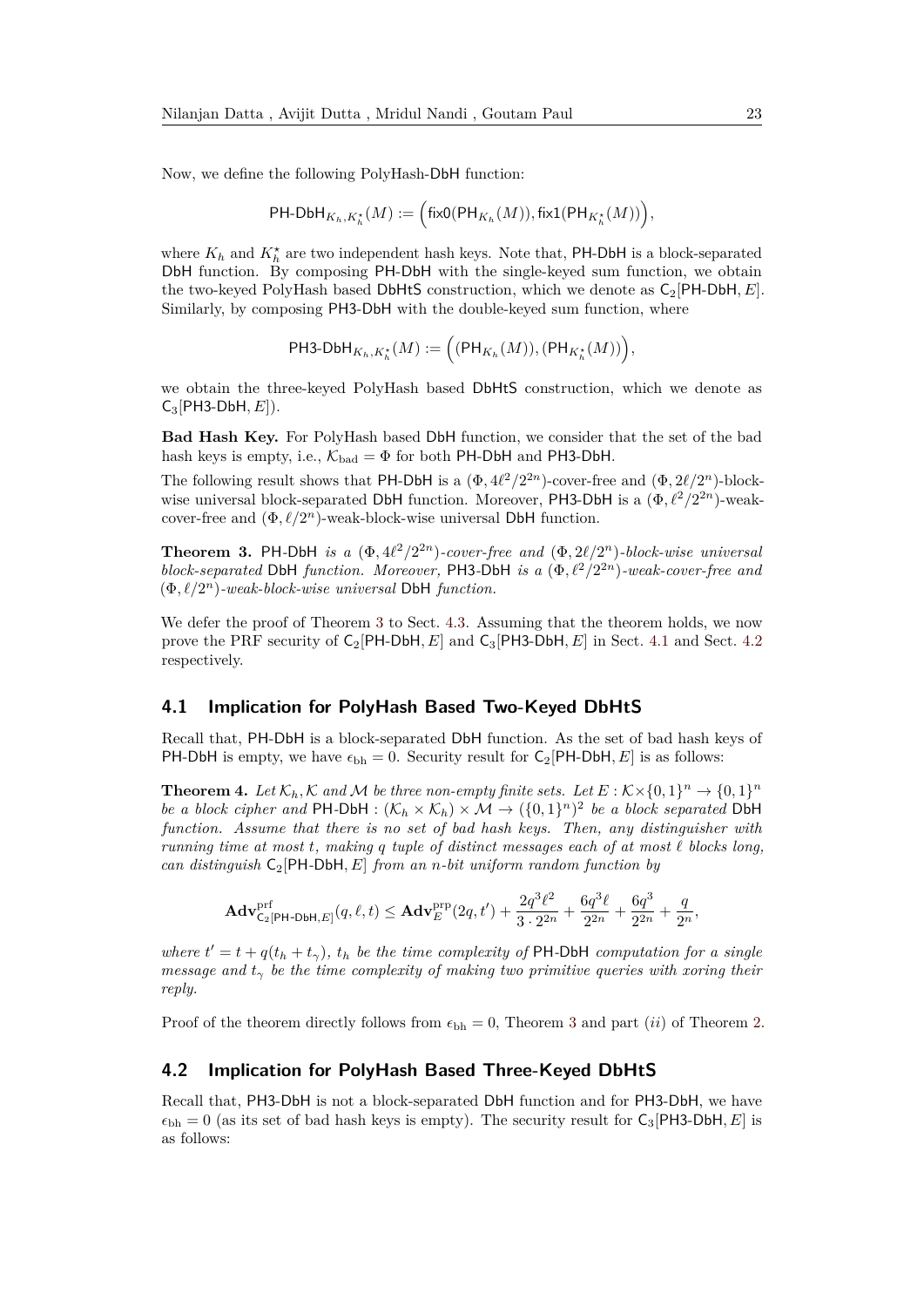**Theorem 5.** Let  $\mathcal{K}_h$ ,  $\mathcal{K}$  and  $\mathcal{M}$  be three non-empty finite sets. Let  $E : \mathcal{K} \times \{0,1\}^n \to \{0,1\}^n$ *be a block cipher and*  $PH3-DbH : (\mathcal{K}_h \times \mathcal{K}_h) \times \mathcal{M} \to (\{0,1\}^n)^2$  *be a DbH function. Assume that there is no set of bad hash keys. Then, any distinguisher with running time at most t, making q tuple of distinct messages each of at most ` blocks long, can distinguish* C3[PH3*-*DbH*, E*] *from an n-bit uniform random function by*

$$
\mathbf{Adv}_{\mathsf{C}_3[\mathsf{PH3}\text{-}\mathsf{DbH},E]}^{\text{prf}}(q,\ell,t)\leq 2\mathbf{Adv}_{E}^{\text{prp}}(q,t')+\frac{q^3\ell^2}{6\cdot 2^{2n}}+\frac{3q^3\ell}{2^{2n}}+\frac{2q^3}{2^{2n}}
$$

*where*  $t' = t + q(t_h + t_\gamma)$ ,  $t_h$  *be the time complexity of* PH3-DbH *computation for a single message and*  $t<sub>γ</sub>$  *be the time complexity of making two primitive queries with xoring their reply.*

Proof of the theorem directly follows from  $\epsilon_{\text{bh}} = 0$ , Theorem [3](#page-22-0) and part *(iii)* of Theorem [2.](#page-13-1)

#### <span id="page-23-0"></span>**4.3 Proof of Theorem [3](#page-22-0)**

In this section, we bound the cover-free and the block-wise universal advantage of PH-DbH. We also bound the weak-cover-free and the weak-block-wise universal advantage of PH3- DbH. Recall that, we have considered that there is an empty set of bad hash keys for both PH-DbH and PH3-DbH. Therefore, for analyzing the cover-free and the block-wise universal advantage of PH-DbH and for analyzing the weak-cover-free and the weak-block-wise universal advantage of PH3-DbH, we sample the hash key from the set of all hash keys and as a result we have

$$
\Pr[\mathsf{Bad\text{-}Hash}] := \epsilon_{\text{bh}} = 0.
$$

Bounding Block-wise Universal advantage of PH-DbH. It is a well known result that the (almost-xor) universal advantage of the PolyHash [\[dB93,](#page-47-9) [BJKS93,](#page-46-4) [Tay93\]](#page-49-9) is about  $\ell/2^n$ , where  $\ell$  is the maximum number of message blocks. One can trivially extend this result to show that the universal advantage of the one-bit chopped version of the PolyHash, i.e.,  $\text{fixb}(\text{PH}_{K_h}(M))$ , is  $2\ell/2^n$ , where  $b \in \{0, 1\}$ .

For a fixed pair of messages  $M$  and  $M'$ , where the maximum number of message blocks of *M* and *M'* is  $\ell$ , and for any  $\mathsf{b} \in \{0,1\}$ , we denote the event fixb( $\mathsf{PH}_{K_h}(M)$ ) = fixb(PH<sub>K<sub>h</sub></sub>(M')) by  $P_{K_h,b}(M, M')$ . Therefore, for a fixed  $b \in \{0,1\}$ , we have

<span id="page-23-1"></span>
$$
\Pr[\mathsf{P}_{K_h, \mathsf{b}}(M, M')] = \sum_{b \in \mathbf{0}, \mathbf{1}} \Pr[\mathsf{PH}_{K_h}(M) = \mathsf{PH}_{K_h}(M') \oplus b] \le \frac{2\ell}{2^n},\tag{16}
$$

where the last inequality follows from the almost-xor universal advantage of the PolyHash. For brevity, let us denote  $Pr[UNIV_{ij}$  holds,  $(K_h, K_h^{\star}) \in \mathcal{K}_h \times \mathcal{K}_h]$  by  $P_{\text{univ}}$ . Therefore, we have

$$
\begin{aligned}\n\mathsf{P}_{\text{univ}} &\stackrel{(1)}{=} \max \bigg( \Pr[\mathsf{P}_{K_h,0}(M,M'), (K_h, K_h^*) \in \mathcal{K}_h \times \mathcal{K}_h], \Pr[\mathsf{P}_{K_h^*,1}(M,M'), (K_h, K_h^*) \in \mathcal{K}_h \times \mathcal{K}_h] \bigg) \\
&\stackrel{(2)}{=} \max \bigg( \Pr[\mathsf{P}_{K_h,0}(M,M')], \Pr[\mathsf{P}_{K_h^*,1}(M,M')] \bigg) \stackrel{(3)}{\leq} \frac{2\ell}{2^n},\n\end{aligned}
$$

where  $(2)$  is equivalent to  $(1)$  and  $(3)$  follows from Eqn. [\(16\)](#page-23-1). Therefore, we have

<span id="page-23-2"></span>
$$
\epsilon_{\text{univ}}(2,\ell) = \frac{2\ell}{2^n}.\tag{17}
$$

Bounding Cover-free advantage of PH-DbH. To bound the cover-free advantage for any three distinct messages, we first fix three distinct messages  $M_i, M_j$  and  $M_k$  and for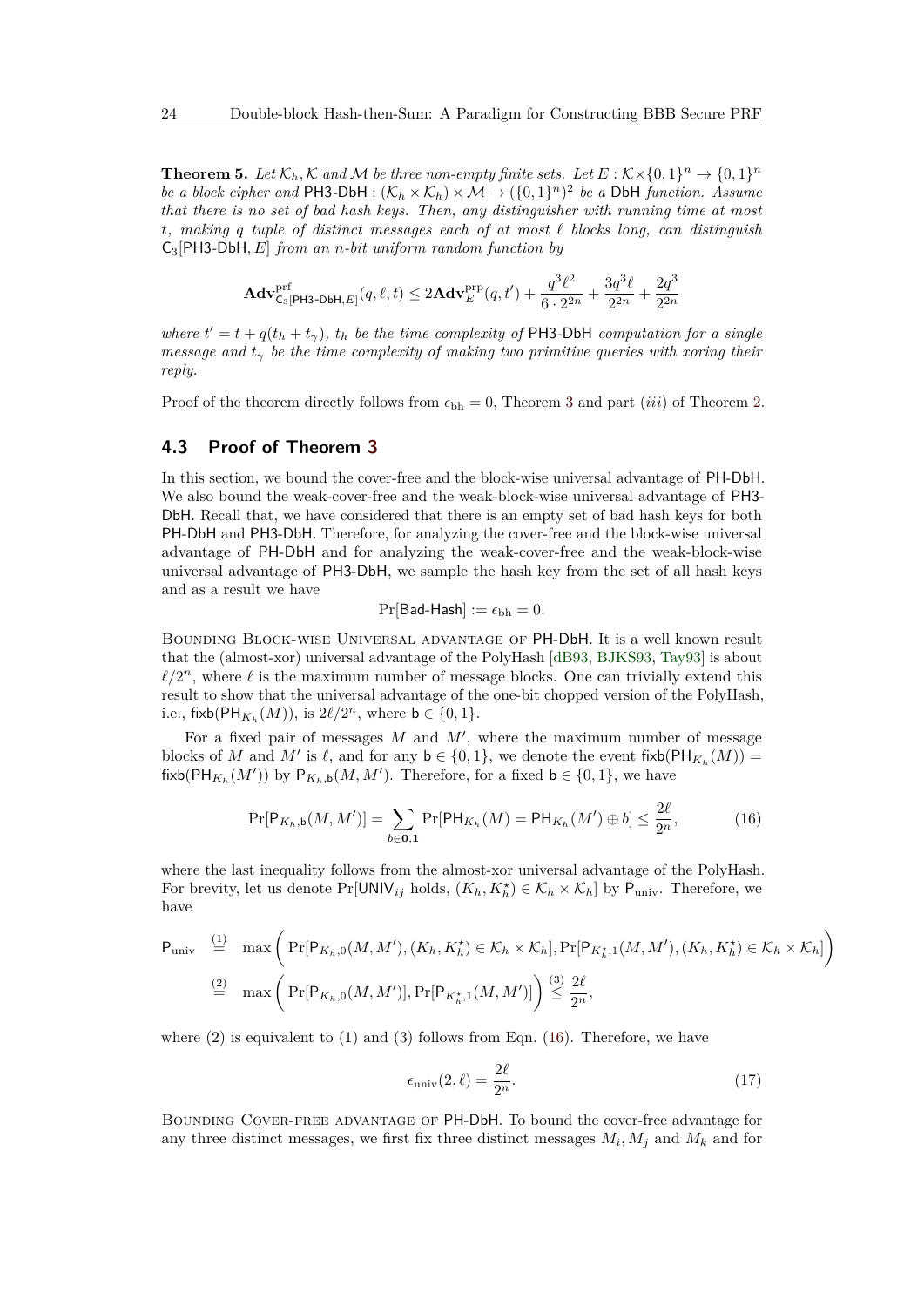brevity we denote  $Pr[CF_{ijk}$  holds,  $(K_h, K_h^{\star}) \in \mathcal{K}_h \times \mathcal{K}_h]$  by  $P_{cf}$ . Therefore, we have

<span id="page-24-1"></span>
$$
P_{cf} \stackrel{(1)}{=} \Pr[P_{K_h,0}(M_i, M_j), P_{K_h^*,1}(M_i, M_k), (K_h, K_h^*) \in \mathcal{K}_h \times \mathcal{K}_h]
$$
  
\n
$$
\stackrel{(2)}{=} \Pr[P_{K_h,0}(M_i, M_j), P_{K_h^*,1}(M_i, M_k)]
$$
  
\n
$$
\stackrel{(3)}{=} \Pr[P_{K_h,0}(M_i, M_j)] \cdot \Pr[P_{K_h^*,1}(M_i, M_k)]
$$
  
\n
$$
\stackrel{(4)}{\leq} \left(\frac{2\ell}{2^n}\right)^2 = \frac{4\ell^2}{2^{2n}},
$$

where (1) follows from the definition of  $PH-DbH$ , (2) is an equivalent form of (1), (3) follows from the independence of  $K_h$  and  $K_h^*$  and finally (4) follows from Eqn. [\(16\)](#page-23-1). Therefore, we have

$$
\epsilon_{\rm cf}(3,\ell) = \frac{4\ell^2}{2^{2n}}.\tag{18}
$$

Therefore, the first part of Theorem [3](#page-22-0) follows from Eqn. [\(17\)](#page-23-2) and Eqn. [\(18\)](#page-24-1).

Bounding Weak-Cover-free and Weak-Block-Wise Universal advantage of **PH3-DbH.** We know that PolyHash is an  $\ell/2^n$ -AXU hash function. Therefore, by doing a similar analysis of the weak-cover-free and weak-block-wise universal advantage of PH3-DbH as similarly done for PH-DbH, we have

<span id="page-24-2"></span>
$$
\epsilon_{\text{wuniv}}(2,\ell) = \frac{\ell}{2^n}, \quad \epsilon_{\text{wcf}}(3,\ell) = \frac{\ell^2}{2^{2n}}.
$$
\n(19)

Therefore, the second part of Theorem [3](#page-22-0) follows from Eqn. [\(19\)](#page-24-2).

*Remark* 5*.* We would like to point out that the security proof for the MAC part of GCM-SIV2 (Lemma 2 of [\[IM16\]](#page-48-5)) follows a similar analysis as used in the proof of Theorem [3.](#page-22-0) The MAC part of GCM-SIV2 uses two independent keyed hash functions to generate the two hash e values and independent random permutations in the sum function. Therefore, it provides the desired security even with much weaker assumption on the underlying hash function. To be more precise, the almost universal property of the hash function is sufficient and there is no need to have the cover-free or the blockwise universal restriction of hash function.

### <span id="page-24-0"></span>**5 Parallel Block Cipher Evaluation**

In this section, we instantiate the DbH function using block ciphers that operate in a parallel mode, results in a parallel block cipher based DbHtS construction. We analyze the underlying hash function of the PMAC\_Plus and the LightMAC\_Plus construction, which we refer to as PMAC\_Plus-Hash and LightMAC\_Plus-Hash respectively. We make a little twist in their design to construct the two-keyed variants of PMAC\_Plus and LightMAC\_Plus, which we refer to as 2K-PMAC\_Plus and 2K-LightMAC\_Plus respectively and prove their PRF security using our generalized security result for the two-keyed DbHtS construction.

The double block hash function for 2K-PMAC\_Plus and 2K-LightMAC\_Plus, which we refer to as 2K-PMAC\_Plus-Hash and 2K-LightMAC\_Plus-Hash respectively, are structurally almost similar to the PMAC\_Plus-Hash and the LightMAC\_Plus-Hash, except the following:

- (i) We use the fix0 and fix1 functions (to incorporate the block-separated feature).
- (ii) We multiply  $\Lambda'$  by 2 before applying the fix1 function on it <sup>[5](#page-24-3)</sup> (see Fig. [5.1\)](#page-8-0).

The algorithms of the DbH function for the PMAC\_Plus and the LightMAC\_Plus and their respective two-keyed variants are depicted in Figure [5.1.](#page-8-0)

<span id="page-24-3"></span><sup>5</sup> If we do not multiply by 2, then there exists a trivial birthday bound attack.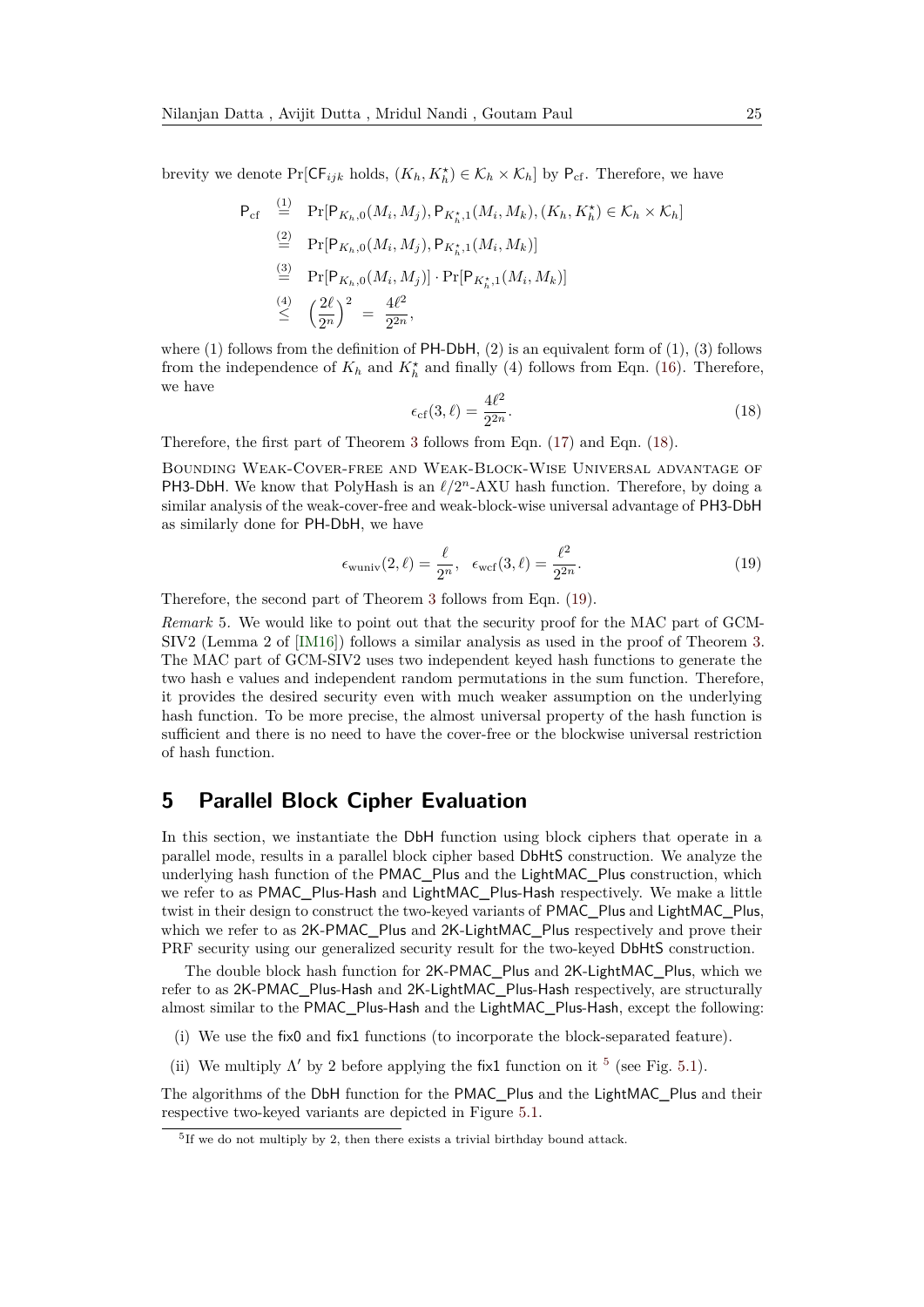PMAC\_Plus-Hash(*K, M*) 1 :  $M' \leftarrow M ||10^*; M'_1|| \dots ||M'_l \leftarrow M';$  $2: \Delta_0 \leftarrow E_K(\mathbf{0}); \Delta_1 \leftarrow E_K(\mathbf{1});$ 3 : for  $j = 1$  to *l*; 4 :  $X_j = M'_j \oplus 2^{j} \Delta_0 \oplus 2^{2j} \Delta_1;$  4 :  $X_j = \langle j \rangle_s || M'_j;$ 5 :  $Y_i = E_K(X_i);$ 6 :  $\Sigma' = Y_1 \oplus Y_2 \oplus \ldots \oplus Y_l$ ;  $\gamma : \Lambda' = 2^{l-1} \cdot Y_1 \oplus 2^{l-2} \cdot Y_2 \oplus \ldots \oplus Y_l; \quad \gamma : \Lambda' = 2^{l-1} \cdot Y_1 \oplus 2^{l-2} \cdot Y_2 \oplus \ldots \oplus Y_l;$  $\mathbf{return} \; (\Sigma', \Lambda');$ 2K-PMAC\_Plus-Hash(*K, M*)  $1$  :  $, \Lambda'$   $\leftarrow$  PMAC\_Plus-Hash $(K, M);$ 2:  $\Sigma = \text{fixO}(\Sigma')$ ;  $\Lambda = \text{fix1}(2\Lambda')$ ; LightMAC\_Plus-Hash(*K, M*) 1 :  $M' \leftarrow M || 10^*;$  $2: M'_1 \| ... \| M'_l \leftarrow M';$ 3 : for  $j = 1$  to *l*; 5 :  $Y_j = E_K(X_j);$  $6: \Sigma' = Y_1 \oplus Y_2 \oplus \ldots \oplus Y_l;$ **return**  $(\Sigma', \Lambda')$ ; 2K-LightMAC\_Plus-Hash(*K, M*) 1 :  $(\Sigma, \Lambda) \leftarrow$  LightMAC Plus-Hash $(K, M)$ ; 2:  $\Sigma = \text{fixO}(\Sigma')$ ;  $\Lambda = \text{fix1}(2\Lambda')$ ; **return**  $(\Sigma, \Lambda)$ ;

**Figure 5.1:** Left: PMAC\_Plus-Hash and 2K-PMAC\_Plus-Hash; Right: LightMAC\_Plus-Hash and 2K-LightMAC\_Plus-Hash with *s*-bit counter.  $M'_1 \parallel ... \parallel M'_l \leftarrow M'$  denotes parsing of message *M'* into (*n* bit blocks for PMAC\_Plus-Hash; *n*−*s* bit blocks for LightMAC\_Plus-Hash).  $\langle j \rangle_s$  denotes the *s*-bit binary representation of integer *j*.

#### **5.1 Bounding Cover-free and Universal Advantages**

In this section, we bound the cover-free and universal advantages for 2K-PMAC\_Plus-Hash, 2K-LightMAC\_Plus-Hash, PMAC\_Plus-Hash and LightMAC\_Plus-Hash. To do so, we first need to identify the set of bad hash keys for 2K-PMAC\_Plus-Hash, PMAC\_Plus-Hash, 2K-LightMAC\_Plus-Hash and LightMAC\_Plus-Hash. Note that, for all these hash functions, the underlying set of bad hash keys is nothing but the set of permutations Π (we consider only the information theoretic setting as switching to the computational setting from the information theoretic one is done by a standard hybrid argument). Now, to identify the set of bad hash keys, we develop a few notations, which will also be required for the analysis of the cover-free and the block-wise universal advantage of these double block hash functions when the hash key is sampled from outside of the set of bad hash keys.

**Notations.** For a *q* tuple of distinct messages  $(M_1, \ldots, M_q)$ , w.l.o.g we assume that the message size(# of bits) for all *q* messages is a multiple *n* for PMAC\_Plus and multiple of  $(n - \lceil \log_2 \ell \rceil)$  for LightMAC\_Plus, where  $\ell$  is the maximum message length (# of blocks). We consider two distinct indices  $i, j \in [q]$  and define the set  $\mathsf{NEQ}_{i,j} := \{ \alpha \in [\min\{l_i, l_j\}] : j \in [q] \}$  $M^i_\alpha \neq M^j_\alpha$   $\}$  ∪ { $\alpha$  : min{*l*<sub>*i*</sub>,*l*<sub>j</sub>} + 1 ≤  $\alpha$  ≤ max{*l*<sub>*i*</sub>,*l*<sub>j</sub>}}. In other words, the set NEQ<sub>*i,j*</sub> contains all the positions, where the message blocks of  $i$ -th and  $j$ -th message are not equal. min  $NEQ_{i,j}$  and min<sub>2</sub>  $NEQ_{i,j}$  denote the minimum and second minimum element of the set  $NEQ_{i,j}$ .

**Bad Hash Keys for 2K-PMAC\_Plus-Hash and PMAC\_Plus-Hash.** Recall that a hash key for 2K-PMAC\_Plus-Hash or PMAC\_Plus-Hash is a random permutation. We say that a hash key for 2K-PMAC\_Plus-Hash is **bad**, if any of the following events holds:

- (a) ZeroOneX:  $\exists i \in [q], \alpha \in [l_i]$  such that  $X^i_\alpha = \mathbf{0}$  or  $X^i_\alpha = \mathbf{1}$ .
- (b) ZeroY:  $\exists i \in [q], \alpha \in [l_i]$  such that  $Y^i_\alpha = \mathbf{0}$ .
- (c) 3CollX:  $\exists i \neq j \in [q], i_1, i_2, i_3 \in \{i, j\}, \alpha \in [l_{i_1}], \beta \in [l_{i_2}], \gamma \in \min \mathsf{NEQ}_{i,j}$  where  $\alpha \neq \beta \neq \gamma$ , such that  $X_{\alpha}^{i_1} = X_{\beta}^{i_2} = X_{\gamma}^{i_3}$ .

**return**  $(\Sigma, \Lambda);$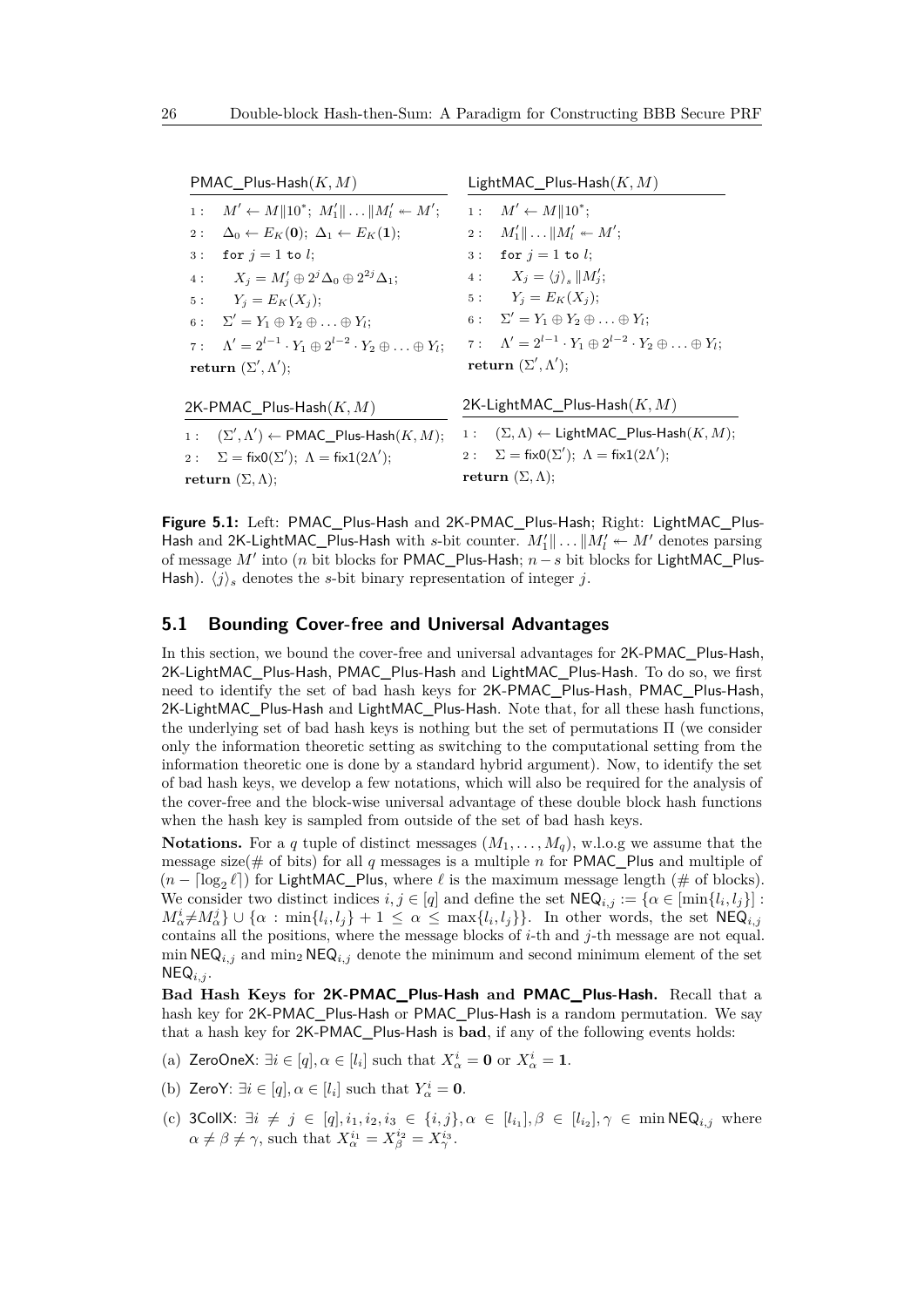The set of bad hash keys for 2K-PMAC\_Plus-Hash and PMAC\_Plus-Hash is same and we denote it as  $\mathcal{K}_{bad}^{\mathbf{pp}} \subseteq \mathsf{Perm}$ . Therefore, to bound the probability that a hash key, sampled uniformly at random from the hash key space, falls in the set  $\mathcal{K}_{bad}^{PP}$ , is same as bounding the probability of the event Bad-Hash := ZeroOneX ∨ ZeroY ∨ 3CollX. Therefore, we bound the probability of Bad-Hash as follows:

<span id="page-26-3"></span>
$$
\epsilon_{\text{bh}} := \Pr[\text{Bad-Hash}] \leq \Pr[\text{ZeroOneX}] + \Pr[\text{ZeroY}] + \Pr[\text{3CollX}]
$$
  

$$
\leq \frac{2q\ell}{2^n - 1} + \frac{q\ell}{2^n - q\ell} + \frac{q\ell(q\ell - 1)}{2^n(2^n - 1)}
$$
  

$$
\leq \frac{q^2\ell^2}{2^{2n}} + \frac{5q\ell}{2^n}.
$$
 (20)

**Bad Hash Keys for 2K-LightMAC\_Plus-Hash and LightMAC\_Plus-Hash.** For 2K-LightMAC\_Plus-Hash and LightMAC\_Plus-Hash, we consider an empty set of bad hash key and as a result we have  $\epsilon_{\text{bh}} = 0$ .

In the following, we bound the cover-free and the block-wise universal advantage of 2K-PMAC\_Plus-Hash and 2K-LightMAC\_Plus-Hash.

<span id="page-26-0"></span>**Theorem 6.** 2K-PMAC\_Plus-Hash *is a*  $(\mathcal{K}_{bad}^{pp}, (18\ell + 22)/2^{2n})$ -cover-free,  $(\mathcal{K}_{bad}^{pp}, (2\ell +$ 5)*/*2 *<sup>n</sup>*)*-block-wise universal* DbH *function and* 2K*-*LightMAC*\_*Plus*-*Hash *is a* (Φ*,* 16*/*2 <sup>2</sup>*<sup>n</sup>*) *cover-free,* (Φ*,* 4*/*2 *<sup>n</sup>*)*-block-wise universal* DbH *function. In both the cases, we have assumed that*  $\ell < 2^{n-1}/3$ *.* 

Similarly, we bound the cover-free and the block-wise universal advantage of PMAC\_Plus-Hash and LightMAC\_Plus-Hash as follows:

<span id="page-26-1"></span>**Theorem 7.** PMAC\_Plus-Hash *is a*  $(\mathcal{K}_{bad}^{pp}, (6(\ell+1))/2^{2n})$ -weak-cover-free,  $(\mathcal{K}_{bad}^{pp}, (2\ell+1))$  $3/2^{n}$ )*-weak-block-wise universal* DbH *function and* LightMAC\_Plus-Hash *is a*  $(\Phi, 4/2^{2n})$ *weak-cover-free and* (Φ*,* 2*/*2 *<sup>n</sup>*)*-weak-block-wise universal* DbH *function. Here also we have assumed that*  $\ell < 2^{n-1}/3$ *.* 

Proofs of Theorem [6](#page-26-0) and Theorem [7](#page-26-1) are deferred to Sect. [5.4.](#page-28-0) Assuming that these theorems hold, we now prove the PRF security of 2K-PMAC\_Plus and 2K-LightMAC\_Plus in Sect. [5.2](#page-26-2) and that of PMAC\_Plus and LightMAC\_Plus in Sect. [5.3.](#page-27-0)

#### <span id="page-26-2"></span>**5.2 PRF Security of 2K-PMAC\_Plus and 2K-LightMAC\_Plus**

2K-PMAC\_Plus and 2K-LightMAC\_Plus are two parallel mode of block cipher based instantiations of the two-keyed DbHtS. Algorithmic description of these two constructions are depicted in Fig. [5.2.](#page-15-0)

| 2K-PMAC_Plus $(K_1, K_2, M)$                                     | 2K-LightMAC_Plus $(K_1, K_2, M)$                                      |  |  |
|------------------------------------------------------------------|-----------------------------------------------------------------------|--|--|
| $1: (\Sigma, \Lambda) \leftarrow 2K$ -PMAC_Plus-Hash $(K_1, M);$ | 1: $(\Sigma, \Lambda) \leftarrow 2K$ -LightMAC_Plus-Hash $(K_1, M)$ ; |  |  |
| 2: $T \leftarrow E_{K_2}(\Sigma) \oplus E_{K_2}(\Lambda);$       | 2: $T \leftarrow E_{K_2}(\Sigma) \oplus E_{K_2}(\Lambda);$            |  |  |
| return $T$ :                                                     | return $T$ :                                                          |  |  |

**Figure 5.2:** Algorithm for 2K-PMAC\_Plus 2K-LightMAC\_Plus.

The following two results show the PRF security bound of 2K-PMAC\_Plus and 2K-LightMACPlus.

**Theorem 8** (**PRF-Security of 2K-PMAC\_Plus).** *Let* K *and* M *be two non-empty finite sets.* Let  $E: K \times \{0,1\}^n \to \{0,1\}^n$  be a block cipher. Then, any distinguisher with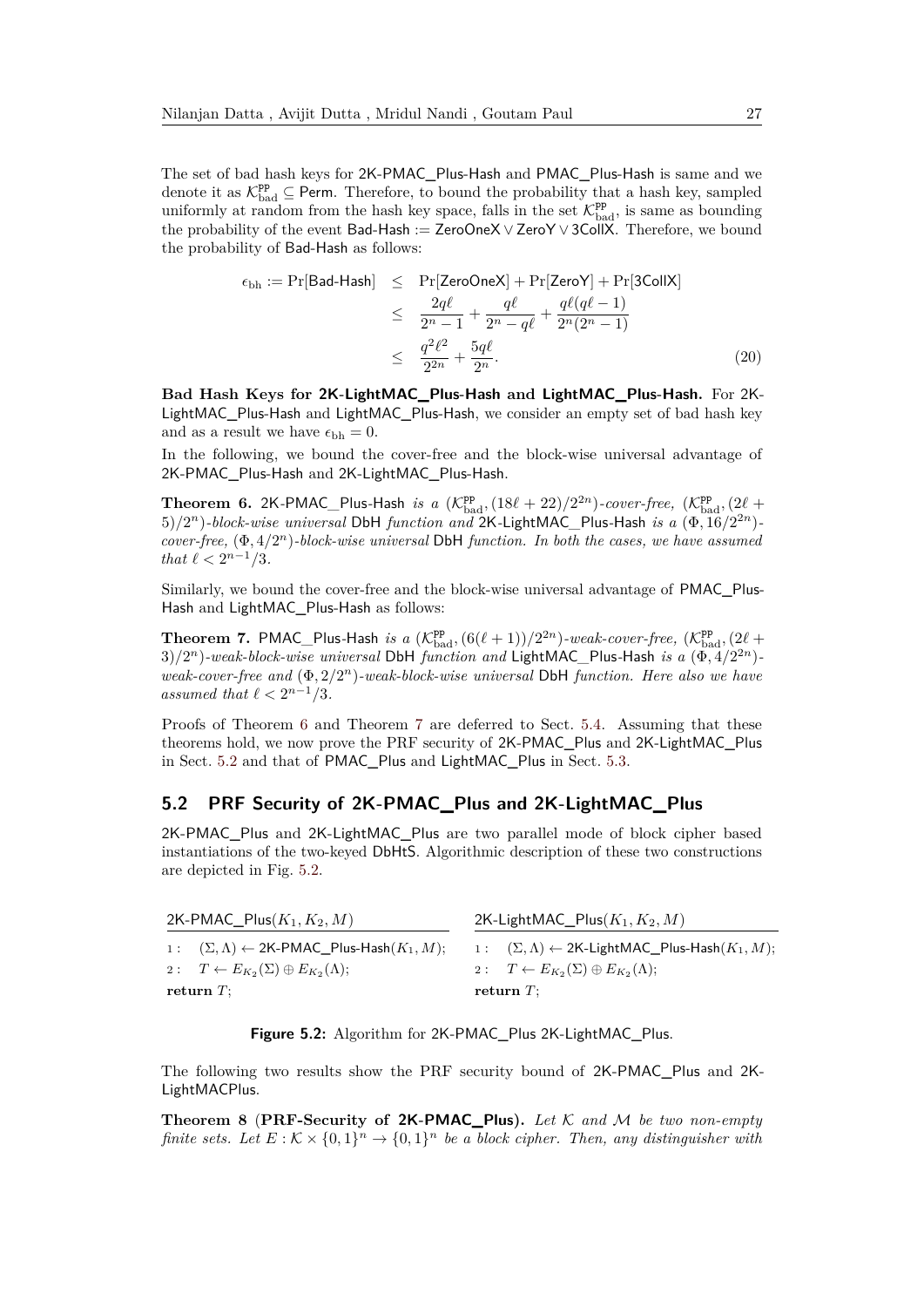*running time at most*  $t$ *, making*  $q$  *tuple of distinct messages each of at most*  $\ell$  *blocks long, can distinguish* 2K*-*PMAC*\_*Plus[*E*] *from a n-bit uniform random function by,*

$$
\mathbf{Adv}_{2\mathsf{K-PMAC\_Plus}[E]}^{\text{prf}}(q,\ell,t) \le 2\mathbf{Adv}_{E}^{\text{prp}}(\ell q+2,t') + \frac{9q^3\ell}{2^{2n}} + \frac{q^2\ell^2}{2^{2n}} + \frac{5q\ell}{2^n} + \frac{25q^3}{2^{2n}} + \frac{q}{2^n},
$$

where  $t'$  is about  $t$  plus a time complexity necessary to compute  $E$  for  $lq + 2q + 2$  times *and*  $\ell < 2^{n-1}/3$ *.* 

**Proof.** Proof of the theorem follows from Eqn. [\(20\)](#page-26-3), Theorem [6](#page-26-0) and part (*ii*) of Theorem [2.](#page-13-1)  $\Box$ 

**Theorem 9** (**PRF-Security of 2K-LightMAC\_Plus).** *Let* K *and* M *be two non-empty finite sets.* Let  $E: K \times \{0,1\}^n \to \{0,1\}^n$  be a block cipher. Then, any distinguisher with *running time at most t, making q tuple of distinct messages each of at most*  $\ell$  blocks long, *can distinguish* 2K*-*LightMAC*\_*Plus[*E*] *from a n-bit uniform random function by,*

$$
\mathbf{Adv}_{\mathbf{2K}\text{-LightMAC\_Plus}[E]}^{\text{prf}}(q,\ell,t) \leq 2\mathbf{Adv}_{E}^{\text{prp}}(\ell q,t') + \frac{21q^3}{2^{2n}} + \frac{q}{2^n},
$$

where  $t'$  is about  $t$  plus a time complexity necessary to compute  $E$  for  $\ell q + 2q$  times and  $\ell < 2^{n-1}/3$ *.* 

**Proof.** As there is no set of bad hash keys,  $\epsilon_{bh} = 0$  and the rest of the proof follows from Theorem [6](#page-26-0) and part (*ii*) of Theorem [2.](#page-13-1)  $\Box$ 

### <span id="page-27-0"></span>**5.3 PRF Security of PMAC\_Plus and LightMAC\_Plus**

PMAC\_Plus and LightMAC\_Plus are two instantiations of the three-keyed DbHtS. Although, these constructions are existing ones, as proposed by Yasuda [\[Yas11\]](#page-49-1) and Naito [\[Nai17\]](#page-48-4) respectively, for the sake of completeness of this paper, we state and prove the security of these two constructions in our setting. We recall these two constructions in Fig. [5.3.](#page-27-1)

<span id="page-27-1"></span>

| $\mathsf{PMAC\_Plus}(K_1, K_2, K_3, M)$                               | LightMAC_Plus $(K_1, K_2, K_3, M)$                           |  |  |
|-----------------------------------------------------------------------|--------------------------------------------------------------|--|--|
| 1: $(\Sigma', \Lambda') \leftarrow \textsf{PMAC\_Plus-Hash}(K_1, M);$ | 1: $(\Sigma', \Lambda')$ ← LightMAC_Plus-Hash $(K_1, M)$ ;   |  |  |
| 2: $T \leftarrow E_{K_2}(\Sigma') \oplus E_{K_3}(\Lambda');$          | 2: $T \leftarrow E_{K_2}(\Sigma') \oplus E_{K_3}(\Lambda');$ |  |  |
| return $T$ ;                                                          | return $T$ :                                                 |  |  |

Figure 5.3: Algorithm for PMAC Plus and LightMAC Plus.

The following two results show the PRF security bound of PMAC\_Plus and LightMAC\_Plus.

<span id="page-27-2"></span>**Theorem 10** (**PRF-Security of PMAC\_Plus).** *Let* K *and* M *be two non-empty finite* sets. Let  $E: K \times \{0,1\}^n \to \{0,1\}^n$  be a block cipher. Then, any distinguisher with running *time at most t, making q tuple of distinct messages each of at most ` blocks long, can distinguish* PMAC*\_*Plus[*E*] *from a n-bit uniform random function by,*

$$
\mathbf{Adv}^{\mathrm{prf}}_{\mathsf{PMAC\_Plus}[E]}(q, \ell, t) \leq 3 \mathbf{Adv}^{\mathrm{prp}}_{E}(\ell q + 2, t') + \frac{7q^3\ell}{2^{2n}} + \frac{q^2\ell^2}{2^{2n}} + \frac{5q\ell}{2^n} + \frac{12q^3}{2^{2n}},
$$

where  $t'$  is about  $t$  plus a time complexity necessary to compute  $E$  for  $lq + 2q + 2$  times *and*  $\ell < 2^{n-1}/3$ *.* 

**Proof.** Proof of the theorem follows from Eqn. [\(20\)](#page-26-3), Theorem [7](#page-26-1) and part *(iii)* of Theorem [2.](#page-13-1) $\Box$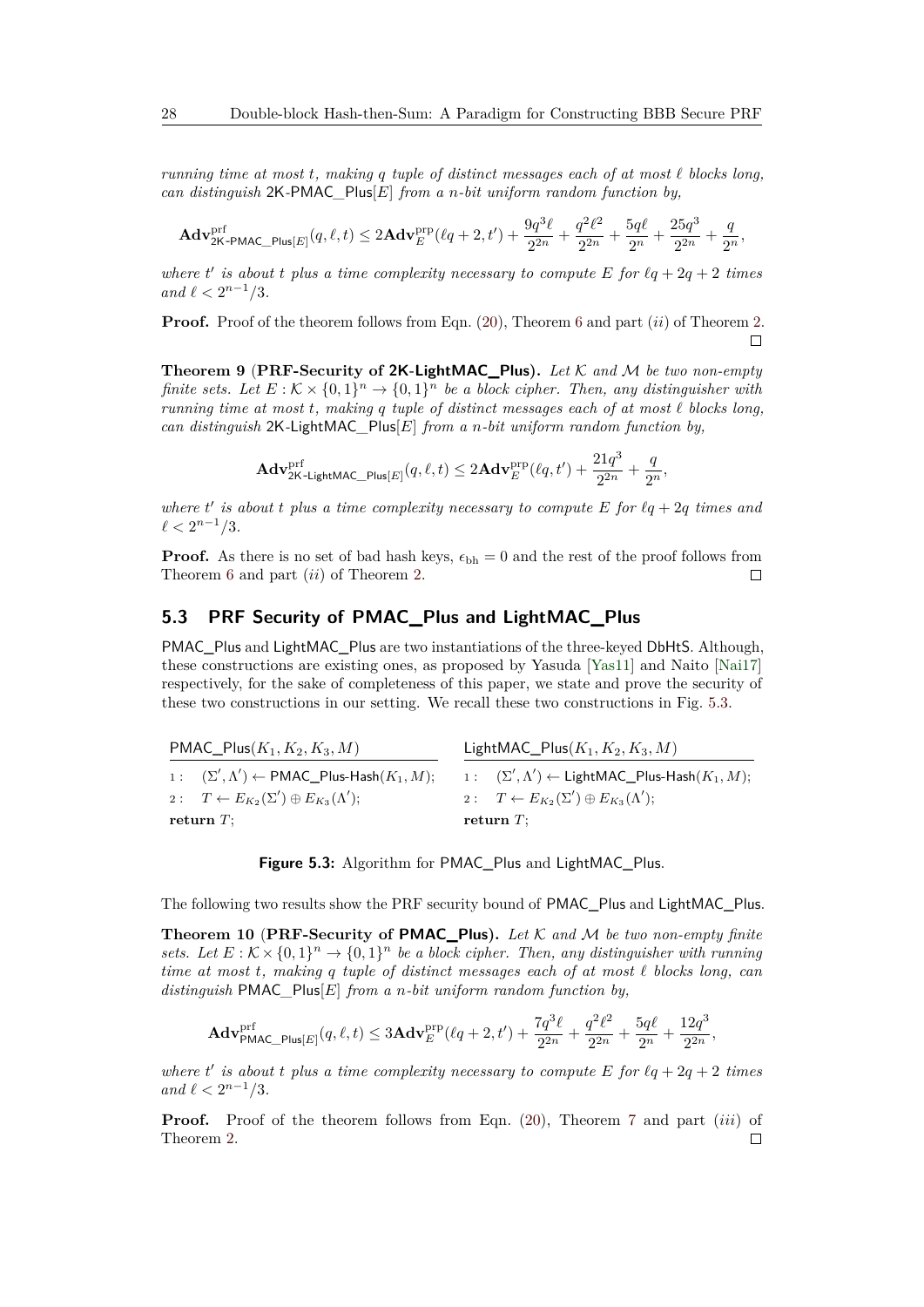**Theorem 11** (**PRF-Security of LightMAC\_Plus).** *Let* K *and* M *be two non-empty finite sets.* Let  $E: K \times \{0,1\}^n \to \{0,1\}^n$  be a block cipher. Then, any distinguisher with *running time at most*  $t$ *, making*  $q$  *tuple of distinct messages each of at most*  $\ell$  *blocks long, can distinguish* LightMAC*\_*Plus[*E*] *from a n-bit uniform random function by,*

$$
\mathbf{Adv}^{\mathrm{prf}}_{\mathsf{LightMAC\_Plus}[E]}(q, \ell, t) \leq 3\mathbf{Adv}^{\mathrm{prp}}_{E}(\ell q, t') + \frac{9q^3}{2^{2n}},
$$

where  $t'$  is about  $t$  plus a time complexity necessary to compute  $E$  for  $\ell q + 2q$  times and  $\ell < 2^{n-1}/3$ *.* 

**Proof.** Proof of the theorem follows from Theorem [7,](#page-26-1) part *(iii)* of Theorem [2](#page-13-1) and the fact that  $\epsilon_{\rm bh} = 0$  (as there is no set of bad hash keys).  $\Box$ 

NOTE. The original security bound of the PMAC\_Plus, as proven by Yasuda [\[Yas11\]](#page-49-1), is roughly  $q^3\ell^3/2^{2n}$  (we only mention the dominating term of the security bound). But, according to Theorem [10,](#page-27-2) the dominating term of the security bound of the PMAC\_Plus is  $q^3\ell/2^{2n}$ , a substantial improvement of the security bound over its existing one. A similar improvement in the security bound is also done in 1k-PMAC\_Plus [\[DDN](#page-47-3)<sup>+</sup>17] over PMAC\_Plus. However, we are not gaining any security improvement for LightMAC\_Plus.

#### <span id="page-28-0"></span>**5.4 Proof of Theorem [6](#page-26-0) and Theorem [7](#page-26-1)**

In this section, we mainly prove Theorem [6.](#page-26-0) In particular, we bound the cover-free advantage and the block-wise universal advantage of 2K-PMAC\_Plus-Hash and 2K-LightMAC\_Plus-Hash. Using parts of these analysis, we prove Theorem [7.](#page-26-1)

#### **5.4.1 Cover-free and Block-wise universal Advantage of 2K-PMAC\_Plus-Hash**

We bound the cover-free and the block-wise universal advantage of 2K-PMAC\_Plus-Hash.

BOUNDING COVER-FREE-ADVANTAGE. We fix three distinct messages  $M_i$ ,  $M_j$  and  $M_k$ and define the event  $\text{CollX}_{ijk} := X_{\alpha}^{i_1} = X_{\beta}^{i_2}$  <sup>[6](#page-28-1)</sup>, where  $i_1, i_2 \in \{i, j, k\}$  are distinct and  $\alpha \in \{l_{i_1}, \min \textsf{NEQ}_{i_1, i_2}, \min_2 \textsf{NEQ}_{i_1, i_2}\}, \ \beta \in [l_{i_2}]$  are distinct.

For brevity, let us introduce the following notations:

- $E_{b,b'} := (\Sigma_i \oplus \Sigma_j = b, \Lambda_i \oplus \Lambda_k = b').$
- $\mathcal{K}_g := \mathsf{Perm} \setminus \mathcal{K}_{\text{bad}}^{\text{pp}}$ .
- Good := 3CollX ∧ ZeroOneX ∧ ZeroY*.*

Now we denote the probability of the joint event that  $\mathsf{CF}_{ijk}$  holds and  $\Pi \in \mathcal{K}_g$  by  $\mathsf{P}_{cf}$ . Acording to the definition of cover-free advantage (see Definition [1\)](#page-11-0), we have

<span id="page-28-2"></span>
$$
P_{cf} := \sum_{b,b' \in \{0,1\}} \Pr[E_{b,b'}, \Pi \in \mathcal{K}_g]
$$
  
\n
$$
= \sum_{b,b' \in \{0,1\}} \sum_{(\delta_0,\delta_1): \text{Good}} \underbrace{Pr[E_{b,b'}, (\Delta_0, \Delta_1) = (\delta_0, \delta_1), \Pi \in \mathcal{K}_g]}_{\epsilon_{b,b'}}
$$
  
\n
$$
= \sum_{\substack{(\delta_0,\delta_1): \text{Good} \\ \mu}} \epsilon_{1,0} + \sum_{\substack{b,b' \in \{0,1\}, \\ (b,b') \neq (1,0)}} \sum_{\substack{(\delta_0,\delta_1): \text{Good} \\ \nu}} \epsilon_{b,b'} \tag{21}
$$

<span id="page-28-1"></span> $6$ Although the event Coll $X_{ijk}$  involves only two indices, we define it over three indices as the set of bad hash keys are themselves defined over three indices.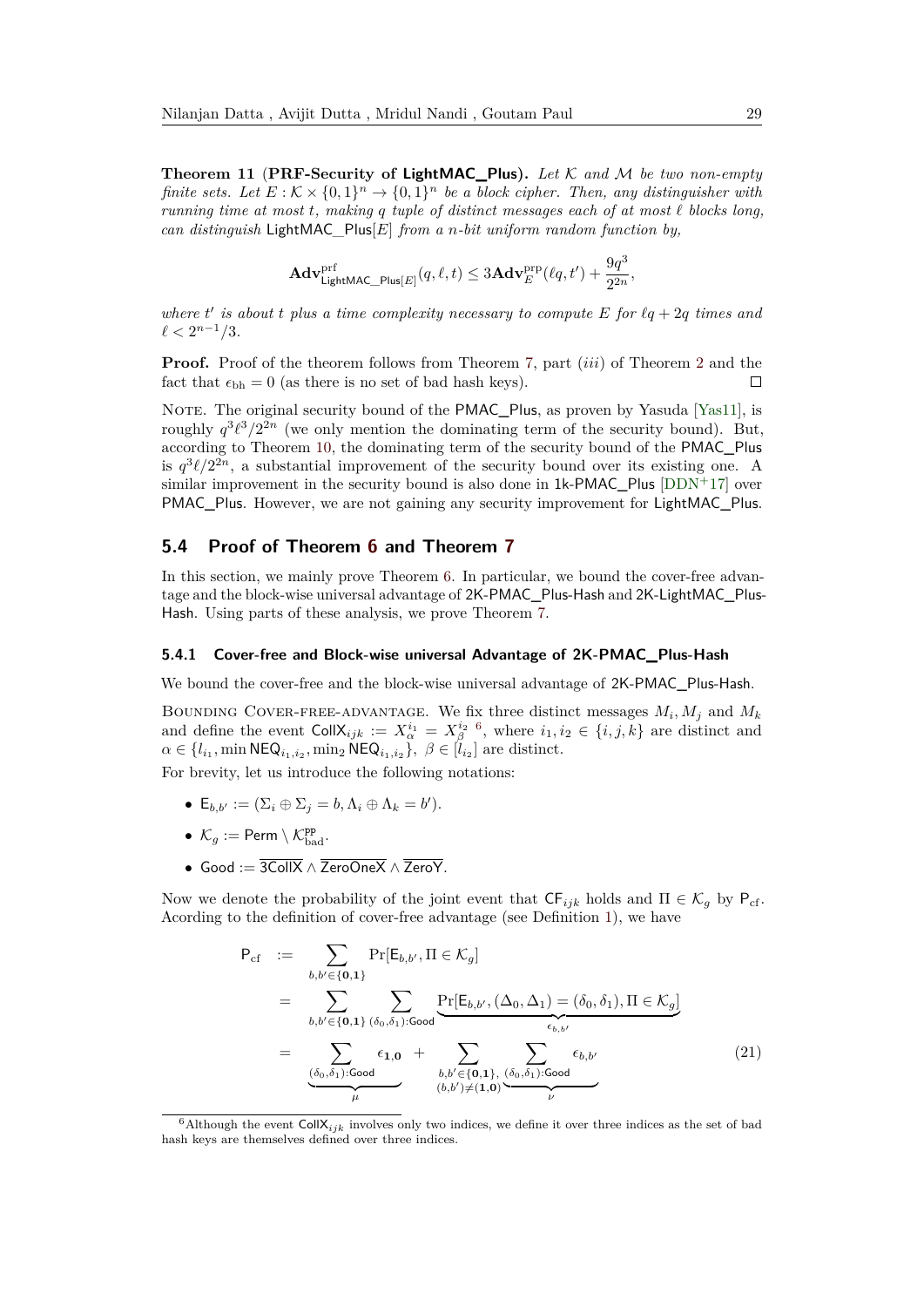BOUNDING  $\mu$ : We bound  $\mu$  as follows:

<span id="page-29-2"></span>
$$
\mu = \sum_{(\delta_0, \delta_1): \text{Good}} \underbrace{\Pr[\mathsf{E}_{1,0}, \Pi \in \mathcal{K}_g \mid (\Delta_0, \Delta_1) = (\delta_0, \delta_1)]}_{\psi} \cdot \Pr[(\Delta_0, \Delta_1) = (\delta_0, \delta_1)]
$$

By conditioning  $(\Delta_0, \Delta_1)$  to a fixed  $(\delta_0, \delta_1)$ , we fix all the  $X^i_\alpha$  values. This gives a collision relation ~ among the  $\overline{X}^i_\alpha$  values:  $(i, \alpha) \sim (j, \beta)$  iff  $X^i_\alpha = X^j_\beta$ . Since,  $(\delta_0, \delta_1)$  is a good pair <sup>[7](#page-29-0)</sup>,  $X^i_\alpha \notin \{0,1\}$ , and hence  $Y^i_\alpha$  (the corresponding permutation output of  $X^i_\alpha$ ) values are wor sampled from  $\{0,1\}^n \setminus \{\delta_0, \delta_1\}$ . Now the event  $(\Sigma_i \oplus \Sigma_j = 1, \Lambda_i \oplus \Lambda_k = 0)$  gives a system of two linear equations in *Y* variables

$$
\mathcal{E} = \begin{cases} \mathcal{L}_1 := Y_1^i \oplus \ldots Y_{l_i}^i \oplus Y_1^j \oplus \ldots \oplus Y_{l_j}^j = 1, \\ \mathcal{L}_2 := 2^{l_i} Y_1^i \oplus \ldots 2Y_{l_i}^i \oplus 2^{l_j} Y_1^j \oplus \ldots \oplus 2Y_{l_j}^j = 0. \end{cases}
$$

By applying the collision relation  $\sim$  over  $\mathcal{L}_1$  and  $\mathcal{L}_2$ , we obtain a reduced system of equations, denoted as  $\mathcal{E}^{\sim}$ . It is easy to see that the rank of  $\mathcal{E}^{\sim}$  is 2 and hence, by applying Lemma 1, we have  $\psi \leq \frac{1}{(2^n-3\ell+1)_2}$ . Therefore,

$$
\mu \leq \sum_{(\delta_0, \delta_1): \text{Good}} \frac{1}{(2^n - 3\ell + 1)_2} \cdot \Pr[(\Delta_0, \Delta_1) = (\delta_0, \delta_1)] \leq \frac{4}{2^{2n}}, \quad \text{where } \ell \leq (2^{n-1} + 1)/3.
$$
\n(22)

BOUNDING *ν*: Here we have

<span id="page-29-1"></span>
$$
\nu = \sum_{\substack{(\delta_0, \delta_1): \text{Good} \\ \wedge \text{CollX}_{ijk}}} \epsilon_{b,b'} + \sum_{\substack{(\delta_0, \delta_1): \text{Good} \\ \wedge \text{CollX}_{ijk}}} \epsilon_{b,b'}
$$
\n
$$
= \sum_{\substack{(\delta_0, \delta_1): \text{Good} \\ \wedge \text{CollX}_{ijk}}} \Pr[E_{b,b'}, \Pi \in \mathcal{K}_g \mid (\Delta_0, \Delta_1) = (\delta_0, \delta_1)] \cdot \Pr[(\Delta_0, \Delta_1) = (\delta_0, \delta_1)]
$$
\n
$$
+ \sum_{\substack{(\delta_0, \delta_1): \text{Good} \\ \wedge \text{CollX}_{ijk}}} \Pr[E_{b,b'}, \Pi \in \mathcal{K}_g \mid (\Delta_0, \Delta_1) = (\delta_0, \delta_1)] \cdot \Pr[(\Delta_0, \Delta_1) = (\delta_0, \delta_1)] \tag{23}
$$

Now, we follow the similar approach as in the previous case. Here, we argue that (i) if CollX<sub>*ijk*</sub> occurs, then the rank of the reduced system of equations  $\mathcal{E}^{\sim}$  is at least 1 and (ii) else (i.e. CollX<sub>*ijk*</sub> does not occur) the rank of the reduced system of equations  $\mathcal{E}^{\sim}$  is 2 (see Claim 5, [DDN<sup>+</sup>17]). Note that, for  $b = 0, b' = 0$ , we need the event  $\overline{\mathsf{ZeroY}}$  as otherwise the rank of the reduced system of equations  $\mathcal{E}^{\sim}$  (when  $\overline{\text{CollX}_{ijk}}$  occurs) would have been 1 (say there are two messages  $M_1$  and  $M_1||M_2$ , then  $Y_2 = 0$  makes the first equation trivial). Hence, we have

<span id="page-29-3"></span>
$$
\Pr[\mathsf{E}_{b,b'}, \Pi \in \mathcal{K}_g \mid (\Delta_0, \Delta_1) = (\delta_0, \delta_1)] = \begin{cases} \frac{1}{(2^n - 3\ell - 1)_1} & \text{if } \mathsf{CollX}_{ijk} \text{ occurs} \\ \frac{1}{(2^n - 3\ell - 1)_2} & \text{else} \end{cases}
$$

Both these bounds follow from Lemma 1. Therefore, from Eqn.[\(23\)](#page-29-1)

$$
\nu \leq \sum_{(\delta_0,\delta_1): \text{Good} \wedge \text{CollX}_{ijk}} \frac{\Pr[(\Delta_0,\Delta_1) = (\delta_0,\delta_1)]}{(2^n-3\ell-1)_1} + \sum_{(\delta_0,\delta_1): \text{Good} \wedge \overline{\text{CollX}_{ijk}}} \frac{\Pr[(\Delta_0,\Delta_1) = (\delta_0,\delta_1)]}{(2^n-3\ell-1)_2}
$$

Putting the inequalities (i)  $Pr[(\Delta_0, \Delta_1) = (\delta_0, \delta_1)] = \frac{1}{2^n(2^n-1)}$ , (ii)  $|(\delta_0, \delta_1)|$ : Good ∧  $\text{CollX}_{ijk} \leq 2^n \cdot 3\ell$  and (iii)  $|(\delta_0, \delta_1) : \text{Good} \wedge \overline{\text{CollX}_{ijk}}| \leq 2^n(2^n - 1)$ , we have

$$
\nu \le \frac{2^n \cdot 3\ell}{2^n (2^n - 1)} \cdot \frac{1}{(2^n - 3\ell - 1)} + \frac{2^n (2^n - 1)}{2^n (2^n - 1)} \cdot \frac{1}{(2^n - 3\ell - 1)_2} \le \frac{6(\ell + 1)}{2^{2n}},\tag{24}
$$

<span id="page-29-0"></span> $^{7}(\delta_{0}, \delta_{1})$  is said to be a good pair if none of the three events 3CollX, ZeroY or ZeroOneX occur.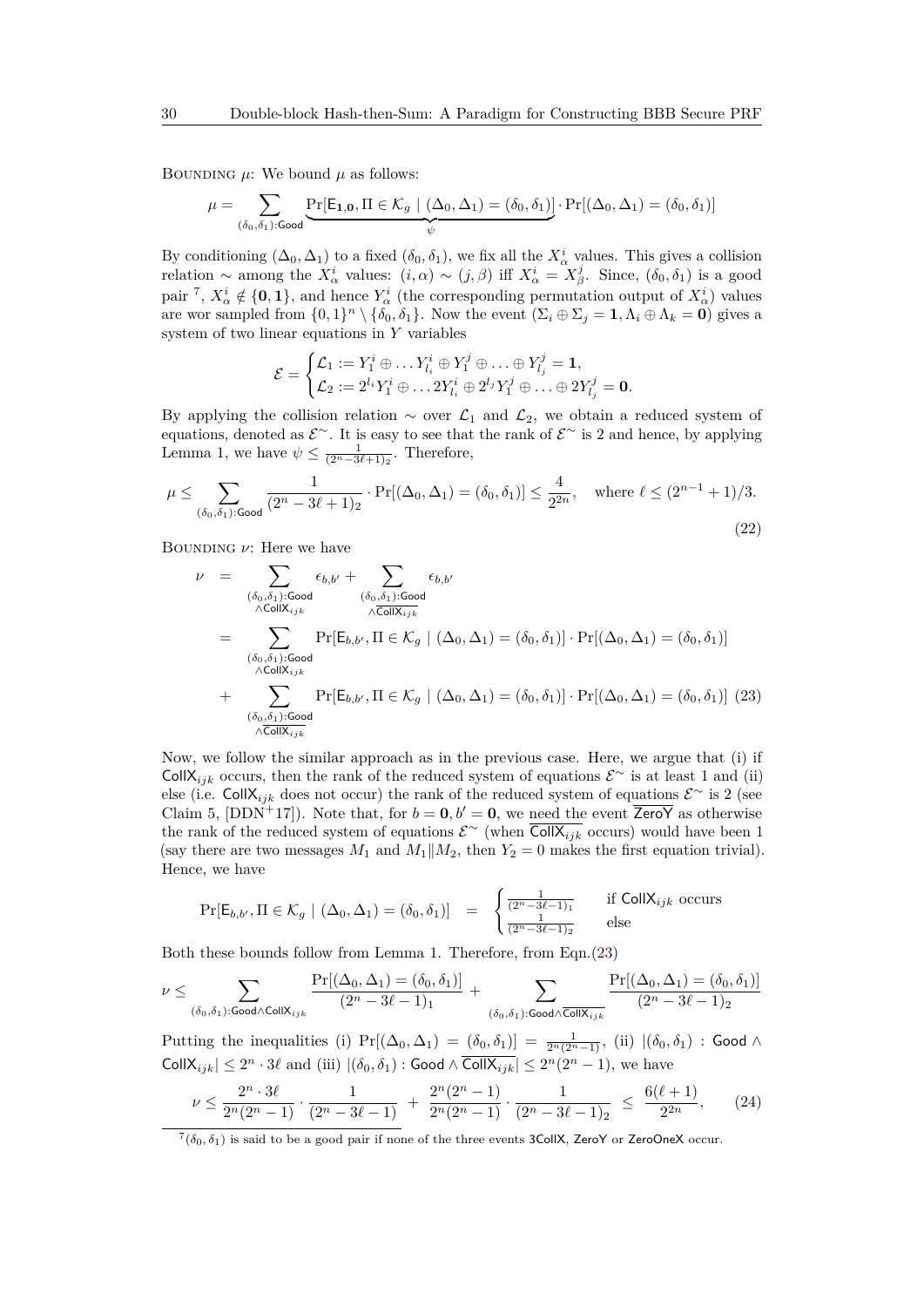where  $\ell \leq (2^{n-1} - 1)/3$ . Combining Eqn.[\(21\)](#page-28-2), Eqn.[\(22\)](#page-29-2) and Eqn.[\(24\)](#page-29-3), we obtain  $P_{cf} \leq \frac{18\ell+22}{2^{2n}}$ , where  $\ell \leq (2^{n-1} -$ 1)*/*3, and hence we can set

<span id="page-30-0"></span>
$$
\epsilon_{\rm cf}(3,\ell) = \frac{18\ell + 22}{2^{2n}}, \text{ assuming } \ell \le (2^{n-1} - 1)/3. \tag{25}
$$

Bounding Block-wise-universal advantage. We fix two distinct messages *M<sup>i</sup>* and *M*<sup>*j*</sup> and define the event  $\text{CollX}_{ij} := X_{\alpha}^{i_1} = X_{\beta}^{i_2}$ , where  $i_1, i_2 \in \{i, j\}$  are distinct and  $\alpha \in \{l_{i_1}, \min \textsf{NEQ}_{i_1, i_2}, \min_2 \textsf{NEQ}_{i_1, i_2}\}, \ \beta \in [l_{i_2}]$  are distinct. With a similar argument as used in the case of bounding the cover-free advantage, one can see that the number of  $(\Delta_0, \Delta_1)$  for which CollX<sub>*ij*</sub> holds is at most to  $2^n \cdot 2\ell$ .

For brevity, let us introduce the notation:

- $\mathsf{E}_b^1 := \Sigma_i \oplus \Sigma_j = b.$
- $E_b^2 := \Lambda_i \oplus \Lambda_k = b.$

Now we denote the probability of the joint event that  $UNIV_{ij}$  holds and  $\Pi \in \mathcal{K}_g$  by  $P_{\text{univ}}$ . According to the definition of block-wise universal advantage (see Definition [3\)](#page-11-1), we have

<span id="page-30-1"></span>
$$
\mathsf{P}_{\text{univ}} := \sum_{b \in \{\mathbf{0}, \mathbf{1}\}} \max \left( \Pr[\mathsf{E}_b^1, \Pi \in \mathcal{K}_g], \; \Pr[\mathsf{E}_b^2, \Pi \in \mathcal{K}_g] \right)
$$

Using similar approach as used in case of the cover-free case, here we have,

$$
\sum_{b \in \{\mathbf{0},\mathbf{1}\}} \Pr[\mathsf{E}_b^1, \Pi \in \mathcal{K}_g] = \Pr[\mathsf{E}_\mathbf{1}^1, \Pi \in \mathcal{K}_g] + \Pr[\mathsf{E}_\mathbf{0}^1, \Pi \in \mathcal{K}_g]
$$
\n
$$
\leq \sum_{(\delta_0, \delta_1): \text{Good}} \frac{\Pr[(\Delta_0, \Delta_1) = (\delta_0, \delta_1)]}{(2^n - 2\ell - 1)_1}
$$
\n
$$
+ \sum_{(\delta_0, \delta_1): \text{Good} \land \text{CollX}_{ij}} \Pr[(\Delta_0, \Delta_1) = (\delta_0, \delta_1)]
$$
\n
$$
+ \sum_{(\delta_0, \delta_1): \text{Good} \land \overline{\text{CollX}}_{ij}} \frac{\Pr[(\Delta_0, \Delta_1) = (\delta_0, \delta_1)]}{(2^n - 2\ell - 1)_1}
$$

Putting the inequalities (i)  $Pr[(\Delta_0, \Delta_1) = (\delta_0, \delta_1)] = \frac{1}{2^n (2^n - 1)}$ , (ii)  $|(\delta_0, \delta_1)$ : Good  $| \leq$  $2^n(2^n-1)$ , (iii)  $|(\delta_0, \delta_1)|:$  Good  $\wedge$  Coll $\mathsf{X}_{ij}| \leq 2^n \cdot 2\ell \text{ and (iv) } |(\delta_0, \delta_1)|:$  Good  $\wedge$  Coll $\overline{\mathsf{CollX}_{ij}}| \leq 2^n$  $2^{n}(2^{n} - 1)$ , we have

$$
\sum_{b \in \{\mathbf{0}, \mathbf{1}\}} \Pr[\mathsf{E}_b^1, \Pi \in \mathcal{K}_g] \le \frac{1}{(2^n - 2\ell - 1)} + \frac{2^n \cdot 2\ell}{2^n (2^n - 1)(2^n - 2\ell - 1)} + \frac{2^n (2^n - 1)}{2^n (2^n - 1)(2^n - 2\ell - 1)} \le \frac{2\ell + 5}{2^n},
$$

assuming  $\ell \leq 2^{n-2}$ . Here use the fact that (i) if  $b = 1$  or (ii)  $b = 0$  and CollX<sub>ij</sub> doesn't occurs, then the rank of the reduced system of equations  $E_b^1$  given a fixed value of  $(\Delta_0, \Delta_1)$ is at least 1. With a similar argument, one can show that

$$
\sum_{b\in\{\mathbf{0},\mathbf{1}\}}\Pr[\mathsf{E}_b^2,\Pi\in\mathcal{K}_g]\leq\frac{2\ell+5}{2^n}
$$

and hence we can set

$$
\epsilon_{\text{univ}}(2,\ell) = \frac{2\ell+5}{2^n}, \text{ assuming } \ell \le 2^{n-2}.
$$
 (26)

*,*

The first part of Theorem [6](#page-26-0) follows from Eqn. [\(25\)](#page-30-0) and Eqn. [\(26\)](#page-30-1).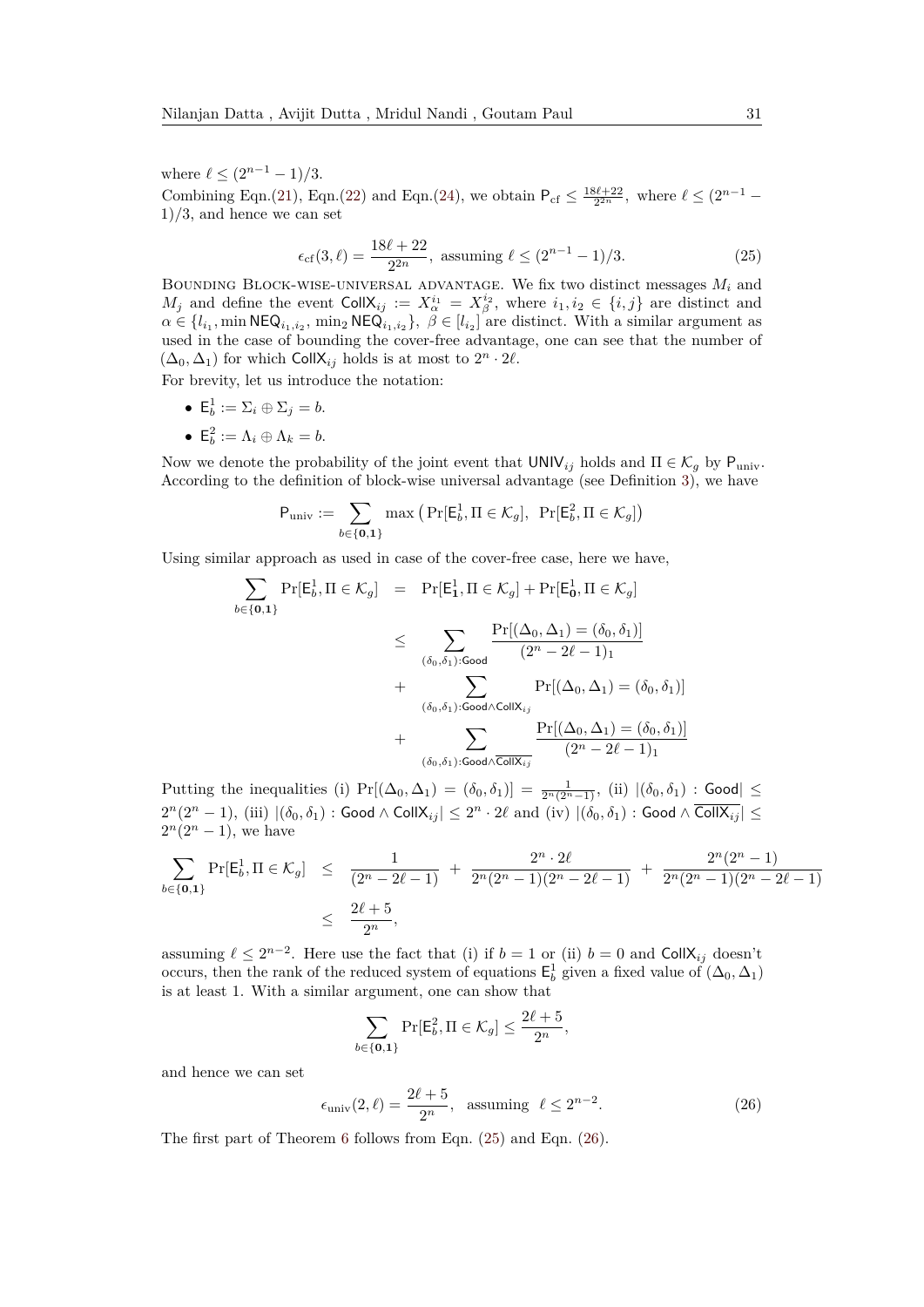#### **5.4.2 Cover-free and Block-wise universal Advantage of 2K-LightMAC\_Plus-Hash**

In this section, we bound the cover-free and the block-wise universal advantage of 2K-LightMAC\_Plus-Hash. Recall that, for 2K-LightMAC\_Plus-Hash, we have considered an empty set of bad hash keys.

Bounding Cover-free-advantage. Since there is an empty set of bad hash keys, we sample the hash key, i.e., the random permutation Π, from the set of all permutations for bounding the cover-free advantage. First, we fix three distinct messages  $M_i, M_j$  and  $M_k$ . Similar to the previous analysis, for two fixed  $b, b' \in \{0, 1\}$ , we write the two equations  $\Sigma_i \oplus \Sigma_j = b$  and  $\Lambda_i \oplus \Lambda_k = b'$  in terms of the *Y*-variables as follows:

$$
\mathcal{E} = \begin{cases} (Y_1^i \oplus \ldots \oplus Y_{l_i}^i) \oplus (Y_1^j \oplus \ldots \oplus Y_{l_j}^j) = b \\ (2^{l_i} Y_1^i \oplus \ldots \oplus 2Y_{l_i}^i) \oplus (2^{l_k} Y_1^k \oplus \ldots \oplus 2Y_{l_k}^k) = b' .\end{cases}
$$

Given the two equations are consistent, one can always find two random variables  $Y_\alpha^{i_1}$  and *Y*<sup><sup>*i*2</sup></sup><sub>*β*</sub>, where *i*<sub>1</sub>, *i*<sub>2</sub> ∈ {*i*, *j*, *k*} and distinct  $\alpha \in \mathsf{NEQ}_{ij}$ ,  $\beta \in \mathsf{NEQ}_{ik}$  such that the rank of  $\mathcal{E}$  is 2. Again we use the notation  $P_{cf}$  to denote  $Pr[CF_{ijk}$  holds,  $\Pi \in Perm]$ . Therefore, we have

$$
P_{cf} = \sum_{b,b' \in \{0,1\}} Pr[\Sigma_i \oplus \Sigma_j = b, \Lambda_i \oplus \Lambda_k = b', \Pi \in Perm]
$$
  

$$
\leq \sum_{b,b' \in \{0,1\}} \frac{1}{(2^n - 3\ell + 2)_2} \leq \frac{16}{2^{2n}},
$$
 (27)

where ([1](#page-6-2)) follows by applying Lemma 1 and we assume that  $\ell \leq 2^{n-1}/3$ . Hence, we can set

<span id="page-31-1"></span>
$$
\epsilon_{\rm cf}(3,\ell) = \frac{16}{2^{2n}}.\tag{28}
$$

Bounding Block-wise-universal-advantage. To bound the block-wise-universal advantage, we first fix two distinct messages  $M_i$  and  $M_j$ . By definition, we need to bound

<span id="page-31-0"></span>
$$
\mathsf{P}_{\text{univ}} = \max \Big( \sum_{b \in \{\mathbf{0}, \mathbf{1}\}} \Pr[\Sigma_i \oplus \Sigma_j = b, \Pi \in \text{Perm}], \sum_{b \in \{\mathbf{0}, \mathbf{1}\}} \Pr[\Lambda_i \oplus \Lambda_j = b, \Pi \in \text{Perm}] \Big), (29)
$$

where  $P_{\text{univ}}$  is a shorthand notation for  $Pr[\text{UNIV}_{ij}$  holds,  $\Pi \in \text{Perm}]$ . Now, we bound these terms case by case as follows:

**Bounding**  $Pr[\Sigma_i \oplus \Sigma_j = 1, \Pi \in Perm]: \Sigma_i \oplus \Sigma_j = 1$  implies the following non-trivial equation:

$$
(Y_1^i \oplus \ldots Y_{l_i}^i) \oplus (Y_1^j \oplus \ldots \oplus Y_{l_j}^j) = \mathbf{1}.
$$

From Lemma [1,](#page-6-2) the above equation holds with probability at most  $\frac{1}{2^n - 2\ell + 1} \leq \frac{2}{2^n}$ , when  $\ell \leq 2^{n-2}.$ 

**Bounding**  $Pr[\Sigma_i \oplus \Sigma_j = 0, \Pi \in Perm]$ : This is proven in the following sub-cases:

• We first consider the case  $l_i = l_j$ . Observe that,  $|\text{NEQ}_{i,j}| \geq 1$ , otherwise the probability would have been zero. Therefore, let us assume  $|NEQ_{i,j}| = s > 1$ . Now,  $\Sigma_i = \Sigma_j$  implies the following equation:

$$
(Y^i_{\alpha_1}\oplus\ldots\oplus Y^i_{\alpha_s})\oplus (Y^j_{\alpha_1}\oplus\ldots\oplus Y^j_{\alpha_s})=\mathbf{0},
$$

where  $\alpha_1, \ldots, \alpha_s \in \mathsf{NEQ}_{i,j}$ . Since,  $|\mathsf{NEQ}_{i,j}| > 1$ , we obtain at least one random variable  $Y^{\star}_{\alpha}$ , where  $\alpha \in \text{NEQ}_{i,j}$  for which the rank of the above equation is 1 and hence from Lemma [1,](#page-6-2) the above equations holds with probability at most  $\frac{1}{2^{n}-2\ell+1} \leq \frac{2}{2^n}$ , when  $\ell \leq 2^{n-2}$ .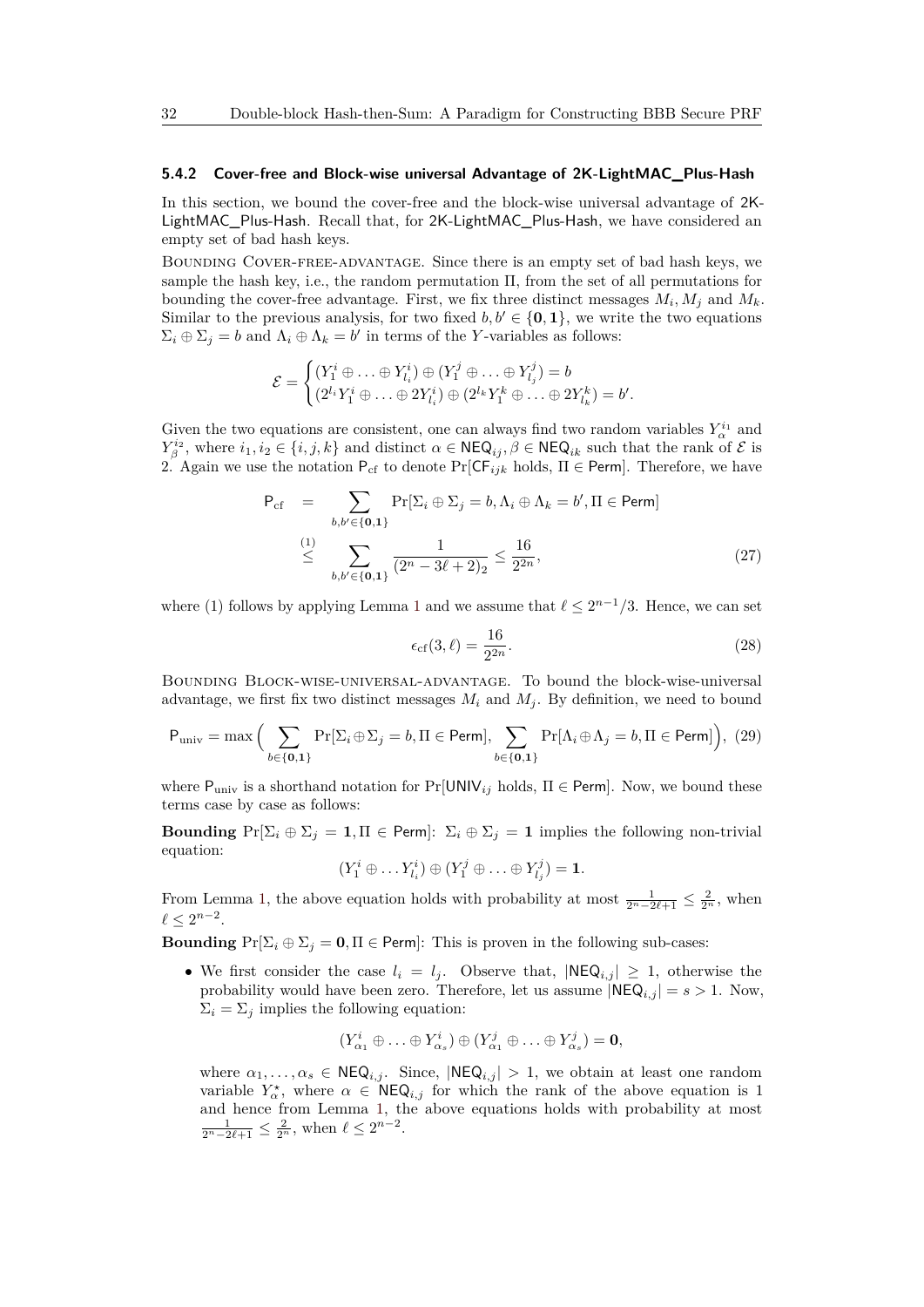• Now, we consider the case when  $l_i \neq l_j$ . W.l.o.g we assume that  $l_i > l_j$ . Then  $l_j + 1, \ldots, l_i \in \mathsf{NEQ}_{i,j}$ . Let  $\mathsf{NEQ}'_{i,j} := \mathsf{NEQ}_{i,j} \setminus \{l_j + 1, \ldots, l_i\}$  and let us also consider that  $|\text{NEQ}'_{i,j}| = s$ . Note that, *s* can also be zero. Therefore,  $\Sigma_i = \Sigma_j$  implies

$$
(Y_{l_j+1}^i \oplus \ldots \oplus Y_{l_i}^i) \oplus (Y_{\alpha_1}^i \oplus \ldots \oplus Y_{\alpha_s}^i) \oplus (Y_{\alpha_1}^j \oplus \ldots \oplus Y_{\alpha_s}^j) = \mathbf{0},
$$

where  $\alpha_1, \ldots, \alpha_s \in \mathsf{NEQ}'_{i,j}$ . The above equation is non-trivial and hence its rank is 1. Therefore, from Lemma [1,](#page-6-2) the above equation holds with probability at most  $\frac{1}{2^n - 2\ell + 1} \leq \frac{2}{2^n}$ , when  $\ell \leq 2^{n-2}$ .

**Bounding**  $Pr[\Lambda_i \oplus \Lambda_j = 1, \Pi \in Perm]: \Lambda_i \oplus \Lambda_j = 1$  gives rise to the following non-trivial equation:

$$
(2^{l_i}Y_1^i\oplus \ldots 2Y_{l_i}^i)\oplus (2^{l_j}Y_1^j\oplus \ldots \oplus 2Y_{l_j}^j)=\mathbf{1},
$$

which holds with probability at most  $\frac{1}{2^n - 2\ell + 1} \leq \frac{2}{2^n}$ , when  $\ell \leq 2^{n-2}$ .

**Bounding**  $Pr[\Lambda_i \oplus \Lambda_j = 0, \Pi \in Perm]$ : Similar to the earlier analysis, we bound the probability of the event in different sub-cases as follows:

• Similar to the previous argument, if  $l_i = l_j$  and  $|\text{NEQ}_{i,j}| = 1$ , then the probability would have been zero. Hence, we assume that  $|NEQ_{i,j}| = s > 1$ . Then,  $\Lambda_i = \Lambda_j$ implies the following equation:

$$
2^{l_i-\alpha_1-1}(Y^i_{\alpha_1}\oplus Y^j_{\alpha_1})\oplus \ldots \oplus 2^{l_i-\alpha_s-1}(Y^i_{\alpha_s}\oplus Y^j_{\alpha_s})=\mathbf{0},
$$

where  $\alpha_1, \ldots, \alpha_s \in \text{NEQ}_{i,j}$  $\alpha_1, \ldots, \alpha_s \in \text{NEQ}_{i,j}$  $\alpha_1, \ldots, \alpha_s \in \text{NEQ}_{i,j}$ . Since, the above equation is non-trivial, from Lemma 1, the probability that the above equation holds is at most  $\frac{1}{2^n - 2\ell + 1} \leq \frac{2}{2^n}$ , when  $\ell \leq 2^{n-2}$ .

• For the case of  $l_i \neq l_j$  (w.l.o.g we assume  $l_i > l_j$ ), then  $l_j + 1, \ldots, l_i \in \text{NEQ}_{i,j}$ . Moreover,  $NEQ'_{i,j} := NEQ_{i,j} \setminus \{l_j+1,\ldots,l_i\}$  and let us also consider  $|NEQ'_{i,j}| = s$ . Therefore, the event  $\Lambda_i = \overline{\Lambda}_j$  implies

$$
\left(2^{l_i-l_j}Y^i_{l_j+1}\oplus\ldots\oplus 2Y^i_{l_i}\right)\oplus\left(2^{l_i-\alpha_1-1}Y^i_{\alpha_1}\oplus\ldots\oplus 2^{l_i-\alpha_s-1}Y^i_{\alpha_s}\right)
$$

$$
\oplus\left(2^{l_j-\alpha_1-1}Y^j_{\alpha_1}\oplus\ldots\oplus 2^{l_j-\alpha_s-1}Y^j_{\alpha_s}\right)=\mathbf{0},
$$

where  $\alpha_1, \ldots, \alpha_s \in \mathsf{NEQ}'_{i,j}$  $\alpha_1, \ldots, \alpha_s \in \mathsf{NEQ}'_{i,j}$  $\alpha_1, \ldots, \alpha_s \in \mathsf{NEQ}'_{i,j}$ . Since, the rank of the above equation is 1, from Lemma 1, the probability that the above equation holds is at most  $\frac{1}{2^n - 2\ell + 1} \leq \frac{2}{2^n}$ .

Therefore, we have

<span id="page-32-0"></span>
$$
\sum_{b \in \{\mathbf{0}, \mathbf{1}\}} \Pr[\Sigma_i \oplus \Sigma_j = b, \Pi \in \text{Perm}] \le \frac{4}{2^n}, \quad \sum_{b \in \{\mathbf{0}, \mathbf{1}\}} \Pr[\Lambda_i \oplus \Lambda_j = b, \Pi \in \text{Perm}] \le \frac{4}{2^n}. \tag{30}
$$

Therefore, from Eqn. [\(29\)](#page-31-0) and Eqn. [\(30\)](#page-32-0) we have  $P_{\text{univ}} \leq \frac{4}{2^n}$ , and hence we can set

<span id="page-32-1"></span>
$$
\epsilon_{\text{univ}}(2,\ell) = \frac{4}{2^n}.\tag{31}
$$

The second part of Theorem [6](#page-26-0) follows from Eqn. [\(28\)](#page-31-1) and Eqn. [\(31\)](#page-32-1).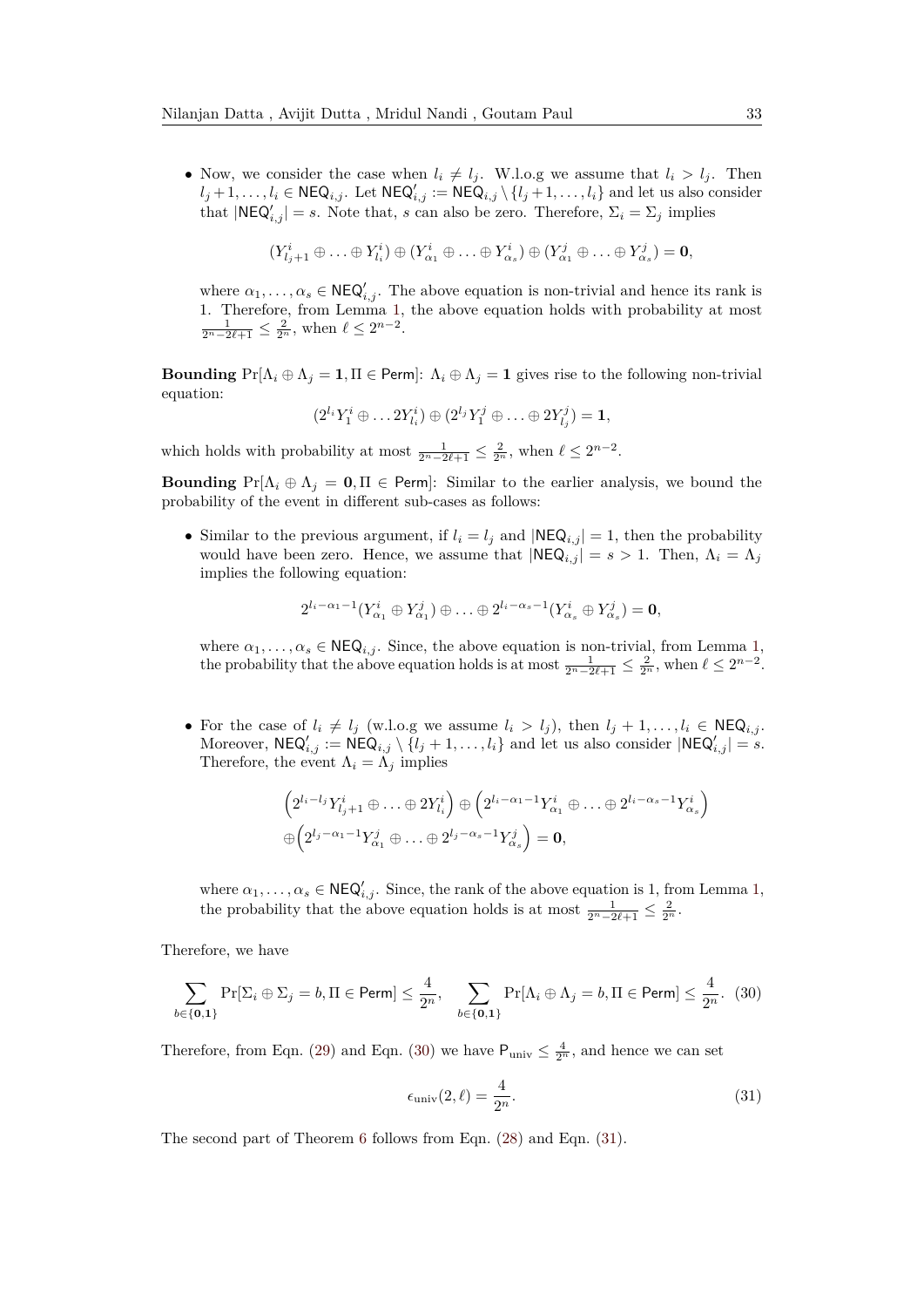#### **5.4.3 Weak-cover-free and Weak-block-wise-universal Advantage of PMAC\_Plus-Hash**

For PMAC\_Plus-Hash, we have

<span id="page-33-1"></span>
$$
P_{\text{wcf}} = \Pr[\Sigma_i = \Sigma_j, \Lambda_i = \Lambda_k, \Pi \in \text{Perm} \setminus \mathcal{K}_{\text{bad}}^{\text{PP}}] \le \frac{6(\ell + 1)}{2^{2n}},
$$
  

$$
P_{\text{wuniv}} = \max\left(\Pr[\Sigma_i = \Sigma_j, \Pi \in \text{Perm} \setminus \mathcal{K}_{\text{bad}}^{\text{PP}}], \Pr[\Lambda_i = \Lambda_j, \Pi \in \text{Perm} \setminus \mathcal{K}_{\text{bad}}^{\text{PP}}]\right) \le \frac{2\ell + 3}{2^n}
$$

The bound for  $P_{wcf}$  follows directly from the cover-free analysis of PMAC\_Plus-Hash with  $b = b' = 0$  and the bound for  $P_{\text{wuniv}}$  follows directly from the universal analysis with  $b = 0$ .

Hence, we have

$$
\epsilon_{\text{wcf}}(3,\ell) = \frac{6(\ell+1)}{2^{2n}}, \ \ \epsilon_{\text{wuniv}}(2,\ell) = \frac{2\ell+3}{2^n}.
$$
\n(32)

The first part of Theorem [7](#page-26-1) follows from Eqn. [\(32\)](#page-33-1).

#### **5.4.4 Weak-cover-free and Weak-block-wise-universal Advantage of LightMAC\_Plus-Hash**

For LightMAC\_Plus-Hash, we have

<span id="page-33-2"></span>
$$
\begin{aligned} \mathsf{P}_{\text{wcf}} &= \Pr[\Sigma_i = \Sigma_j, \Lambda_i = \Lambda_k, \Pi \in \mathsf{Perm}] \le \frac{4}{2^{2n}}, \\ \mathsf{P}_{\text{wuniv}} &= \max\left(\Pr[\Sigma_i = \Sigma_j, \Pi \in \mathsf{Perm}], \Pr[\Lambda_i = \Lambda_j, \Pi \in \mathsf{Perm}]\right) \le \frac{2}{2^n} \end{aligned}
$$

The bounds are directly derived from the bound for  $P_{\text{wcf}}$  and  $P_{\text{wuniv}}$  used in  $2K$ -LightMAC\_Plus-Hash with the restriction that  $b = b' = 0$  in the first case and  $b = 0$  in the second. Hence, we have

$$
\epsilon_{\rm wcf}(3,\ell) = \frac{4}{2^{2n}}, \quad \epsilon_{\rm wuniv}(2,\ell) = \frac{2}{2^n}.
$$
\n(33)

The second part of Theorem [7](#page-26-1) follows from Eqn. [\(33\)](#page-33-2).

### <span id="page-33-0"></span>**6 Sequential Block Cipher Evaluation**

In this section, we instantiate the DbH function using block ciphers that operate in sequential mode, results in a sequential block cipher based DbHtS construction. We analyze the underlying hash function of the SUM-ECBC and the 3kf9 construction, which we refer to as ECBC-Hash and f9-Hash respectively and we also make a little twist in their design to construct the two-keyed variant of the SUM-ECBC and the 3kf9. As a result, we propose a two-keyed variant of the SUM-ECBC and the 3kf9, which we refer to as 2K-ECBC\_Plus and 2Kf9 respectively and prove their PRF security using our generalized security result for the two-keyed DbHtS construction.

We refer to the DbH function for 2K-ECBC Plus and 2Kf9 as 2K-ECBC-Hash and f9-Hash (for 2Kf9, we use the same DbH function as used for 3kf9) respectively. 2K-ECBC-Hash is structurally very similar to the ECBC-Hash, except the following that 2K-ECBC-Hash uses fix0 and fix1 functions to incorporate the block-separated feature, which are absent in the ECBC-Hash.

The algorithms of the DbH function for 2K-ECBC\_Plus and 2Kf9 is depicted in Figure [6.1.](#page-8-0)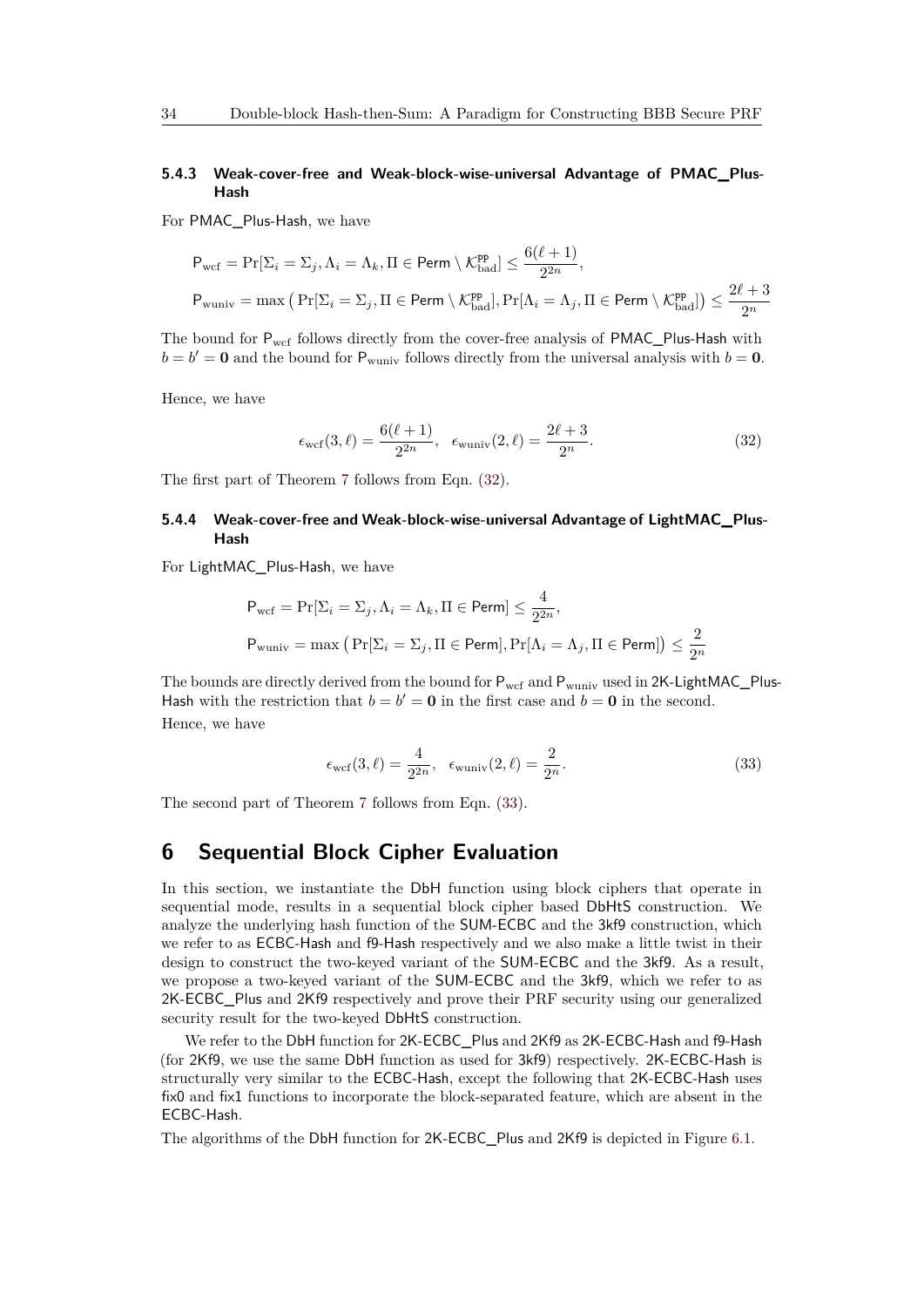$ECBC-Hash(K, K<sub>+</sub>, M)$ 1 :  $M' \leftarrow M \|\n10^*; M_1'\| \n... \|M_l' \n... M';$  $2: (Y, Y') \leftarrow (0, 0);$ 3 : for  $j = 1$  to *l*; 4 :  $X = M'_j \oplus Y; X' = M'_j \oplus Y';$ 5:  $(Y, Y') \leftarrow (E_K(X), E_{K_\star}(X'));$  $6: (\Sigma' \Lambda') \leftarrow (Y, Y');$  $return (\Sigma', \Lambda');$ f9-Hash(*K, M*) 1 :  $M' \leftarrow M \|\n10^*; M_1'\| \n... \|M_l' \n... M';$  $2: (Y, Y') \leftarrow (0, 0);$ 3 : for  $j = 1$  to *l*; 4 :  $X = M'_j \oplus Y; Y \leftarrow E_K(X);$  $5$  :  $y' \leftarrow Y \oplus Y';$ 6:  $(\Sigma', \Lambda') = (Y, Y');$ **return**  $(\Sigma', \Lambda')$ ;

2K-ECBC-Hash(*K, K?, M*)

 $1:$   $(\Sigma', \Lambda') \leftarrow \mathsf{ECBC\text{-}Hash}(K, K_\star, M);$  $2: \quad \Sigma \leftarrow \text{fixO}(\Sigma'); \Lambda \leftarrow \text{fix1}(\Theta');$ **return**  $(\Sigma, \Lambda)$ ;

**Figure 6.1:** Left: ECBC-Hash and 2K-ECBC-Hash; Right: f9-Hash.  $M'_1 \parallel \ldots \parallel M'_l \leftarrow M'$ denotes the parsing of the message  $M'$  into  $l$  many  $n$  bit blocks.

#### **6.1 Bounding Cover-free and Universal Advantages**

In this section, we bound the cover-free and universal advantages for 2K-ECBC-Hash, 2K-LightMAC\_Plus-Hash, PMAC\_Plus-Hash and LightMAC\_Plus-Hash. To do so, we first need to identify the set of bad hash keys for 2K-ECBC-Hash and f9-Hash. Note that, for both of the DbH functions, the underlying set of bad hash keys is nothing but the set of permutations  $\Pi$  or the set of pair of independent permutations  $(\Pi_1, \Pi_2)$  (for 2K-ECBC-Hash). We consider only the information theoretic setting as switching to the computational setting from the information theoretic one is done by a standard hybrid argument. To identify the set of bad hash keys, we revisit to an important notion called **structure graph** [\[BPR05,](#page-47-10) [GPR14,](#page-48-14) [DNP16,](#page-48-6) [JN16\]](#page-48-15) and some of its important results which will help us in bounding the cover-free and the block-wise universal advantage of 2K-ECBC-Hash and f9-Hash, when the hash key is sampled outside from the set of bad hash keys.

**Revisiting the Structure Graph.** Here we briefly revisit the structure graphs, introduced by Bellare et al. [\[BPR05\]](#page-47-10) and recall some of their results which would be required in the security analysis of 2K-ECBC-Hash and f9-Hash. Let *M* be a message and without loss of generality, we assume that the size of *M* (in number of bits) is a multiple of *n*. Thus, we partition *M* as a sequence of *l* many *n*-bit blocks as  $M = M[1] \|M[2]\| \dots \|M[l]$ . Now, we apply CBC-MAC [\[BKR00\]](#page-47-0), based on an *n*-bit uniform random permutation Π, on *M* and let the intermediate chaining values of  $CBC-MAC(M)$  be as follows:

$$
Y_0 = 0^n
$$
, and  $Y_i = \Pi(Y_{i-1} \oplus M[i])$  for  $i = 1, ..., l$ ,

where  $M[i]$  is the *i*-th block of message  $M$ .

Informally, for any two fixed distinct messages  $M, M'$  and a uniformly chosen random permutation  $\Pi$ , we construct the structure graph  $\mathcal{G}^{\Pi}(M, M')$  with the set of nodes  $\{0, 1\}^n$ as follows: We follow the CBC-MAC computations for *M* followed by those of  $M'$  by creating nodes which are labeled by the intermediate chaining variables  $Y_i$ . In this process, if we arrive at a vertex already labeled, while not following an existing edge, we call this event a collision.[8](#page-34-0) The sequence of alternating vertices and edges corresponding to the computations for a message *M* is called a message walk of *M*. Like for two distinct

<span id="page-34-0"></span> ${}^{8}{\rm We}$  use the term collision and accident interchangeably.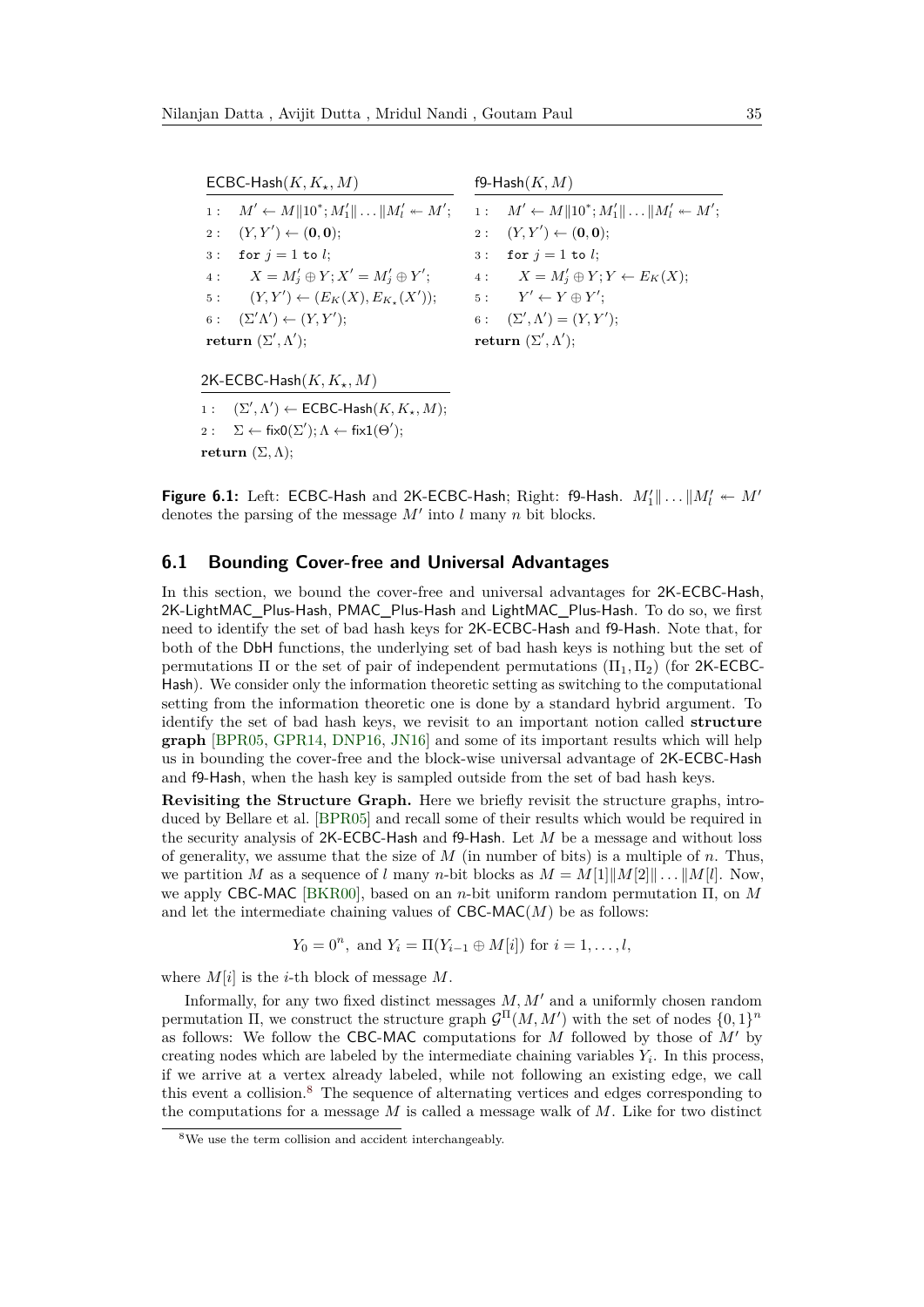messages, we can similarly construct a structure graph corresponding to a *q* tuple of distinct messages, where  $q \geq 3$ . It is needless to say that the structure graph constructed for a tuple of *q* distinct messages is a union of *q* message walks for each message  $M_i, i \in [q]$ .

Let  $\mathcal{M} := (M_1, \ldots, M_q)$  denotes a tuple of *q* distinct messages and let  $\mathcal{G}(\mathcal{M})$  denotes the set of all structure graphs corresponding to the tuple of messages  $\mathcal M$  (by varying Π over Perm). For a fixed structure graph *V* ∈ G(M), let Coll(*V* ) denote the set of all collisions in *V*. Now, we state the following two folklore results.

**Proposition 1** (Lemma 2, [\[GPR14\]](#page-48-14)). For a fixed structure graph  $V \in \mathcal{G}(\mathcal{M})$ ,  $Pr[G \leftarrow s \mathcal{G}(\mathcal{M})$ :  $G = V \leq 2^{-n|\text{Coll}(V)|}$ .

<span id="page-35-0"></span>**Proposition 2** (Corollary 1, [\[JN16\]](#page-48-15)).  $Pr[G \stackrel{\$}{\leftarrow} \mathcal{G}(\mathcal{M}) : |Coll(G)| \ge a] \le (\frac{\ell^2}{2^n})^a$ , where  $\ell$  *is the maximum number of message blocks in a single message among all messages in* M*.*

Now, we define the following events: for a fixed tuple of  $q$ -distinct messages  $\mathcal{M}$  :=  $(M_1, \ldots, M_q)$ , such that each message is at most  $\ell$  blocks long, we sample a permutation Π uniformly at random from Perm and construct the structure graph *G*<sup>Π</sup>(M). Now we define three events as follows:

- Coll<sub>1</sub>:  $\exists i \in [q]$  such that the number of accidents in the *i*-th message walk in  $G^{\Pi}(\mathcal{M})$ is at least 1.
- Coll2: ∃{*i, j*} ⊆ [*q*] such that the number of accidents between the *i*-th and the *j*-th message walk in  $G^{\Pi}(\mathcal{M})$  is at least 2.
- Coll3: ∃{*i, j, k*} ⊆ [*q*] susch that the number of accidents between the *i*-th, the *j*-th and the *k*-th message walk in  $G^{\Pi}(\mathcal{M})$  is at least 2.

It is easy to see that  $Coll_2 \Rightarrow Coll_3$ . We need the event  $Coll_2$  in the analysis of 2K-ECBC-Hash and  $Coll<sub>3</sub>$  for the analysis of f9-Hash.

Using Proposition [2,](#page-35-0) we can easily bound the probabilities of each of these events as follows:

<span id="page-35-1"></span>
$$
\Pr[\text{Coll}_1] \le \frac{q\ell^2}{2^n}, \quad \Pr[\text{Coll}_2] \le \frac{q^2\ell^4}{2^{2n}}, \quad \Pr[\text{Coll}_3] \le \frac{q^3\ell^4}{2^{2n}}.\tag{34}
$$

**Bad Hash Keys for 2K-ECBC-Hash**. Recall that a hash key for 2K-ECBC-Hash is a pair of independent random permutations  $(\Pi_1, \Pi_2)$ . Therefore, evaluation of 2K-ECBC-Hash on a fixed tuple of *q* distinct messages  $\mathcal{M} := (M_1, \ldots, M_q)$  gives two structure graphs; one that is induced from the permutation  $\Pi_1$ , denoted as  $G_1 := \mathcal{G}^{\Pi_1}(\mathcal{M})$ , and the other is induced from the permutation  $\Pi_2$ , denoted as  $G_2 := \mathcal{G}^{\Pi_2}(\mathcal{M})$ . Now, we say a hash key  $(\Pi_1, \Pi_2)$  is **bad**, if either of the following holds:

- (a) Coll<sub>1</sub> holds in either of  $G_1$  or  $G_2$ .
- (b)  $Coll<sub>2</sub> holds in either of  $G<sub>1</sub>$  or  $G<sub>2</sub>$ .$

We denote the set of all bad hash keys as  $\mathcal{K}_{bad}^{ecbc} \subseteq \text{Perm} \times \text{Perm}$ . Therefore, from Eqn. [\(34\)](#page-35-1) we bound the probability of Bad-Hash as follows:

<span id="page-35-2"></span>
$$
\epsilon_{\text{bh}} := \Pr[\text{Bad-Hash}] \quad \leq \quad 2\left(\frac{q^2\ell^4}{2^{2n}} + \frac{q\ell^2}{2^n}\right). \tag{35}
$$

**Bad Hash Keys for f9-Hash.** Recall that a hash key for f9-Hash is a uniform random permutation Π. Therefore, evaluation of f9-Hash on a fixed tuple of *q* distinct messages  $M := (M_1, \ldots, M_q)$  gives a structure graph, that is induced from the permutation  $\Pi$ , denoted as  $G := \mathcal{G}^{\Pi}(\mathcal{M})$ . Now, we say a hash key  $\Pi$  is **bad** if either of the following holds: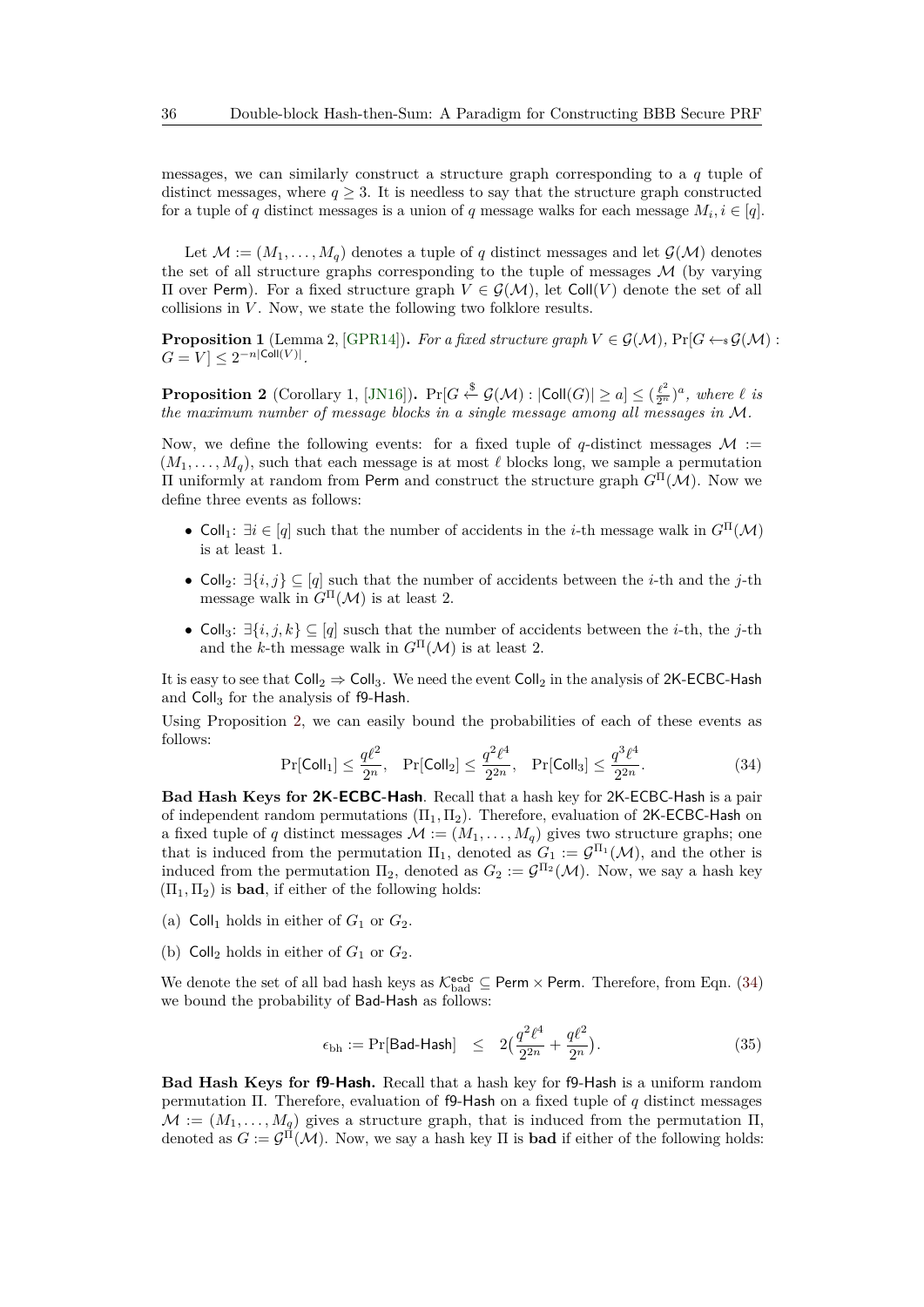(b)  $Coll<sub>3</sub>$  holds in  $G$ .

We denote the set of all bad hash keys as  $\mathcal{K}_{bad}^{\{ \mathbf{f} \}} \subseteq$  Perm. Therefore, from Eqn. [\(34\)](#page-35-1), we bound the probability of Bad-Hash := Coll<sub>1</sub>  $\vee$  Coll<sub>3</sub> as follows:

<span id="page-36-3"></span>
$$
\epsilon_{\text{bh}} := \Pr[\text{Bad-Hash}] \quad \leq \quad \frac{q\ell^2}{2^n} + \frac{q^3\ell^4}{2^{2n}}.\tag{36}
$$

In the following, we bound the cover-free and block-wise universal advantage of 2K-ECBC-Hash and f9-Hash.

<span id="page-36-0"></span>**Theorem 12.** 2K-ECBC-Hash is a  $(\mathcal{K}_{bad}^{echo}, 12\ell^2/2^{2n})$ -cover-free and  $(\mathcal{K}_{bad}^{echo}, 2\ell^2/2^n))$ -block*wise universal* DbH *function, assuming*  $\ell \leq (2^{n-1} + 1)/2$ *. On the other hand,* f9-Hash *is a*  $(\mathcal{K}_{bad}^{f9}, 84\ell^2/2^{2n})$ -cover-free,  $(\mathcal{K}_{bad}^{f9}, 3\ell^2/2^n)$ -block-wise universal and  $(\mathcal{K}_{bad}^{f9}, 2/2^n)$ -colliding DbH *function, assuming*  $\ell \leq (2^{n-1} + 2)/3$ *.* 

Similarly, we bound the weak-cover-free and the weak-block-wise universal advantage of ECBC-Hash and f9-Hash and collision of f9-hash as follows:

<span id="page-36-1"></span>**Theorem 13.** ECBC-Hash *is a* ( $\mathcal{K}_{bad}^{ecbc}$ ,  $4/2^{2n}$ )*-weak-cover-free and* ( $\mathcal{K}_{bad}^{ecbc}$ ,  $2/2^n$ )*-weakblock-wise universal* DbH *function, assuming*  $\ell \leq (2^{n-1}+1)/2$ *. On the other hand,* f9-Hash *is a* ( $\mathcal{K}_{bad}^{f9}, 18\ell^2/2^{2n}$ )-weak-cover-free and ( $\mathcal{K}_{bad}^{f9}, 3\ell^2/2^n$ )-weak-block-wise universal DbH *function, assuming*  $\ell \leq (2^{n-1} + 2)/3$ *.* 

Proofs of Theorem [12](#page-36-0) and Theorem [13](#page-36-1) are deferred to Sect. [6.4.](#page-38-0) Assuming that these theorems hold, we now prove the PRF security of 2K-ECBC\_Plus and 2Kf9 in Sect. [6.2](#page-36-2) and that of ECBC\_Plus and 3Kf9 in Sect. [6.3](#page-37-0) respectively.

#### <span id="page-36-2"></span>**6.2 PRF Security of 2K-ECBC\_Plus and 2Kf9**

2K-ECBC\_Plus and 2Kf9 are two sequential mode of block cipher based instantiations of two-keyed DbHtS. Algorithmic description of these two constructions are depicted in Fig. [6.2.](#page-15-0) The following two results show the PRF security bound of 2K-ECBC\_Plus and 2Kf9.

| 2K-ECBC_Plus $(K_1, K_2, K_3, M)$                                   | $2Kf9(K_1, K_2, M)$                                           |  |
|---------------------------------------------------------------------|---------------------------------------------------------------|--|
| 1: $(\Sigma, \Lambda) \leftarrow 2K\text{-ECBC-Hash}(K_1, K_2, M);$ | $1: (\Sigma', \Lambda') \leftarrow \textsf{f9-Hash}(K_1, M);$ |  |
| 2: $T \leftarrow E_{K_2}(\Sigma) \oplus E_{K_2}(\Lambda);$          | 2: $T \leftarrow E_{K_2}(\Sigma') \oplus E_{K_2}(\Lambda');$  |  |
| return $T$ :                                                        | return $T$ :                                                  |  |

**Figure 6.2:** Algorithm for 2K-ECBC\_Plus 2Kf9.

**Theorem 14** (**PRF-Security of 2K-ECBC\_Plus).** *Let* K *and* M *be two non-empty finite sets.* Let  $E: K \times \{0,1\}^n \to \{0,1\}^n$  be a block cipher. Then, any distinguisher with *running time at most t, making q tuple of distinct messages each of at most*  $\ell$  blocks long, *can distinguish* 2K*-*ECBC*\_*Plus[*E*] *from an n-bit uniform random function by,*

$$
\mathbf{Adv}_{2\mathsf{K-ECBC\_Plus}[E]}^{\text{prf}}(q,\ell,t) \leq 3\mathbf{Adv}_{E}^{\text{prp}}(\ell q,t') + \frac{2q^2\ell^4}{2^{2n}} + \frac{2q\ell^2}{2^n} + \frac{6q^3}{2^{2n}} + \frac{8q^3\ell^2}{2^{2n}} + \frac{q}{2^n},
$$

where  $t'$  is about  $t$  plus a time complexity necessary to compute  $E$  for  $\ell q + 2q$  times and  $\ell \leq (2^{n-1} + 1)/2$ .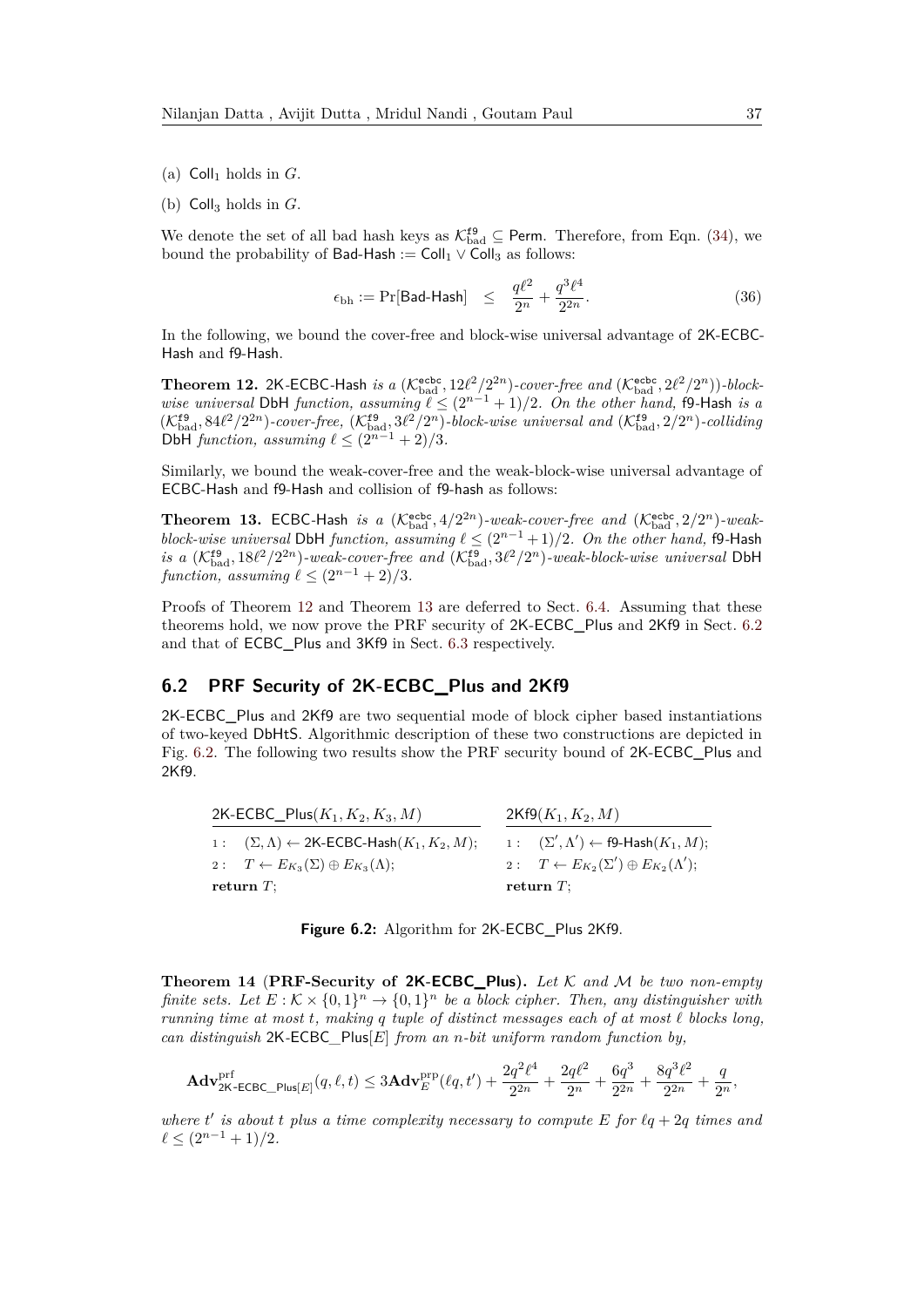Proof of this theorem directly follows from part (*ii*) of Theorem [2,](#page-13-1) Theorem [12](#page-36-0) and Eqn. [\(35\)](#page-35-2).

**Theorem 15** (**PRF-Security of 2Kf9).** *Let* K *and* M *be two non-empty finite sets. Let*  $E: K \times \{0,1\}^n \rightarrow \{0,1\}^n$  *be a block cipher. Then, any distinguisher with running time at most t, making q tuple of distinct messages each of at most ` blocks long, can distinguish* 2Kf9[*E*] *from an n-bit uniform random function by,*

$$
\mathbf{Adv}_{2\mathsf{Kf9}[E]}^{\mathrm{prf}}(q,\ell,t)\leq 2\mathbf{Adv}_{E}^{\mathrm{prp}}(\ell q,t')+\frac{q\ell^2}{2^n}+\frac{q^3\ell^4}{2^{2n}}+\frac{23q^3\ell^2}{2^{2n}}+\frac{6q^3}{2^{2n}}+\frac{3q}{2n},
$$

*where*  $t'$  *is about*  $t$  *plus a time complexity necessary to compute*  $E$  *for*  $\ell q + 2q$  *times*  $\ell < (2^{n-1} + 2)/3$ .

Proof of this theorem directly follows from part (*i*) of Theorem [2,](#page-13-1) Theorem [12](#page-36-0) and Eqn. [\(36\)](#page-36-3).

#### <span id="page-37-0"></span>**6.3 PRF Security of SUM-ECBC and 3kf9**

SUM-ECBC and 3kf9 are two instantiations of the three-keyed DbHtS. Although, these constructions are the existing ones, as proposed by Yasuda [\[Yas10\]](#page-49-0) and Zhang et al. [\[ZWSW12\]](#page-49-2) respectively, for the sake of completeness of this paper, we state and prove the security of these two constructions in our setting. We recall these two constructions in Fig. [6.3.](#page-27-1) The following two results show the PRF security bound of SUM-ECBC and 3kf9.

| SUM-ECBC( $K_1, K_2, K_3, K_4, M$ ) |                                                                      | $3k f9(K_1, K_2, K_3, M)$ |                                                               |  |
|-------------------------------------|----------------------------------------------------------------------|---------------------------|---------------------------------------------------------------|--|
|                                     | 1: $(\Sigma', \Lambda') \leftarrow \textsf{ECBC-Hash}(K_1, K_2, M);$ |                           | 1: $(\Sigma', \Lambda') \leftarrow \textsf{f9-Hash}(K_1, M);$ |  |
|                                     | 2: $T \leftarrow E_{K_3}(\Sigma') \oplus E_{K_4}(\Lambda');$         |                           | 2: $T \leftarrow E_{K_2}(\Sigma') \oplus E_{K_3}(\Lambda');$  |  |
|                                     | return $T$ ;                                                         |                           | return $T$ :                                                  |  |



<span id="page-37-1"></span>**Theorem 16** (**PRF-Security of SUM-ECBC).** *Let* K *and* M *be two non-empty finite* sets. Let  $E: K \times \{0,1\}^n \to \{0,1\}^n$  be a block cipher. Then, any distinguisher with running *time at most t, making q tuple of distinct messages each of at most ` blocks long, can distinguish* SUM*-*ECBC[*E*] *from an n-bit uniform random function by,*

$$
\mathbf{Adv}^{\mathrm{prf}}_{\mathsf{SUM-ECBC}[E]}(q,\ell,t) \leq 4\mathbf{Adv}^{\mathrm{prp}}_{E}(\ell q,t') + \frac{2q^2\ell^4}{2^{2n}} + \frac{2q\ell^2}{2^n} + \frac{9q^3}{2^{2n}},
$$

where  $t'$  is about  $t$  plus a time complexity necessary to compute  $E$  for  $\ell q + 2q$  times and  $\ell < (2^{n-1} + 1)/2$ .

Proof of this theorem directly follows from part (*iii*) of Theorem [2,](#page-13-1) Theorem [13](#page-36-1) and Eqn.  $(35)$ .

**Theorem 17** (**PRF-Security of 3kf9).** *Let* K *and* M *be two non-empty finite sets. Let*  $E: K \times \{0,1\}^n \to \{0,1\}^n$  *be a block cipher. Then, any distinguisher with running time at most t, making q tuple of distinct messages each of at most ` blocks long, can distinguish* 3kf9[*E*] *from an n-bit uniform random function by,*

$$
\mathbf{Adv}_{3\mathbf{kf9}[E]}^{\text{prf}}(q,\ell,t) \le 3\mathbf{Adv}_{E}^{\text{prp}}(\ell q,t') + \frac{q\ell^2}{2^n} + \frac{q^3\ell^4}{2^{2n}} + \frac{12q^3\ell^2}{2^{2n}} + \frac{2q^3}{2^{2n}},
$$

where  $t'$  is about  $t$  plus a time complexity necessary to compute  $E$  for  $\ell q + 2q$  times and  $\ell \leq (2^{n-1} + 2)/3$ .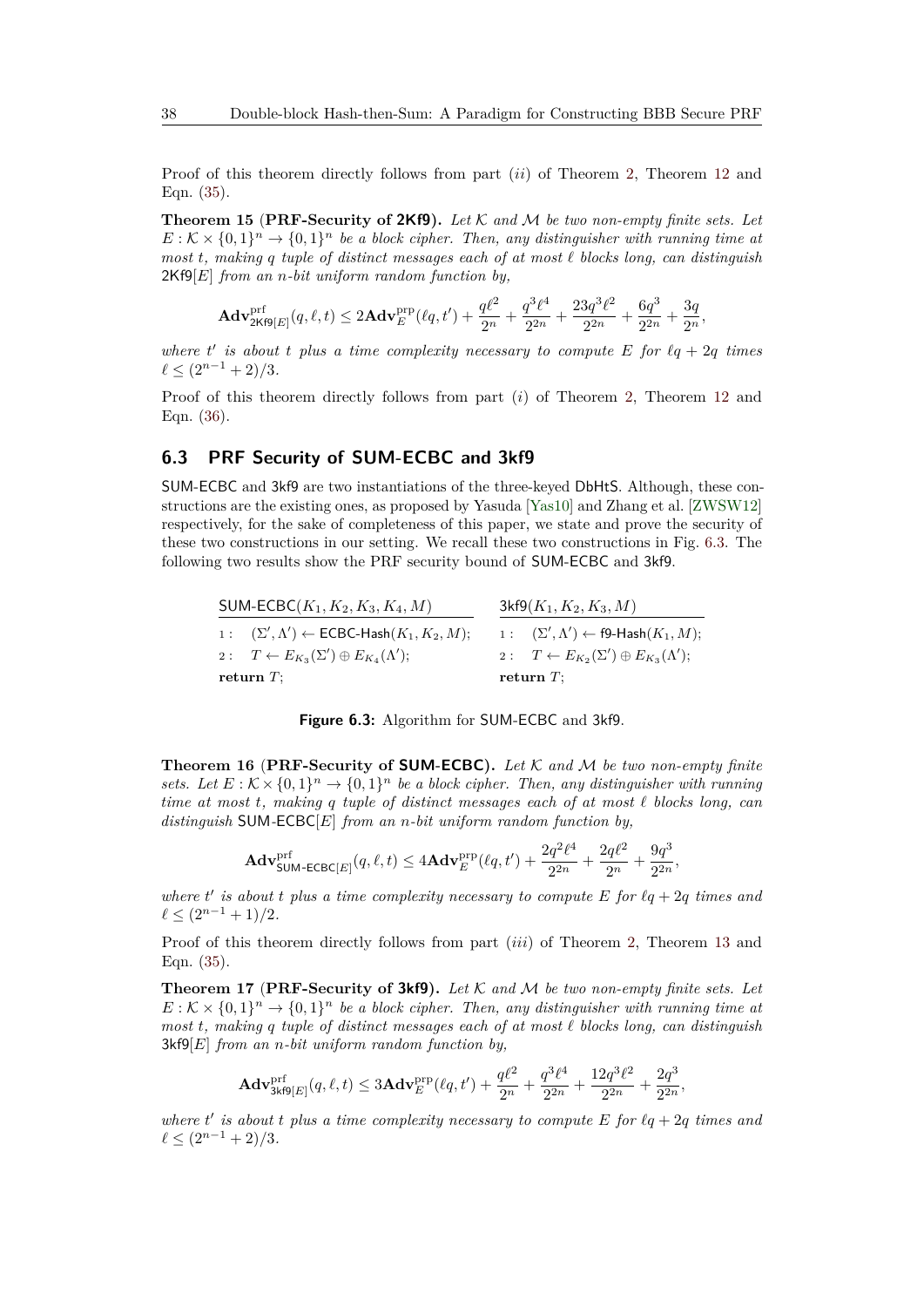Proof of this theorem directly follows from part (*iii*) of Theorem [2,](#page-13-1) Theorem [13](#page-36-1) and Eqn. [\(36\)](#page-36-3).

*Remark* 6*.* The original security bound of the SUM-ECBC, as proven by Yasuda [\[Yas10\]](#page-49-0), is roughly  $q^3\ell^4/2^{2n}$  (we only mention the dominating term of the security bound). But, according to Theorem [16,](#page-37-1) the dominating term of the security bound of the SUM-ECBC is  $q\ell^2/2^n + q^3/2^{2n}$ , a substantially improved security bound than the existing one. On the other hand, for 3kf9, our proven security bound, i.e., roughly  $q^3\ell^4/2^{2n}$ , is infact worse than the existing one $(q^3\ell^3/2^{2n})$  [\[ZWSW12\]](#page-49-2). However, we have identified that the existing bound of 3kf9 is flawed one and the root cause of the fallacy is discussed in details in the following subsection.

#### <span id="page-38-0"></span>**6.4 Proof of Theorem [12](#page-36-0) and [13](#page-36-1)**

In this section, we prove Theorem [12.](#page-36-0) In particular, we bound the cover-free and the blockwise universal advantage of 2K-ECBC-Hash and f9-Hash along with the maximum collision probability of f9-Hash. Before doing that, we state a technical result in the following, which will be useful for us to bound the cover-free advantage and the block-wise-universal advantage of 2K-ECBC-Hash and f9-Hash along with the maximum collision probability of f9-Hash when the hash key is sampled outside from the set of bad hash keys.

#### **6.4.1 A Technical Result**

Let  $Y_1, \ldots, Y_t$  be *t* many variables which take values from some set  $\mathcal{Y} \subseteq \{0,1\}^n$  and  $\mathcal{L}$  be a set of system of linear equations  $\{L_1, \ldots, L_s\}$  over  $\{0, 1\}^n$ . For any  $i \in [s]$ ,  $L_i$  represents a linear (or affine) equation of the form  $a_{i,1}Y_1 \oplus \ldots \oplus a_{i,t}Y_t \oplus c_i = \mathbf{0}$ , where  $c_i, a_{i,j} \in \{0,1\}^n$ for all *i, j*. Let the rank of the system of equations  $\mathcal L$  is *r*; maximum number of linearly independent equations present in  $\mathcal{L}$ .

Now, we know that if the system of equations  $\mathcal L$  is consistent (i.e., at least one solution exists), then the probabilty that the system of equations holds is at most  $|\mathcal{Y}|^{-r}$ . Moreover, if  $Y_1, \ldots, Y_t$  be *t* many wor variables which take values from  $\mathcal{Y} \subseteq \{0,1\}^n$ , the due to Lemm[a1,](#page-6-2) the above probability becomes at most  $1/(|\mathcal{Y}| - t + r)_r$ .

Now, we want to estimate the probability of a given system of linear equations  $\mathcal L$  along with a given collision relation ∼. In other words, we want to estimate the number of solutions  $(Y_1, \ldots, Y_t)$  that satisfy  $\mathcal L$  and inducing the given collision relation  $\sim$ . Unlike before, in this case the rank of  $\mathcal L$  does not help us to give a good estimation on the number of such solutions. As an example, we consider the following:

**Example 1.** Suppose  $\sim$  is an equivalence relation over  $\{1, \ldots, 6\}$  which partitions the index set as {{1*,* 4}*,* {2}*,* {3*,* 5*,* 6}}, i.e., 1 ∼ 4*,* 3 ∼ 5 ∼ 6. Now, we want to compute the number of solutions  $(Y_1, \ldots, Y_6)$  which satisfy the following system of linear equations  $\mathcal E$ for some fixed constant *c* and the above defined equivalence relation ∼.

$$
\mathcal{E} = \begin{cases} L_1 := Y_2 \oplus Y_3 \oplus Y_4 \oplus Y_5 \oplus c = \mathbf{0}, \\ L_2 := Y_1 \oplus Y_2 \oplus c = \mathbf{0}, \\ \mathcal{E}[\sim] := \sim^Y = \sim \end{cases}
$$

Note that  $\mathcal{E}[\sim]$  actually represents a system of equations of the form  $Y_1 \oplus Y_4 = \mathbf{0}, Y_3 \oplus Y_5 = \mathbf{0}$ ,  $Y_5 \oplus Y_6 = \mathbf{0}$  and some non-equations saying that  $Y_1, Y_2$  and  $Y_3$  are distinct. Even though *L*<sub>1</sub> and *L*<sub>2</sub> are linearly independent, we see that given these equalities of  $\mathcal{E}[\sim]$ , *L*<sub>1</sub> and *L*<sub>2</sub> are not linearly independent. Therefore, to obtain a solution, we choose  $(Y_1, Y_2, Y_3)$  in such a way so that  $Y_1, Y_2$  and  $Y_3$  are distinct to each other. Once we choose a triplet  $(Y_1, Y_2, Y_3)$ such that  $Y_1, Y_2$  and  $Y_3$  are distinct, the rest of the  $Y_i$ 's are defined by the equalities of  $\mathcal{E}[\sim]$ . So, we write equations  $L_1$  and  $L_2$  in terms of  $Y_1, Y_2$  and  $Y_3$  (by eliminating the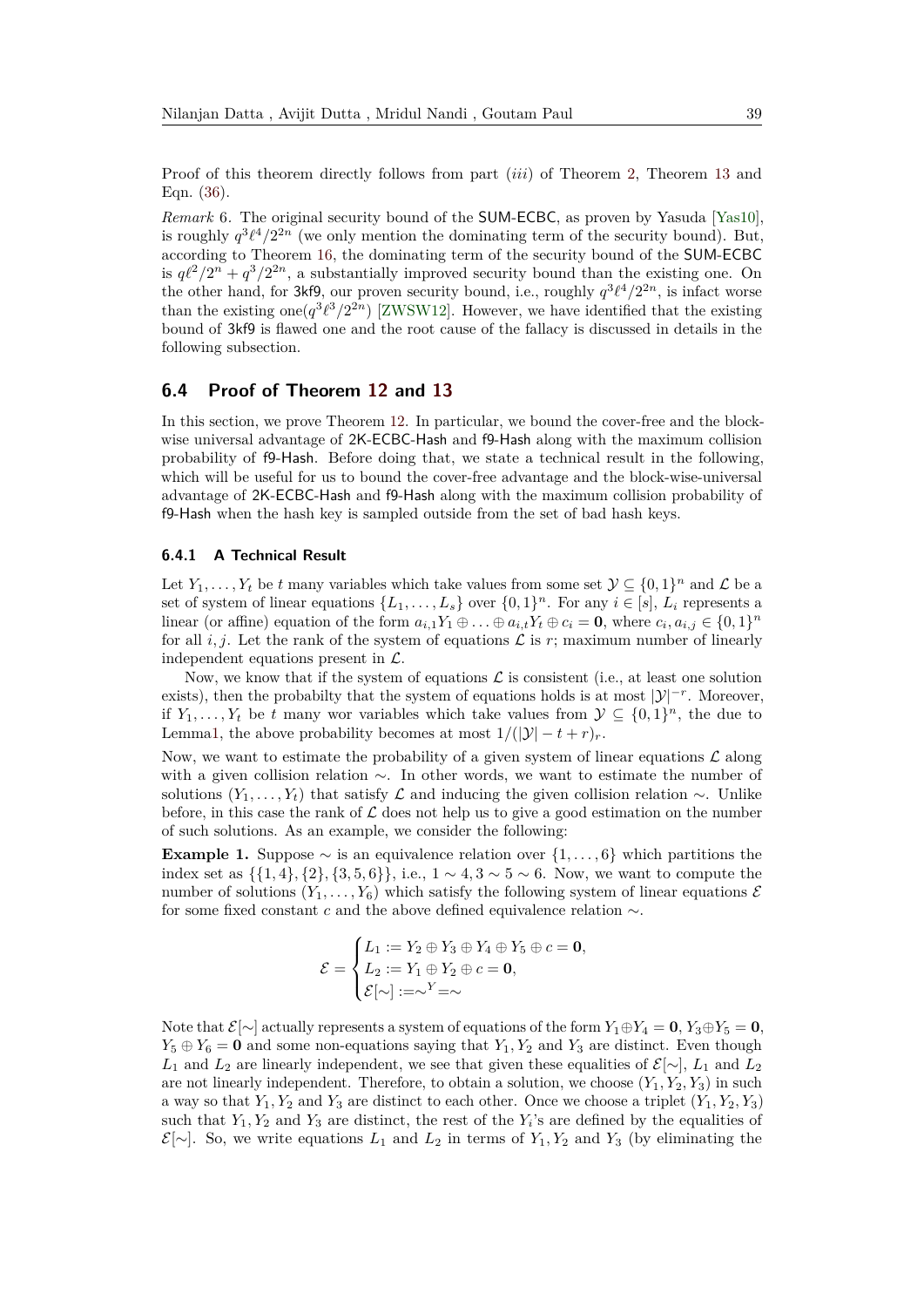other *Y* variables). After applying these substitutions, both *L*<sup>1</sup> and *L*<sup>2</sup> represents the same equation:

$$
Y_1\oplus Y_2\oplus c=\mathbf{0}.
$$

We call the above equation a **reduced equation**. Therefore, we see that the reduced form of *L*<sup>1</sup> and *L*<sup>2</sup> are not linearly independent even though those were before reduction.

Let ∼ be an equivalence relation over the set [*t*] and thus partitions [*t*] into the following disjoint classes:  $C_1, \ldots, C_v$ . From each class  $C_i$ , we choose an element  $x_i = \min C_i$ . To each  $x \in [t]$ , we associate a variable  $Y_x$ . Now, given any linear equation *L* over  $Y_x$  variables, we can replace every variable  $Y_x$  present in *L* by  $Y_{x_i}$  where  $x \in C_i$  and then simplify the equation. The modified equation is called a **reduced equation**, denoted as *L* <sup>∼</sup>. Observe that the system of equations and non-equations  $\mathcal{E}[\sim] \cup \{L\}$  is equivalent to the system of equations and non-equations E[∼]∪{*L* <sup>∼</sup>}. Applying the above said reduction for more than one linear equations yields us a reduced system of linear equations  $\mathcal{L}^{\sim} = \{L^{\sim} : L \in \mathcal{L}\}.$ In other words, we apply the reduction to every equation individually and the above observation can be easily extended to multiple linear equations. More precisely, for a system of linear equations  $\mathcal{L},(\mathcal{E}[\sim] \cup \mathcal{L})$  is equivalent to  $(\mathcal{E}[\sim] \cup \mathcal{L}^{\sim})$ . One can also easily observe that the tuple  $Y := (Y_1, \ldots, Y_t)$  satisfies  $\mathcal{E}[\sim] \cup \mathcal{L}$  is equivalent to the tuple  $Y^{\sim}$ satisfies  $\mathcal{L}^{\sim}$ , where *Y*<sup>∼</sup> is the reduced tuple of *Y* after applying the relation ∼ on *Y<sub>i</sub>* variables. Therefore, we have

<span id="page-39-1"></span>**Lemma 5.** Let  $\mathcal{L}$  be a system of linear equations in variables  $(Y_x)_{x \in [t]}$  and ~ be an *equivalence relation over* [*t*] *with v many classes. If rank*( $\mathcal{L}^{\sim}$ ) = *r, then* 

| ${Y^{\sim} : Y^{\sim} \text{ satisfies } \mathcal{L}^{\sim} }$ }| ≤ (|Y|)<sub>*v*−*r*</sub>.

Proof of the lemma directly follows from the proof of Lemma [1](#page-6-2) where the number of variables is now *v* instead of *t*.

Structure Graph and Collision Relation. For a fixed *q* tuple of distinct messages  $M := (M_1, \ldots, M_q)$ , a structure graph  $G(\mathcal{M})$  gives a collision relation  $\sim$  between the *Y* variables, where *Y* variables are the intermediate chaining values of CBC-MAC computation. In specific, whenever there is an accident in a single message walk or between more than one message walks, the corresponding *Y* variables are said to be related. This relation is called the **collision relation**, which one can easily see to be an equivalence relation. Let  $\mathcal{G}(\mathcal{M})$  denotes the set of all possible structure graphs (by varying the underlying permutation Π).

Now, let us consider a system of linear equations  $\mathcal{L}$  over  $(Y_1, \ldots, Y_t)$  variables and with respect to a tuple of *q* distinct messages  $M$ , we fix a structure graph  $G(M)$ , which is realized through these  $Y_i$  variables. The structure graph  $G(\mathcal{M})$  yields a collision relation  $\sim$  between the *Y<sub>i</sub>* variables. Applying the collision relation  $\sim$  to all the equations of  $\mathcal{L}$ gives a reduced system of linear equations, denoted as  $\mathcal{L}^{\sim}$ . Moreover, each accident <sup>[9](#page-39-0)</sup> in the structure graph  $G(\mathcal{M})$  yields a linear equation of the form  $Y_a \oplus Y_b = c$ , and all such linear equations induced by the accidents in  $G(\mathcal{M})$ , are linearly independent. Let *a* be the total number of accidents in  $G(\mathcal{M})$  and r be the rank of the system of equations  $\mathcal{L}^{\sim} \cup \{Y_a \oplus Y_b = c\}$ , where  $\{Y_a \oplus Y_b = c\}$  is the set of all such linearly independent equations which are induced from the accidents in  $G(\mathcal{M})$ . We call this rank as the **joint rank**. Now, following Lemma [5,](#page-39-1) we have the following result.

<span id="page-39-2"></span>**Lemma 6.** Let us consider a structure graph  $G(\mathcal{M}) \in \mathcal{G}(\mathcal{M})$  with respect to a fixed tuple *of q distinct messages*  $M$ *, realized through*  $(Y_1, \ldots, Y_t)$  *variables. Let*  $\mathcal L$  *be a system of linear equations in variables*  $Y := (Y_1, \ldots, Y_t)$  *and* ∼ *be a collision relation over* [1, *t*] *with* 

<span id="page-39-0"></span><sup>9</sup>We use the term collision and accident interchangebaly.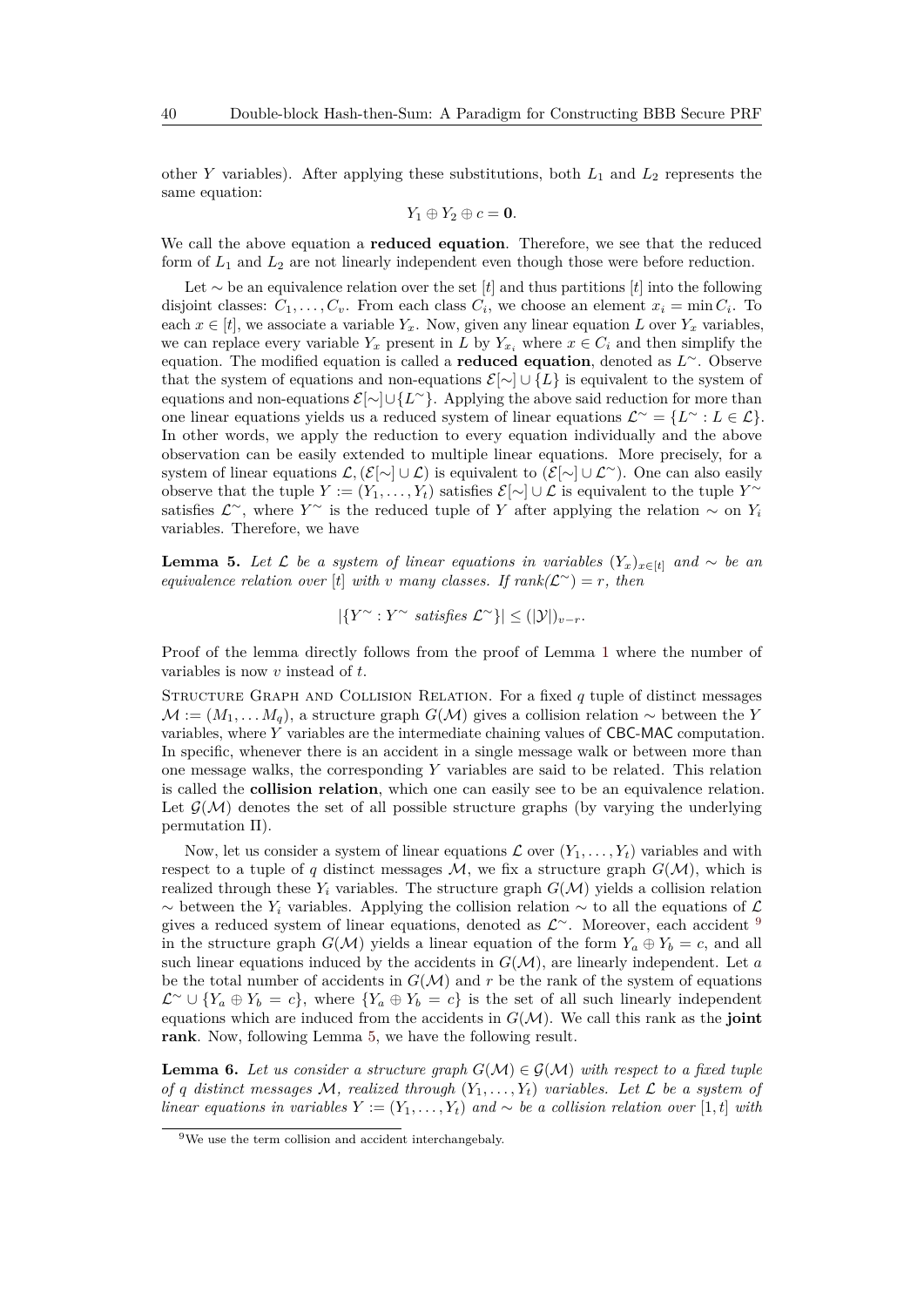*v* many classes, induced by  $G(\mathcal{M})$ . If the joint rank of  $\mathcal{L}^{\sim} \cup \{Y_a \oplus Y_b = c\}$  is r, then

$$
\Pr[Y \; satisfies \; \mathcal{L}, G = G(\mathcal{M})] \le \frac{1}{(|\mathcal{Y}| - v + r)_r}.
$$

**Proof.** To prove this result, the total number of solutions that satisfy  $\mathcal{L}^{\sim}$  and all the linearly independent *a* many equations induced by the accidents in  $G(\mathcal{M})$ , are at most  $(|\mathcal{Y}|)_{v-r}$  (follows from Lemma [5\)](#page-39-1). Moreover, the total number of ways we can choose the variables are  $(|\mathcal{Y}|)_v$  (keeping the distinctness of the variables). Dividing the former one by the latter yields the result.  $\Box$ 

#### **6.4.2 Cover-free and Block-wise universal Advantage of 2K-ECBC-Hash**

We bound the cover-free and the block-wise universal advantage of 2K-ECBC-Hash when the hash key, i.e., the pair of independent random permutation  $(\Pi_1, \Pi_2)$ , is sampled outside from  $\mathcal{K}_{bad}^{\mathsf{ecbc}}$ .

Bounding Cover-free-advantage. To bound the cover-free advantage of 2K-ECBC-Hash, we first fix three distinct messages  $M_i$ ,  $M_j$  and  $M_k$ . For brevity, we write  $Pr[\mathsf{CF}_{ijk} \text{ holds}, (\Pi_1, \Pi_2) \in (\mathsf{Perm} \times \mathsf{Perm}) \setminus \mathcal{K}_{bad}^{\mathsf{echo}}]$  as  $\mathsf{P}_{cf.}$  Now, we consider the two subsets of  $\mathcal{G}(\mathcal{M})$ : (*i*)  $\mathcal{G}_0(\mathcal{M})$ , which is the set of all structure graphs of  $\mathcal{G}(\mathcal{M})$  such that there is no accident in between the *i*-th and the *j*-th message walks and (*ii*)  $\mathcal{G}_1(\mathcal{M})$ , which is the set of all structure graphs of  $\mathcal{G}(\mathcal{M})$  such that there is exactly one accident in between the *i*-th and the *j*-th message walks. Now, by definition we have,

<span id="page-40-0"></span>
$$
P_{cf} = \sum_{b,b' \in \{0,1\}} \left( Pr[\Sigma_i \oplus \Sigma_j = b, \Lambda_i \oplus \Lambda_k = b', G_1 \in \mathcal{G}_0(\mathcal{M}), G_2 \in \mathcal{G}_0(\mathcal{M})] + Pr[\Sigma_i \oplus \Sigma_j = b, \Lambda_i \oplus \Lambda_k = b', G_1 \in \mathcal{G}_0(\mathcal{M}), G_2 \in \mathcal{G}_1(\mathcal{M})] + Pr[\Sigma_i \oplus \Sigma_j = b, \Lambda_i \oplus \Lambda_k = b', G_1 \in \mathcal{G}_1(\mathcal{M}), G_2 \in \mathcal{G}_0(\mathcal{M})] + Pr[\Sigma_i \oplus \Sigma_j = b, \Lambda_i \oplus \Lambda_k = b', G_1 \in \mathcal{G}_1(\mathcal{M}), G_2 \in \mathcal{G}_1(\mathcal{M})] \right),
$$

where  $G_1$  and  $G_2$  are two independent structure graphs (when viewed as random variables defined over the sample space  $\mathcal{G}(\mathcal{M})$ . In other words, we may view that  $G_1$  is induced by a random permutation  $\Pi_1$  whereas  $G_2$  is induced by an another random permutation Π2, which is independent of Π1. Moreover, the event Σ*<sup>i</sup>* ⊕ Σ*<sup>j</sup>* = *b* is independent over  $\Lambda_i \oplus \Lambda_k = b'$  as the first event is induced by the randomness of  $\Pi_1$  and the second event is induced by the randomness of  $\Pi_2$ , where  $\Pi_1$  and  $\Pi_2$  are two independent random permutations. Therefore, we write

$$
P_{cf} = \sum_{b,b' \in \{0,1\}} \left( Pr[\Sigma_i \oplus \Sigma_j = b, G_1 \in \mathcal{G}_0(\mathcal{M})] \cdot Pr[\Lambda_i \oplus \Lambda_k = b', G_2 \in \mathcal{G}_0(\mathcal{M})] \right. \\
\left. + Pr[\Sigma_i \oplus \Sigma_j = b, G_1 \in \mathcal{G}_0(\mathcal{M})] \cdot Pr[\Lambda_i \oplus \Lambda_k = b', G_2 \in \mathcal{G}_1(\mathcal{M})] \right. \\
\left. + Pr[\Sigma_i \oplus \Sigma_j = b, G_1 \in \mathcal{G}_1(\mathcal{M})] \cdot Pr[\Lambda_i \oplus \Lambda_k = b', G_2 \in \mathcal{G}_0(\mathcal{M})] \right. \\
\left. + Pr[\Sigma_i \oplus \Sigma_j = b, G_1 \in \mathcal{G}_1(\mathcal{M})] \cdot Pr[\Lambda_i \oplus \Lambda_k = b', G_2 \in \mathcal{G}_1(\mathcal{M})] \right) (37)
$$

**Analysis of Cases:** Now, we analyze different cases. Basically, we will bound the following four probabilities:

(A) 
$$
\Pr[\Sigma_i \oplus \Sigma_j = \mathbf{0}, G_1 \in \mathcal{G}_0(\mathcal{M})],
$$
 (B)  $\Pr[\Sigma_i \oplus \Sigma_j = \mathbf{1}, G_1 \in \mathcal{G}_0(\mathcal{M})],$   
(C)  $\Pr[\Sigma_i \oplus \Sigma_j = \mathbf{0}, G_1 \in \mathcal{G}_1(\mathcal{M})],$  (D)  $\Pr[\Sigma_i \oplus \Sigma_j = \mathbf{1}, G_1 \in \mathcal{G}_1(\mathcal{M})].$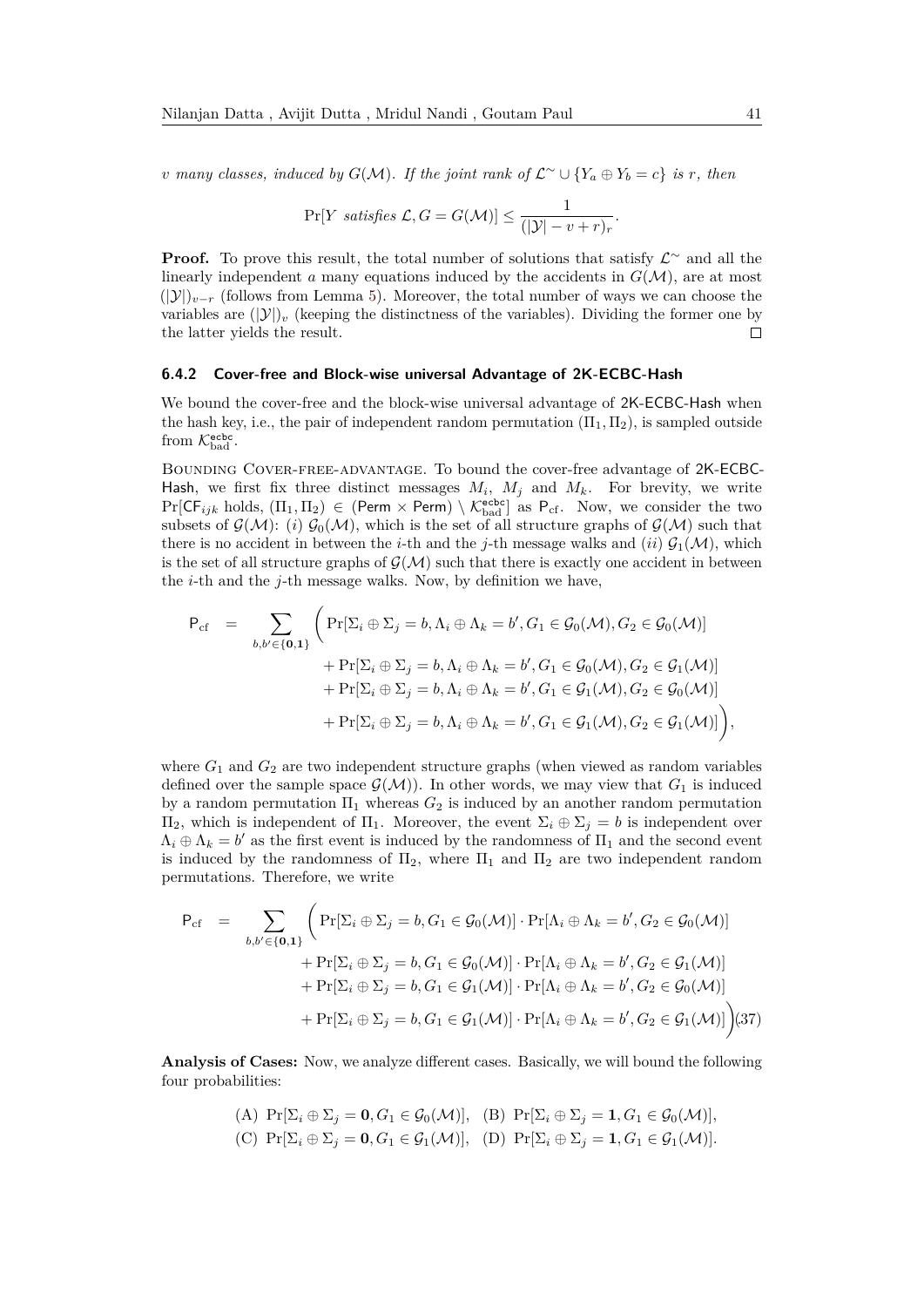**Bounding Case (A):** It is easy to see that the event  $\Sigma_i \oplus \Sigma_j = 0$ ,  $G_1 \in \mathcal{G}_0(\mathcal{M})$  is an impossible event. Because we are considering those structure graphs in which there is no accident in between the *i*-th and the *j*-th message walks. But at the same time we are considering the event  $\Sigma_i = \Sigma_j$ , which itself is an accident between the *i*-th and the *j*-th message walks. Hence, the probability in this case is zero.

**Bounding Case (B):**  $\Sigma_i \oplus \Sigma_j = 1$  is a non-trivial linear equation over *Y* variables. In specific, the equation is:

$$
Y_{l_i}^i \oplus Y_{l_j}^j = \mathbf{1},
$$

which holds with probability  $1/(2^n - 2\ell + 1)$ , when there is no accident in between the *i*-th and the *j*-th message walks. Moreover, the number of such structure graphs is only one, which is uniquely determined by the message tuple. Hence, the probability in this case is at most  $1/(2^n - 2\ell + 1) \leq 2/2^n$  when  $\ell \leq (2^{n-1} + 1)/2$ .

**Bounding Case (C):** To compute this probability, we write

$$
\Pr[\Sigma_i \oplus \Sigma_j = \mathbf{0}, G_1 \in \mathcal{G}_1(\mathcal{M})] = \sum_{V \in \mathcal{G}_1(\mathcal{M})} \Pr[\Sigma_i \oplus \Sigma_j = \mathbf{0}, G_1 = V]
$$

The joint rank of the system of equations  $\Sigma_i \oplus \Sigma_j = \mathbf{0}$  along with the equation induced from the accident, is at least 1. Therefore, from Lemma [6,](#page-39-2) we have

$$
\Pr[\Sigma_i \oplus \Sigma_j = \mathbf{0}, G_1 = V] \le \frac{1}{2^n - 2\ell + 1}.
$$

Moreover, in this case the number of structure graphs with exactly one accident is 1. Therefore, the probability in this case is at at most  $\frac{1}{2^n - 2\ell + 1} \leq \frac{2}{2^n}$ , with the assumption that  $\ell \leq (2^{n-1} + 1)/2$ .

**Bounding Case (D):** To compute this probability, we write

$$
\Pr[\Sigma_i \oplus \Sigma_j = 1, G_1 \in \mathcal{G}_1(\mathcal{M})] = \sum_{V \in \mathcal{G}_1(\mathcal{M})} \Pr[\Sigma_i \oplus \Sigma_j = 1, G_1 = V]
$$

The joint rank of the system of equations  $\Sigma_i \oplus \Sigma_j = 1$  along with the equation induced from the accident, is exactly 2 as the linear equation induced from the accident is linearly independent over the equation  $\Sigma_i \oplus \Sigma_j = 1$ . Therefore, from Lemma [6,](#page-39-2) we have

$$
\Pr[\Sigma_i \oplus \Sigma_j = 1, G_1 = V] \le \frac{1}{(2^n - 2\ell + 2)_2}.
$$

Moreover, in this case the number of structure graphs with exactly one accident is  $\binom{2\ell}{2} \leq 2\ell^2$ . Therefore, the probability in this case is at most  $\frac{2l^2}{(2n-2l)}$  $\frac{2\ell^2}{(2^n - 2\ell + 2)_2} \leq \frac{2\ell^2}{(2^n - 2\ell + 1)^2} \leq \frac{8\ell^2}{2^{2n}}$  $\frac{8\ell^2}{2^{2n}}$  with the assumption  $\ell \leq (2^{n-1} + 1)/2$ .

All the above result equally holds when  $\Sigma_i$  and  $\Sigma_j$  are replaced by  $\Lambda_i$  and  $\Lambda_k$  respectively. Now, we split up Eqn. [\(37\)](#page-40-0) and write as follows:

<span id="page-41-0"></span>
$$
P_{cf} = \sum_{b,b' \in \{\mathbf{0},\mathbf{1}\}} \Pr[\Sigma_i \oplus \Sigma_j = b, G_1 \in \mathcal{G}_0(\mathcal{M})] \cdot \Pr[\Lambda_i \oplus \Lambda_k = b', G_2 \in \mathcal{G}_0(\mathcal{M})]
$$
  
+ 
$$
\sum_{b,b' \in \{\mathbf{0},\mathbf{1}\}} \Pr[\Sigma_i \oplus \Sigma_j = b, G_1 \in \mathcal{G}_0(\mathcal{M})] \cdot \Pr[\Lambda_i \oplus \Lambda_k = b', G_2 \in \mathcal{G}_1(\mathcal{M})]
$$
  
+ 
$$
\sum_{b,b' \in \{\mathbf{0},\mathbf{1}\}} \Pr[\Sigma_i \oplus \Sigma_j = b, G_1 \in \mathcal{G}_1(\mathcal{M})] \cdot \Pr[\Lambda_i \oplus \Lambda_k = b', G_2 \in \mathcal{G}_0(\mathcal{M})]
$$
  
+ 
$$
\sum_{b,b' \in \{\mathbf{0},\mathbf{1}\}} \Pr[\Sigma_i \oplus \Sigma_j = b, G_1 \in \mathcal{G}_1(\mathcal{M})] \cdot \Pr[\Lambda_i \oplus \Lambda_k = b', G_2 \in \mathcal{G}_1(\mathcal{M})].
$$
(38)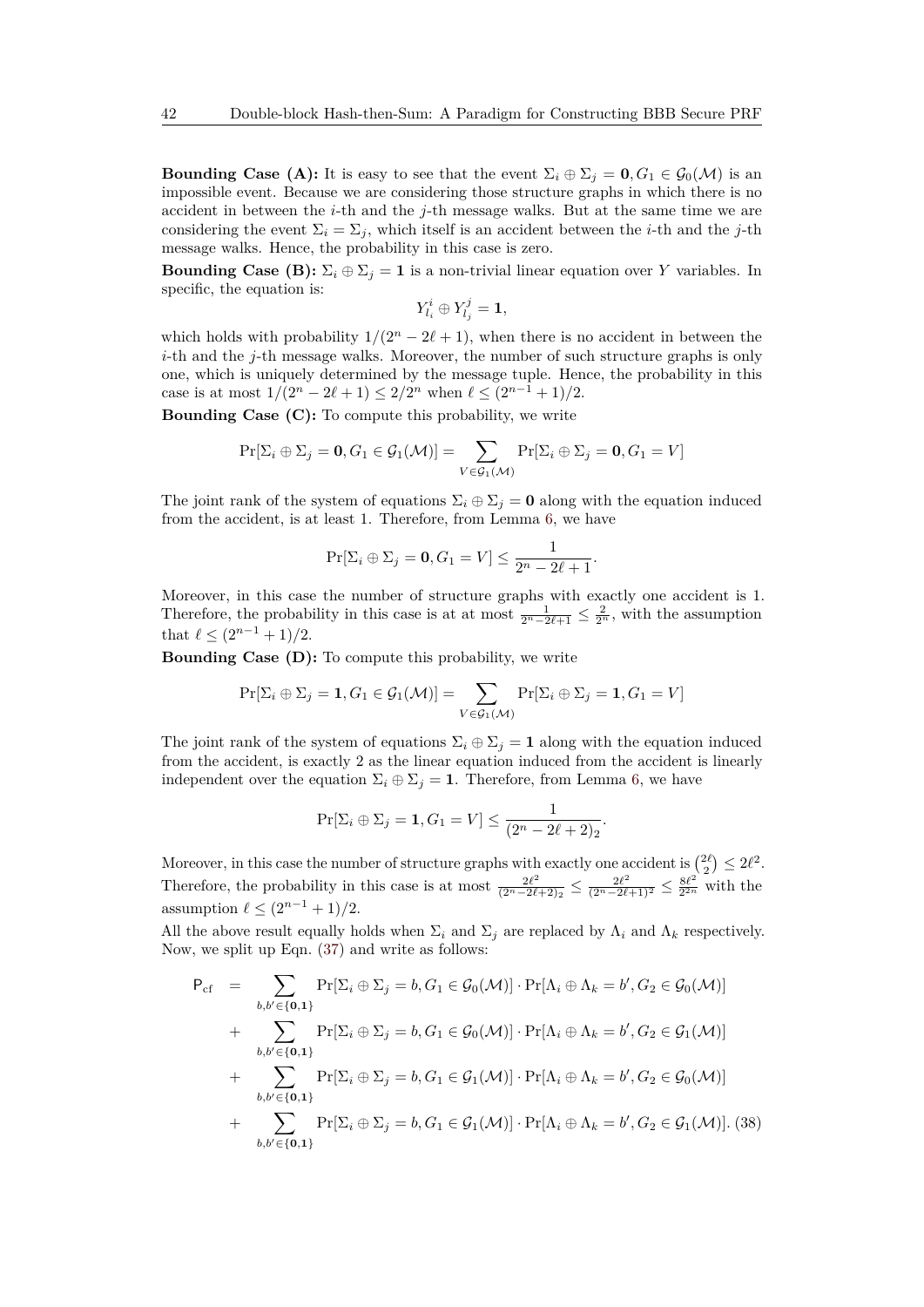By varying over all possible choices of  $b$  and  $b'$  and plugging-in the above derived bound in Eqn. [\(38\)](#page-41-0), we have the following result:

$$
\mathsf{P}_{\rm cf} \le \frac{16}{2^{2n}} + \frac{64\ell^2}{2^{3n}} + \frac{64\ell^4}{2^{4n}} \le \frac{12\ell^2}{2^{2n}},\tag{39}
$$

assuming  $\ell \leq 2^{n-2}$ . Hence we can set

<span id="page-42-1"></span>
$$
\epsilon_{\rm cf}(3,\ell) = \frac{12\ell^2}{2^{2n}}.\tag{40}
$$

Bounding Block-wise-universal advantage. To bound the block-wise universal advantage of 2K-ECBC-Hash, we first fix two distinct messages  $M_i$  and  $M_j$ . For brevity, we write  $Pr[UNIV_{ij} \text{ holds}, (II_1, II_2) \in (Perm \times Perm) \setminus \mathcal{K}^{\text{echo}}_{bad}]$  as  $P_{univ}$ . Now, as before we consider the two subsets of  $\mathcal{G}(\mathcal{M})$ : (*i*)  $\mathcal{G}_0(\mathcal{M})$  and (*ii*)  $\mathcal{G}_1(\mathcal{M})$ . Now, by definition we can write,

<span id="page-42-0"></span>
$$
P_{\text{univ}} = \max\Big(\sum_{b \in \{\mathbf{0}, \mathbf{1}\}} \Pr[\Sigma_i \oplus \Sigma_j = b, G_1 \in \mathcal{G}_{01}(\mathcal{M})], \sum_{b \in \{\mathbf{0}, \mathbf{1}\}} \left(\Pr[\Lambda_i \oplus \Lambda_j = b, G_2 \in \mathcal{G}_{01}(\mathcal{M})]\right),\tag{41}
$$

where  $\mathcal{G}_{01}(\mathcal{M})$  denotes the set  $\mathcal{G}_{0}(\mathcal{M}) \cup \mathcal{G}_{1}(\mathcal{M})$ . Now, by varying all possible choices of  $b$  and  $b'$  and plugging-in the above bound of Case  $(A)$ -Case  $(D)$  into Eqn.  $(41)$ , we have  $P_{\text{univ}} \leq \frac{4}{2^n} + \frac{16\ell^2}{2^{2n}}$  $\frac{16\ell^2}{2^{2n}}$  and hence we have

<span id="page-42-2"></span>
$$
\epsilon_{\text{univ}}(2,\ell) = \frac{4}{2^n} + \frac{8\ell^2}{2^{2n}} \le \frac{2\ell^2}{2^n},\tag{42}
$$

assuming  $\ell \leq 2^{n-2}$ .

The first part of Theorem [12](#page-36-0) follows from Eqn. [\(40\)](#page-42-1) and Eqn. [\(42\)](#page-42-2).

#### **6.4.3 Collision, Cover-free and Block-wise universal Advantage of f9-Hash**

In this section, we bound the maximum collision probability, the cover-free advantage and the block-wise universal advantage of f9-Hash. Recall that, f9-Hash is not a blockseparated DbH function and thus we require to bound its maximum collision probability (or equivalently the collision advantage) along with its cover-free and block-wise universal advantage.

BOUNDING COLLISION ADVANTAGE. To bound this event, we first fix a message  $M_i$  and for brevity, we write  $Pr[COLL_i$  holds,  $\Pi \in Perm \setminus \mathcal{K}_{bad}^{f9}]$  as  $P_{coll}$ . Let  $\mathcal{G}_0(\mathcal{M})$  be the set of all structure graphs of  $\mathcal{G}(\mathcal{M})$  such that the number of accidents in the *i*-th message walk is zero, i.e., in a stucture graph of  $\tilde{G}_0(\mathcal{M})$ , there contains no accident within the *i*-th message walk. This says that, we need to bound the probability of the event when number of accidents in the message walk of  $M_i$  is zero. Now, by definition we have,

<span id="page-42-3"></span>
$$
P_{\text{coll}} = \Pr[\Sigma_i' = \Lambda_i', G \in \widetilde{\mathcal{G}}_0(\mathcal{M})] = \sum_{V \in \widetilde{\mathcal{G}}_0(\mathcal{M})} \Pr[\Sigma_i' = \Lambda_i', G = V] \tag{43}
$$

As there is no accident in the *i*-th message walk of *V* , it does not induce any linear equation. Therefore, the only linear equation we have due to  $\Sigma_i' = \Lambda_i'$ , which is non-trivial and hence the rank of the system of linear equations is one. In other words, the event  $\Sigma_i' = \Lambda_i'$  implies the following non-trivial equation:

$$
Y_1^i \oplus \dots Y_{l_i-1}^i = \mathbf{0},
$$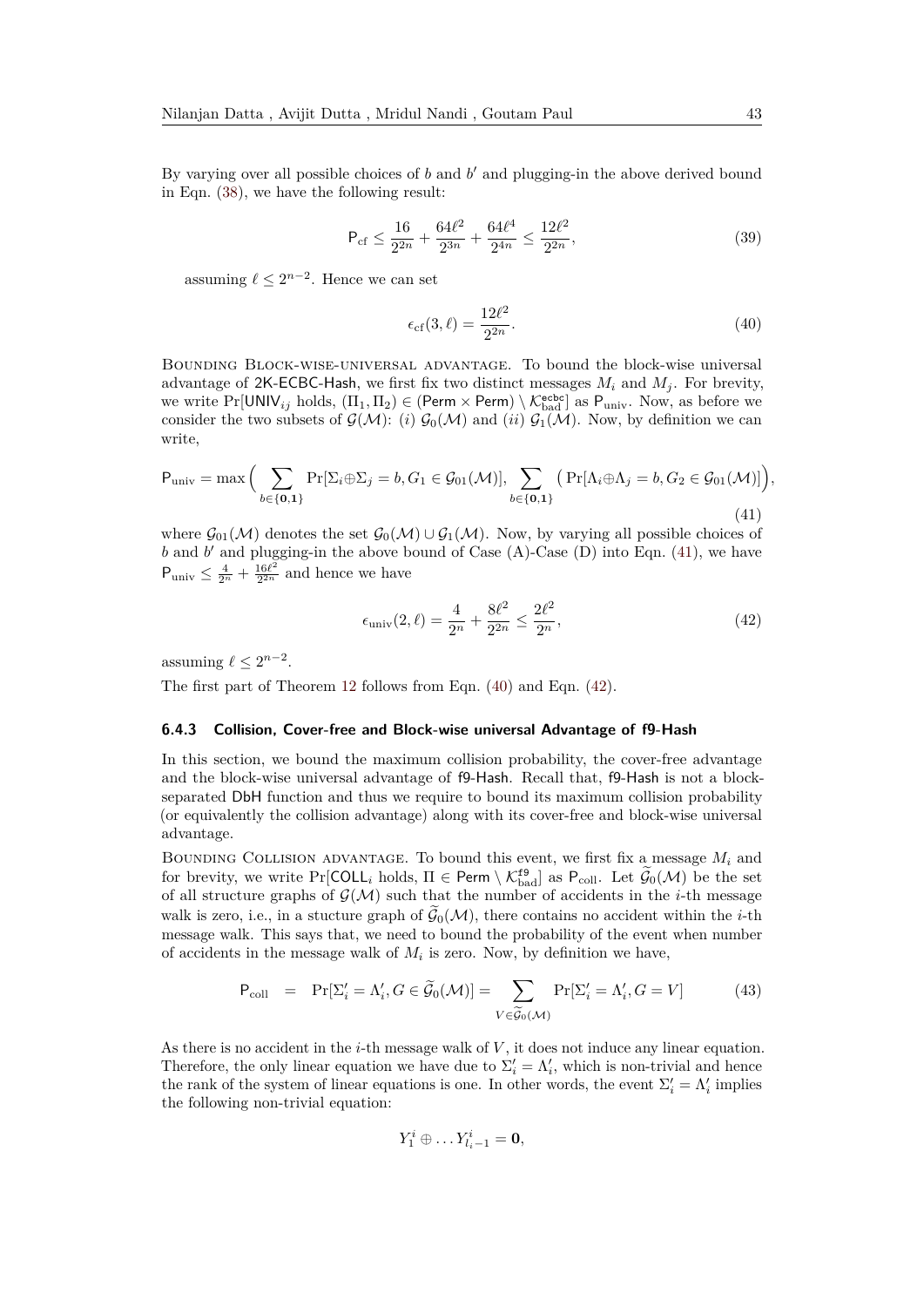which holds with probability at most  $\frac{1}{2^n-\ell} \leq \frac{2}{2^n}$ , with the assumption that  $\ell \leq 2^{n-1}$ . Moreover, the number of structure graphs with no accident in the *i*-th message walk is 1. Therefore, from Eqn. [\(43\)](#page-42-3), we have  $P_{\text{coll}} \leq \frac{2}{2^n}$  and hence we have,

$$
\epsilon_{\text{coll}} = \frac{2}{2^n}.\tag{44}
$$

BOUNDING COVER-FREE-ADVANTAGE. Fix three distinct messages  $M_i$ ,  $M_j$  and  $M_k$ . As before, for brevity, we write  $Pr[CF_{ijk}$  holds,  $\Pi \in \text{Perm} \setminus \mathcal{K}_{bad}^{\text{f9}}]$  as  $P_{cf}$ . Now, we consider the two subsets of  $\mathcal{G}(\mathcal{M})$ : (*i*)  $\mathcal{G}_2(\mathcal{M})$ , which is the set of all structure graphs of  $\mathcal{G}(\mathcal{M})$  such that the there is no accident in the *i*-th, the *j*-th and the *k*-th message walks and (*ii*)  $G_3(\mathcal{M})$ , which is the set of all structure graphs of  $\mathcal{G}(\mathcal{M})$  such that the there is exactly one accident in the *i*-th, the *j*-th and the *k*-th message walks. Let us denote  $G_2(\mathcal{M}) \cup G_3(\mathcal{M})$  by  $G_{23}(\mathcal{M})$ and recall that  $\mathcal{G}_{01}(\mathcal{M})$  denotes the set  $\mathcal{G}_{0}(\mathcal{M}) \cup \mathcal{G}_{1}(\mathcal{M})$  where  $\mathcal{G}_{0}(\mathcal{M})$  is the set of all structure graphs of  $\mathcal{G}(\mathcal{M})$  such that there is no accident in the *i*-th and the *j*-th message walks and  $\mathcal{G}_1(\mathcal{M})$  is the set of all structure graphs of  $\mathcal{G}(\mathcal{M})$  such that there is exactly one accident in the *i*-th and the *j*-th message walks.Now, by definition we have,

<span id="page-43-0"></span>
$$
P_{cf} = Pr[\Sigma'_i = \Sigma'_j, \Lambda'_i = \Lambda'_k, G \in \mathcal{G}_{23}(\mathcal{M})] + Pr[\Sigma'_i = \Lambda'_j, \Lambda'_i = \Lambda'_k, G \in \mathcal{G}_{23}(\mathcal{M})]
$$
  
+ 
$$
Pr[\Sigma'_i = \Sigma'_j, \Lambda'_i = \Sigma'_k, G \in \mathcal{G}_{23}(\mathcal{M})] + Pr[\Sigma'_i = \Lambda'_j, \Lambda'_i = \Sigma'_k, G \in \mathcal{G}_{23}(\mathcal{M})]
$$
  
+ 
$$
Pr[\Sigma'_i = \Sigma'_j, \Lambda'_i = \Lambda'_j, G \in \mathcal{G}_{01}(\mathcal{M})]
$$
(45)

Note that, unlike all the earlier constructions, f9-Hash is not block separated and hence to analyze its cover-free advantage, we need to consider all the possible ways that the cover free event can occur, as described in Sect. [3.3.](#page-10-0) Now, to bound  $P_{cf}$ , we state the following claim, the proof of which is given in Appendix [A.](#page-49-10)

**Claim 2.** Let  $M_i$ ,  $M_j$  and  $M_k$  be any three distinct messages such that the maximum *number of message blocks among all these three messages is*  $\ell$ . Then, we have,

(a) 
$$
Pr[\Sigma'_i = \Sigma'_j, \Lambda'_i = \Lambda'_k, G \in \mathcal{G}_{23}(\mathcal{M})] \le \frac{18\ell^2}{2^{2n}}; (b) \Pr[\Sigma'_i = \Lambda'_j, \Lambda'_i = \Lambda'_k, G \in \mathcal{G}_{23}(\mathcal{M})] \le \frac{20\ell^2}{2^{2n}};
$$
  
(c)  $Pr[\Sigma'_i = \Sigma'_j, \Lambda'_i = \Sigma'_k, G \in \mathcal{G}_{23}(\mathcal{M})] \le \frac{18\ell^2}{2^{2n}}; (d) \Pr[\Sigma'_i = \Lambda'_j, \Lambda'_i = \Sigma'_k, G \in \mathcal{G}_{23}(\mathcal{M})] \le \frac{20\ell^2}{2^{2n}};$ 

*Moreover, we also have*  $\Pr[\Sigma_i' = \Sigma_j', \Lambda_i' = \Lambda_j', G \in \mathcal{G}_{01}(\mathcal{M})] \leq \frac{8\ell^2}{2^{2n}}$  $\frac{8\ell^2}{2^{2n}}$ , where we assume  $\ell \leq (2^{n-1} + 2)/3.$ 

Following Eqn. [\(45\)](#page-43-0) and Claim 2 we have,  $P_{cf} \leq \frac{84\ell^2}{2^{2n}}$  $\frac{84\ell^2}{2^{2n}}$  and hence

$$
\epsilon_{\rm cf}(3,\ell) = \frac{84\ell^2}{2^{2n}}.\tag{46}
$$

BOUNDING BLOCK-WISE-UNIVERSAL ADVANTAGE. Fix two distinct messages  $M_i$  and  $M_j$ . According to the definition of block-wise universal advantage for a pair of distinct messages we have the following:

<span id="page-43-1"></span>
$$
P_{\text{univ}} = \max \Big( \Pr[\Sigma_i' = \Sigma_j', G \in \mathcal{G}_{01}(\mathcal{M})], \Pr[\Lambda_i' = \Lambda_j', G \in \mathcal{G}_{01}(\mathcal{M})],
$$
  

$$
\Pr[\Sigma_i' = \Lambda_j', G \in \mathcal{G}_{01}(\mathcal{M})] \Big), \tag{47}
$$

where  $P_{\text{univ}}$  is the shorthand notation for  $Pr[\text{UNIV}_{ij}$  holds,  $\Pi \in \text{Perm} \setminus \mathcal{K}_{bad}^{\text{f9}}]$  and  $\mathcal{G}_{01}(\mathcal{M})$ denotes  $\mathcal{G}_0(\mathcal{M}) \cup \mathcal{G}_1(\mathcal{M})$ . Now, to bound P<sub>univ</sub>, we state the following claim, proof of which is given in Appendix [B.](#page-54-0)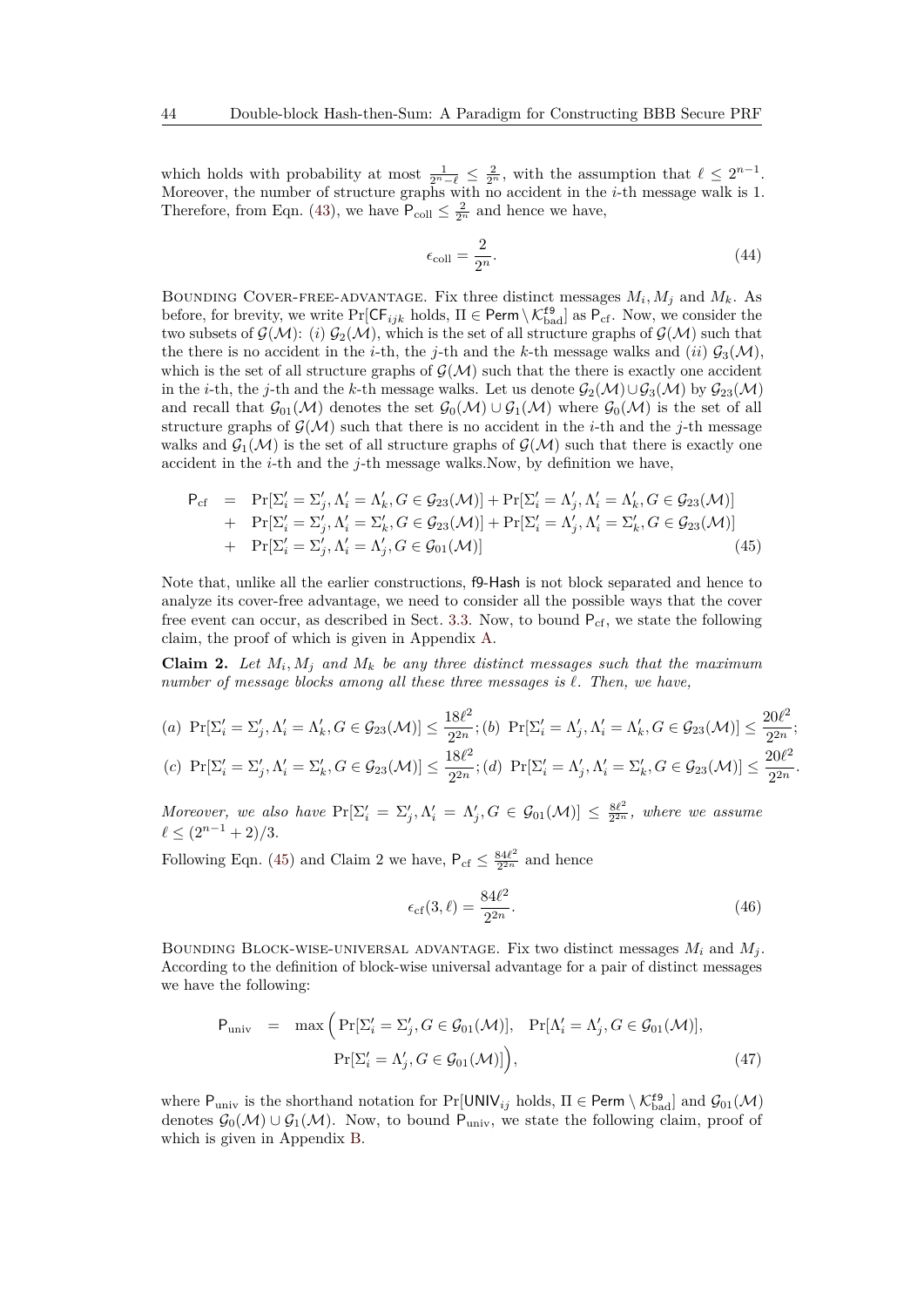**Claim 3.** Let  $M_i$ ,  $M_j$  be any two distinct messages such that the maximum number of *message blocks among these two messages is `. Then, we have,*

(a) 
$$
Pr[\Sigma'_i = \Lambda'_j, G \in \mathcal{G}_{01}(\mathcal{M})] \le \frac{3\ell^2}{2^n}
$$
; (b)  $Pr[\Sigma'_i = \Sigma'_j, G \in \mathcal{G}_{01}(\mathcal{M})] \le \frac{\ell^2}{2^n}$ ;  
(c)  $Pr[\Lambda'_i = \Lambda'_j, G \in \mathcal{G}_{01}(\mathcal{M})] \le \frac{3\ell^2}{2^n}$ ,

*where we assume*  $\ell \leq (2^{n-1} + 1)/2$ .

From Eqn. [\(47\)](#page-43-1) and Claim 3, we have  $P_{\text{univ}} \leq \frac{3\ell^2}{2^n}$  and hence we have

$$
\epsilon_{\text{univ}}(2,\ell) = \frac{3\ell^2}{2^n}.\tag{48}
$$

*Remark* 7*.* Unlike 2K-PMAC\_Plus-Hash, 2K-LightMAC\_Plus-Hash and 2K-ECBC-Hash, for the analysis of f9-Hash, we have avoided the use of fix0 and fix1 functions to make its DbH function block-separated. Hence, we dealt with all the cross collision events (among  $\Sigma$ and  $\Lambda$ ) while analysing its cover-free and block-wise universal advantage along with the maximum collision probability. This is an example to show that we could have proved the beyond birthday bound security of all the ealier two-keyed variants without using fix0 and fix1 functions, but then the analysis would have been more involved and tedious.

#### **6.4.4 Weak-cover-free and Weak-block-wise-universal Advantage of ECBC-Hash**

To bound the weak cover-free advantage of **ECBC-Hash**, we only need the case  $\Sigma_i'$  =  $\Sigma'_j, \Lambda'_i = \Lambda'_k$ , probability of which is bounded by  $\frac{4}{2^{2n}}$ . Similarly, to bound the block-wise universal advantage, we only need the case that  $\Sigma_i' = \Sigma_j'$  or  $\Lambda_i' = \Lambda_j'$ , probability of each of them is bounded by  $\frac{2}{2^n}$ .

Hence, we have

$$
\epsilon_{\rm cf}(3,\ell) = \frac{4}{2^{2n}}, \ \epsilon_{\rm univ}(2,\ell) = \frac{2}{2^n}.
$$
\n(49)

#### **6.4.5 Weak cover-free and Weak-block-wise-universal Advantage of f9-Hash**

Since the DbH function for 3kf9 and 2Kf9 is same, we have  $\epsilon_{bh} = \frac{q^3\ell^4}{2^{2n}}$  $\frac{q^3\ell^4}{2^{2n}} + \frac{q\ell^2}{2^n}$ . Similar to ECBC-Hash, bounding the cover-free advantage requires us to analyze only the case  $\Sigma'_i = \Sigma'_j, \Lambda'_i = \Lambda'_k$ , probability of which is bounded by  $\frac{18\ell^2}{2^{2n}}$  $\frac{18\ell^2}{2^{2n}}$  (see (*a*) of Claim 2). Similarly, to bound the block-wise universal advantage, we only need the case that  $\Sigma_i' = \Sigma_j'$  or  $\Lambda'_i = \Lambda'_j$ , the maximum probability of these two is atmost  $\frac{3\ell^2}{2^n}$  (see (*b*) and (*c*) of Claim 3). Hence, we have

$$
\epsilon_{\rm cf}(3,\ell) = \frac{18\ell^2}{2^{2n}}, \ \ \epsilon_{\rm univ}(2,\ell) = \frac{3\ell^2}{2^n}.
$$

#### **6.5 Incorrectness of the Existing Security Bound of 3kf9**

We have found that the existing bound of  $3kf9$  (i.e.,  $O(q^3\ell^3/2^{2n} + q\ell/2^n)$ ) proven in [\[ZWSW12\]](#page-49-2) is incorrect. The main flaw of the security proof lies in bounding the coverfree advantage (Case D, [\[ZWSW12\]](#page-49-2)) of the underlying DbH function (See Lemma 1 of [\[ZWSW12\]](#page-49-2)) while making a flawed assumption about the probability of  $\Sigma_i = \Sigma_j$  is at most  $1/2^n$ . But, this assumption is not true.  $\Sigma_i = \Sigma_j$  is essentially the collision event of the CBC-MAC and the authors have assumed that the probability of this collision is at most  $1/2^n$ , missing many accidents from considerations. The correct bound of the collision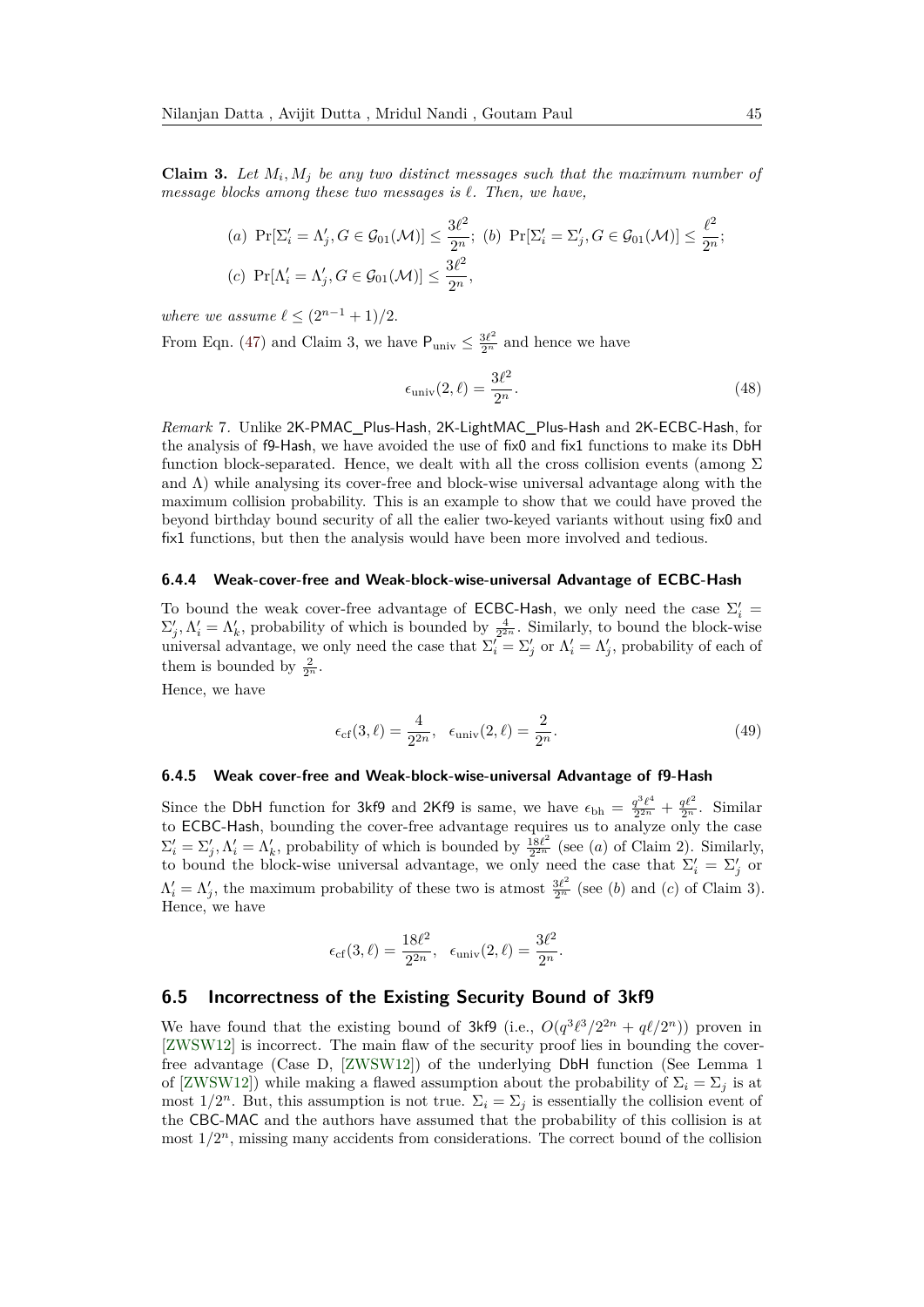probability of the CBC-MAC is  $d(\ell)/2^n$  as shown in [\[BPR05\]](#page-47-10), where  $d(\ell)$  is the maximum number of divisors of *l* for any  $l \leq \ell$ .

Observe that, the security bound of 3kf9 proven in this paper (i.e.,  $O(q^3\ell^4/2^{2n})$ ) is beyond birthday in terms of *q* only (not in terms of both *q* and  $\ell$ <sup>[10](#page-45-2)</sup>). We believe that it would be very difficult, if not impossible, to show the beyond birthday security of 3kf9 and its reduced keyed variant, in terms of both *q* and  $\ell$ . In our analysis, the term  $q^3 \ell^4/2^{2n}$ arises as we allow at most one accident for any choice of three messages. Hence, it makes the security bound to be beyond birthday in terms of  $q$ , but not in terms of  $\ell$ . Generically, if one goes up to allowing *a* many accidents in any triplet of messages, then one needs to bound the probability for the number of accidents greater than equal to  $a + 1$  in any triplet of messages, which gives the bound  $O(q^3 \ell^{2(a+1)}/2^{(a+1)n})$ ; not beyond birthday secure in terms of both  $q$  and  $\ell$ . Henceforth, to avoid the bound which is beyond birthday only in terms of *q*, one needs to allow *n* many accidents for three distinct messages and then analyze the probability of its cover-free advantage. This seems really difficult as the number of possibilities of having *n* many accidents in three messages is huge (e.g., one may try to enumerate the number of cases for allowing only 3 accidents in three distinct messages).

#### <span id="page-45-1"></span>**6.6 Importance of the Set of Bad Hash Keys**

We have seen that for some constructions, we have analyzed their cover-free and the block-wise universal advantage when the hash key was sampled from outside of the set of all bad hash keys. The importance of drawing the hash key from a good key space while analyzing the cover-free and block-wise universal advantage lies in obtaining an improved security bound for those constructions. For example, in the analysis of the cover-free advantage of the 2K-PMAC\_Plus-Hash, if we had sampled the hash key from the set of all hash keys, we would have obtained a bound  $O(q^3\ell^2/2^{2n})$ . This is because, to bound its cover-free advantage for a triplet of distinct messages, we would have to consider the 3CollX event among the chosen three messages, which would happen with probability  $\ell^2/2^{2n}$ . This would get multiplied with  $q^3$ , makes the resultant bound of the order of  $q^3\ell^2/2^{2n}$ , a blow up of an extra  $\ell$  factor in the security bound.

A much serious degradation of bound takes place for 2K-ECBC\_Plus. If we had sample the hash key from the entire hash key space, then we would have obtained the bound  $O(q^3\ell^4/2^{2n})$ . This is because, to bound its cover-free advantage for a triplet of distinct messages, we would have to consider the  $\text{Coll}_2$  event among the chosen three messages, which would happen with probability  $\ell^4/2^{2n}$ . This would get multiplied with  $q^3$ , makes the resultant bound of the order of  $q^3\ell^4/2^{2n}$ , a blow up of an extra *q* factor in the security bound.

## <span id="page-45-0"></span>**7 Conclusion and Future Work**

With a rapid growth of computing power, birthday attacks gradually become a practical threat to cryptographic algorithms. Therefore, designing modes that guarantees security beyond the birthday bound is active and promising. In this paper, we give a generic treatment of constructing the two-keyed and the three-keyed beyond birthday bound secure PRFs with an actual concrete instantiations, backed up with a proper security proof. This work immediately opens up two different directions of possible future works:

Open Problem I: A trivial question that comes to the mind is, *whether it is possible to extend this work to analyze the security of the single-keyed* DbHtS*, where the hash key would*

<span id="page-45-2"></span><sup>&</sup>lt;sup>10</sup>As an example, if the security advantage happens to be  $2^{-10}$ , then with block length  $n = 128$  and  $q = 2^{50}$ , it limits the maximum value of the message length to  $2^{24}$  blocks.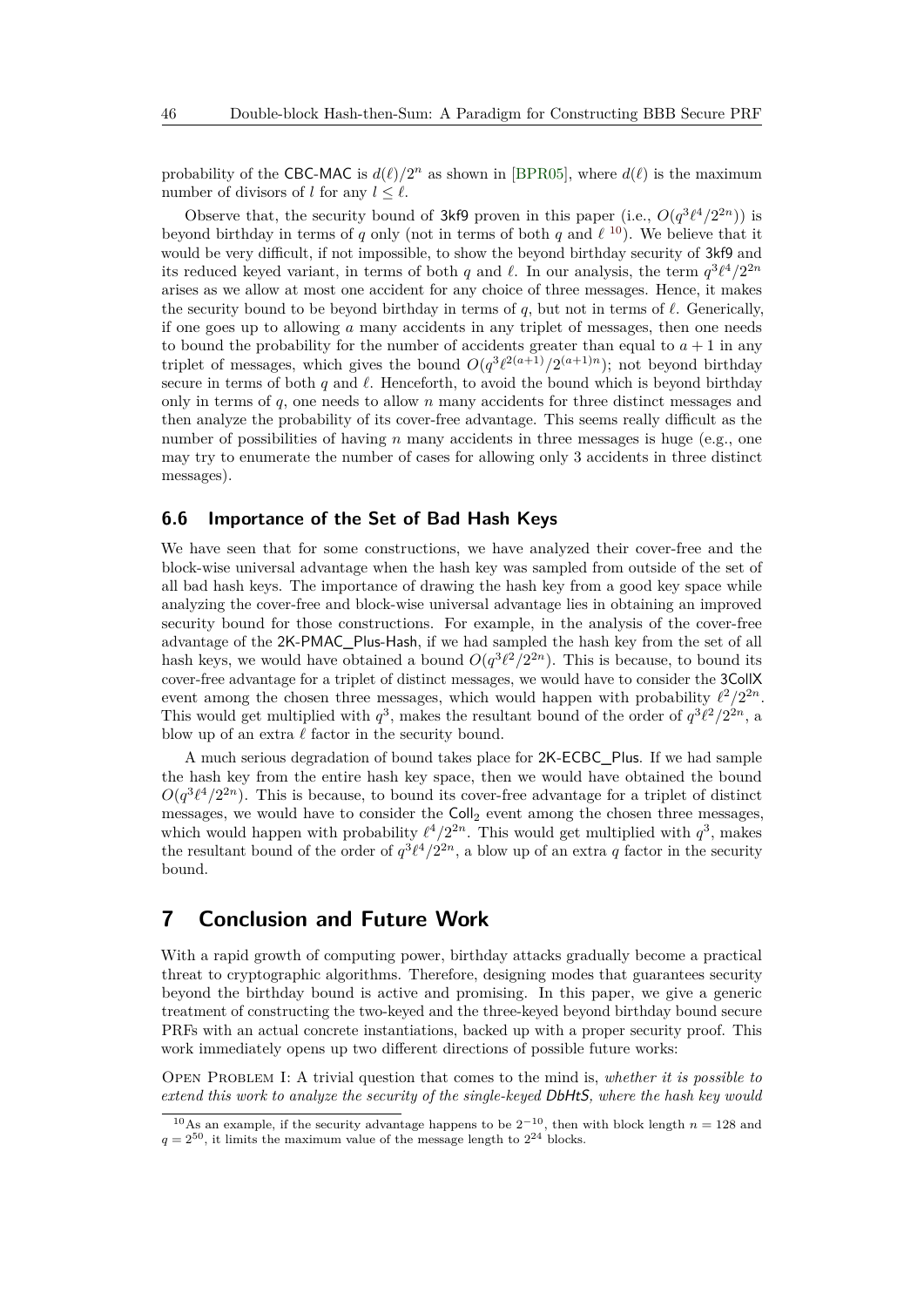*be same as the block cipher key used in the sum function?* It is well known that any generic composition result demands independent keys for each module, and whether the security holds even with the same key is non-trivial and requires a different approach. In the same line of reasoning, the security analysis of the single-keyed DbHtS would require a different approach and the proof may become quite complex and involved. Technically speaking, the analysis of the single-keyed DbHtS would require one to bound the collision between hash values and the intermediate block inputs (during the internal hash computation) along with the usual hash collisions. This enforces many more bad events. Analyzing these bad events and obtaining a generic result is non-trivial and is left as an open problem. In this regard, we would like to mention that Datta et al. [\[DDN](#page-47-3)<sup>+</sup>17] have shown the BBB security of single-keyed PMAC\_Plus. We believe that using a similar approach, one can also prove BBB security of the single-keyed version of LightMAC\_Plus. However, we think that proving the beyond birthday bound security of single-keyed version of 3kf9 is challenging and one needs to employ extreme care in analyzing the security of this construction.

Open Problem II: In a very recent work of Leurent et al. [\[LNS18\]](#page-48-7), SUM-ECBC, PMAC\_Plus, 3kf9, LightMAC\_Plus and their reduced keyed-variant have been attacked with the query complexity  $2^{3n/4}$ . We believe that all these constructions can also be proven secured upto 2 3*n/*4 , and hence establishing the tightness of the bound. But to prove that, one needs to analyze (i) the rank of three linear equations (instead of two), which we believe is cumbersome and non-trivial to do and (ii) uplift the security of the sum of permutation result to 2 3*n/*4 .

**Acknowledgements.** We would like to thank Damian Vizár for his invaluable comments and suggestions in preparing the final draft. We would also like to thank all the anonymous reviewers of FSE 2019 for helping us improve the work. Nilanjan Datta performed part of his work during his PhD at Indian Statistical Institute, Kolkata. Avijit Dutta and Mridul Nandi are supported by R.C.Bose Centre for Cryptology and Security.

### **References**

- <span id="page-46-0"></span>[AB99] Jee Hea An and Mihir Bellare. Constructing vil-macsfrom fil-macs: Message authentication under weakened assumptions. In *Advances in Cryptology - CRYPTO '99, 19th Annual International Cryptology Conference, Santa Barbara, California, USA, August 15-19, 1999, Proceedings*, pages 252–269, 1999.
- <span id="page-46-1"></span>[BCK96] Mihir Bellare, Ran Canetti, and Hugo Krawczyk. Keying hash functions for message authentication. In *Advances in Cryptology - CRYPTO '96, 16th Annual International Cryptology Conference, Santa Barbara, California, USA, August 18-22, 1996, Proceedings*, pages 1–15, 1996.
- <span id="page-46-3"></span>[BI99] Mihir Bellare and Russell Impagliazzo. A tool for obtaining tighter security analyses of pseudorandom function based constructions, with applications to PRP to PRF conversion. *IACR Cryptology ePrint Archive*, 1999:24, 1999.
- <span id="page-46-4"></span>[BJKS93] Jürgen Bierbrauer, Thomas Johansson, Gregory Kabatianskii, and Ben J. M. Smeets. On families of hash functions via geometric codes and concatenation. In *Advances in Cryptology - CRYPTO '93, 13th Annual International Cryptology Conference, Santa Barbara, California, USA, August 22-26, 1993, Proceedings*, pages 331–342, 1993.
- <span id="page-46-2"></span>[BKL<sup>+</sup>07] Andrey Bogdanov, Lars R. Knudsen, Gregor Leander, Christof Paar, Axel Poschmann, Matthew J. B. Robshaw, Yannick Seurin, and C. Vikkelsoe. PRESENT: an ultra-lightweight block cipher. In *Cryptographic Hardware*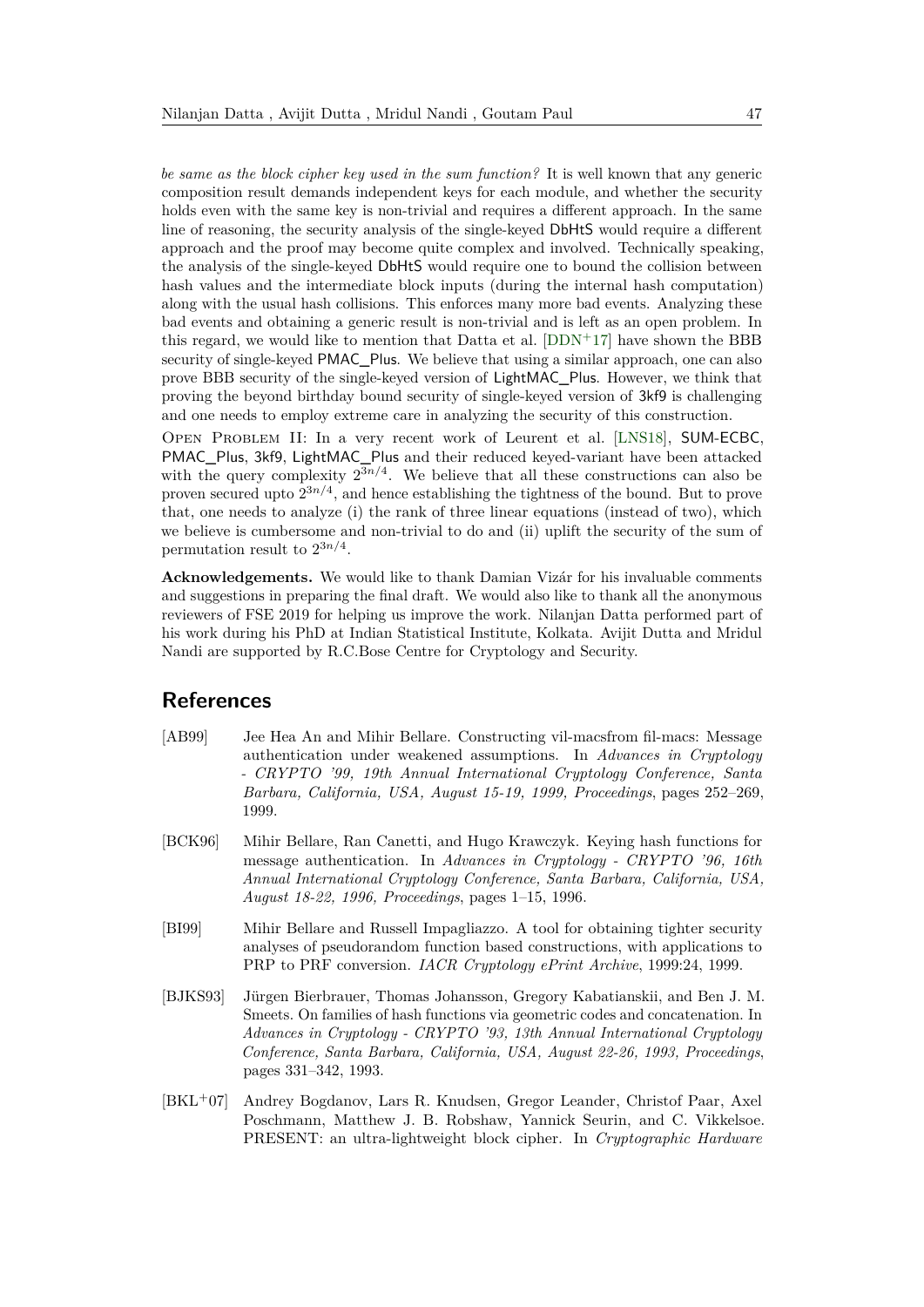*and Embedded Systems - CHES 2007, 9th International Workshop, Vienna, Austria, September 10-13, 2007, Proceedings*, pages 450–466, 2007.

- <span id="page-47-6"></span>[BKR98] Mihir Bellare, Ted Krovetz, and Phillip Rogaway. Luby-rackoff backwards: Increasing security by making block ciphers non-invertible. In *Advances in Cryptology - EUROCRYPT '98, International Conference on the Theory and Application of Cryptographic Techniques, Espoo, Finland, May 31 - June 4, 1998, Proceeding*, pages 266–280, 1998.
- <span id="page-47-0"></span>[BKR00] Mihir Bellare, Joe Kilian, and Phillip Rogaway. The security of the cipher block chaining message authentication code. *J. Comput. Syst. Sci.*, 61(3):362–399, 2000.
- <span id="page-47-2"></span>[BPP<sup>+</sup>17] Subhadeep Banik, Sumit Kumar Pandey, Thomas Peyrin, Yu Sasaki, Siang Meng Sim, and Yosuke Todo. GIFT: A small present - towards reaching the limit of lightweight encryption. In *Cryptographic Hardware and Embedded Systems - CHES 2017 - 19th International Conference, Taipei, Taiwan, September 25-28, 2017, Proceedings*, pages 321–345, 2017.
- <span id="page-47-10"></span>[BPR05] Mihir Bellare, Krzysztof Pietrzak, and Phillip Rogaway. Improved security analyses for CBC macs. In *CRYPTO 2005*, pages 527–545, 2005.
- <span id="page-47-1"></span>[BR02] John Black and Phillip Rogaway. A block-cipher mode of operation for parallelizable message authentication. In *EUROCRYPT 2002*, pages 384–397, 2002.
- <span id="page-47-4"></span>[CLL<sup>+</sup>14] Shan Chen, Rodolphe Lampe, Jooyoung Lee, Yannick Seurin, and John P. Steinberger. Minimizing the two-round even-mansour cipher. In *Advances in Cryptology - CRYPTO 2014 - 34th Annual Cryptology Conference, Santa Barbara, CA, USA, August 17-21, 2014, Proceedings, Part I*, pages 39–56, 2014.
- <span id="page-47-7"></span>[CLP14] Benoit Cogliati, Rodolphe Lampe, and Jacques Patarin. The indistinguishability of the XOR of k permutations. In *Fast Software Encryption - 21st International Workshop, FSE 2014, London, UK, March 3-5, 2014. Revised Selected Papers*, pages 285–302, 2014.
- <span id="page-47-5"></span>[CS14] Shan Chen and John P. Steinberger. Tight security bounds for key-alternating ciphers. In *Advances in Cryptology - EUROCRYPT 2014 - 33rd Annual International Conference on the Theory and Applications of Cryptographic Techniques, Copenhagen, Denmark, May 11-15, 2014. Proceedings*, pages 327–350, 2014.
- <span id="page-47-9"></span>[dB93] Bert den Boer. A simple and key-economical unconditional authentication scheme. *Journal of Computer Security*, 2:65–72, 1993.
- <span id="page-47-3"></span>[DDN<sup>+</sup>17] Nilanjan Datta, Avijit Dutta, Mridul Nandi, Goutam Paul, and Liting Zhang. Single key variant of pmac\_plus. *IACR Trans. Symmetric Cryptol.*, 2017(4):268–305, 2017.
- <span id="page-47-8"></span>[DHT17] Wei Dai, Viet Tung Hoang, and Stefano Tessaro. Information-theoretic indistinguishability via the chi-squared method. In *Advances in Cryptology - CRYPTO 2017 - 37th Annual International Cryptology Conference, Santa Barbara, CA, USA, August 20-24, 2017, Proceedings, Part III*, pages 497–523, 2017.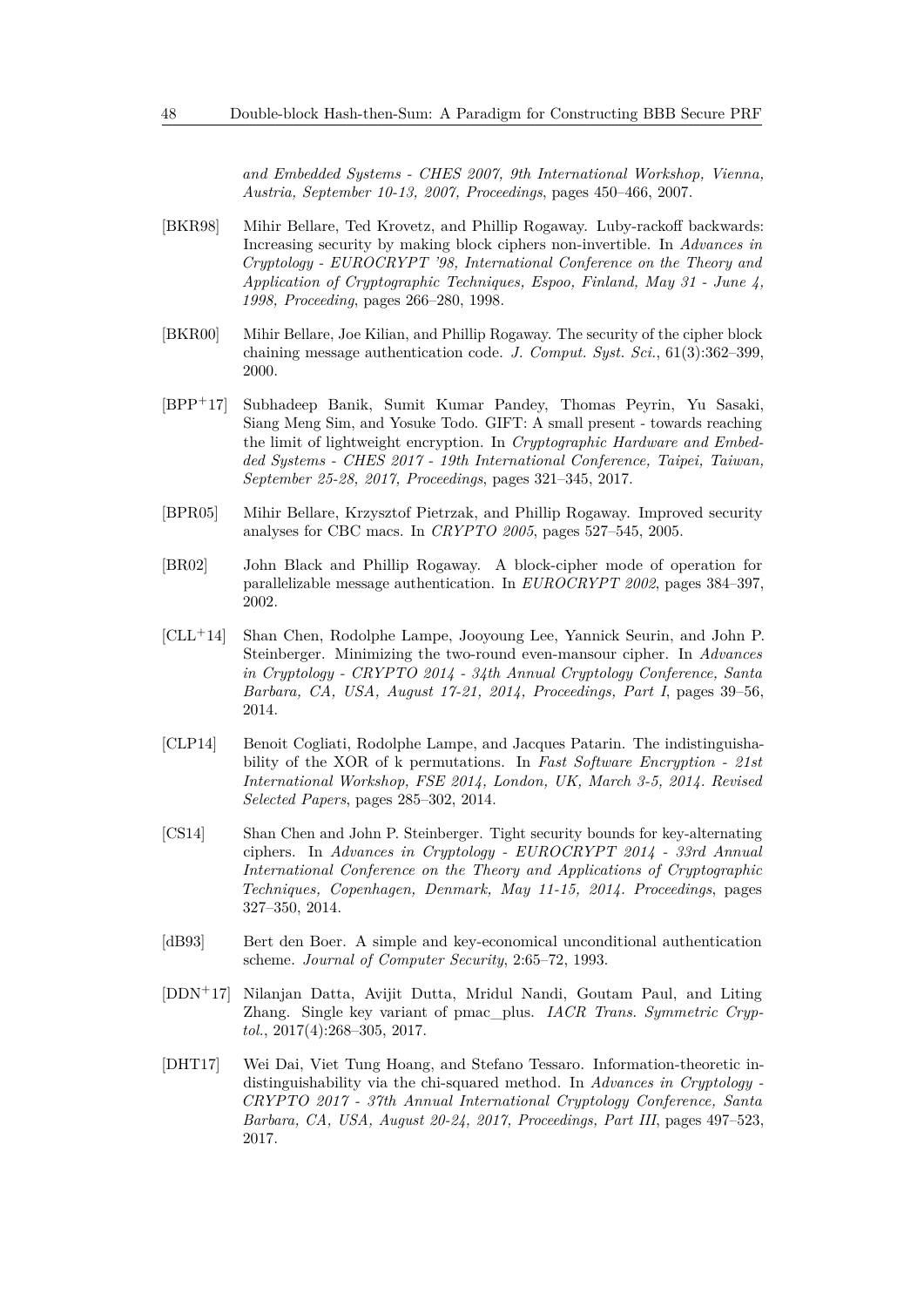- <span id="page-48-6"></span>[DNP16] Avijit Dutta, Mridul Nandi, and Goutam Paul. One-key compression function based MAC with security beyond birthday bound. In *Information Security and Privacy - 21st Australasian Conference, ACISP 2016, Melbourne, VIC, Australia, July 4-6, 2016, Proceedings, Part I*, pages 343–358, 2016.
- <span id="page-48-13"></span>[DS11] Yevgeniy Dodis and John P. Steinberger. Domain extension for macs beyond the birthday barrier. In *EUROCRYPT 2011*, volume 6632 of *LNCS*, pages 323–342. Springer, 2011.
- <span id="page-48-3"></span>[GPPR12] Jian Guo, Thomas Peyrin, Axel Poschmann, and Matthew J. B. Robshaw. The LED block cipher. *IACR Cryptology ePrint Archive*, 2012:600, 2012.
- <span id="page-48-14"></span>[GPR14] Peter Gazi, Krzysztof Pietrzak, and Michal Rybár. The exact prf-security of NMAC and HMAC. In *Advances in Cryptology - CRYPTO 2014 - 34th Annual Cryptology Conference, Santa Barbara, CA, USA, August 17-21, 2014, Proceedings, Part I*, pages 113–130, 2014.
- <span id="page-48-10"></span>[HK97] Shai Halevi and Hugo Krawczyk. MMH: software message authentication in the gbit/second rates. In *Fast Software Encryption, 4th International Workshop, FSE '97, Haifa, Israel, January 20-22, 1997, Proceedings*, pages 172–189, 1997.
- <span id="page-48-0"></span>[IK03] Tetsu Iwata and Kaoru Kurosawa. OMAC: one-key CBC MAC. In *Fast Software Encryption, 2003*, pages 129–153, 2003.
- <span id="page-48-5"></span>[IM16] Tetsu Iwata and Kazuhiko Minematsu. Stronger security variants of GCM-SIV. *IACR Trans. Symmetric Cryptol.*, 2016(1):134–157, 2016.
- <span id="page-48-15"></span>[JN16] Ashwin Jha and Mridul Nandi. Revisiting structure graphs: Applications to CBC-MAC and EMAC. *J. Mathematical Cryptology*, 10(3-4):157–180, 2016.
- <span id="page-48-7"></span>[LNS18] Gaetan Leurent, Mridul Nandi, and Ferdinand Sibleyras. Generic attacks against beyond-birthday-bound macs. volume 2018, page 541, 2018.
- <span id="page-48-1"></span>[LPTY16] Atul Luykx, Bart Preneel, Elmar Tischhauser, and Kan Yasuda. A MAC mode for lightweight block ciphers. *IACR Cryptology ePrint Archive*, 2016:190, 2016.
- <span id="page-48-8"></span>[Luc00] Stefan Lucks. The sum of prps is a secure PRF. In *EUROCRYPT 2000*, pages 470–484, 2000.
- <span id="page-48-9"></span>[MP15] Bart Mennink and Bart Preneel. On the XOR of multiple random permutations. In *Applied Cryptography and Network Security - 13th International Conference, ACNS 2015, New York, NY, USA, June 2-5, 2015, Revised Selected Papers*, pages 619–634, 2015.
- <span id="page-48-4"></span>[Nai17] Yusuke Naito. Blockcipher-based macs: Beyond the birthday bound without message length. Cryptology ePrint Archive, Report 2017/852, 2017.
- <span id="page-48-2"></span>[NM08] Mridul Nandi and Avradip Mandal. Improved security analysis of PMAC. *J. Mathematical Cryptology*, 2(2):149–162, 2008.
- <span id="page-48-11"></span>[Pat98] Jacques Patarin. About feistel schemes with six (or more) rounds. In *Fast Software Encryption*, pages 103–121, 1998.
- <span id="page-48-12"></span>[Pat08a] Jacques Patarin. A proof of security in *o*(2*<sup>n</sup>*) for the benes scheme. In *AFRICACRYPT*, pages 209–220, 2008.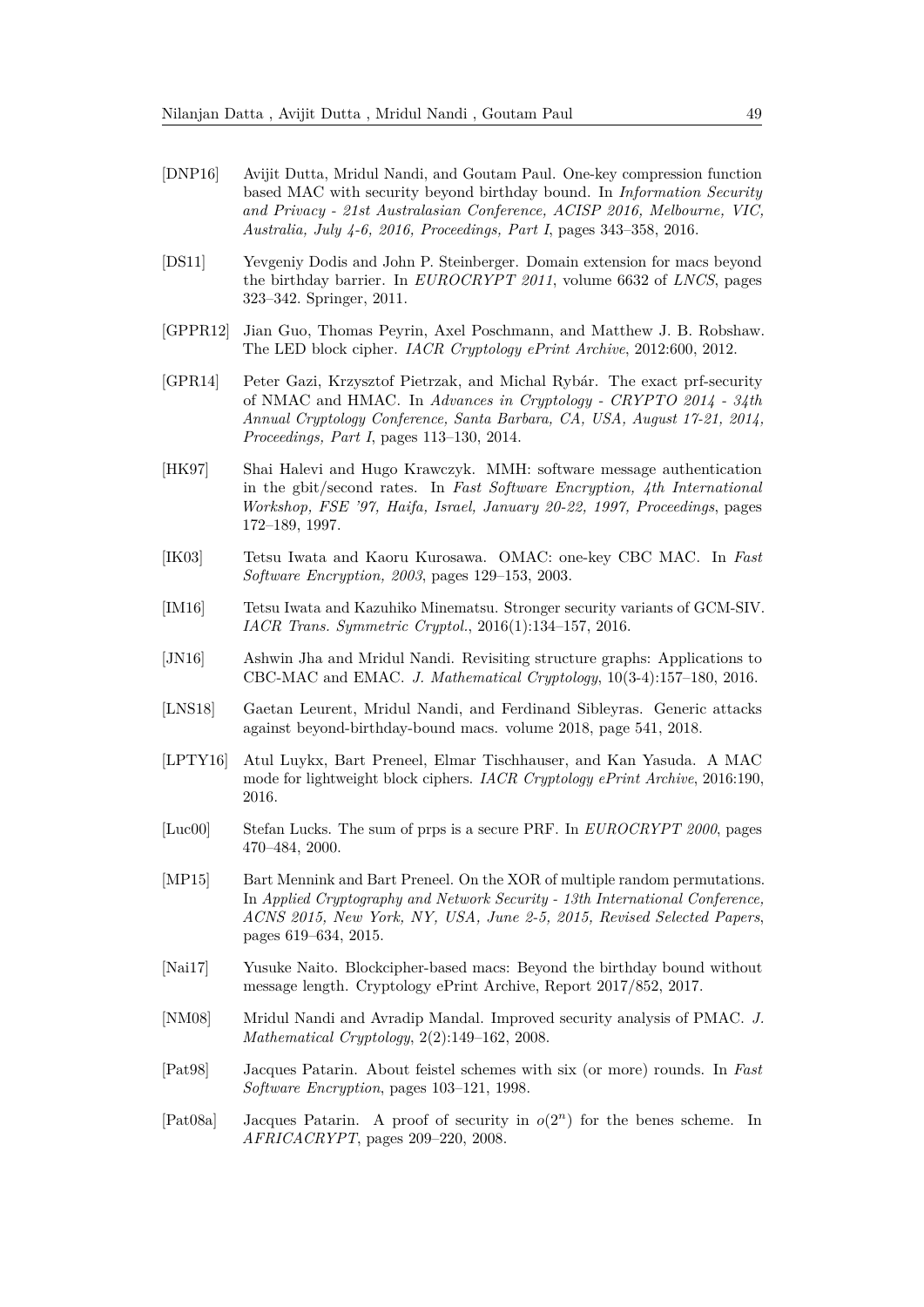- <span id="page-49-5"></span>[Pat08b] Jacques Patarin. A proof of security in o(2n) for the xor of two random permutations. In *Information Theoretic Security, Third International Conference, ICITS 2008, Calgary, Canada, August 10-13, 2008, Proceedings*, pages 232–248, 2008.
- <span id="page-49-4"></span>[Pat08c] Jacques Patarin. The "Coefficients H" Technique. In *Selected Areas in Cryptography, SAC*, pages 328–345, 2008.
- <span id="page-49-6"></span>[Pat10] Jacques Patarin. Introduction to mirror theory: Analysis of systems of linear equalities and linear non equalities for cryptography. *IACR Cryptology ePrint Archive*, 2010:287, 2010.
- <span id="page-49-7"></span>[Pat13] Jacques Patarin. Security in  $o(2^n)$  for the xor of two random permutations \\ - proof with the standard H technique -. *IACR Cryptology ePrint Archive*, 2013:368, 2013.
- <span id="page-49-8"></span>[Sho04] Victor Shoup. Sequences of games: a tool for taming complexity in security proofs. *IACR Cryptology ePrint Archive*, 2004:332, 2004.
- <span id="page-49-9"></span>[Tay93] Richard Taylor. An integrity check value algorithm for stream ciphers. In *Advances in Cryptology - CRYPTO '93, 13th Annual International Cryptology Conference, Santa Barbara, California, USA, August 22-26, 1993, Proceedings*, pages 40–48, 1993.
- <span id="page-49-3"></span>[Yas08] Kan Yasuda. A one-pass mode of operation for deterministic message authentication- security beyond the birthday barrier. In *Fast Software Encryption, 15th International Workshop, FSE 2008, Lausanne, Switzerland, February 10-13, 2008, Revised Selected Papers*, pages 316–333, 2008.
- <span id="page-49-0"></span>[Yas10] Kan Yasuda. The sum of CBC macs is a secure PRF. In *CT-RSA 2010*, pages 366–381, 2010.
- <span id="page-49-1"></span>[Yas11] Kan Yasuda. A new variant of PMAC: beyond the birthday bound. In *CRYPTO 2011*, pages 596–609, 2011.
- <span id="page-49-2"></span>[ZWSW12] Liting Zhang, Wenling Wu, Han Sui, and Peng Wang. 3kf9: Enhancing 3gpp-mac beyond the birthday bound. In *ASIACRYPT 2012*, pages 296–312, 2012.

### **Appendix**

### <span id="page-49-10"></span>**A Proof of Claim 2**

In this section, we prove claim 2, where we analyse the probability of the events according to the structure graph notion. First we recall the statement of the claim:

**Claim 2.** Let  $M_i$ ,  $M_j$  and  $M_k$  be any three distinct messages such that the maximum *number of message blocks among all these three messages is*  $\ell$ *. Then, we have,* 

(a) 
$$
Pr[\Sigma'_i = \Sigma'_j, \Lambda'_i = \Lambda'_k, G \in \mathcal{G}_{23}(\mathcal{M})] \le \frac{18\ell^2}{2^{2n}};
$$
 (b)  $Pr[\Sigma'_i = \Lambda'_j, \Lambda'_i = \Lambda'_k, G \in \mathcal{G}_{23}(\mathcal{M})] \le \frac{20\ell^2}{2^{2n}};$   
(c)  $Pr[\Sigma'_i = \Sigma'_j, \Lambda'_i = \Sigma'_k, G \in \mathcal{G}_{23}(\mathcal{M})] \le \frac{18\ell^2}{2^{2n}};$  (d)  $Pr[\Sigma'_i = \Lambda'_j, \Lambda'_i = \Sigma'_k, G \in \mathcal{G}_{23}(\mathcal{M})] \le \frac{20\ell^2}{2^{2n}};$ 

*Moreover, we also have*  $\Pr[\Sigma_i' = \Sigma_j', \Lambda_i' = \Lambda_j', G \in \mathcal{G}_{01}(\mathcal{M})] \leq \frac{8\ell^2}{2^{2n}}$  $\frac{8\ell^2}{2^{2n}}$ , where we assume  $\ell \leq (2^{n-1} + 2)/3.$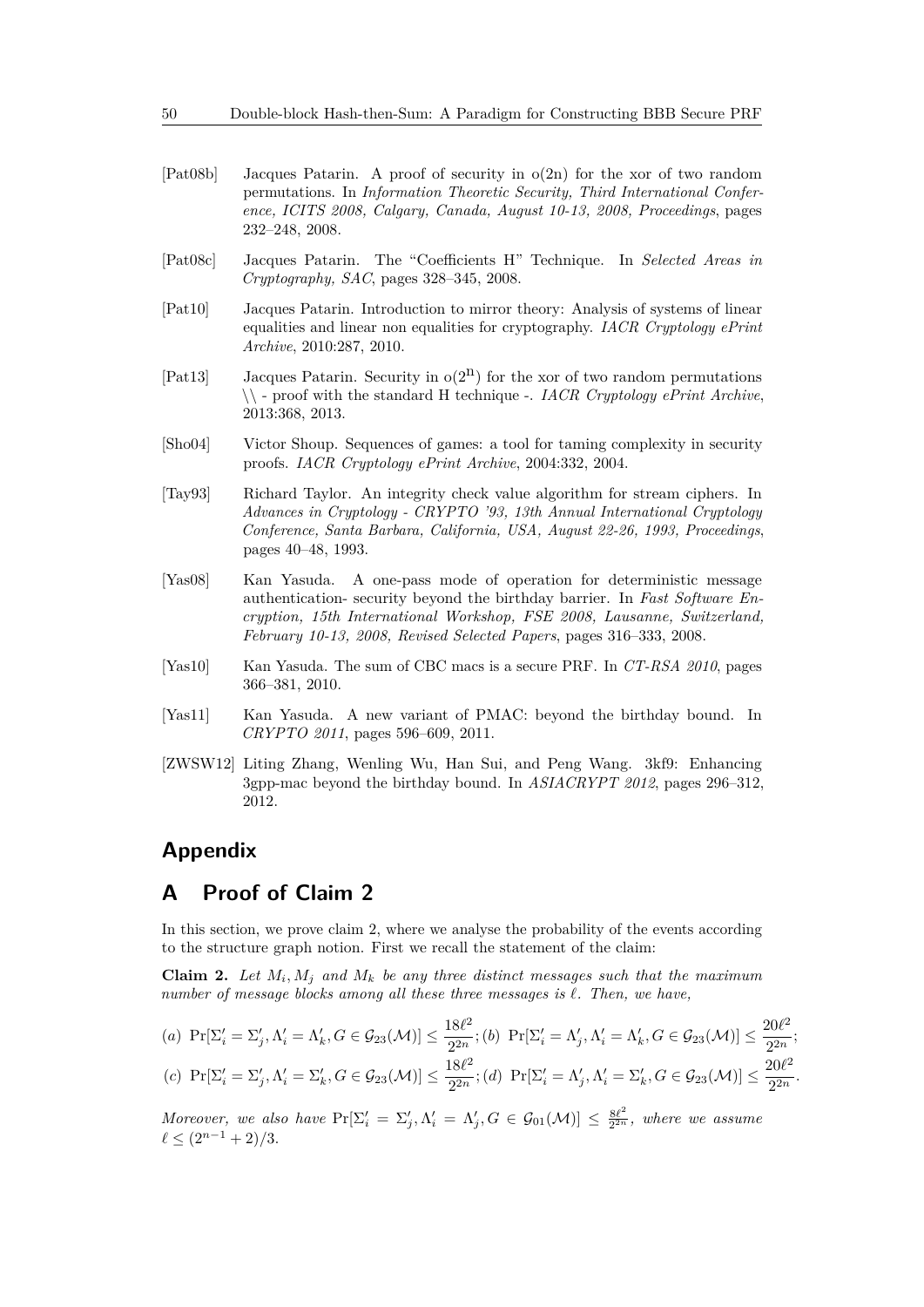We bound the events as stated in claim 2 based on the randomness of the underlying permutation Π. We would like to first set up the following notational convention, which will be used in our subsequent analysis:

NOTATIONAL CONVENTION: Number of message blocks of *i*-th message  $M_i$  is denoted by *l*<sub>*i*</sub> and the *α*-th message block of *i*-th message is denoted by  $M_i[\alpha]$ . Moreover, the block cipher output of  $\alpha$ -th block of *i*-th message is denoted by  $Y^i_\alpha$ .  $\ell$  denotes the maximum number of message blocks among all *q* queries.

## <span id="page-50-5"></span>**A.1** Bound of  $\Pr[\Sigma'_i = \Sigma'_j, \Lambda'_i = \Lambda'_k, G \in \mathcal{G}_{23}(\mathcal{M})]$

We have fixed three distinct messages  $M_i, M_j$  and  $M_k$  each of the length at most  $\ell$  blocks. Let  $\mathcal{G}(M_i, M_j, M_k)$  denotes the set of all structure graphs corresponding to the fixed triple of messages  $M_i, M_j$  and  $M_k$ . Now, we write

<span id="page-50-4"></span>
$$
\Pr[\Sigma_i' = \Sigma_j', \Lambda_i' = \Lambda_k', G \in \mathcal{G}_{23}(\mathcal{M})] = \Pr[\Sigma_i' = \Sigma_j', \Lambda_i' = \Lambda_k' \land |\text{Coll}(G)| = 0] + \Pr[\Sigma_i' = \Sigma_j', \Lambda_i' = \Lambda_k' \land |\text{Coll}(G)| = 1]. (50)
$$

Now, we analyse the probability of  $\Sigma_i' = \Sigma_j', \Lambda_i' = \Lambda_k'$ , when number of accident in the structure graph is 0 and 1 as follows:

**Number of Accident**  $=0$ **.** When the number of accidents in the structure graph is 0. then the probability of  $\Sigma_i' = \Sigma_j'$  is 0 as the event itself implies either (a) at least one collision between a pair of messages or (b) a collision in either of the message walk of *M<sup>i</sup>* or  $M_j$ . But since the number of accident is zero,  $\Sigma'_i = \Sigma'_j$  is an impossible event and hence the probability of the joint event  $\Sigma_i' = \Sigma_j'$  and  $\Lambda_i' = \Lambda_k'$  is also 0. Therefore,

<span id="page-50-2"></span>
$$
\Pr[\Sigma_i' = \Sigma_j', \Lambda_i' = \Lambda_k' \land |\text{Coll}(G)| = 0] = 0.
$$
\n(51)

**Number of Accident = 1.** Let  $\alpha$  be the length of the common suffix of  $M_i$  and  $M_j$  and *β* be the length of the common prefix of  $M_i$  and  $M_k$ . Then we have,

<span id="page-50-0"></span>
$$
\Sigma_i' = \Sigma_j' \Rightarrow Y_{l_i - \alpha - 1}^i \oplus Y_{l_j - \alpha - 1}^j = M_i[l_i - \alpha] \oplus M_j[l_j - \alpha]. \tag{52}
$$

Moreover,  $\Lambda'_i = \Lambda'_k$  implies the following equation:

<span id="page-50-1"></span>
$$
Y_{\beta+1}^i \oplus \ldots \oplus Y_{l_i}^i \oplus Y_{\beta+1}^k \oplus \ldots \oplus Y_{l_k}^k = 0.
$$
 (53)

Note that, the rank of Eqn. [\(52\)](#page-50-0) and Eqn. [\(53\)](#page-50-1) along with the equation induced from the accident is atleast 2. Therefore, from Lemma [6](#page-39-2) we have

<span id="page-50-3"></span>
$$
\Pr[\Sigma_i' = \Sigma_j', \Lambda_i' = \Lambda_k' \land |\text{Coll}(G)| = 1] \le \frac{9\ell^2}{2(2^n - 3\ell + 2)_2} \le \frac{18\ell^2}{2^{2n}},\tag{54}
$$

where we assume  $\ell \leq (2^{n-1} + 2)/3$  and the number of structure graphs with exactly one accident among a triplet of messages is at most  $\binom{3\ell}{2} \leq 9\ell^2/2$ . Plug-in the bound of Eqn.  $(51)$  and Eqn.  $(54)$  into Eqn.  $(50)$ , we have

$$
\Pr[\Sigma'_i = \Sigma'_j, \Lambda'_i = \Lambda'_k, G \in \mathcal{G}_{23}(\mathcal{M})] \le 0 + \frac{18\ell^2}{2^{2n}} \le \frac{18\ell^2}{2^{2n}},
$$

with the assumption  $\ell \leq (2^{n-1} + 2)/3$ .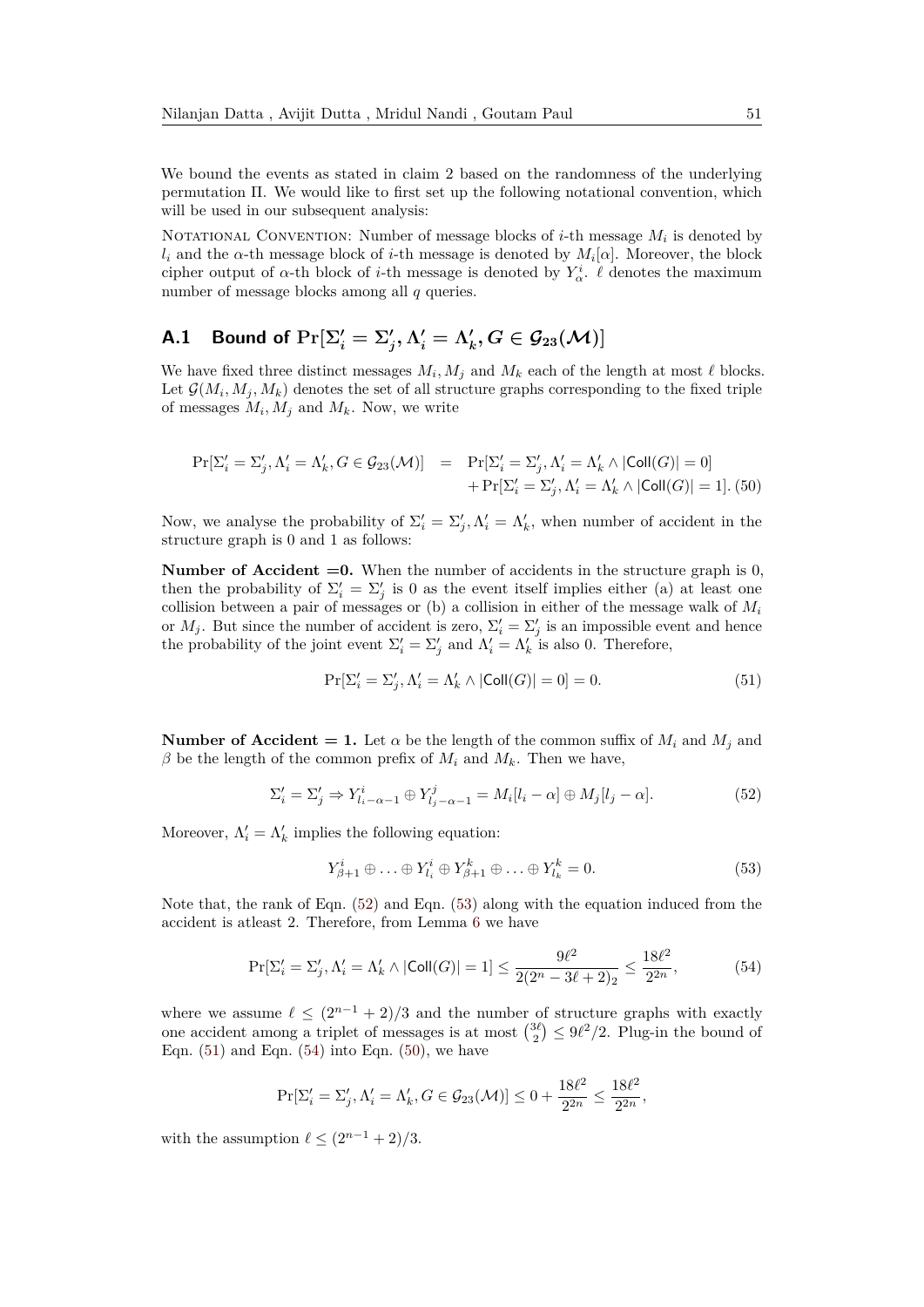## <span id="page-51-5"></span>**A.2** Bound of  $\Pr[\Sigma_i' = \Lambda_j', \Lambda_i' = \Lambda_k', G \in \mathcal{G}_{23}(\mathcal{M})]$

We bound the event in a similar way as we did in bounding  $Pr[\Sigma'_{i} = \Sigma'_{j}, \Lambda'_{i} = \Lambda'_{k}, G \in$  $\mathcal{G}_{23}(\mathcal{M})]$ . Let  $\mathcal{G}(M_i, M_j, M_k)$  denotes the set of all structure graphs corresponding to the fixed triple of messages  $M_i, M_j$  and  $M_k$ . Now, we write

<span id="page-51-4"></span>
$$
\begin{aligned} \Pr[\Sigma_i' = \Lambda_j', \Lambda_i' = \Lambda_k', G \in \mathcal{G}_{23}(\mathcal{M})] &= \Pr[\Sigma_i' = \Lambda_j', \Lambda_i' = \Lambda_k' \land |\mathsf{Coll}(G)| = 0] \\ &+ \Pr[\Sigma_i' = \Lambda_j', \Lambda_i' = \Lambda_k' \land |\mathsf{Coll}(G)| = 1]. \end{aligned} \tag{55}
$$

Now, we analyse the probability of  $\Sigma_i' = \Lambda_j', \Lambda_i' = \Lambda_k'$ , when number of accident in the structure graph is 0 and 1 as follows:

**Number of Accident = 0.** When number of accident is 0, then  $\Sigma'_i = \Lambda'_j$  and  $\Lambda'_i = \Lambda'_k$ implies the following two system of equations:

$$
\begin{cases} Y_{l_i}^i \oplus Y_1^j \oplus \ldots \oplus Y_{l_j}^j = 0 \\ Y_{\alpha+1}^i \oplus \ldots \oplus Y_{l_i}^i \oplus Y_{\alpha+1}^k \oplus \ldots \oplus Y_{l_k}^k = 0, \end{cases}
$$

where  $\alpha$  be the length of the common prefix of  $M_i$  and  $M_k$ . Now, if  $l_i \neq \alpha + 1$ , then the rank of the above system of equations is 2 for two random variables  $Y_{l_i}^i$  and  $Y_{\alpha+1}^i$ . If  $\alpha + 1 = l_i$ , then also the rank of the above system of equations is 2 for two random variables  $Y_{l_j}^j$  and  $Y_{l_k}^k$ . Thefore, in each of the cases, the rank is 2 and hence from Lemma [6,](#page-39-2) the probability that the above system of equations hold is  $\frac{1}{(2^{n}-3\ell+2)_2}$ . Moreover, the number of structure graphs with no accident is exactly 1. Therefore,

<span id="page-51-2"></span>
$$
\Pr[\Sigma_i' = \Lambda_j', \Lambda_i' = \Lambda_k' \land |\text{Coll}(G)| = 0] \le \frac{1}{(2^n - 3\ell + 2)_2} \le \frac{4}{2^{2n}},\tag{56}
$$

with the assumption  $\ell \leq (2^{n-1} + 2)/3$ .

**Number of Accident = 1.** Let  $\alpha$  be the length of the common prefix of  $M_i$  and  $M_k$ . Then we have,

<span id="page-51-0"></span>
$$
\Sigma_i' = \Lambda_j' \Rightarrow Y_{l_i}^i \oplus Y_1^j \oplus \ldots \oplus Y_{l_j}^j = 0. \tag{57}
$$

Moreover,  $\Lambda'_i = \Lambda'_k$  implies the following equation:

<span id="page-51-1"></span>
$$
Y_{\alpha+1}^i \oplus \ldots \oplus Y_{l_i}^i \oplus Y_{\alpha+1}^k \oplus \ldots \oplus Y_{l_k}^k = 0.
$$
 (58)

Note that, if the accident occurs in between the message walk of  $M_i$  and  $M_j$  then Eqn. [\(57\)](#page-51-0) is non-trivial. Similarly, if the accident occurs in between the message walk of  $M_i$  and  $M_k$ then Eqn. [\(58\)](#page-51-1) is non-trivial. Otherwise accident occurs in the message walk of  $M_i$  and  $M_k$  and in that case Eqn. [\(57\)](#page-51-0) is non-trivial. Therefore, in either of the three cases the rank of system of equations Eqn. [\(57\)](#page-51-0) and Eqn. [\(58\)](#page-51-1) along with the equation induced from the accident is at least 2. Hence, from Lemma [6,](#page-39-2) the probability that the above system of equations hold is at most  $\frac{1}{(2n-3\ell+2)_2}$ . Moreover, the number of structure graphs with exactly one accident in a triplet of messages is at most  $\binom{3\ell}{2} \leq 9\ell^2/2$ . Therefore,

<span id="page-51-3"></span>
$$
\Pr[\Sigma_i' = \Lambda_j', \Lambda_i' = \Lambda_k' \land |\text{Coll}(G)| = 1] \le \frac{9\ell^2}{2(2^n - 3\ell + 2)_2} \le \frac{18\ell^2}{2^{2n}},\tag{59}
$$

with the assumption  $\ell \leq (2^{n-1} + 2)/3$ . Plug-in the bound of Eqn. [\(56\)](#page-51-2) and Eqn. [\(59\)](#page-51-3) into Eqn.  $(55)$ , we have

$$
\Pr[\Sigma_i' = \Lambda_j', \Lambda_i' = \Lambda_k', G \in \mathcal{G}_{23}(\mathcal{M})] \le \frac{4}{2^{2n}} + \frac{18\ell^2}{2^{2n}} \le \frac{2(9\ell^2 + 2)}{2^{2n}} \le \frac{20\ell^2}{2^{2n}},
$$

with the assumption  $\ell \leq (2^{n-1} + 2)/3$ .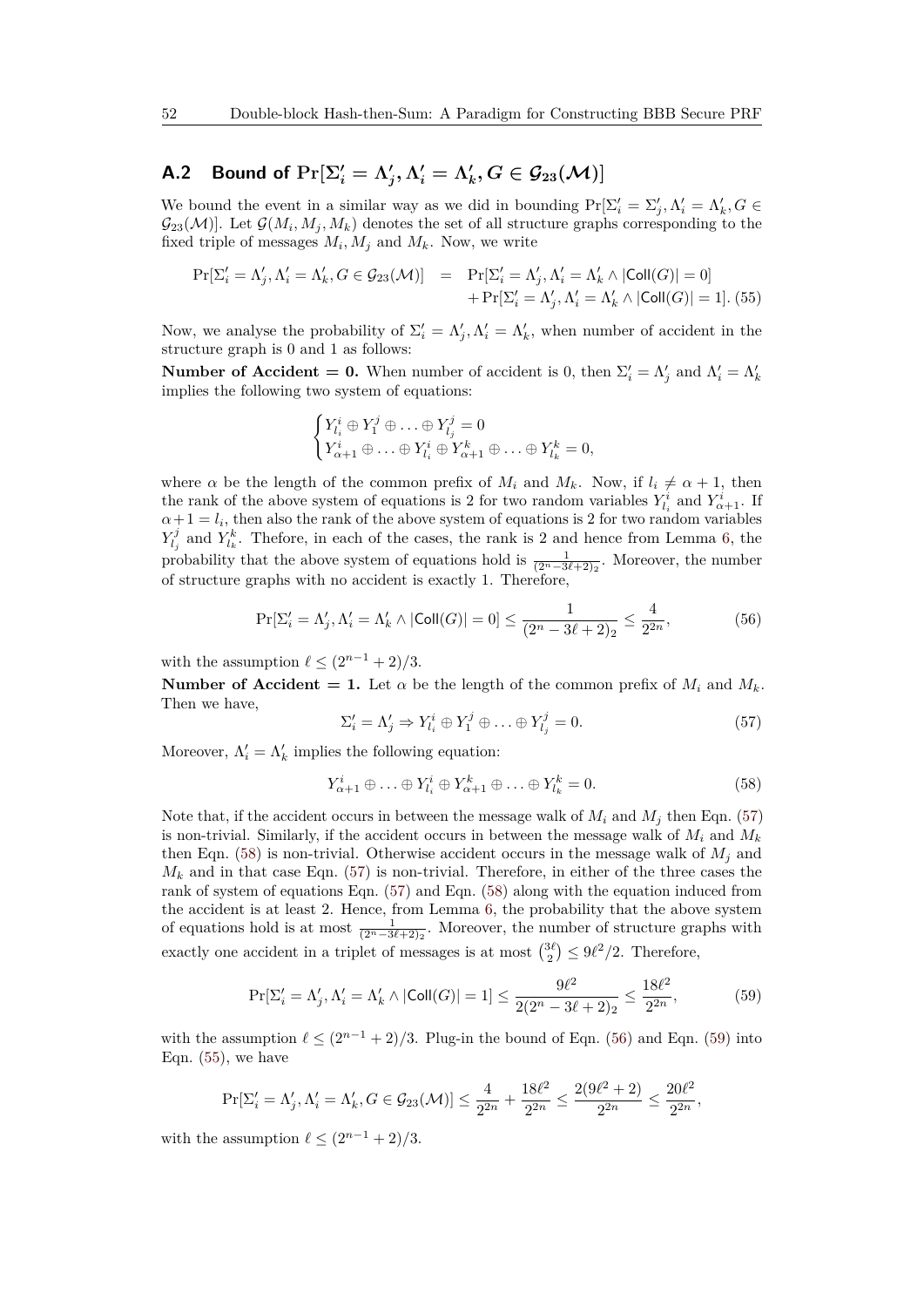## **A.3** Bound of  $\Pr[\Sigma_i' = \Sigma_j', \Lambda_i' = \Sigma_k', G \in \mathcal{G}_{23}(\mathcal{M})]$

As before, we consider  $\mathcal{G}(M_i, M_j, M_k)$  denotes the set of all structure graphs corresponding to the fixed triple of messages  $M_i, M_j$  and  $M_k$ . Now, we write

<span id="page-52-4"></span>
$$
\begin{array}{lll} \Pr[\Sigma_i' = \Sigma_j', \Lambda_i' = \Sigma_k', G \in \mathcal{G}_{23}(\mathcal{M})] & = & \Pr[\Sigma_i' = \Sigma_j', \Lambda_i' = \Sigma_k' \land |\mathsf{Coll}(G)| = 0] \\ & & + \Pr[\Sigma_i' = \Sigma_j', \Lambda_i' = \Sigma_k' \land |\mathsf{Coll}(G)| = 1].\end{array} \tag{60}
$$

Now, we analyse the probability of  $\Sigma_i' = \Sigma_j', \Lambda_i' = \Sigma_k'$ , when number of accident in the structure graph is 0 and 1 as follows:

**Number of Accident**  $= 0$ **.** When number of accident is 0, then we have seen in Sect. [A.1](#page-50-5) that probability of  $\Sigma'_i = \Sigma'_j$  is 0 unless  $M_i = M_j$  but this is not possible as  $M_i$  and  $M_j$  are distinct. Therefore, when the number of accident is 0, then the probability of the joint event  $\Sigma_i' = \Sigma_j'$  and  $\Lambda_i' = \Sigma_k'$  is also 0. Therefore,

<span id="page-52-2"></span>
$$
\Pr[\Sigma_i' = \Sigma_j', \Lambda_i' = \Sigma_k' \land |\text{Coll}(G)| = 0] = 0. \tag{61}
$$

**Number of Accident = 1.** Let  $\alpha$  be the length of the common suffix of  $M_i$  and  $M_j$ . Then we have,

<span id="page-52-0"></span>
$$
\Sigma_i' = \Sigma_j' \Rightarrow Y_{l_i - \alpha - 1}^i \oplus Y_{l_j - \alpha - 1}^j = M_i[l_i - \alpha] \oplus M_j[l_j - \alpha]. \tag{62}
$$

Moreover,  $\Lambda'_i = \Sigma'_k$  implies the following equation:

<span id="page-52-1"></span>
$$
Y_1^i \oplus \ldots \oplus Y_{l_i}^i \oplus Y_{l_k}^k = 0. \tag{63}
$$

Note that, the rank of Eqn. [\(62\)](#page-52-0) and Eqn. [\(63\)](#page-52-1) along with the equation induced from the accident is atleast 2. Therefore, from Lemma [6](#page-39-2) we have,

<span id="page-52-3"></span>
$$
\Pr[\Sigma_i' = \Sigma_j', \Lambda_i' = \Sigma_k' \land |\text{Coll}(G)| = 1] \le \frac{9\ell^2}{2(2^n - 3\ell + 2)_2} \le \frac{18\ell^2}{2^{2n}},\tag{64}
$$

where we assume  $\ell \leq (2^{n-1} + 2)/3$  and the number of structure graphs with exactly one accident in a triplet of messages is at most  $9\ell^2/2$ . Plug-in the bound of Eqn. [\(61\)](#page-52-2) and Eqn.  $(64)$  into Eqn.  $(60)$ , we have

$$
\Pr[\Sigma_i' = \Sigma_j', \Lambda_i' = \Sigma_k', G \in \mathcal{G}_{23}(\mathcal{M})] \le 0 + \frac{18\ell^2}{2^{2n}} \le \frac{18\ell^2}{2^{2n}},
$$

with the assumption  $\ell \leq (2^{n-1} + 2)/3$ .

# **A.4** Bound of  $\Pr[\Sigma_i' = \Lambda_j', \Lambda_i' = \Sigma_k', G \in \mathcal{G}_{23}(\mathcal{M})]$

As before, we consider  $\mathcal{G}(M_i, M_j, M_k)$  denotes the set of all structure graphs corresponding to the fixed triple of messages  $M_i, M_j$  and  $M_k$ . Now, we write

<span id="page-52-5"></span>
$$
\begin{aligned} \Pr[\Sigma_i' = \Lambda_j', \Lambda_i' = \Sigma_k', G \in \mathcal{G}_{23}(\mathcal{M})] &= \Pr[\Sigma_i' = \Lambda_j', \Lambda_i' = \Sigma_k' \land |\mathsf{Coll}(G)| = 0] \\ &+ \Pr[\Sigma_i' = \Lambda_j', \Lambda_i' = \Sigma_k' \land |\mathsf{Coll}(G)| = 1]. \end{aligned} \tag{65}
$$

Now, we analyse the probability of  $\Sigma_i' = \Lambda_j', \Lambda_i' = \Sigma_k'$ , when number of accident in the structure graph is 0 and 1 as follows: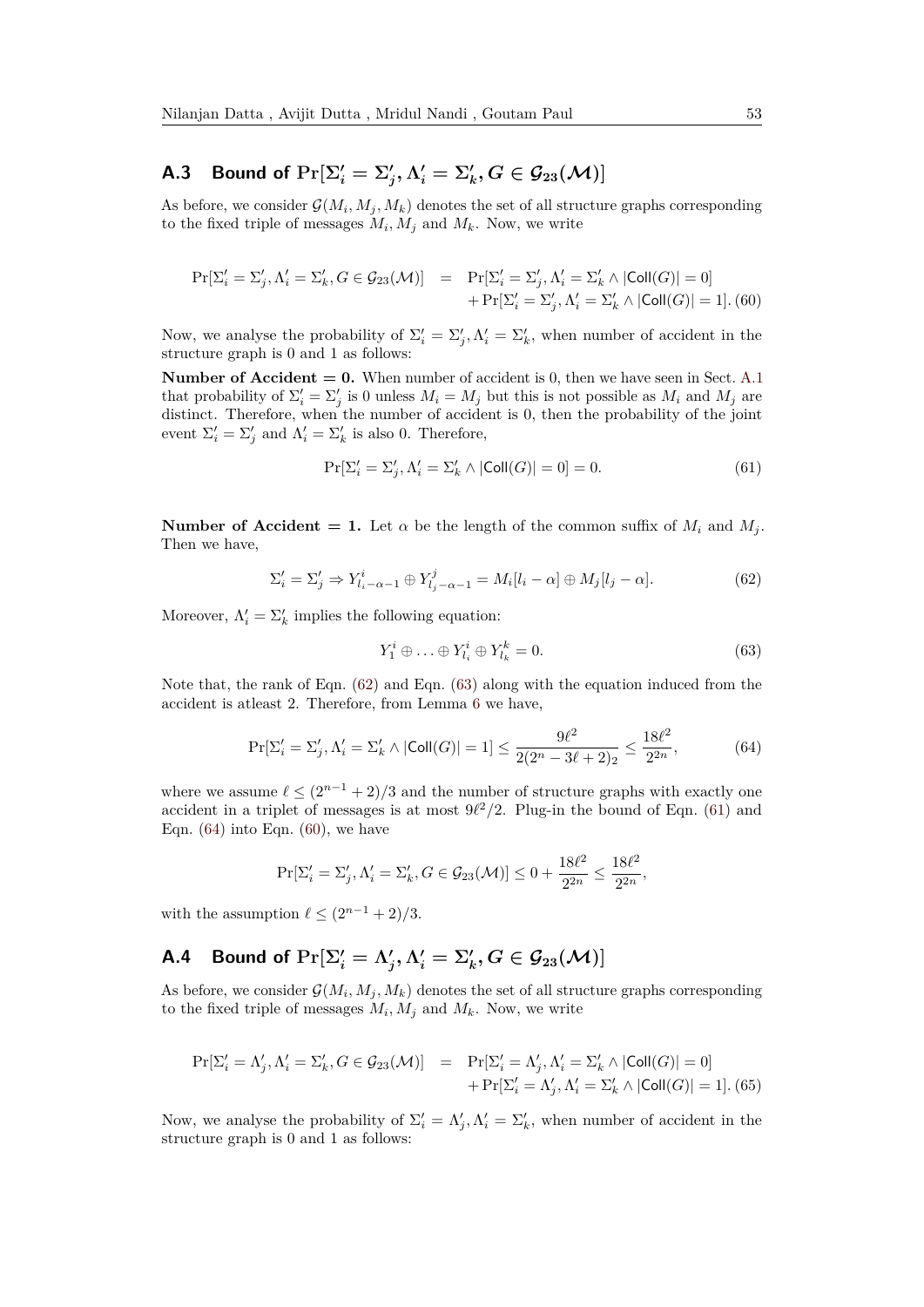**Number of Accident = 0.** When number of accident is 0, then  $\Sigma'_i = \Lambda'_j$  and  $\Lambda'_i = \Sigma'_k$ implies the following two system of equations:

$$
\begin{cases} Y_{l_i}^i \oplus Y_1^j \oplus \ldots \oplus Y_{l_j}^j = 0 \\ Y_{l_k}^k \oplus Y_{l_i}^i \oplus \ldots \oplus Y_{l_i}^i = 0. \end{cases}
$$

Note that, the rank of the above system of equations is 2 for random variables  $Y_{l_i}^i$  and  $Y_{l_k}^k$ . Thefore, due to Lemma [6,](#page-39-2) the probability that the above system of equations hold is  $\frac{1}{(2^{n}-3\ell+2)_2}$ . Moreover, the number of structure graphs with no accident is exactly 1. As a result, we have,

<span id="page-53-0"></span>
$$
\Pr[\Sigma_i' = \Lambda_j', \Lambda_i' = \Sigma_k' \land |\text{Coll}(G)| = 0] \le \frac{1}{(2^n - 3\ell + 2)_2} \le \frac{4}{2^{2n}},\tag{66}
$$

with the assumption  $\ell \leq (2^{n-1} + 2)/3$ .

The argument for bounding the event when number of accident is one is similar to that of in Sect. [A.2](#page-51-5) while bounding  $Pr[\Sigma_i' = \Lambda_j', \Lambda_i' = \Lambda_k' \wedge |Col(G)| = 1]$ . If the accident occurs in the message walk of  $M_i$  and  $M_j$  or in between of  $M_j$  and  $M_k$  then  $Y_{l_i}^i \oplus Y_1^j \oplus \ldots \oplus Y_{l_j}^j = 0$ is a non-trivial equation. Similarly, if the accident is between message walk of  $M_i$  and  $M_k$  then  $Y_{l_k}^k \oplus Y_{l_i}^i \oplus \ldots \oplus Y_{l_i}^i = 0$  is a non-trivial one. Therefore, in each cases the above system of equations along with the equation induced from the accident has rank at least 2 and hence, from Lemma [6,](#page-39-2) the probability of the event when number of accident is one is bounded by  $\frac{1}{(2^n-3\ell+2)_2}$ . Moreover, the number of structure graphs with exactly one accident among a triplet of messages is at most  $9\ell^2/2$ . Therefore,

<span id="page-53-1"></span>
$$
\Pr[\Sigma_i' = \Lambda_j', \Lambda_i' = \Sigma_k' \land |\text{Coll}(G)| = 1] \le \frac{9\ell^2}{2(2^n - 3\ell + 2)_2} \le \frac{18\ell^2}{2^{2n}},\tag{67}
$$

with the assumption  $\ell \leq (2^{n-1} + 2)/3$ . Plug-in the bound of Eqn. [\(66\)](#page-53-0) and Eqn. [\(67\)](#page-53-1) into Eqn.  $(65)$ , we have

$$
\Pr[\Sigma_i' = \Lambda_j', \Lambda_i' = \Sigma_k', G \in \mathcal{G}_{23}(\mathcal{M})] \le \frac{4}{2^{2n}} + \frac{18\ell^2}{2^{2n}} \le \frac{2(9\ell^2 + 2)}{2^{2n}} \le \frac{20\ell^2}{2^{2n}},
$$

with the assumption  $\ell \leq (2^{n-1} + 2)/3$ .

## **A.5** Bound of  $\Pr[\Sigma'_i = \Sigma'_j, \Lambda'_i = \Lambda'_j, G \in \mathcal{G}_{01}(\mathcal{M})]$

We have fixed two distinct messages  $M_i, M_j$  and  $M_k$  each of the length at most  $\ell$  blocks. Let  $\mathcal{G}(M_i, M_j)$  denotes the set of all structure graphs corresponding to the fixed pair of messages  $M_i$  and  $M_j$ . Now, we write

<span id="page-53-3"></span>
$$
\Pr[\Sigma_i' = \Sigma_j', \Lambda_i' = \Lambda_j', G \in \mathcal{G}_{01}(\mathcal{M})] = \Pr[\Sigma_i' = \Sigma_j', \Lambda_i' = \Lambda_j' \land |\text{Coll}(G)| = 0] + \Pr[\Sigma_i' = \Sigma_j', \Lambda_i' = \Lambda_j' \land \text{Coll}(G)| = 1].
$$
(68)

As argued before that when the number of accidents in the structure graph is zero, then  $\Sigma_i' = \Sigma_j'$  is an impossible event and therefore, the probability of  $\Sigma_i' = \Sigma_j', \Lambda_i' = \Lambda_j'$  is zero. **Number of Accident = 1.** Let  $\alpha$  and  $\beta$  be the length of the common suffix and prefix of  $M_i$  and  $M_j$  respectively. Then we have,

<span id="page-53-2"></span>
$$
\Sigma_i' = \Sigma_j' \Rightarrow Y_{l_i - \alpha - 1}^i \oplus Y_{l_j - \alpha - 1}^j = M_i[l_i - \alpha] \oplus M_j[l_j - \alpha]. \tag{69}
$$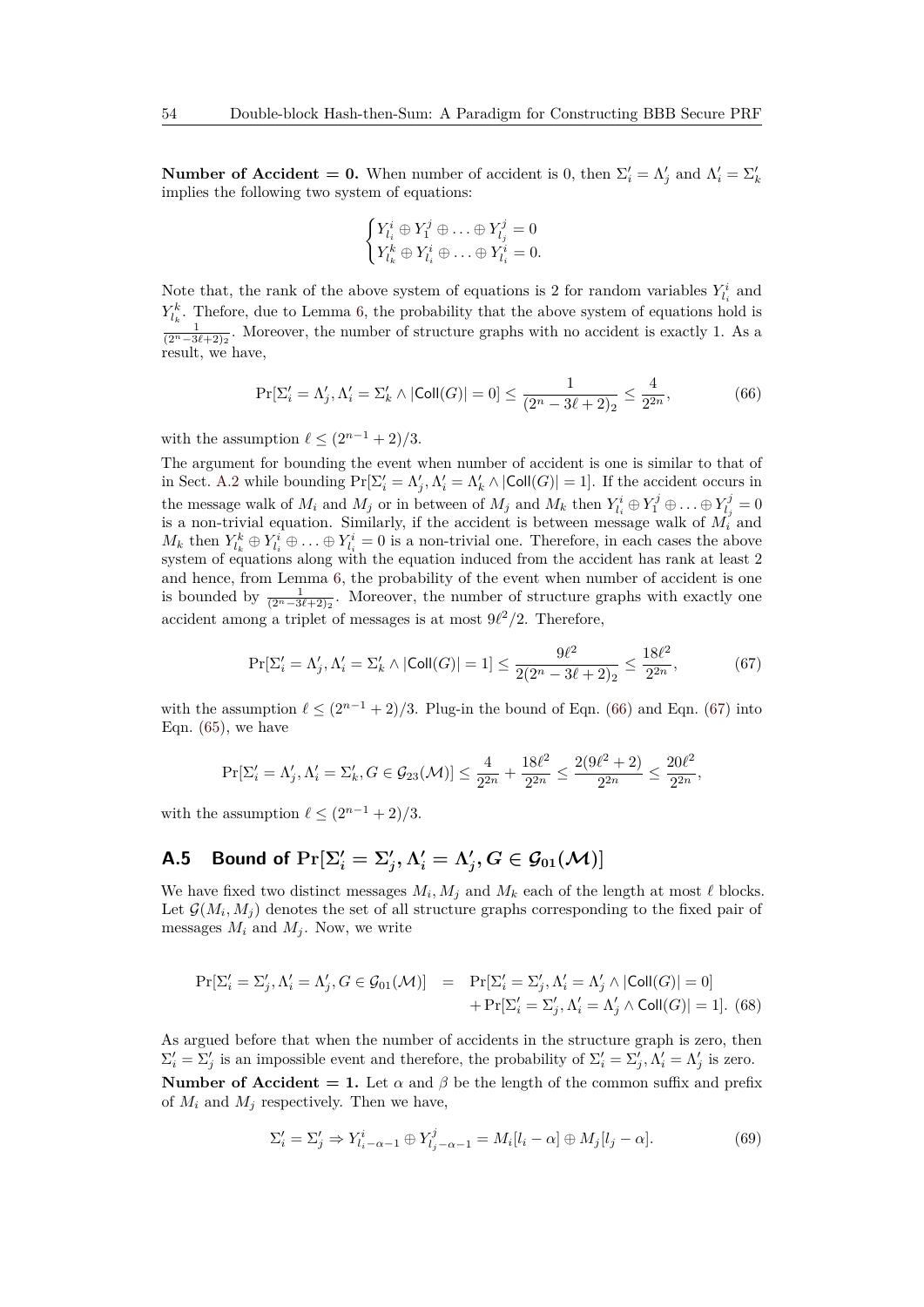Moreover,  $\Lambda'_i = \Lambda'_j$  implies the following equation:

<span id="page-54-1"></span>
$$
Y_{\beta+1}^i \oplus \ldots \oplus Y_{l_i}^i \oplus Y_{\beta+1}^j \oplus \ldots \oplus Y_{l_j}^j = 0.
$$
 (70)

Note that, the rank of Eqn. [\(69\)](#page-53-2) and Eqn. [\(70\)](#page-54-1) along with the equation induced from the accident is atleast 2. Therefore, from Lemma [6](#page-39-2) we have

<span id="page-54-2"></span>
$$
\Pr[\Sigma_i' = \Sigma_j', \Lambda_i' = \Lambda_j' \land |\text{Coll}(G)| = 1] \le \frac{2\ell^2}{(2^n - 3\ell + 2)_2} \le \frac{8\ell^2}{2^{2n}},\tag{71}
$$

where we assume  $\ell \leq (2^{n-1} + 2)/3$  and the number of structure graphs with exactly one accident among a pair of messages is at most  $2\ell^2$ . Plug-in the bound of Eqn. [\(71\)](#page-54-2) into Eqn.  $(68)$ , we have

$$
\Pr[\Sigma'_i = \Sigma'_j, \Lambda'_i = \Lambda'_j, G \in \mathcal{G}_{01}(\mathcal{M})] \le 0 + \frac{8\ell^2}{2^{2n}} \le \frac{8\ell^2}{2^{2n}},
$$

with the assumption  $\ell \leq (2^{n-1} + 2)/3$ .

## <span id="page-54-0"></span>**B Proof of Claim 3**

In this section, we prove claim 3. Again, we first recall the statement of the claim:

**Claim 3.** Let  $M_i$ ,  $M_j$  be any two distinct messages such that the maximum number of *message blocks among these two messages is*  $\ell$ *. Then, we have,* 

$$
(a) \ \Pr[\Sigma'_i = \Lambda'_j, G \in \mathcal{G}_{01}(\mathcal{M})] \le \frac{3\ell^2}{2^n}; \ (b) \ \Pr[\Sigma'_i = \Sigma'_j, G \in \mathcal{G}_{01}(\mathcal{M})] \le \frac{\ell^2}{2^n};
$$
  

$$
(c) \ \Pr[\Lambda'_i = \Lambda'_j, G \in \mathcal{G}_{01}(\mathcal{M})] \le \frac{3\ell^2}{2^n},
$$

*where we assume*  $\ell \leq (2^{n-1} + 1)/2$ .

Like proof of claim 2, we analyse the probability of the events according to the structure graph notion. Hence, we bound the events as stated in claim 3 based on the randomness of the underlying permutation Π. Using the same notational convention as developed in Sect. [A,](#page-49-10) we bound the following:

## **B.1** Bound of  $\Pr[\Sigma_i' = \Lambda_j', G \in \mathcal{G}_{01}(\mathcal{M})]$

We fix two distinct messages  $M_i$  and  $M_j$ . We denote the set of all structure graphs corresponding to  $M_i$  and  $M_j$ . by  $\mathcal{G}(M_i, M_j)$ . Now, we write

<span id="page-54-3"></span>
$$
\Pr[\Sigma'_i = \Lambda'_j, G \in \mathcal{G}_{01}(\mathcal{M})] = \Pr[\Sigma'_i = \Lambda'_j \land |\text{Coll}(G)| = 0] + \Pr[\Sigma'_i = \Lambda'_j \land |\text{Coll}(G)| = 1] \leq \Pr[\Sigma'_i = \Lambda'_j \land |\text{Coll}(G)| = 0] + \Pr[|\text{Coll}(G)| = 1] \leq \Pr[\Sigma'_i = \Lambda'_j \land |\text{Coll}(G)| = 0] + \frac{\ell^2}{2^n},
$$
\n(72)

where the last inequality follows from Proposition [2.](#page-35-0) Now, we analyse the probability of  $\Sigma_i' = \Lambda_j'$ , when number of accident in the structure graph is 0 as follows:

**Number of Accident**  $= 0$ **.** We analyse this case into different subcases as follows: - (i) Without loss of generality we assume *M<sup>j</sup>* is a prefix of *M<sup>i</sup>* . In this case, the event  $\Sigma_i' = \Lambda_j'$  implies the following non-trivial equation:

$$
Y_1^i \oplus \dots Y_{l_j}^i \oplus Y_{l_i}^i = 0,
$$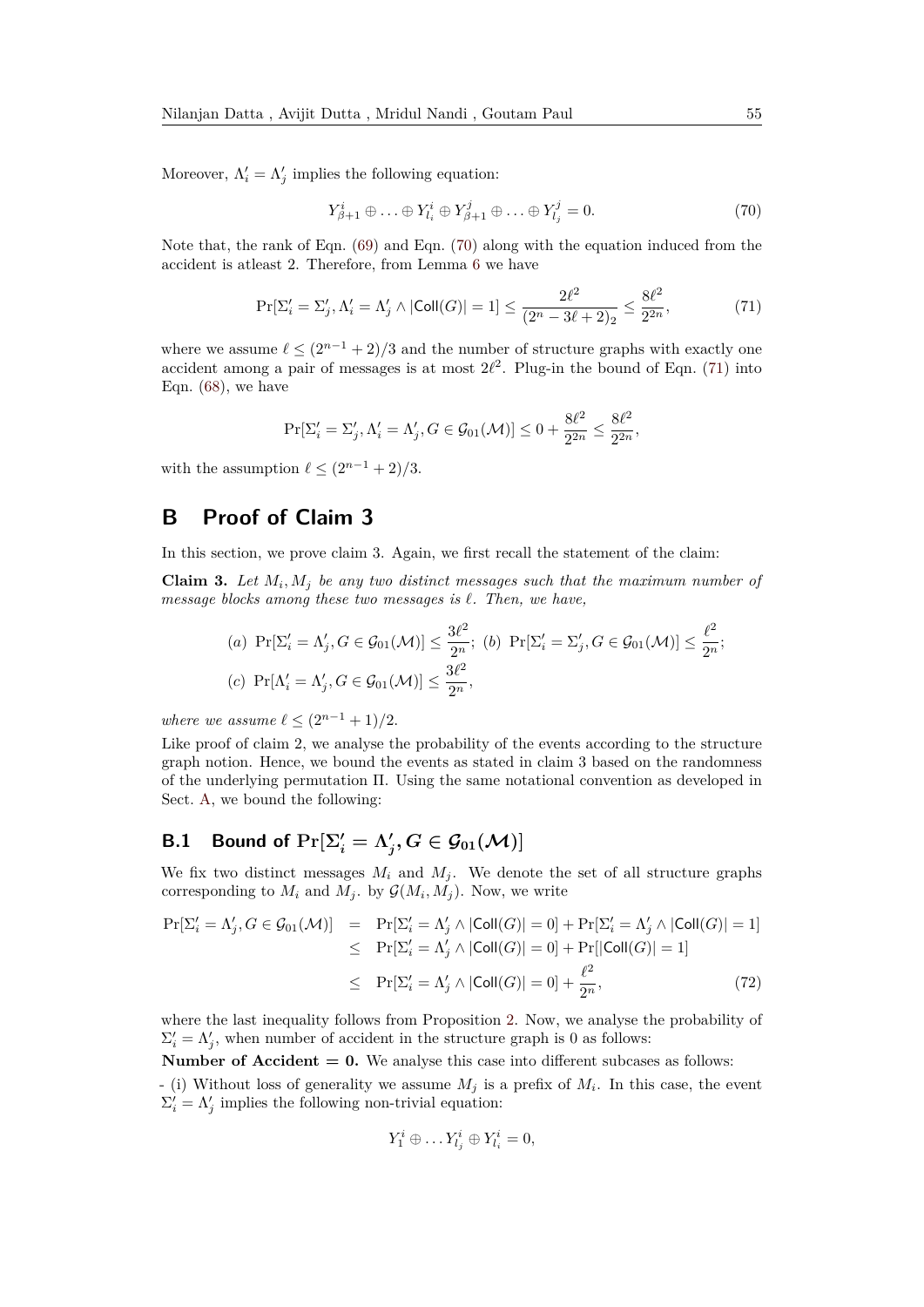which holds with probability at most  $\frac{1}{2^{n}-2\ell+1} \leq \frac{2}{2^n}$ , follows from Lemma [1,](#page-6-2) with the assumption  $\ell \leq (2^{n-1} + 1)/2$ .

- (ii) When none of the messages is a prefix of another. Without loss of generality, we assume  $l_i \geq l_j$  and p be the length of the common prefix of  $M_i$  and  $M_j$ . Now, the event  $\Sigma_i' = \Lambda_j'$  implies the following non-trivial equation:

$$
Y_1^i \oplus \dots Y_p^i \oplus Y_{p+1}^j \oplus Y_{l_j}^j \oplus Y_{l_i}^i = 0,
$$

which holds with probability at most  $\frac{1}{2^n-2\ell+1} \leq \frac{2}{2^n}$ , follows from Lemma [1,](#page-6-2) with the assumption  $\ell < (2^{n-1} + 1)/2$ .

Plug-in the bound into Eqn. [\(72\)](#page-54-3) we obtain

$$
\Pr[\Sigma'_i = \Lambda'_j, G \in \mathcal{G}_{01}(\mathcal{M})] \le \frac{1}{2^n - 2\ell + 1} + \frac{\ell^2}{2^n} \le \frac{\ell^2 + 2}{2^n} \le \frac{3\ell^2}{2^n},
$$

where we assume  $\ell < (2^{n-1} + 1)/2$ .

## **B.2** Bound of  $Pr[\Sigma'_i = \Sigma'_j, G \in \mathcal{G}_{01}(\mathcal{M})]$

Let us fix two distinct messages  $M_i$  and  $M_j$ . Let  $\mathcal{G}(M_i, M_j)$  denotes the set of all structure graphs corresponding to  $M_i$  and  $M_j$ . Now, we write

$$
\Pr[\Sigma_i' = \Sigma_j', G \in \mathcal{G}_{01}(\mathcal{M})] = \Pr[\Sigma_i' = \Sigma_j' \land |\text{Coll}(G)| = 0] + \Pr[\Sigma_i' = \Sigma_j' \land |\text{Coll}(G)| = 1] \leq \Pr[\Sigma_i' = \Sigma_j' \land |\text{Coll}(G)| = 0] + \Pr[|\text{Coll}(G)| = 1] \leq \Pr[\Sigma_i' = \Sigma_j' \land |\text{Coll}(G)| = 0] + \frac{\ell^2}{2^n},
$$
\n(73)

where the last inequality follows from Proposition [2.](#page-35-0) Now, we analyse the probability of  $\Sigma_i' = \Sigma_j'$ , when number of accident in the structure graph is 0 as follows:

**Number of Accident = 0.** As argued in Sect. [A.1,](#page-50-5) when the number of accident is 0, then the probability of  $\Sigma_i' = \Sigma_j'$  is 0 as the event itself implies either (a) at least one collision between a pair of messages or (b) a collision in either of the message walk of *M<sup>i</sup>* or  $M_j$ . But since we condition on the number of accident is zero,  $\Sigma'_i = \Sigma'_j$  is an impossible event. Therefore,

$$
\Pr[\Sigma'_i = \Sigma'_j, G \in \mathcal{G}_{01}(\mathcal{M})] \le 0 + \frac{\ell^2}{2^n} \le \frac{\ell^2}{2^n}.
$$

## **B.3** Bound of  $\Pr[\Lambda_i' = \Lambda_j', G \in \mathcal{G}_{01}(\mathcal{M})]$

We follow the similar analysis as we did for bounding  $Pr[\Sigma'_i = \Sigma'_j, G \in \mathcal{G}_{01}(\mathcal{M})]$ .  $\mathcal{G}(M_i, M_j)$ denotes the set of all structure graphs corresponding to the fixed pair of messages *M<sup>i</sup>* and  $M_i$ . Now, we write

<span id="page-55-0"></span>
$$
\Pr[\Lambda'_i = \Lambda'_j, G \in \mathcal{G}_{01}(\mathcal{M})] = \Pr[\Lambda'_i = \Lambda'_j \land |\text{Coll}(G)| = 0] + \Pr[\Lambda'_i = \Lambda'_j \land |\text{Coll}(G)| = 1] \leq \Pr[\Lambda'_i = \Lambda'_j \land |\text{Coll}(G)| = 0] + \Pr[|\text{Coll}(G)| = 1] \leq \Pr[\Lambda'_i = \Lambda'_j \land |\text{Coll}(G)| = 0] + \frac{\ell^2}{2^n},
$$
\n(74)

where the last inequality follows from Proposition [2.](#page-35-0) Now, we analyse the probability of  $\Lambda'_i = \Lambda'_j$ , when number of accident in the structure graph is 0 as follows:

**Number of Accident**  $= 0$ **.** We analyse this case into different subcases as follows: